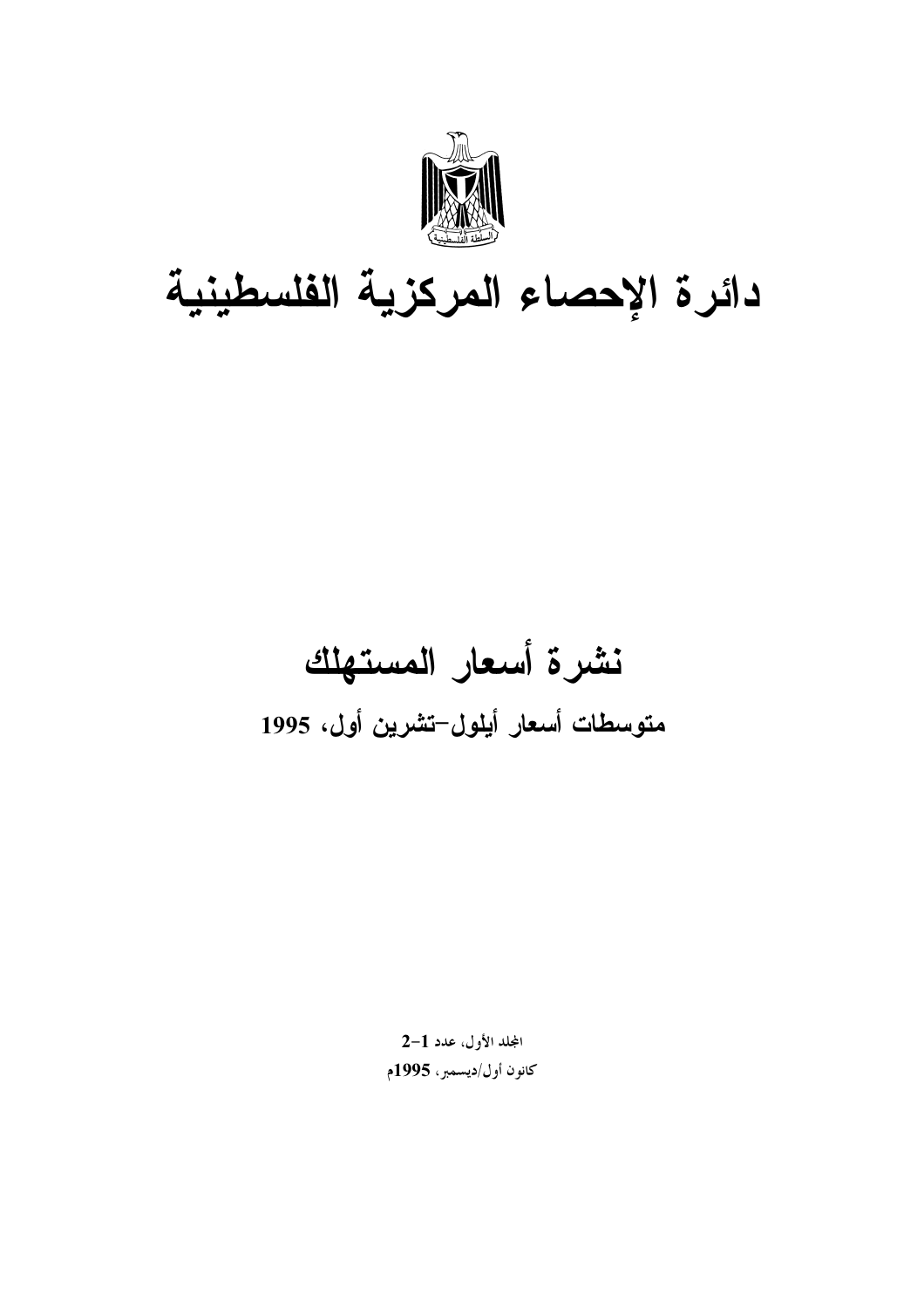تغطي نتائج هذا التقرير التجريبي مناطق باقي الضفة الغربية (الضفة الغربية باستثناء القدس) فقط.

© رجب، 1416هـــ <sup>–</sup> كانون أول، 1995. جميع الحقوق محفوظة.

في حالة الاقتباس، يرجى الاشارة الى هذه المطبوعة كالتالي:

دائرة الاحصاء المركزية الفلسطينية، 1995. نشرة أسعار المستهلك: متوسطات أسعار *أيلول–تشرين أول، 1995.* المجلد الأول، عدد 1–2. رام الله–الضفة الغربية.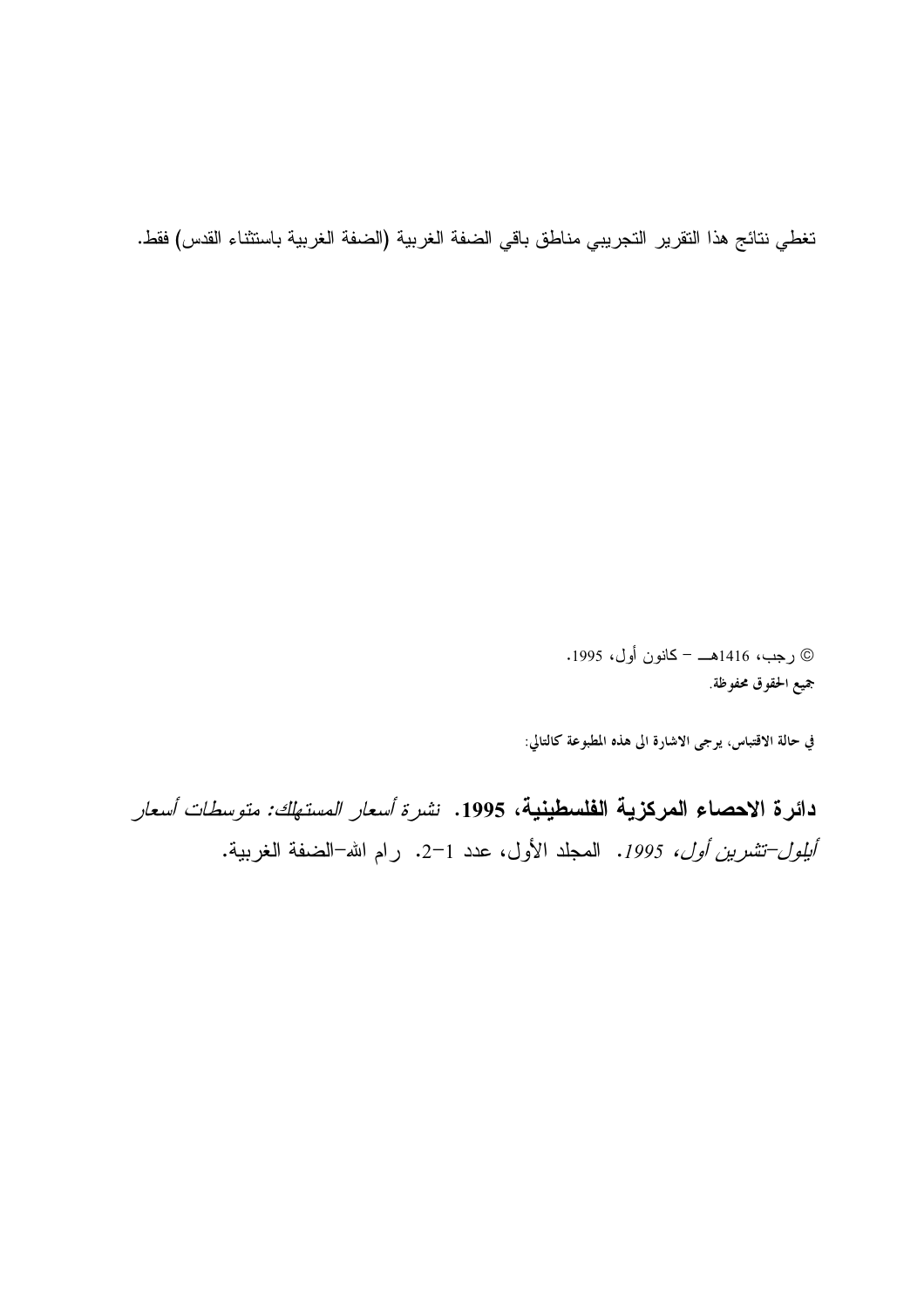كلمة شكر

كان للتجاوب الذي أبداه أصحاب ومدراء ومسؤولي المحلات التجارية ومؤسســـات الخدمات المختلفة أثر مباشر في تمكين فريق العمل في هذا المشـــــــروع مــــن أداء مهامه. وقد عمل أفراد الفريق بكل حماس وإخلاص من أجل إتمام هـــــذا العمـــل بنجاح. تتقدم دائر ة الإحصاء المركزية الفلسطينية بالشكر والتقديــــــر إلــــى جميــــع هؤلاء الجنود المجهولين، ونقدر لمهم نجاوبهم الصادق مع متطلبات البناء الوطنـــــي من خلال إخراج برنامج مسح الأسعار إلى حيز النور.

قامت حكومة النرويج الصديقة بتوفير التمويل الكامل لهذا المشروع عبر برنـــــامج الأمم المتحدة الإنمائي (UNDP). تتقدم دائرة الإحصاء المركزية الفلسطينية بالشكر والتقدير إلى حكومة النرويج الصديقة وبرنامج الأمم المتحدة الإنمائي (UNDP) علمي إناحة الفرصة من أجل تخطيط وتنفيذ هذا المشروع.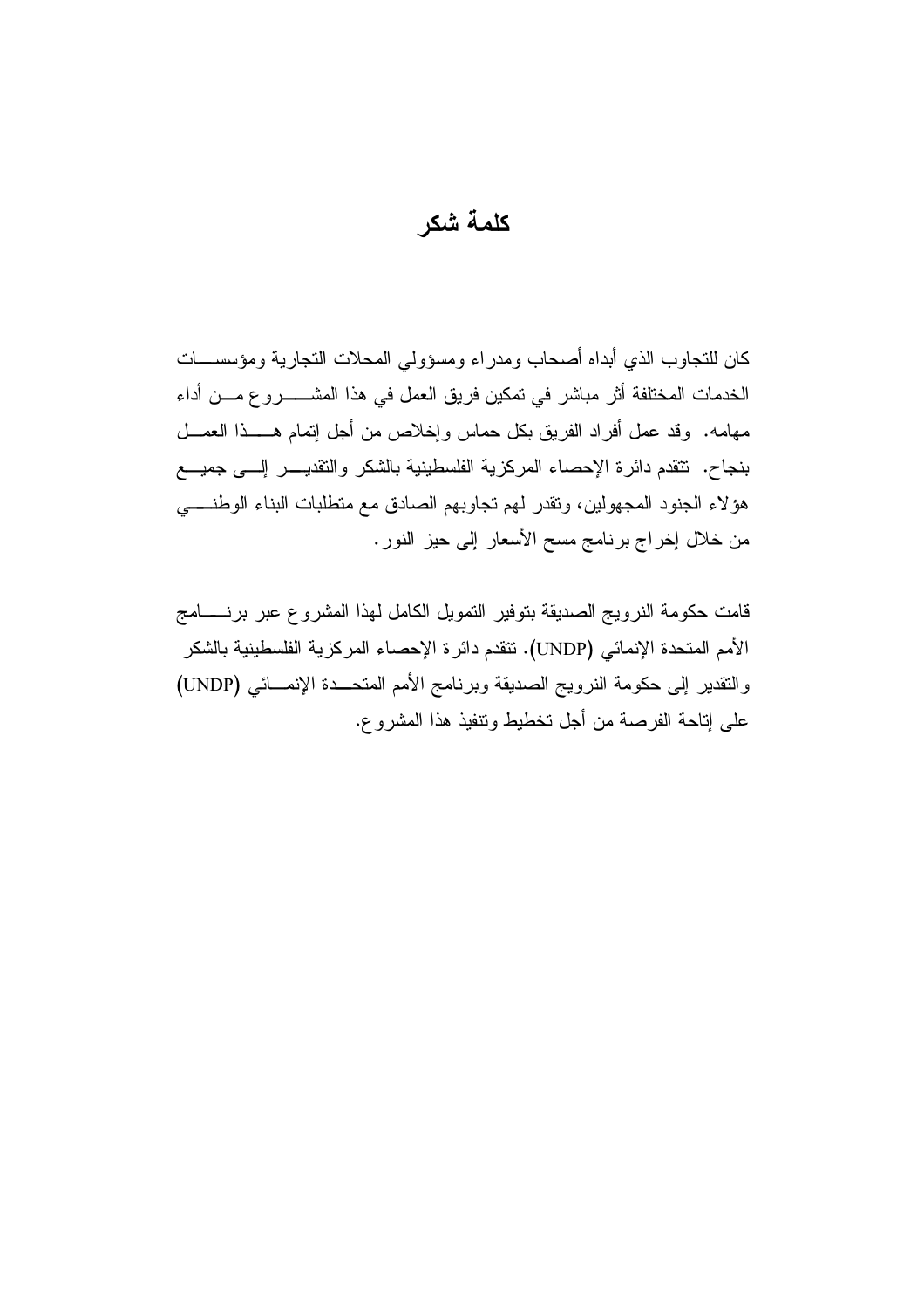# فريق العمل في برنامج إحصاءات الأسعار –1995

# أ. مرحلة التحضير الأولية والإشراف الإدارى

منسق المشروع محمود القبة د. حسن ابو لبده عفيف عبد العزيز سناء العاصبي محمد حسن عبد اللطيف مساعد منسق المشروع ماز ن عنان

# ب. العمل الميداني

ابر اهیم شاکر باحث ميداني باحث ميداني نضال عمر باحث ميداني معين ابو هلال باحث ميداني محمود ابو سمره

# ج. ا**لترجمة**

عبد الرحيم حسن هيلدا جابر

# د\_ المراجعة الفنية د. حسن أبولبده

- هـــ. أعمال السكرتاريا والطباعة منوي شرف فاطمة هلسه طناعة مريم سلهب
- طباعة/سكرتاريا طباعة/سكر تاريا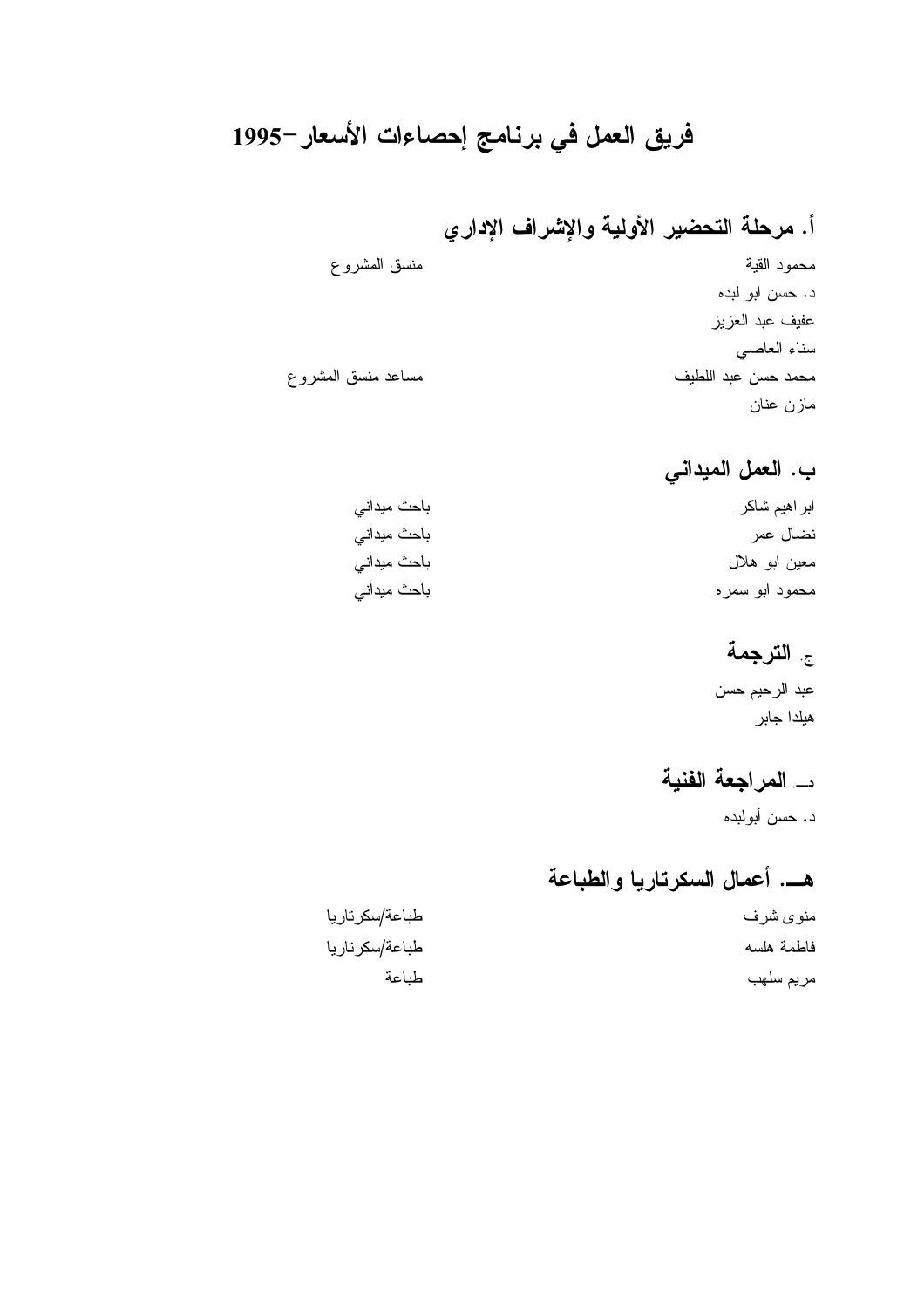# تقديسه

تسعى دائرة الإحصاء المركزية الفلسطينية إلى إيجاد سلة معيارية للمستهلك الفلسطيني وذلك تمهيدا لرصدها ودراستها والإطلاع على نغيرات أسعارها على فترات منتظمة. وسوف يتاح المجال لاحقاً من أجل إصـــــدار الأرقـــام القياســـية لأسعار المستهلك، وذلك بعد الإنتهاء من المسح الفلسطيني الأول لإنفاق وإستهلاك الأسرة الفلسطينية، حيث من المتوقــع أن نتمكن من إشتقاق الأوزان الخاصة بمحتوى سلة المستهلك الفلسطيني.

وقد قامت الدائرة بجهود حثيثة من أجل نوفير الإطار المناسب للسلع والخدمات النتي ستمثل بمجموعها أســـــاس النظـــام الذي نحن بصدده في مجال الأسعار والأرقام القياسية. وقد باشرت الدائرة نشاطها في هذا المجال في شهر آذار مـــــن عام 1995، حيث تمكنت من جمع البيانات حول ألاف السلع والخدمات خلال النصف الأول من العام. وباشــــرت بعـــد دراسة مستفيضة لهذه السلع والخدمات إلى نثبيت مجموعات رئيسية نكون سلة المستهلك الفلسطيني. ونتم حالياً عمليـــة جمع أسعار التجزئة لهذه السلع والخدمات بشكل منتظم.

تحتوي هذه النشرة على متوسطات أسعار المستهلك لشهري أيلول وتشرين أول من عام 1995 كما تم الحصول عليـــــها من ثماني مدن رئيسية في الضفة الغربية وهي: جنين، طولكرم، فلقيلية، نابلس، رام الله، أريحا، بيت لحـــم، والخليــل. وسوف تغطي الأعداد القادمة من هذه النشرة مدنا ومناطق أخرى في الضفة الغربية وقطاع غزة.

تسعى الدائرة من خلال إصدار هذه النشرة إلى نوفير متوسطات الأسعار للسلع المختلفة بشكل دوري، ونأمل أن نتمكــن من إصدار هذه النشرة بشكل منتظم خلال الأشهر القادمة.

ويحدونا الأمل بالطبع أن نتمكن من الإستفادة من مقتر حات وتقييمات الباحثين والمهتمين لهذا الجهد المتو اضــــع، حتـــى نتمكن من الإستفادة من التجر بة للأعداد القادمة.

#### والله الموفق،،،

كانون أول، 1995

د. حسن أبو لبده رئيس الدائرة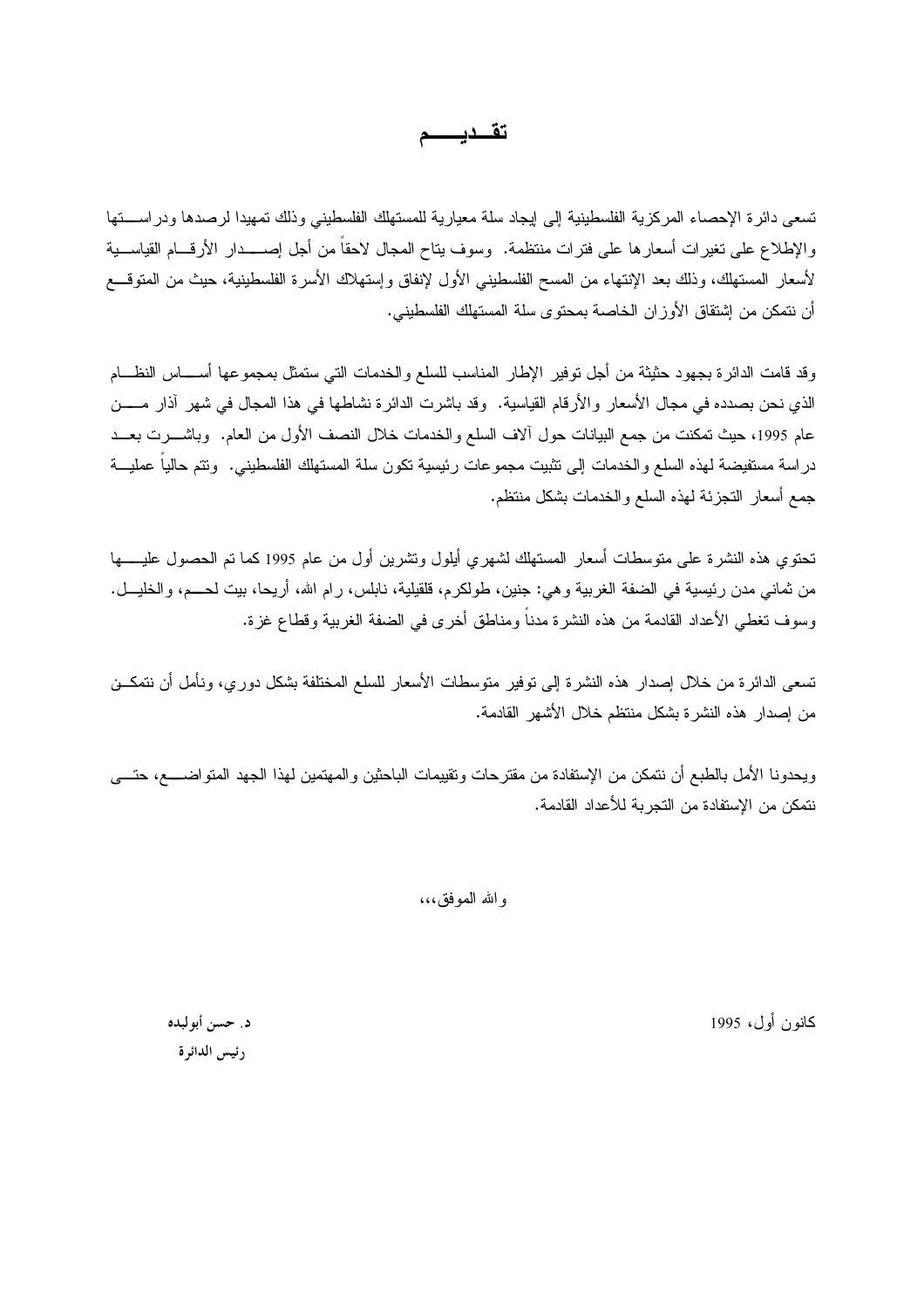قائمة المحتسويسات

| الموضوع                                          | الصفحة |
|--------------------------------------------------|--------|
|                                                  |        |
| تقديم                                            |        |
| تمهيد                                            | 9      |
| منوسطات أسعار المواد الغذائية                    | 13     |
| منوسطات أسعار المشروبات والننبغ                  | 30     |
| منوسطات أسعار الأقمشة والملابس والأحذية          | 32     |
| متوسطات أسعار خدمات المسكن                       | 35     |
| منوسطات أسعار الأثاث والسلع والخدمات المنزلية    | 36     |
| منوسطات أسعار النقل والاتصالات                   | 43     |
| متوسطات أسعار خدمات التعليم                      | 47     |
| متوسطات أسعار الخدمات الطبية                     | 48     |
| متوسطات أسعار السلع والخدمات النزفيهية والثقافية | 50     |
| منوسطات أسعار سلع وخدمات منتوعة                  | 52     |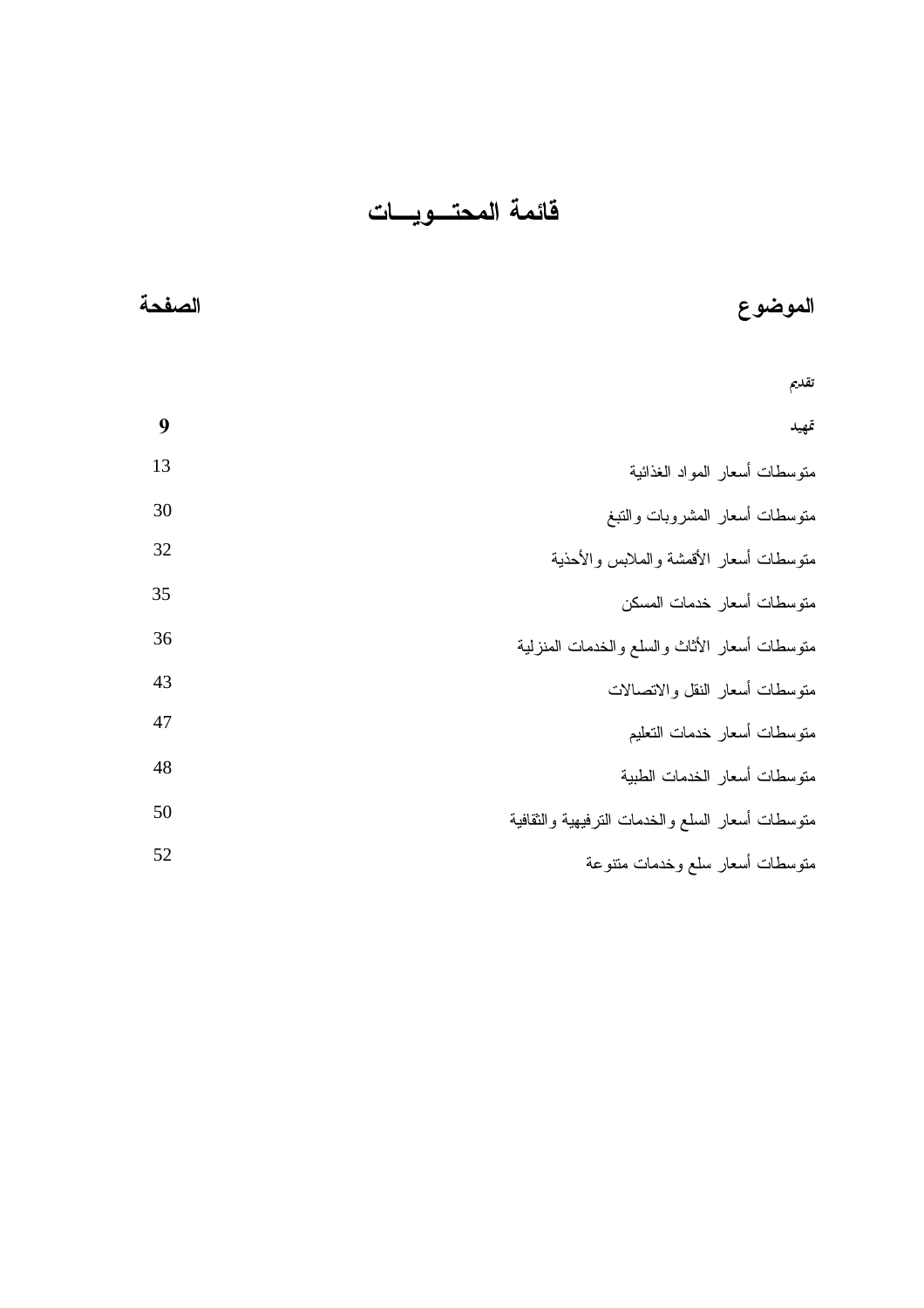# تمهيــــد

# مقدمة:

<span id="page-6-0"></span>تقوم دائرة ا لإحصاء المركزية الفلسطينية بجمع بيانات عن أسعار المستهلك منذ منتصف هــــذا العـــام 1995 بـــهدف تركيب الأرقام القياسية لاحقا. ونظرًا للأهمية القصوى لمهذه البيانات، فقد تم وضع نظام متكامل يغطي كافة الجوانــــب من حيث طرق جمع الأسعار والمصادر وتوزيعها الجغرافي. ونتزامن عمليات دراسة الأسعار ووضىع النظم المناســـبة لمها مع بدء بحث نفقات الاسرة نظرًا للعلاقة القوية بينهما، وستكون الاوزان المستخرجة من هذا البحث هـــــي العمـــود الفقري الذي سيقوم عليه نظام الأرقام القياسية لاسعار المسته، وستكون سلة المستهلك هي المجموعة الحقيقيـــــة للســــلـع والخدمات التي سيتم رصدها ودر اسة تغيرات أسعار ها على فترات منتظمة. تحوي هذه النشرة على متوسطات أسعار ثماني مدن رئيسية في الضفة الغربية، وستشمل الاعداد القادمـــــة متوســـطات اسعار مدن ومناطق أخرى في الضفة الغربية وقطاع غزة.

#### سلة المستهلك:

يقوم المستهلك عادة بشراء أنواع مختلفة من السلع والخدمات. ولتسهيل عملية جمع الاسعار وعرضها بهدف نركيــــب الرقم القياسي لسعر المستهلك، تصنف هذه السلع والخدمات على أساس الغرض الذي أنفقت الاسرة أموالها من أجلـــــه، وذلك حسب توصيات الأمم المتحدة الخاصة بالحسابات القومية وكذلك التوصيات الخاصــــــة بـــالرقم القياســــي لســـعر المستهلك، ويطلق على هذه الأصناف من السلع والخدمات بسلة المستهلك. وفيما يلي التصنيف المستخدم للسلع المكونة لسلة المستهلك:

/2%34 D-"">5' E V(?G %%"9,82,& )2B522 ?RH- Z!2G !- -RBU!1AB- "- # G MI,[ OB- GD )2D - /,\$2G M- ) %- 7 O872G MI,-- % 25MG MI,-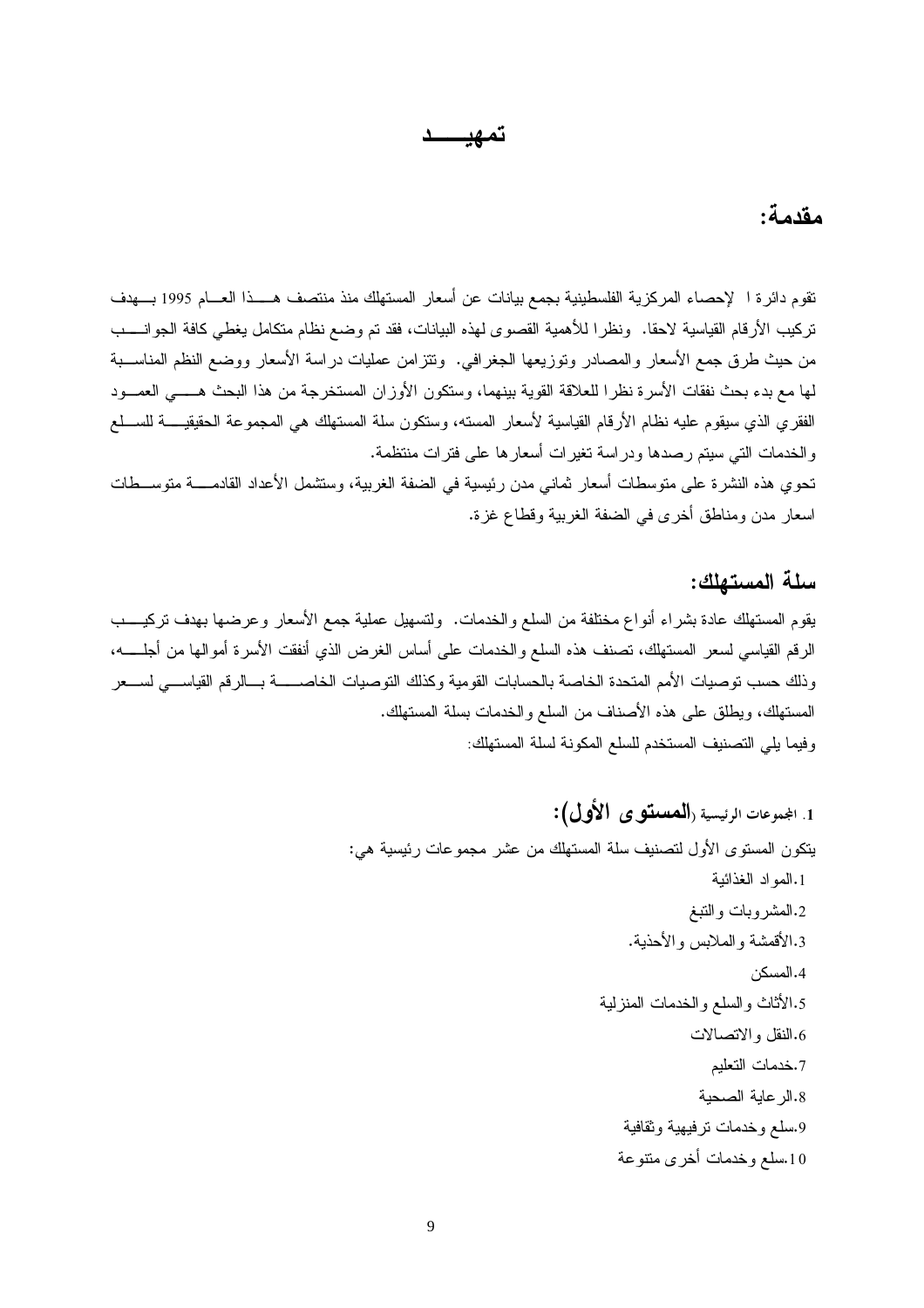# 2. المجموعات (المستوى الثاني):

أما المستو ي الثاني من التصنيف فقد قسمت فيه كل مجمو عة ر ئيسية إلى عدد من المجمو عات. فعلــــى ســــبيل المثال قسمت المجموعة الرئيسية للمواد الغذائية إلى نسع مجموعات وهـــــي: الحبـــوب ومنتجاتـــها، اللحـــوم والدواجن والسمك، الألبان ومنتجاتها، الألبان والبيض، الزيوت والدهــــون، الفواكــــه والخضــــر اوات، الســـكر والمنتجات السكرية، الشاي والبن والكاكاو، النوابل والملح وأطعمة أخرى، وجبات من خارج المنزل والمطاعم.

# 3. المجموعات الفرعية (المستوى الثالث):

في المستوى الثالث من التصنيف، تم تجزئة بعض المجموعات إلى مجموعات فرعيسة أيضـــا. مثـــال ذلـــك مجموعة اللحوم والدواجن والأسماك، فقد قسمت إلى ثلاث مجموعات فرعية، هي مجموعة اللحوم ومجمو عــــة الدو اجن و مجمو عة الأسماك، وكذلك الحال بالنسبة لمنتجات الألبان و البيض إلى ثلاث مجمو عات فر عية هـــــى: مجمو عة الحليب ومجمو عة منتجات الحليب ومجمو عة البيض. أما مجمو عة الفو اكه و الخضر او ات فقد جــــــر ي تقسيمها إلى مجموعات فرعية كالتالي: فواكه طازجة، فواكه مجففة، مكسر ات، فواكــــه معلبـــة وخضــــر اوات طازجة مجففة ومجمدة، البقول … الخ. وقد استخدمت هذه التقسيمات للمجموعات التي تضم عددا كبيرا مـــــن السلع.

### 4. المواد (المستوى الرابع):

مصادر بيانات الأسعار :

وفي النهاية تم تقسيم المجموعات أو المجموعات الفرعية إلى عدد من المواد، فمثلا تشتمل الحبوب والخبز على المواد النالية: الأرز، الطحين، الخبز، البسكويت، المعكرونة … الخ. وقد قسمت اللحوم إلى لحوم طازجـــــة، لحوم مجمدة، لحوم معلبة ... الخ.

قبل الشروع في عملية جمع الأسعار للسلع والخدمات المختلفة لا بد من تحديد المصادر التي ستجمع منها البيانات. وقد صنفت هذه المصادر وستكون ضمن سجل خاص يسمى مصادر جمع البيانات. وستكون هذه المصادر موزعة علـــــى مختلف الألوية حسب حجم اللواء وحسب نوفر السلع المراد جمع أسعارها منه. سيكون موضحا عنوان كل مصدر بالتفصيل للتسهيل في عملية الوصول إليه. ويجب الملاحظة أنه في معظم الاحيـــان ستكون المصادر موزعة على كافة الألوية كمصادر جمع بيانات المواد الغذائية والسلع المنزلية، وربما نكون متوفـــرة في أحد الألوية وغير متوفرة في ألوية أخرى مثل أسعار خدمات البريد والبرق وأســـعار خدمـــات المستثنـــفيات ودور السينما والمسرح.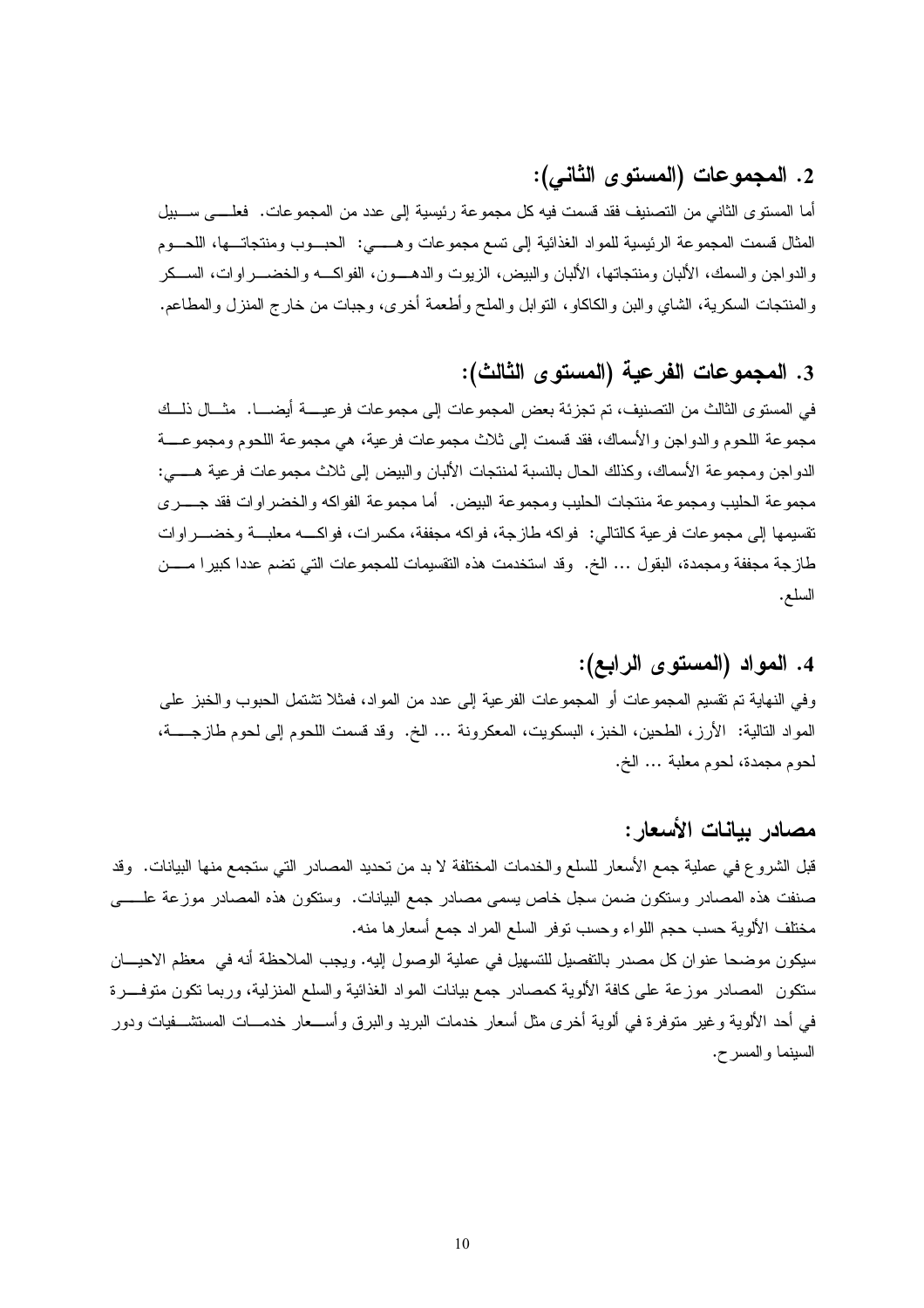## جمع بيانات الأسعار :

تجمع بيانات الأسعار عن طريق الزيارات الدورية لفريق من الباحثين المدربين لأسواق تجزئة مختارة والتــــى تشـــمل محلات بيع التجزئة مثل البقالات، السوبر ماركت، محلات بيع الأقمشة والملابس، المطاعم، مؤسسات الخدمات... الخ. يعتمد الرقم القياسي لسعر المستهلك على أسعار سلة المستهلك الثابتة من السلع والخدمات، ولضمان أن يعكـــس الرقـــم القياسي لسعر المستهلك التغيرات في الأسعار فقط وليس التغيرات التي تعود للاختلافات في الكمية أو النوعية، فقد تـــم وضع مواصفات مفصلة لكل مادة ندخل ضمن سلة المستهلك، وهذه المواصفات نغطي وصفا دقيقا للمادة المراد جمــــع أسعارها من حيث اسم السلعة المعروف، وتوضيح الماركة المشهورة لهذه السلعة وكذلك منشأ السلعة، وأخيرا بيانــــــات عن نعبئة السلعة ووزنها. مثال ذلك السلعة النالبة:

بسكويت محشى/بيتي بير– محلي– علبة 100غم

وسيكون هناك استبيان خاص موضحا فيه السلع المراد جمعها والمواصفات الخاصة بها إضافة إلى اسم المصدر السذي ستجمع فيه أسعار تلك السلع.

# فترة جمع الأسعار :

تجمع الأسعار مرة كل شهر من تجار تجزئة ومن محلات بتم تحديدها مسبقا بحيث تغطى كافة السلع كافة الألوية، عــدا الخضار والفواكه والخدمات، فالخضار والفواكه سيتم جمع بياناتها أسبوعيا وسيؤخذ المتوسط لأربـــــع أســـابيع لتمثـــل المنوسط الشهري أما الخدمات فسيتم جمعها مرة كل ثلاث شهور فقط، مثال ذلك خدمات المطاعم والمقاهي والفنـــــــادق و أقساط المدار س و الجامعات ... الخ.

أما بالنسبة لعدد التسعير ات فستختلف من مادة لأخرى، فالسلع المعمرة مثلا كالأثاث سيكون عدد تسعير اتها اقـــــل مـــن السلع الغذائية نظرًا للتقلب الكثير على اسعار المواد الغذائية.

### تدقيق ومراجعة بيانات الأسعار :

بعد عملية جمع بيانات الأسعار من كافة الألوية يتم ل**ذقيق** ومر **اجعة هذه البيانات** من خلال:

- مراجعة منطقية لهذه الأسعار وذلك بالمقارنة مع أسعار السلعة نفسها في مصادر أخرى وألوية أخرى وعنــــد اكتشاف خطأ أثناء المر اجعة المنطقية بتم التأكد مبدانياً من السعر .
	- مراجعة حسابية حيث نتم مراجعة منوسط أسعار السلعة داخل الألوية والمنوسط العام لجميع الألوية
		- مراجعة ميدانية لعينة من الأسعار للسلع التي تم جمعها.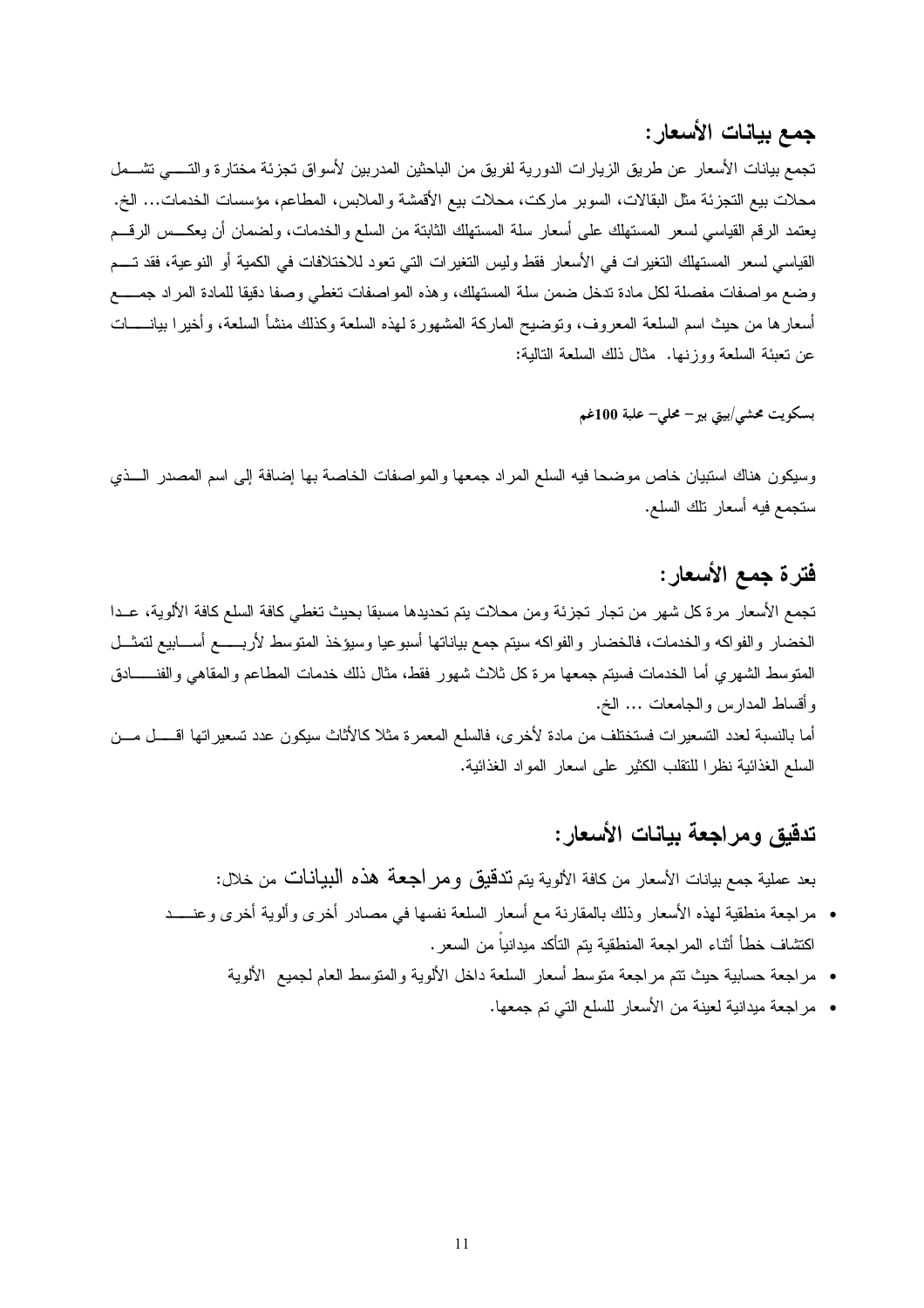<span id="page-9-0"></span>

| <b>Item Description</b>           | <b>Brand</b> | <b>Origin</b> | <b>Purchase unit</b> | <b>.OCT 1</b> | .SEP  |                          |  |                                                      |
|-----------------------------------|--------------|---------------|----------------------|---------------|-------|--------------------------|--|------------------------------------------------------|
|                                   |              |               |                      | N.I.S         | N.I.S |                          |  |                                                      |
| <b>Food products</b>              |              |               |                      |               |       |                          |  |                                                      |
| <b>Cereals and its products</b>   |              |               |                      |               |       |                          |  |                                                      |
| Rice                              |              |               |                      |               |       |                          |  |                                                      |
| Long grain profiled rice          | Uncle Benz   | <b>USA</b>    | Pack/1 kg            | 7.58          | 7.58  | 1/                       |  |                                                      |
| Short grain profiled rice         | Lasigala     | Spain         | Pack/1 kg            | 3.33          | 3.33  | $\overline{\frac{1}{2}}$ |  |                                                      |
| Short grain profiled rice         | Sun white    | Australia     | Pack/25 kg           | 50.62         | 50.62 | 25/                      |  |                                                      |
| Short grain profiled rice         | Sun white    | Australia     | Pack/1 kg            | 2.48          | 2.48  | 1/                       |  |                                                      |
| Short grain profiled rice         | Swan         | Italy         | Pack/1 kg            | 2.57          | 2.57  | 1/                       |  |                                                      |
| Short grain profiled rice         | Al- Jawad    | Australia     | Pack/10 kg           | 23.33         | 23.33 | 10/                      |  |                                                      |
| Flour                             |              |               |                      |               |       |                          |  |                                                      |
| Haifa white flour                 | Zero         | Israel        | Pack/60 kg           | 76.50         | 75.09 | 60/                      |  |                                                      |
| White flour                       | Man          | Israel        | Pack/60 kg           | 76.50         | 75.00 | 60/                      |  |                                                      |
| Fine white flour                  | Shtepel      | <b>USA</b>    | Pack/1 kg            | 2.08          | 1.88  | 1/                       |  |                                                      |
| Unpacked local flour              |              | Local         | l kg                 | 1.46          | 1.46  | $\overline{1}$           |  |                                                      |
| <b>Bread</b>                      |              |               |                      |               |       |                          |  |                                                      |
| White bread                       |              | Local         | l kg                 | 2.14          | 2.07  | $\mathbf{1}$             |  |                                                      |
| Local bread                       |              | Local         | l kg                 | 2.45          | 2.45  |                          |  |                                                      |
| French bread(small size)          |              | Local         | l kg                 | 3.00          | 3.00  | $\mathbf{1}$             |  |                                                      |
| French bread(big size)            |              | Local         | l kg                 | 5.58          | 5.58  | $\mathbf{1}$             |  |                                                      |
| White toast bread                 |              | Israel        | 750 gm               | 2.34          | 2.34  | 750                      |  |                                                      |
| Qurshallah and Cake               |              |               |                      |               |       |                          |  |                                                      |
| Ourshallah bars with sesame       |              | Local         | 1 kg                 | 4.64          | 4.57  | $\mathbf{1}$             |  |                                                      |
| Ourshallah bars without sesame    |              | Local         | l kg                 | 4.52          | 4.31  | $\mathbf{1}$             |  |                                                      |
| Rounded cake for tea              |              | Local         | l kg                 | 5.19          | 5.19  | $\mathbf{1}$             |  |                                                      |
| <b>Baraziq</b>                    |              |               |                      | 0.00          | 0.00  |                          |  |                                                      |
| Rounded baraziq                   |              | Local         | l kg                 | 7.50          | 7.38  | $\mathbf{1}$             |  |                                                      |
| <b>Cookies stuffed with dates</b> |              |               |                      |               |       |                          |  |                                                      |
| Cookies stuffed with dates        |              | Local         | l kg                 | 9.08          | 9.08  | 1                        |  |                                                      |
| Oriental deserts- kunafa- baqlawa |              |               |                      |               |       |                          |  |                                                      |
| Nablus fine kunafa                |              | Local         | l kg                 | 13.20         | 13.20 | $\mathbf{1}$             |  |                                                      |
| Kunafa with cheese                |              | Local         | l kg                 | 13.72         | 13.72 | $\overline{1}$           |  |                                                      |
| Baqlawa stuffed with pistachio    |              | Local         | l kg                 | 19.11         | 19.11 | $\overline{1}$           |  |                                                      |
| Warbat with cream                 |              | Local         | l kg                 | 10.81         | 10.81 | $\mathbf{1}$             |  |                                                      |
| Burma stuffed with almonds        |              | Local         | l kg                 | 13.53         | 13.53 | $\mathbf{1}$             |  |                                                      |
| Ma'mul with almonds               |              | Local         | l kg                 | 11.11         | 11.11 | $\mathbf{1}$             |  |                                                      |
| Assorted sweets                   |              | Local         | l kg                 | 19.93         | 19.93 | $\mathbf{1}$             |  |                                                      |
| Cake, Tart, and Petit fore        |              |               |                      |               |       |                          |  | $\overline{\phantom{a}}$<br>$\overline{\phantom{a}}$ |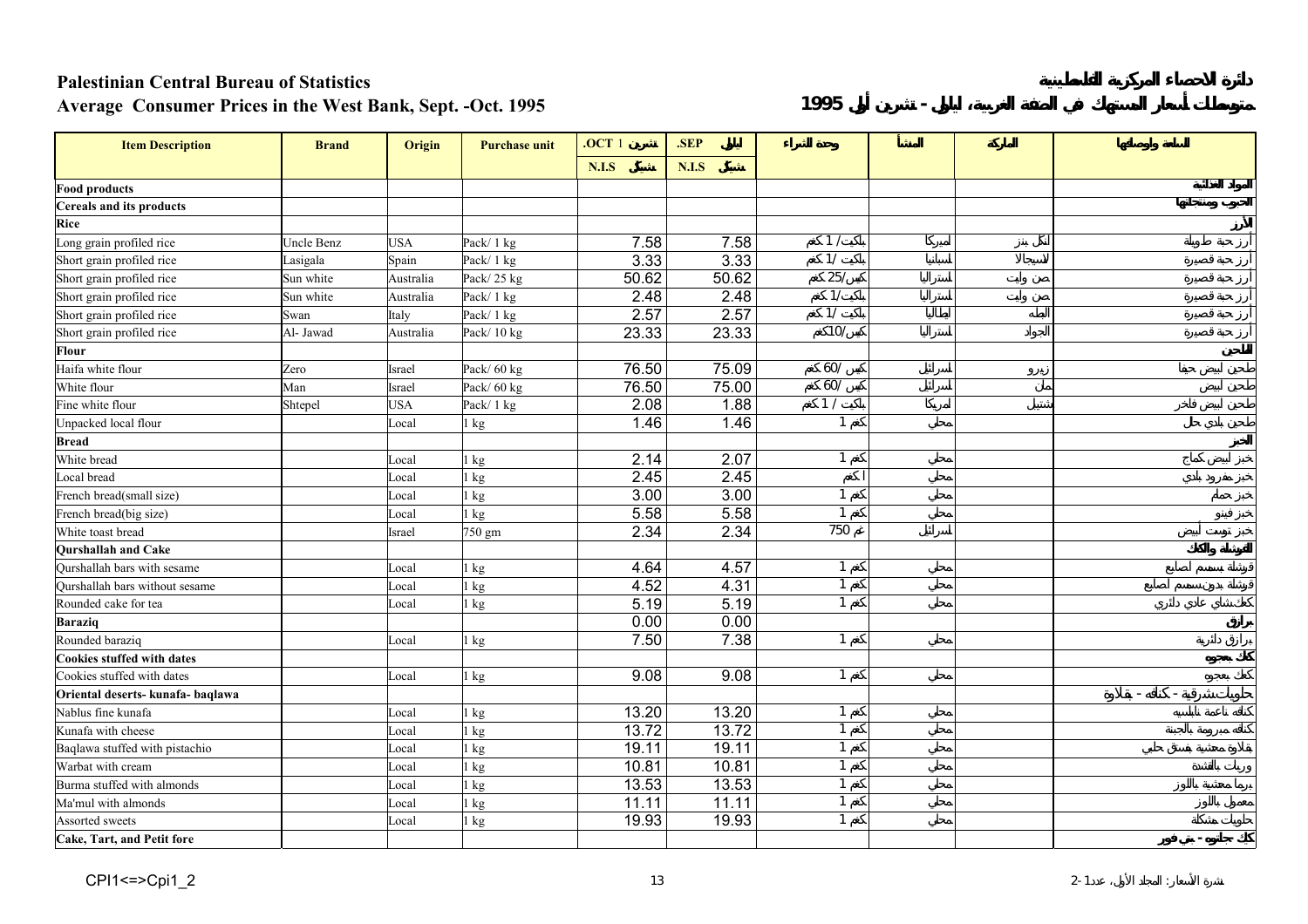| <b>Item Description</b>              | <b>Brand</b>   | Origin  | <b>Purchase unit</b> | <b>.OCT 1</b> | .SEP  |                 |  |                |
|--------------------------------------|----------------|---------|----------------------|---------------|-------|-----------------|--|----------------|
|                                      |                |         |                      | N.I.S         | N.I.S |                 |  |                |
| Cake                                 |                | Local   | piece                | 14.67         | 14.67 |                 |  |                |
| Tart covered with cream & chocolate  |                | Local   | 6 pieces             | 4.33          | 4.33  | 6               |  |                |
| Petit fore                           |                | Local   | kg                   | 9.74          | 9.74  | $\mathbf{1}$    |  |                |
| <b>Biscuits</b>                      |                |         |                      |               |       |                 |  |                |
| Wafer biscuits with chocolate & milk | Jlcar          | Turkey  | Pack/36 pieces       | 28.40         | 28.40 | 36/             |  |                |
| Wafer biscuits with chocolate & milk | Ulcar          | Turkey  | Piece/ 30 gm         | 1.00          | 1.00  | 30/             |  |                |
| Stuffed wafer biscuits               | Elite          | Israel  | Pack/250 gm          | 2.19          | 2.19  | 250/            |  |                |
| Wafer biscuits                       | Al-A'wdah      | Local   | Pack/24 piece        | 10.26         | 10.26 | 24/             |  |                |
| Wafer biscuits                       | Al-A'wdah      | Local   | Piece/70 gm          | 0.50          | 0.50  | 70/             |  |                |
| Biscuits stuffed with chocolate      | Twist          | Local   | Pack/20 piece        | 4.76          | 4.76  | 20/             |  |                |
| Biscuits stuffed with chocolate      | Twist          | Local   | Piece/ 30 gm         | 0.42          | 0.42  | 30/             |  |                |
| Biscuits covered with chocolate      | Kit Kat        | England | Pack/36 piece        | 31.06         | 31.06 | 36/             |  |                |
| Biscuits covered with chocolate      | Kit Kat        | England | 3 bars               | 1.00          | 1.00  | 3               |  |                |
| Square biscuits                      | Reem           | Local   | Pack/1.8 kg          | 8.29          | 8.29  | 1.8/            |  |                |
| Square biscuits                      | Rania          | Local   | Pack/ 0.7 kg         | 4.57          | 4.57  | 0.7/            |  |                |
| <b>Biscuits</b> for tea              | Al-Arab        | Local   | Pack/770 gm          | 3.99          | 3.99  | 770/            |  |                |
| Rounded biscuits                     | Jumbo          | Israel  | Pack/1.8 kg          | 9.06          | 9.06  | 1.8/            |  |                |
| Biscuits covered with chocolate      | Ali Baba       | Local   | Piece/25 gm          | 0.54          | 0.54  | 25/             |  |                |
| Macaroni (spaghetti)                 |                |         |                      |               |       |                 |  |                |
| Thin macaroni No. 3                  | Osem           | Israel  | Pack/500 gm          | 3.62          | 3.62  | 500/            |  | 3              |
| Assorted macaroni                    | Lazania        | Italy   | Pack/500 gm          | 4.04          | 4.04  | 500/            |  |                |
| Long macaroni                        | Al- Ghazal     | Local   | Pack/350 gm          | 1.44          | 1.44  | 350/            |  |                |
| Macaroni with noodles                | Al- Ghazal     | Local   | Pack/400 gm          | 1.25          | 1.25  | 400/            |  |                |
| Unpacked macaroni                    |                | Local   | 1 kg                 | 3.00          | 3.00  | $\overline{1}$  |  |                |
| <b>Noodles</b>                       |                |         |                      | 0.00          | 0.00  |                 |  |                |
| Thin noodles No. 0                   | Abu-Ei'ta      | Local   | Pack 400 gm          | 1.40          | 1.40  | 400/            |  | $\overline{0}$ |
| Thin noodles                         | Osem           | Israel  | Pack/250 gm          | 1.76          | 1.76  | 250/            |  |                |
| Thin noodles                         | Pastazara      | Italy   | Pack/500 gm          | 4.75          | 4.75  | 500/            |  |                |
| Thin unpacked noodles                |                | Local   | l kg                 | 3.05          | 3.05  |                 |  |                |
| Semolina                             |                |         |                      |               |       |                 |  |                |
| Unpacked semolina(A)                 | Haifa semolina | Israel  | Pack/1 kg            | 1.85          | 1.85  | 1/              |  | $\mathbf{H}$   |
| Fine semolina                        | Hai'mqeim      | Israel  | Pack/1 kg            | 1.93          | 1.93  | $\overline{1/}$ |  |                |
| <b>Crushed wheat</b>                 |                |         |                      |               |       |                 |  |                |
| Green unpacked crushed wheat         |                | Local   | 1 kg                 | 2.99          | 2.99  | $\mathbf{1}$    |  |                |
| Unpacked crushed wheat               |                | Local   | kg                   | 2.35          | 2.35  | $\mathbf{1}$    |  |                |
| <b>Crushed green wheat</b>           |                |         |                      |               |       |                 |  |                |
| Dry unpacked crushed green wheat     |                | Local   | $1 \text{ kg}$       | 5.88          | 5.88  | $\mathbf{1}$    |  |                |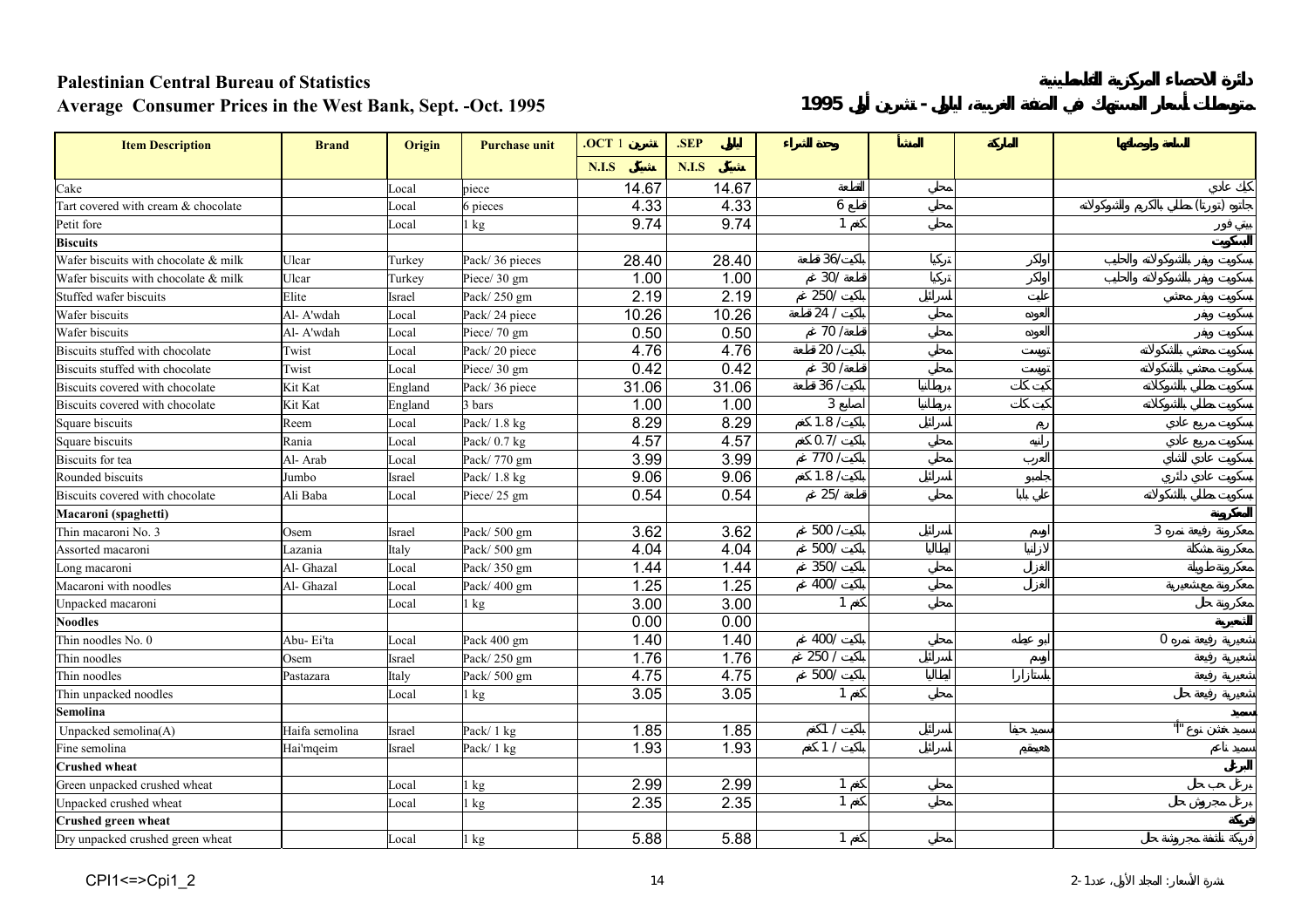| <b>Item Description</b>            | <b>Brand</b>  | Origin     | <b>Purchase unit</b> | <b>.OCT 1</b> | .SEP  |                |  |  |  |
|------------------------------------|---------------|------------|----------------------|---------------|-------|----------------|--|--|--|
|                                    |               |            |                      | N.I.S         | N.I.S |                |  |  |  |
| Dry unpacked green wheat           |               | Local      | 1 kg                 | 5.75          | 5.75  | 1              |  |  |  |
| <b>Starch</b>                      |               |            |                      |               |       |                |  |  |  |
| Fine white starch                  |               | Israel     | 1 kg                 | 2.42          | 2.42  | 1              |  |  |  |
| <b>Infants products</b>            |               |            |                      |               |       |                |  |  |  |
| Infants cereals crushed with wheat | Serelac       | England    | Can/ 400 gm          | 10.91         | 10.91 | 400/           |  |  |  |
| Infants cereals with wheat & honey | Serelac       | England    | Can/ 400 gm          | 11.74         | 11.74 | 400/           |  |  |  |
| Infants cereals with apples        | Custard       | Local      | Can/ 336 gm          | 3.60          | 3.60  | 336/           |  |  |  |
| Infants cereals                    | Cow & gate    | England    | Can/ 300 gm          | 10.51         | 10.51 | 300/           |  |  |  |
| Infants cereals with fruits        | Henz          | <b>USA</b> | Can/113 gm           | 1.50          | 1.50  | 113/           |  |  |  |
| <b>Breakfast cereals</b>           |               |            |                      |               |       |                |  |  |  |
| Breakfast cereals (corn flakes)    | General mills | <b>USA</b> | Pack 750 gm          | 13.30         | 13.30 | 750 /          |  |  |  |
| Breakfast cereals (corn flakes)    | Sunblest      | Israel     | Pack/500 gm          | 9.60          | 9.60  | 500/           |  |  |  |
| Breakfast cereals (corn flakes)    | Kilogaze      | England    | Pack/500 gm          | 10.86         | 10.86 | 500/           |  |  |  |
| <b>Chips</b>                       |               |            |                      |               |       |                |  |  |  |
| Chips with peppers                 | Oley          | <b>USA</b> | Pack/200 gm          | 5.00          | 5.00  | 200/           |  |  |  |
| Pumpino                            | Al-Nasr       | Local      | Pack/25 gm           | 0.50          | 0.50  | 25/            |  |  |  |
| Potato chips                       | Karate        | Local      | Pack/18 gm           | 0.50          | 0.50  | 18/            |  |  |  |
| <b>Bisley</b> chips                | Osem          | Israel     | Pack/40 gm           | 1.00          | 1.00  | 40/            |  |  |  |
| Roasted unpacked popcorn           |               | Local      | 250 gm               | 2.50          | 2.50  | 250            |  |  |  |
| Meat, Poultry & Fish               |               |            |                      |               |       |                |  |  |  |
| Meat                               |               |            |                      |               |       |                |  |  |  |
| <b>Fresh meat</b>                  |               |            |                      |               |       |                |  |  |  |
| Fresh goat meat with bones         |               | Local      | $1$ kg               | 30.79         | 30.79 | $\mathbf{1}$   |  |  |  |
| Fresh beef meat                    |               | Local      | 1 kg                 | 22.69         | 22.69 | $\mathbf{1}$   |  |  |  |
| Fresh camel meat                   |               | Local      | l kg                 | 32.66         | 32.66 | $\mathbf{1}$   |  |  |  |
| Frozen meat                        |               |            |                      |               |       |                |  |  |  |
| Frozen beef legs meat              |               | France     | 1 kg                 | 12.50         | 12.50 | $\overline{1}$ |  |  |  |
| Frozen beef meat                   |               | Argentina  | Pack/1 kg            | 11.67         | 11.67 | 1/             |  |  |  |
| Steak beef meat                    | Ram steak     | Australia  | 1 kg                 | 14.40         | 14.40 |                |  |  |  |
| Luncheon meat                      | Saniora       | Local      | kg                   | 7.50          | 7.50  | 1              |  |  |  |
| Hamburger with spices              | Islamiyyah    | Local      | kg                   | 9.33          | 9.33  | 1              |  |  |  |
| <b>Tinned</b> meat                 |               |            |                      |               |       |                |  |  |  |
| Tinned luncheon meat               | Saniora       | Local      | Tin/300 gm           | 4.00          | 4.00  | 300/           |  |  |  |
| Other fresh or chilled meat        |               |            |                      |               |       |                |  |  |  |
| Fresh sheep lever                  |               | Local      | 1 kg                 | 26.27         | 26.27 | $\mathbf{1}$   |  |  |  |
| Fresh sheep lever                  |               | Local      | $\mathrm{kg}$        | 30.19         | 30.19 | $\mathbf{1}$   |  |  |  |
| Fresh beef lever                   |               | Local      | $1 \text{ kg}$       | 20.12         | 20.12 | $\mathbf{1}$   |  |  |  |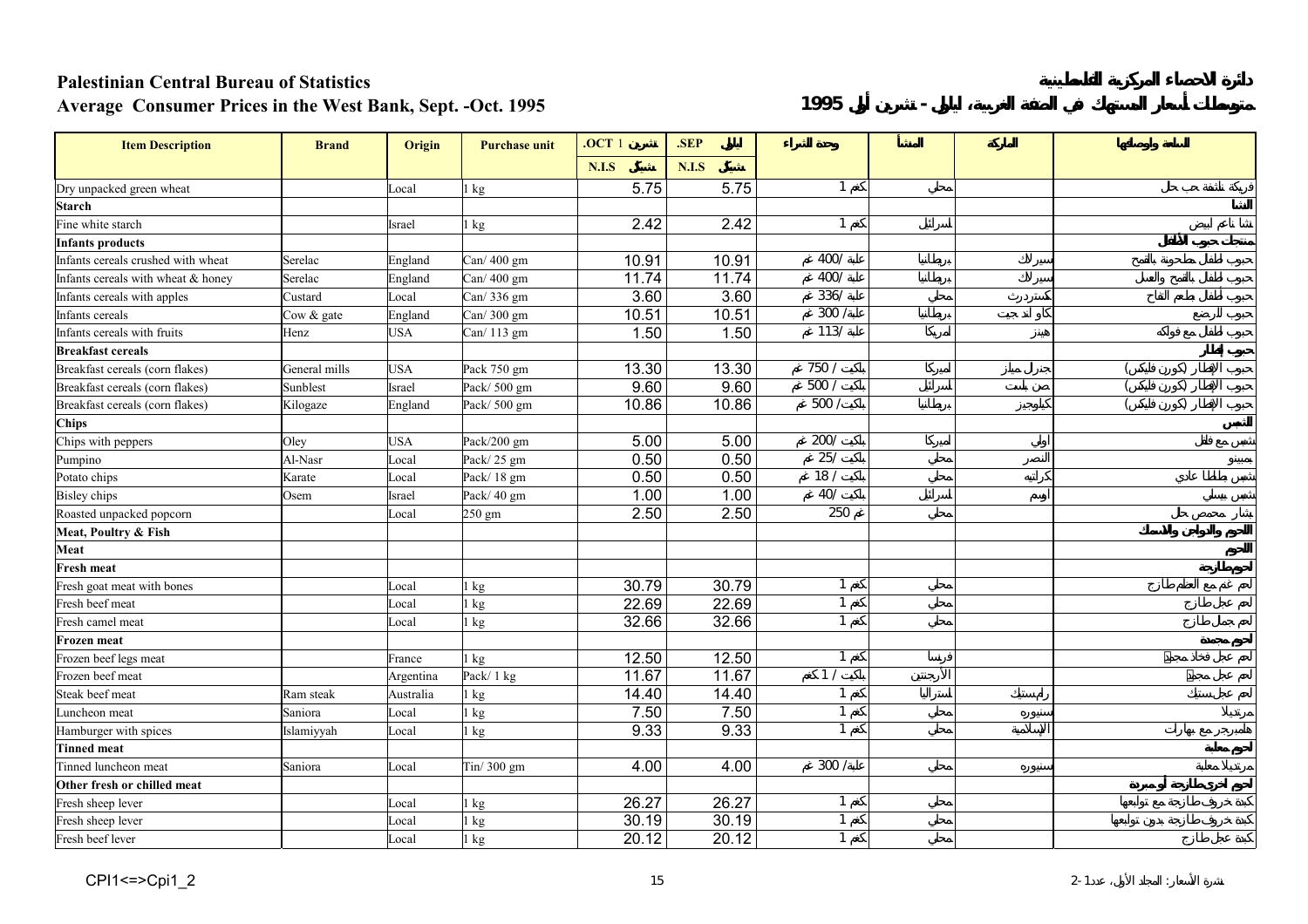| <b>Item Description</b>                | <b>Brand</b> | Origin    | <b>Purchase unit</b> | .0CT <sub>1</sub> | SEP   |              |  |  |
|----------------------------------------|--------------|-----------|----------------------|-------------------|-------|--------------|--|--|
|                                        |              |           |                      | N.I.S             | N.I.S |              |  |  |
| Frozen calf lever                      |              | Australia | $1$ kg               | 11.90             | 11.90 |              |  |  |
| Poultry                                |              |           |                      |                   |       |              |  |  |
| <b>Fresh poultry</b>                   |              |           |                      |                   |       |              |  |  |
| Fresh chicken with feathers            |              | Local     | 1 kg                 | 5.59              | 6.21  | $\mathbf{1}$ |  |  |
| Fresh turkey meat without bones        |              | Local     | 1 kg                 | 12.73             | 12.73 | $\mathbf{1}$ |  |  |
| <b>Frozen poultry</b>                  |              |           |                      |                   |       |              |  |  |
| Frozen turkey meat (chest meat)        |              | Local     | $1$ kg               | 12.42             | 12.42 |              |  |  |
| Other frozen, fresh or chilled poultry |              |           |                      |                   |       |              |  |  |
| Fresh turkey lever                     |              | Local     | 1 kg                 | 13.53             | 13.53 | $\mathbf 1$  |  |  |
| Frozen turkey lever                    |              | Local     | 1 kg                 | 11.86             | 11.86 | 1/           |  |  |
| Turkey luncheon                        | Islamiyyah   | Local     | $1$ kg               | 7.34              | 7.34  | 1            |  |  |
| Frozen quail birds                     | Bala'        | Local     | Pack/6 birds         | 13.89             | 13.89 | 6/           |  |  |
| Turkey luncheon                        | Alsalwa      | Local     | $1 \text{ kg}$       | 6.96              | 6.96  | $\mathbf{1}$ |  |  |
| Turkey schnitzel                       | <b>JSA</b>   | Israel    | 1 kg                 | 8.65              | 8.65  | 900          |  |  |
| Fish                                   |              |           |                      |                   |       |              |  |  |
| Fresh fish                             |              |           |                      |                   |       |              |  |  |
| Fresh fish (Baqla)                     |              | Local     | $1$ kg               | 7.17              | 8.00  | $\mathbf{1}$ |  |  |
| Fresh medium size mulieta (fish)       |              | Local     | 1 kg                 | 13.00             | 13.97 | $\mathbf{1}$ |  |  |
| Fresh red snapper                      |              | Local     | $1 \text{ kg}$       | 25.00             | 25.00 | $\mathbf{1}$ |  |  |
| Fresh whitening                        |              | Local     | $1$ kg               | 17.33             | 13.00 | 1            |  |  |
| <b>Frozen</b> fish                     |              |           |                      |                   |       |              |  |  |
| Frozen fish                            | Saraghos     | Argentina | 1 kg                 | 7.55              | 7.55  | $\mathbf{1}$ |  |  |
| Frozen red fish                        | lordbash     | Argentina | 1 kg                 | 11.58             | 11.58 | $\mathbf{1}$ |  |  |
| Filet                                  |              | Argentina | $1$ kg               | 9.67              | 9.67  | $\mathbf{1}$ |  |  |
| Frozen sea bream                       |              | Local     | $1$ kg               | 13.38             | 13.38 | 1            |  |  |
| Frozen chromid                         |              | Local     | 1 kg                 | 13.00             | 13.00 | 1            |  |  |
| Frozen scampi                          |              | Local     | 1 kg                 | 6.00              | 6.00  | $\mathbf{1}$ |  |  |
| <b>Tinned fish</b>                     |              |           |                      |                   |       |              |  |  |
| Sardine with peppers                   | Sonnocrut    | Local     | Tin/125 gm           | 2.67              | 2.67  | 125/         |  |  |
| Tinned sardine (Abu-shanab)            | Shuqha       | Portugal  | Tin/125 gm           | 2.60              | 2.60  | 125/         |  |  |
| Tinned sardine with oil-In blue tin    | Isabil       | Europe    | Tin/125 gm           | 1.79              | 1.79  | 125/         |  |  |
| Tinned Mackerel sardine with tomato    | Welger       | Thailand  | Tin/200 gm           | 3.25              | 3.25  | 200/         |  |  |
| Sardine with oil and pepper            | Monka        | Morocco   | Tin/110 gm           | 1.68              | 1.68  | 110/         |  |  |
| Sardine with vegetables                | Degeer       | Israel    | Tin/120              | 2.16              | 2.16  | 120/         |  |  |
| Sardine with oil                       | Colombos     | Portugal  | Tin/ 95 gm           | 2.30              | 2.30  | 95/          |  |  |
| Tinned fish with oil- Tuna             | Marino       | Thailand  | Tin/130 gm           | 3.88              | 3.88  | 130/         |  |  |
| White tuna fish                        | Posidon      | Israel    | Tin/170 gm           | 3.44              | 3.44  | 170/         |  |  |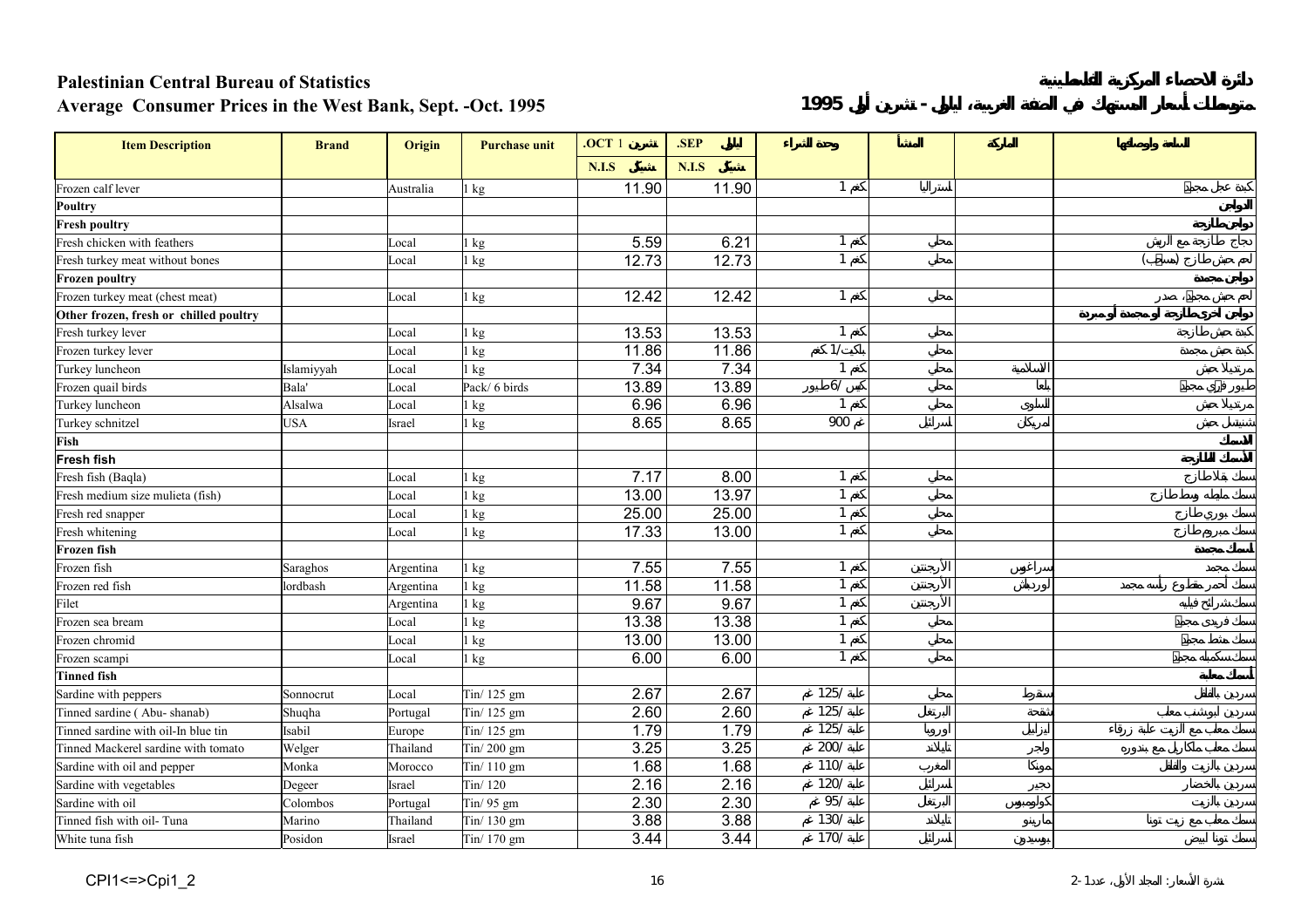| <b>Item Description</b>                       | <b>Brand</b>  | Origin     | <b>Purchase unit</b>                 | <b>.OCT 1</b> | .SEP  |              |  |                |
|-----------------------------------------------|---------------|------------|--------------------------------------|---------------|-------|--------------|--|----------------|
|                                               |               |            |                                      | N.I.S         | N.I.S |              |  |                |
| Tinned tuna fish                              | Marina        | Thailand   | $Tin/110$ gm                         | 3.29          | 3.29  | 110/         |  |                |
| <b>Salted fish</b>                            |               |            |                                      |               |       |              |  |                |
| Salted fish                                   |               | Holland    | $1$ kg                               | 5.00          | 5.00  |              |  |                |
| Salted fish                                   |               | Local      | $1$ kg                               | 6.00          | 5.00  | $\mathbf{1}$ |  |                |
| Dairy products and eggs                       |               |            |                                      |               |       |              |  |                |
| <b>Milk</b>                                   |               |            |                                      |               |       |              |  |                |
| <b>Fresh milk</b>                             |               |            |                                      |               |       |              |  |                |
| Pasteurized milk 3% fat                       | Tnova         | Israel     | $\overline{\text{Tim}}/1 \text{ kg}$ | 3.83          | 3.96  | 1/           |  | %3             |
| Pasteurized milk 1% fat                       | Tnova         | Israel     | $Tin/1$ kg                           | 3.79          | 3.99  | 1/           |  | %1             |
| <b>Condensed milk</b>                         |               |            |                                      |               |       |              |  |                |
| Condensed milk                                | Carnation     | <b>USA</b> | Tin/ 354 gm                          | 6.44          | 6.44  | 354/         |  |                |
| Condensed milk                                | Marina        | Thailand   | Tin/ 397 gm                          | 6.00          | 6.00  | 397/         |  |                |
| <b>Powdered milk</b>                          |               |            |                                      |               |       |              |  |                |
| Powdered milk                                 | Nido          | France     | Can/ 2.5 kg                          | 66.94         | 66.94 | 2.5/         |  |                |
| Powdered milk                                 | Klim          | Ireland    | Can/ 2.5 kg                          | 51.28         | 51.28 | 2.5/         |  |                |
| Powdered milk                                 | Dano          | Denmark    | Can/ 900 kg                          | 21.42         | 21.42 | 900/         |  |                |
| Powdered milk (provided by UNRWA) No.1 Nestle |               | France     | Can/ 450 gm                          | 12.13         | 12.13 | 450 /        |  | -1             |
| Powdered milk (provided by UNRWA) No.2        | Nestle        | France     | Can/ 450 gm                          | 12.13         | 12.13 | 450/         |  | $\overline{2}$ |
| Powdered milk (Nan) for infants               | Nestle        | France     | Can/ 450 gm                          | 14.86         | 14.86 | 450/         |  |                |
| Powdered milk                                 | Materna       | Israel     | Can/ 500 gm                          | 14.12         | 14.12 | 500/         |  |                |
| Powdered milk                                 | <b>Bright</b> | Holland    | Can/ 400 gm                          | 10.00         | 10.00 | 400/         |  |                |
| Powdered milk                                 | Safety        | Holland    | Can/400                              | 9.67          | 9.67  | 400/         |  |                |
| <b>Dairy products</b>                         |               |            |                                      |               |       |              |  |                |
| Yogurt                                        |               |            |                                      |               |       |              |  |                |
| Yogurt                                        | Tnova         | Israel     | Can/ 3 liter                         | 11.77         | 11.98 | 3/           |  |                |
| Sweat yogurt-Shemeinet                        | Tnova         | Israel     | Can/200 gm                           | 1.49          | 1.49  | 200/         |  |                |
| Yogurt                                        | Junaidi       | Local      | Can/ 500 gm                          | 2.50          | 2.50  | 500/         |  |                |
| Labanah                                       |               |            |                                      |               |       |              |  |                |
| Labanah                                       | Junaidi       | Local      | Pack/500 gm                          | 4.95          | 4.95  | 500/         |  |                |
| Local cows labanah                            |               | Local      | Can/1 kg                             | 5.00          | 5.00  | 1/           |  |                |
| Labanah with tomatoes                         |               | Local      | Can/200 gm                           | 3.57          | 3.57  | 200/         |  |                |
| Local labanah                                 |               | Local      | 1 kg                                 | 6.74          | 6.74  |              |  |                |
| <b>Cheese</b>                                 |               |            |                                      |               |       |              |  |                |
| Yellow cheese- two slices                     | Tnova         | Israel     | Pack/200 gm                          | 7.52          | 7.52  | 200/         |  |                |
| Yellow cheese                                 | Nestle        | France     | Pack/170 gm                          | 7.25          | 7.25  | 170/         |  |                |
| White goat cheese (not boiled)                |               | Local      | l kg                                 | 9.33          | 9.33  |              |  |                |
| White boiled goat cheese                      |               | Local      | $1$ kg                               | 16.00         | 16.00 | $\mathbf{1}$ |  |                |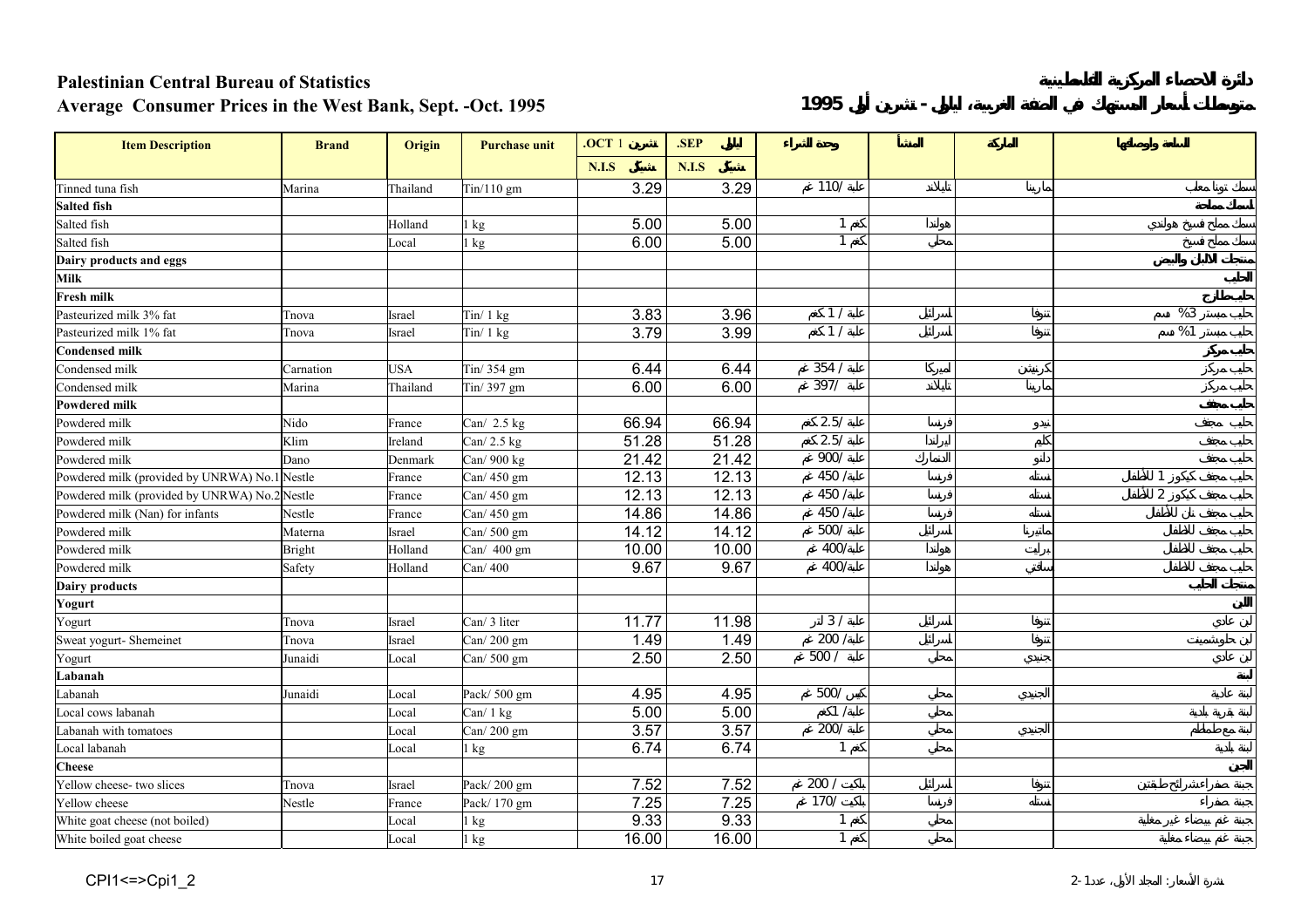| <b>Item Description</b>  | <b>Brand</b> | Origin  | <b>Purchase unit</b> | .0CT <sub>1</sub> | .SEP  |                 |  |  |
|--------------------------|--------------|---------|----------------------|-------------------|-------|-----------------|--|--|
|                          |              |         |                      | N.I.S             | N.I.S |                 |  |  |
| Cooked Yellow cheese     | Tnova        | Israel  | Can/200 gm           | 5.07              | 5.07  | 200/            |  |  |
| Cooked Yellow cheese     | Florin       | Germany | Can/140 gm           | 4.58              | 4.58  | 140/            |  |  |
| Cooked Yellow cheese     | Lavach Kiri  | France  | Can/180 gm           | 4.90              | 4.90  | 180/            |  |  |
| Kiri cheese              | Kiri         | France  | Can/160 gm           | 7.60              | 7.60  | 160/            |  |  |
| Mazarolla cheese- slices | Tnova        | Israel  | Can 250 gm           | 7.92              | 7.92  | 250/            |  |  |
| <b>Butter</b>            |              |         |                      |                   |       |                 |  |  |
| <b>Butter</b>            | Tnova        | Israel  | Pack/100 gm          | 1.65              | 1.65  | 100/            |  |  |
| Margarine                | Tnova        | Israel  | Pack/250 gm          | 1.70              | 1.70  | 250/            |  |  |
| <b>Butter</b>            | Lurbak       | Holland | Pack 227 gm          | 9.50              | 9.50  | 227/            |  |  |
| Eggs                     |              |         |                      |                   |       |                 |  |  |
| Chicken eggs             |              | Local   | Carton/2 kg          | 9.76              | 9.52  | $\overline{2l}$ |  |  |
| Chicken eggs             |              | Local   | Carton/2.200 kg      | 11.00             | 10.50 | 2.200/          |  |  |
| Oils and fats            |              |         |                      |                   |       |                 |  |  |
| Vegetable oils           |              |         |                      |                   |       |                 |  |  |
| Olive oil                |              |         |                      |                   |       |                 |  |  |
| Olive oil                |              |         |                      | 12.76             | 14.00 | $\mathbf{1}$    |  |  |
| Corn oil                 |              |         |                      |                   |       |                 |  |  |
| Corn oil                 | Corrolla     | Holland | Can/ 3 liter         | 18.43             | 18.43 | 3/              |  |  |
| Corn oil                 | <b>Burgo</b> | Israel  | Can/ 1 liter         | 5.69              | 5.69  | $\overline{1/}$ |  |  |
| Corn oil                 | Reem         | Local   | Can/ 3 liter         | 15.69             | 15.69 | 3/              |  |  |
| Corn oil                 | Shuqha       | Israel  | Can/ 3 liter         | 16.04             | 16.04 | 3/              |  |  |
| Pure corn oil            | Mazolla      | Israel  | Can/ 5 kg            | 49.67             | 49.67 | 5/              |  |  |
| Vegetable oil            | Sheimin      | Israel  | Can/ 1 liter         | 5.07              | 5.07  | 1/              |  |  |
| Other oils               |              |         |                      |                   |       |                 |  |  |
| Soya oil                 | Shams        | Israel  | Can/ 4 liter         | 15.77             | 15.77 | 4/              |  |  |
| Fats                     |              |         |                      |                   |       |                 |  |  |
| Vegetable fat            |              |         |                      |                   |       |                 |  |  |
| Vegetable fat            | Kawakeb      | Local   | Can/ 2 kg            | 11.25             | 11.25 | 2/              |  |  |
| Vegetable fat            | Gazalle      | Local   | Can/ 2.25 kg         | 12.38             | 12.38 | 2.25/           |  |  |
| Vegetable fat            | Nabateen     | Local   | Can/ 2 kg            | 14.54             | 14.54 | $\overline{2l}$ |  |  |
| Vegetable fat            | Clara        | Holland | Can/ 2 kg            | 16.66             | 16.66 | 2/              |  |  |
| Vegetable fat            | Mata         | Israel  | Can/ 2 kg            | 18.50             | 18.50 | 2/              |  |  |
| Animal fat               |              |         |                      |                   |       |                 |  |  |
| Animal fat               | 3 Cows       | Israel  | $2.5$ kg             | 18.75             | 18.75 | 2.5             |  |  |
| Animal fat               | Milk cow     | Israel  | Can/ 2 kg            | 33.00             | 33.00 | $\overline{2}$  |  |  |
| Animal fat               | Claire       | Israel  | Can/ 2 kg            | 17.00             | 17.00 | 2/              |  |  |
| Local animal cows fat    |              | Local   | $1 \text{ kg}$       | 29.00             | 29.00 | $\mathbf{1}$    |  |  |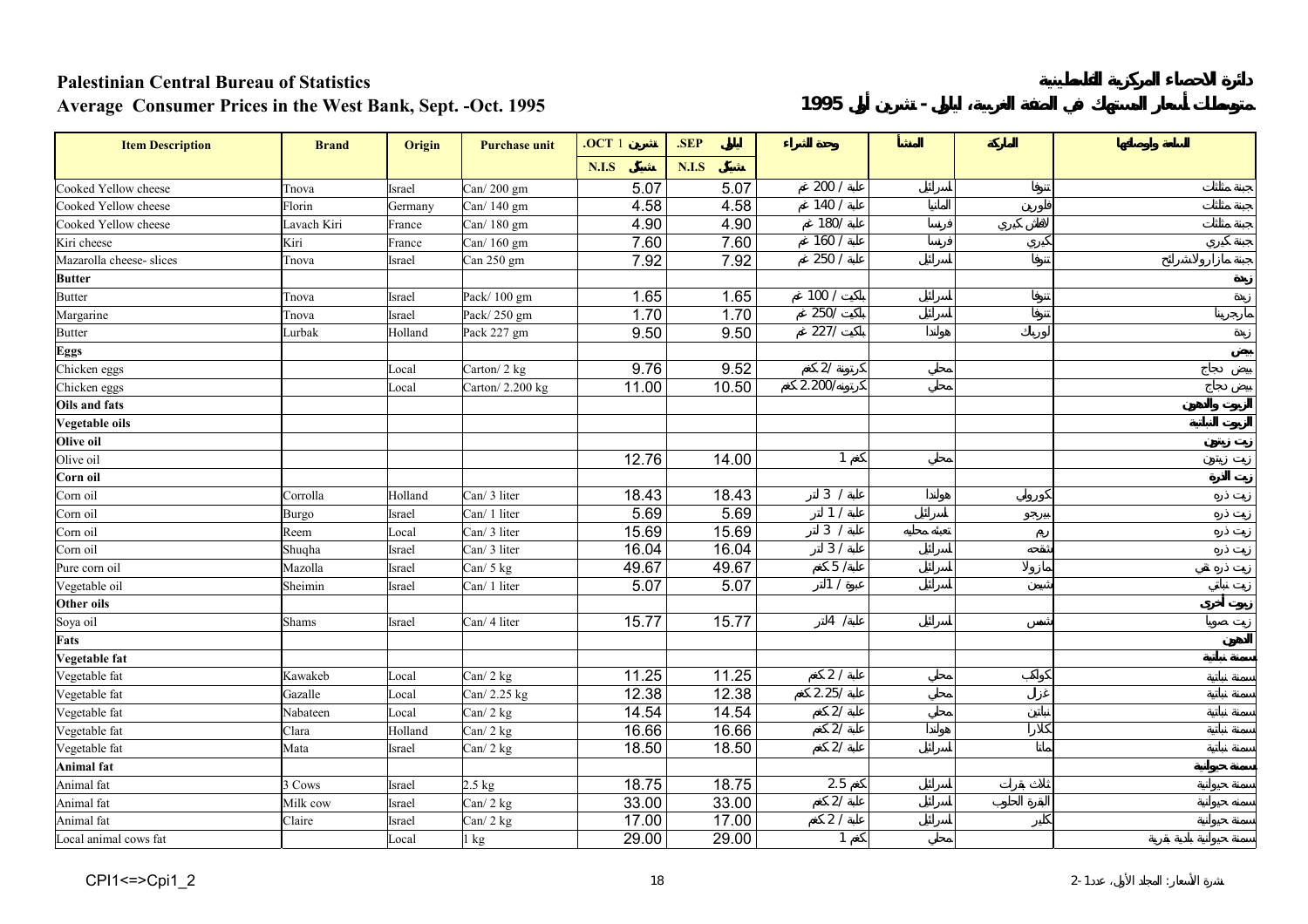| <b>Item Description</b>      | <b>Brand</b> | Origin | <b>Purchase unit</b> | .0CT <sub>1</sub> | .SEP  |              |  |  |
|------------------------------|--------------|--------|----------------------|-------------------|-------|--------------|--|--|
|                              |              |        |                      | N.I.S             | N.I.S |              |  |  |
| <b>Fruits and vegetables</b> |              |        |                      |                   |       |              |  |  |
| <b>Fruits</b>                |              |        |                      |                   |       |              |  |  |
| <b>Fresh fruit</b>           |              |        |                      |                   |       |              |  |  |
| Orange                       |              |        |                      |                   |       |              |  |  |
| Big size orange              |              | Local  | $1 \text{ kg}$       | 2.19              | 3.01  | $\mathbf{1}$ |  |  |
| Medium size orange           |              | Local  | 1 kg                 | 2.18              | 2.41  | 1            |  |  |
| Valencia orange              |              | Local  | kg                   | 2.00              | 2.81  |              |  |  |
| Lemon                        |              |        |                      |                   |       |              |  |  |
| Yellow lemon                 |              | Local  | 1 kg                 | 2.83              | 3.66  | $\mathbf{1}$ |  |  |
| Green lemon                  |              | Local  | $1 \text{ kg}$       | 2.32              | 2.78  | 1            |  |  |
| <b>Mandarin</b>              |              |        |                      |                   |       |              |  |  |
| Medium size mandarin         |              | Local  | l kg                 | 2.00              | 2.75  | 1            |  |  |
| Calamondin                   |              |        |                      |                   |       |              |  |  |
| Medium size calamondin       |              | Local  | $1 \text{ kg}$       | 2.15              | 2.76  | 1            |  |  |
| <b>Other fruits</b>          |              |        |                      |                   |       |              |  |  |
| pummello                     |              | Local  | 1 kg                 | 2.57              | 2.94  | 1            |  |  |
| Grapefruit                   |              | Local  | l kg                 | 2.08              | 2.77  | $\mathbf{1}$ |  |  |
| <b>Banana</b>                |              |        |                      |                   |       |              |  |  |
| Medium size banana           |              | Local  | 1 kg                 | 2.46              | 2.42  | 1            |  |  |
| Big size banana              |              | Israel | 1 kg                 | 3.42              | 3.22  | $\mathbf{1}$ |  |  |
| <b>Apples</b>                |              |        |                      |                   |       |              |  |  |
| Red apple                    |              | Israel | l kg                 | 3.28              | 3.20  | 1            |  |  |
| Yellow apple                 |              | Israel | $1 \text{ kg}$       | 3.06              | 3.01  | 1            |  |  |
| Green apple                  |              | Israel | 1 kg                 | 3.77              | 3.39  | 1            |  |  |
| Sweet apple                  |              | Local  | l kg                 | 0.00              | 5.00  |              |  |  |
| Normal apple                 |              | Local  | kg                   | 1.94              | 2.03  | 1            |  |  |
| <b>Grapes</b>                |              |        |                      |                   |       |              |  |  |
| White long sweet grapes      |              | Israel | 1 kg                 | 3.25              | 2.90  | 1            |  |  |
| White grapes                 |              | Local  | $1 \text{ kg}$       | 2.27              | 1.98  | 1            |  |  |
| <b>Black sweet grapes</b>    |              | Local  | 1 kg                 | 3.42              | 2.96  |              |  |  |
| <b>Black</b> grapes          |              | Local  | l kg                 | 2.24              | 1.84  | 1            |  |  |
| White short grapes           |              | Israel | l kg                 | 0.00              | 1.84  | $\mathbf{1}$ |  |  |
| <b>Water melon</b>           |              |        |                      |                   |       |              |  |  |
| Striped water melon          |              | Israel | $1 \text{ kg}$       | 1.30              | 0.77  | 1            |  |  |
| Green local water melon      |              | Local  | kg                   | 1.10              | 0.82  |              |  |  |
| Striped water melon          |              | Local  | kg                   | 1.10              | 0.71  | 1            |  |  |
| <b>Sweet melon</b>           |              |        |                      |                   |       |              |  |  |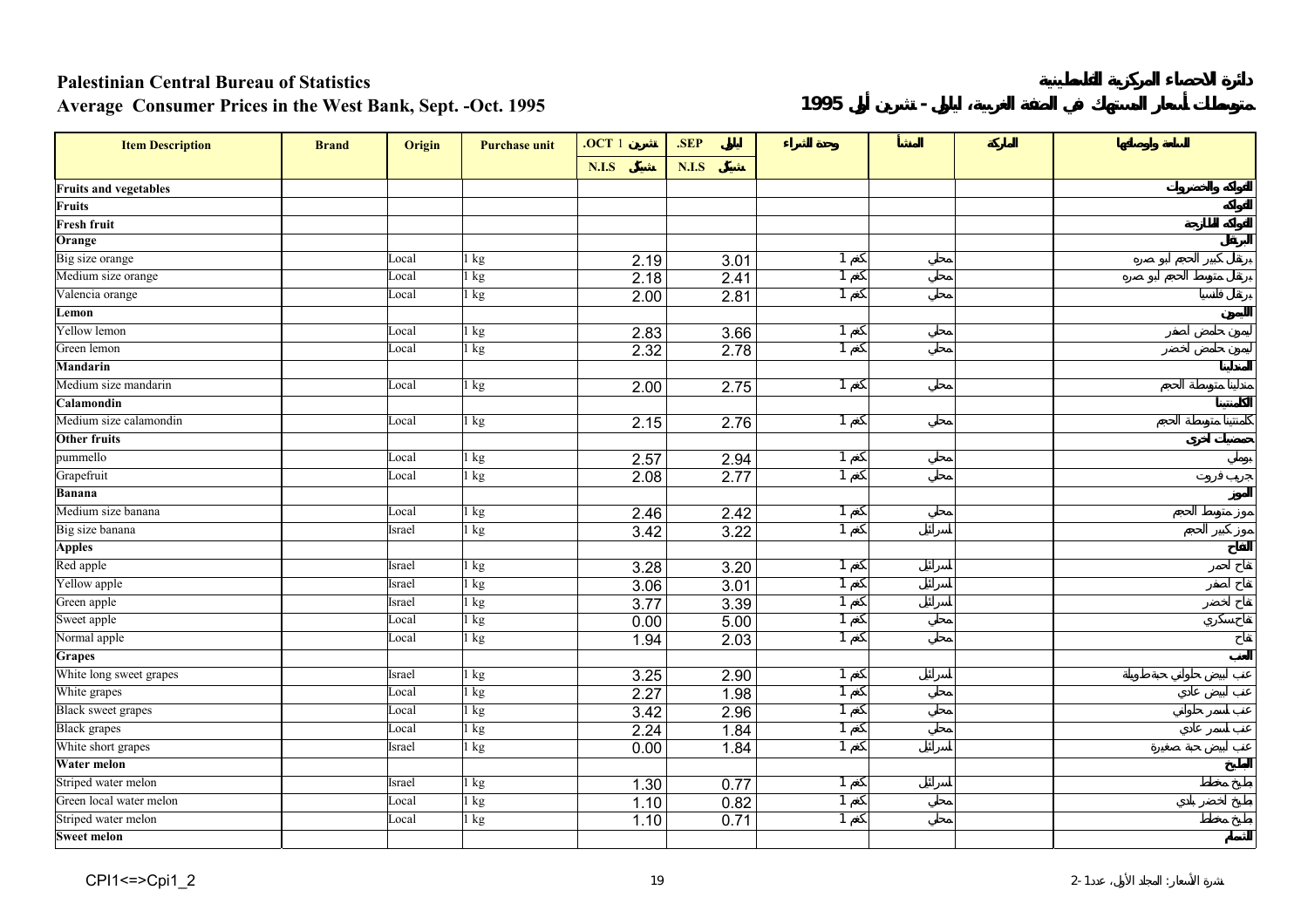| <b>Item Description</b> | <b>Brand</b> | Origin | <b>Purchase unit</b> | <b>.OCT</b> 1     | .SEP  |                |  |                          |
|-------------------------|--------------|--------|----------------------|-------------------|-------|----------------|--|--------------------------|
|                         |              |        |                      | N.I.S             | N.I.S |                |  |                          |
| Local sweet melon       |              | Local  | 1 kg                 | 0.00              | 1.58  |                |  |                          |
| Sweet melon             |              | Israel | $1 \text{ kg}$       | 2.57              | 2.25  |                |  |                          |
| Peaches                 |              |        |                      |                   |       |                |  | $\overline{\phantom{a}}$ |
| Local peach             |              | Local  | 1 kg                 | 2.25              | 2.84  | 1              |  |                          |
| Syrian peaches          |              | Local  | 1 <sub>kg</sub>      | 3.85              | 3.33  | 1              |  |                          |
| Soft nectar peach       |              | Local  | 1 kg                 | 4.26              | 3.60  | 1              |  |                          |
| <b>Plums</b>            |              |        |                      |                   |       |                |  | $\overline{\phantom{a}}$ |
| Plums- scented red      |              | Local  | 1 kg                 | 4.27              | 3.54  |                |  | $\overline{\phantom{a}}$ |
| Yellow plums-large      |              | Local  | 1 <sub>kg</sub>      | 3.88              | 3.50  |                |  | $\overline{\phantom{a}}$ |
| <b>Elliptical plums</b> |              | Local  | 1 kg                 | 4.00              | 2.96  |                |  |                          |
| Home plums              |              | Local  | 1 kg                 | 2.67              | 2.10  |                |  |                          |
| Red plums               |              | Local  | 1 kg                 | 2.83              | 2.67  |                |  |                          |
| Guava                   |              |        |                      |                   |       |                |  |                          |
| Big size guava          |              | Local  | 1 <sub>kg</sub>      | $\overline{3.00}$ | 3.60  |                |  |                          |
| Medium size guava       |              | Local  | 1 kg                 | 2.08              | 2.39  |                |  |                          |
| <b>Figs</b>             |              |        |                      |                   |       |                |  |                          |
| sour fig                |              | Local  | 1 kg                 | 4.56              | 3.65  | 1              |  |                          |
| Green fig               |              | Local  | 1 kg                 | 3.83              | 3.29  | 1              |  |                          |
| Normal fig (khurtomani) |              | Local  | 1 kg                 | 3.50              | 3.52  | 1              |  |                          |
| <b>Black</b> fig        |              | Local  | 1 kg                 | 2.67              | 2.40  |                |  |                          |
| <b>Unripe dates</b>     |              |        |                      |                   |       |                |  |                          |
| Unripe yellow dates     |              | Israel |                      | 5.91              | 5.29  | 1              |  |                          |
| Unripe red dates        |              | Israel |                      | 3.44              | 3.81  |                |  |                          |
| Unripe dates            |              | Local  |                      | 3.02              | 2.88  | 1              |  |                          |
| Kaka                    |              |        |                      |                   |       |                |  | $\overline{\phantom{a}}$ |
| kaka                    |              | Israel | $1 \text{ kg}$       | 3.38              | 4.25  | $\mathbf{1}$   |  |                          |
| Other fresh fruits      |              |        |                      |                   |       |                |  |                          |
| Avocado- small          |              | Israel | 1 <sub>kg</sub>      | 3.90              | 4.39  | 1              |  |                          |
| Yellow pears            |              | Israel | 1 kg                 | 4.32              | 4.41  | 1              |  |                          |
| Pears                   |              | Local  | $1 \text{ kg}$       | 3.92              | 3.43  | 1              |  |                          |
| Jujube                  |              | Local  | 1 kg                 | 5.00              | 5.50  | $\overline{1}$ |  |                          |
| Pomegranate             |              | Local  | 1 <sub>kg</sub>      | 3.05              | 2.57  |                |  |                          |
| Kiwi                    |              | Israel | 1 kg                 | 7.10              | 9.50  |                |  |                          |
| Mango                   |              | Israel | 1 kg                 | 5.50              | 4.78  |                |  |                          |
| Dates                   |              | Israel | l kg                 | 4.08              | 3.31  |                |  |                          |
| <b>Dried fruits</b>     |              |        |                      |                   |       |                |  |                          |
| <b>Dried</b> figs       |              |        |                      |                   |       |                |  |                          |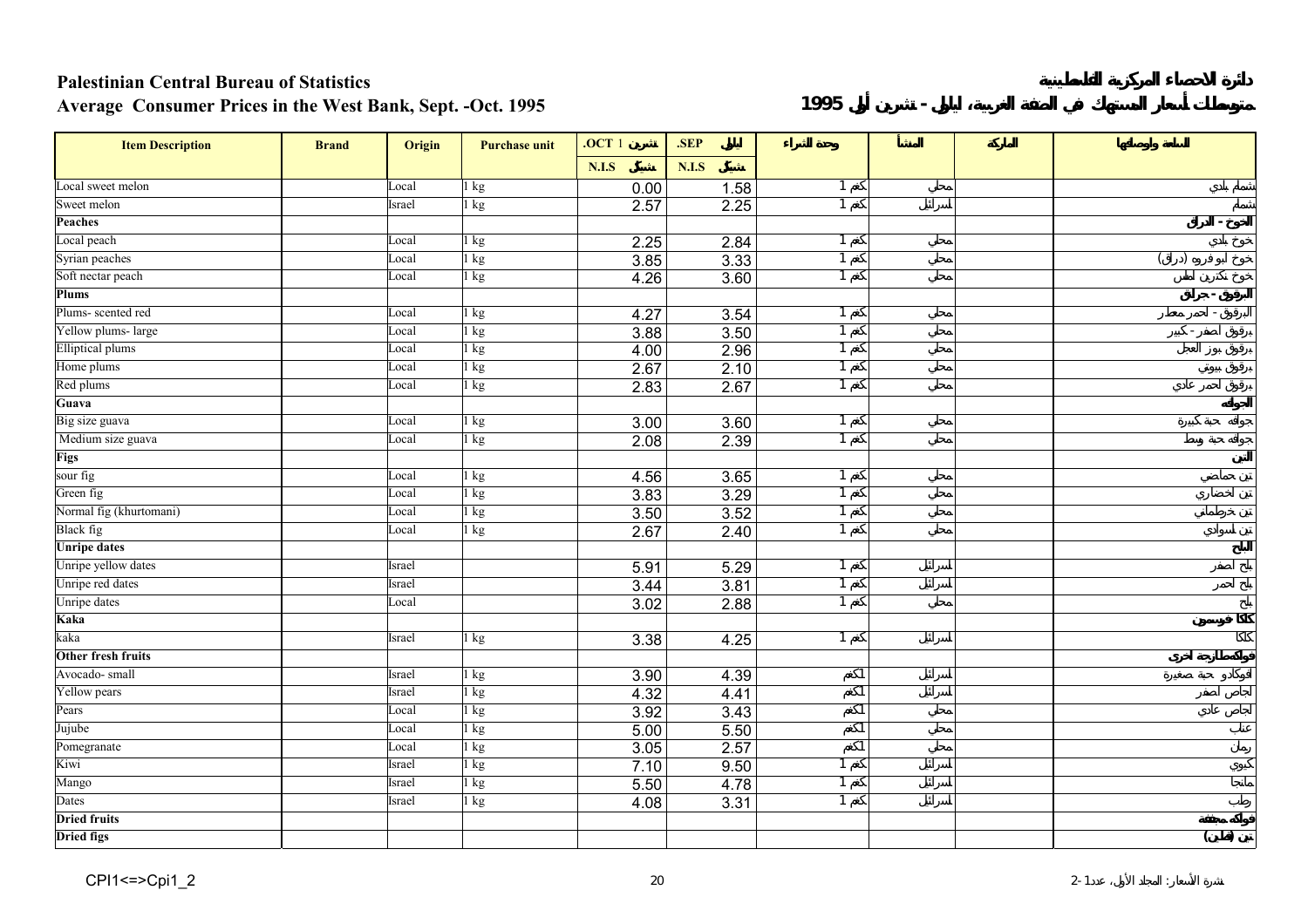| <b>Item Description</b>       | <b>Brand</b> | Origin     | <b>Purchase unit</b> | <b>.OCT 1</b> | .SEP  |              |  |  |
|-------------------------------|--------------|------------|----------------------|---------------|-------|--------------|--|--|
|                               |              |            |                      | N.I.S         | N.I.S |              |  |  |
| Dried figs                    |              | Local      | 1 kg                 | 5.83          | 5.83  | 1            |  |  |
| <b>Raisins</b>                |              |            |                      |               |       |              |  |  |
| Raisins                       |              | Local      | $1 \text{ kg}$       | 4.88          | 4.88  | $\mathbf{1}$ |  |  |
| <b>Dates</b>                  |              |            |                      |               |       |              |  |  |
| <b>Dates</b>                  |              | Israel     | Pack/1 kg            | 11.00         | 11.00 | 1/           |  |  |
| <b>Nuts</b>                   |              |            |                      |               |       |              |  |  |
| Pistachio                     |              |            |                      |               |       |              |  |  |
| Unhusked roasted pistachio    |              |            | 1 <sub>kg</sub>      | 19.00         | 19.00 | $\mathbf{1}$ |  |  |
| Roasted pistachio             | Jumbo        | <b>USA</b> | Okeya (Ounce)        | 6.33          | 6.33  |              |  |  |
| Peanut                        |              |            |                      |               |       |              |  |  |
| Husked peanut                 |              | Israel     | Okeya (Ounce)        | 2.87          | 2.87  |              |  |  |
| Husked peanut                 |              |            | 1 kg                 | 10.90         | 10.90 | 1            |  |  |
| Roasted peanut                |              | Local      | 1 kg                 | 7.09          | 7.09  | 1            |  |  |
| Unroasted peanut              |              | Local      | 1 kg                 | 7.44          | 7.44  | 1            |  |  |
| Walnut                        |              |            |                      |               |       |              |  |  |
| Rounded walnut                |              | Israel     | $1 \text{ kg}$       | 9.00          | 9.00  |              |  |  |
| Unpacked husked walnut        |              | Israel     | $1 \text{ kg}$       | 23.63         | 23.63 | $\mathbf{1}$ |  |  |
| <b>Almonds</b>                |              |            |                      |               |       |              |  |  |
| Roasted almonds               |              | Local      | 1 kg                 | 14.00         | 14.00 | $\mathbf{1}$ |  |  |
| Roasted husked salted almonds |              | Local      | 1 kg                 | 34.33         | 34.33 | 1            |  |  |
| Unroasted husked almonds      |              | Local      | $1 \text{ kg}$       | 22.72         | 22.72 | $\mathbf{1}$ |  |  |
| <b>Seeds</b>                  |              |            |                      |               |       |              |  |  |
| Roasted water melon seeds     |              | Local      | $1 \text{ kg}$       | 15.33         | 15.33 | $\mathbf{1}$ |  |  |
| Roasted pumpkin seeds         |              | Local      | 1 kg                 | 13.02         | 13.02 | $\mathbf{1}$ |  |  |
| Roasted sunflower seeds       |              | Local      | kg                   | 6.13          | 6.13  | 1            |  |  |
| <b>Hazelnut</b>               |              |            |                      |               |       |              |  |  |
| Roasted husked hazelnut       |              |            | $1 \text{ kg}$       | 26.40         | 26.40 | $\mathbf{1}$ |  |  |
| <b>Assorted nuts</b>          |              |            |                      |               |       |              |  |  |
| Assorted nuts                 |              |            | $1 \text{ kg}$       | 15.42         | 15.42 |              |  |  |
| Other nuts                    |              |            |                      |               |       |              |  |  |
| Salted mixed nuts             |              |            | 1 kg                 | 13.10         | 13.10 | -1           |  |  |
| Sweet mixed nuts              |              |            | 1 kg                 | 12.39         | 12.39 | 1            |  |  |
| <b>Tinned fruit</b>           |              |            |                      |               |       |              |  |  |
| <b>Tinned pineapple</b>       |              |            |                      |               |       |              |  |  |
| Tinned pineapple slices       | Marina       | Thailand   | Can/825 gm           | 4.17          | 4.17  | 825/         |  |  |
| Tinned pineapple slices       | Welger       | Thailand   | Can/490              | 4.11          | 4.11  | 490/         |  |  |
| <b>Tinned plums</b>           |              |            |                      |               |       |              |  |  |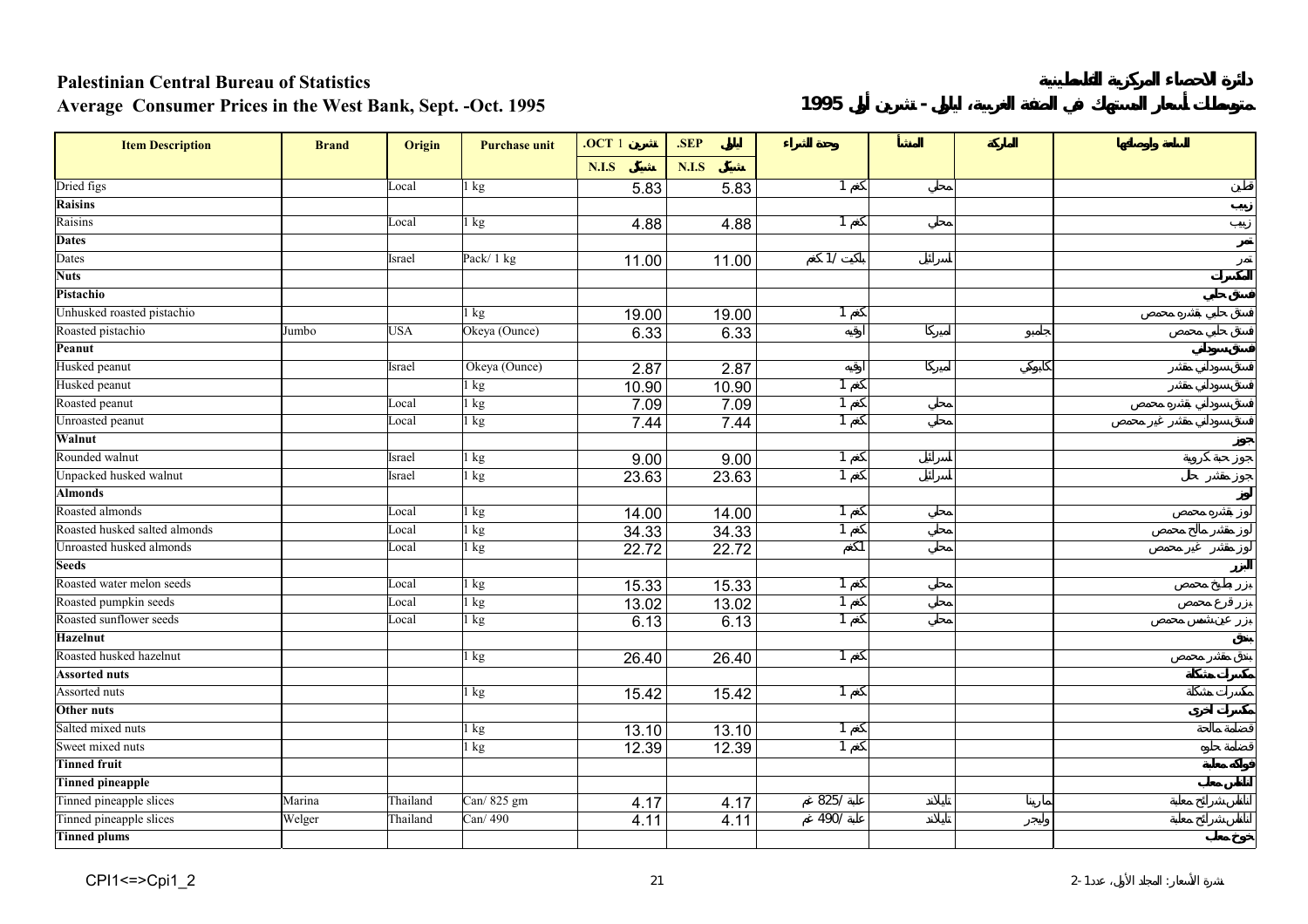| <b>Item Description</b>          | <b>Brand</b>  | Origin       | <b>Purchase unit</b> | <b>.OCT 1</b> | .SEP  |                 |  |  |
|----------------------------------|---------------|--------------|----------------------|---------------|-------|-----------------|--|--|
|                                  |               |              |                      | N.I.S         | N.I.S |                 |  |  |
| Tinned plum                      | <b>Bright</b> | Greece       | Can/450              | 4.33          | 4.33  | 450/            |  |  |
| Tinned plum-two halves           | Silver leaf   | South Africa | Can/825 gm           | 4.67          | 4.67  | 825/            |  |  |
| <b>Tinned apricot</b>            |               |              |                      |               |       |                 |  |  |
| Tinned apricot                   | Silver leaf   | South Africa | Can/825 gm           | 4.47          | 4.47  | 825/            |  |  |
| Tinned apricot                   | Bregail       | Israel       | Can/800g             | 5.00          | 5.00  | 800/            |  |  |
| Other tinned fruit               |               |              |                      |               |       |                 |  |  |
| Tinned fruit cocktail            | Marina        | Thailand     | Can/ 490 gm          | 4.21          | 4.21  | 490/            |  |  |
| Tinned pears                     | Siver leaf    | South Africa | Can/825 gm           | 4.69          | 4.69  | 825/            |  |  |
| Tinned strawberries              | Silver leaf   | South Africa | Can/825 gm           | 5.25          | 5.25  | 825/            |  |  |
| <b>Fresh natural fruit Juice</b> |               |              |                      |               |       |                 |  |  |
| Orange juice                     |               | Local        | Large cup            | 2.50          | 2.50  |                 |  |  |
| Apple juice                      |               | Local        | Large cup            | 2.65          | 2.65  |                 |  |  |
| Fruit juice                      |               | Local        | Large cup            | 2.92          | 2.92  |                 |  |  |
| Carrot juice                     |               | Local        | Large cup            | 2.73          | 2.73  |                 |  |  |
| Tinned natural fruit juice       |               |              |                      |               |       |                 |  |  |
| Natural orange juice             | Paradise      | Israel       | Can/ 330 mil.        | 1.00          | 1.00  | 330/            |  |  |
| Natural orange juice             | Super drink   | Israel       | Bottle/2 liter       | 3.23          | 3.23  | 2/              |  |  |
| Natural orange Juice             | Crystal       | Israel       | Bottle/2 liter       | 3.13          | 3.13  | $\overline{2}$  |  |  |
| Cocktail juice in carton         | Dolmonti      | England      | bottle/ 1 liter      | 3.75          | 3.75  | 1/              |  |  |
| Fresh natural juice              | Mitzli        | Israel       | bottle/ 1 liter      | 4.56          | 4.56  | $\overline{11}$ |  |  |
| Tapozina                         | apozina       | Israel       | Bottle/ 1.5 liter    | 4.28          | 4.28  | 1.5/            |  |  |
| <b>Vegetables</b>                |               |              |                      |               |       |                 |  |  |
| <b>Fresh vegetables</b>          |               |              |                      |               |       |                 |  |  |
| Tomato                           |               |              |                      |               |       |                 |  |  |
| Local tomato                     |               | Local        | l kg                 | 1.97          | 1.99  | 1               |  |  |
| Green house tomato               |               | Local        | kg                   | 2.22          | 1.97  | $\mathbf{1}$    |  |  |
| Dry onion                        |               |              |                      |               |       |                 |  |  |
| Local dry onion                  |               | Local        | 1 kg                 | 1.16          | 1.20  | 1               |  |  |
| Dry onion                        |               | Israel       | $1 \text{ kg}$       | 1.21          | 1.19  | 1               |  |  |
| Garlic                           |               |              |                      |               |       |                 |  |  |
| Local garlic                     |               | Local        | kg                   | 3.21          | 3.63  |                 |  |  |
| Garlic                           |               | Israel       | l kg                 | 4.38          | 4.47  | 1               |  |  |
| <b>Marrow</b>                    |               |              |                      |               |       |                 |  |  |
| Small marrow                     |               | Local        | $1 \text{ kg}$       | 2.70          | 3.11  | -1              |  |  |
| Large marrow                     |               | Local        | kg                   | 1.48          | 1.90  |                 |  |  |
| Eggplant                         |               |              |                      |               |       |                 |  |  |
| Large eggplant                   |               | Local        | $1 \text{ kg}$       | 1.75          | 1.64  | 1               |  |  |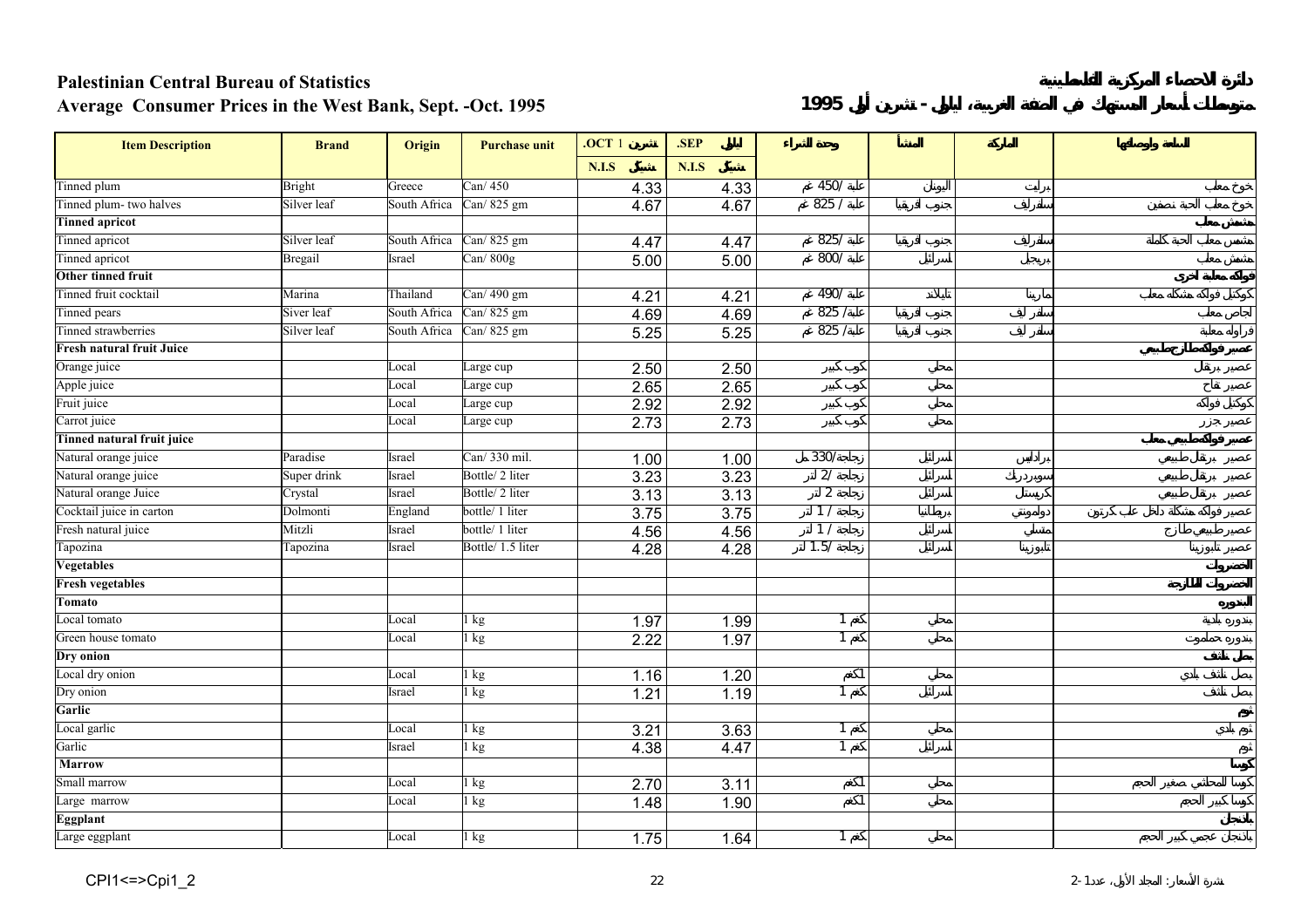| <b>Item Description</b> | <b>Brand</b> | Origin | <b>Purchase unit</b> | <b>.OCT</b> 1 | .SEP  |                |  |  |
|-------------------------|--------------|--------|----------------------|---------------|-------|----------------|--|--|
|                         |              |        |                      | N.I.S         | N.I.S |                |  |  |
| Small eggplant          |              | Local  | $1 \text{ kg}$       | 2.12          | 2.12  | 1              |  |  |
| Okra                    |              |        |                      |               |       |                |  |  |
| Green okra              |              | Local  | $1 \text{ kg}$       | 6.28          | 5.46  | $\mathbf{1}$   |  |  |
| <b>Beans</b>            |              |        |                      |               |       |                |  |  |
| Green beans             |              | Local  | $1 \text{ kg}$       | 6.91          | 5.86  | 1              |  |  |
| Yellow beans            |              | Local  | $1 \text{ kg}$       | 9.23          | 7.99  | $\mathbf{1}$   |  |  |
| <b>Jew's mallow</b>     |              |        |                      |               |       |                |  |  |
| Green Jew's mallow      |              | Local  | l kg                 | 2.03          | 1.56  | 1              |  |  |
| <b>Green pepper</b>     |              |        |                      |               |       |                |  |  |
| Sweet green pepper      |              | Local  | 1 kg                 | 2.62          | 2.52  | 1              |  |  |
| Green pepper, hot       |              | Local  | 1 kg                 | 2.89          | 2.56  |                |  |  |
| Small green pepper      |              | Local  | kg                   | 3.90          | 3.79  | 1              |  |  |
| Green pepper            |              | Local  | l kg                 | 2.96          | 2.48  | 1              |  |  |
| Spinach                 |              |        |                      |               |       |                |  |  |
| Spinach                 |              | Local  | $1 \text{ kg}$       | 3.77          | 5.73  | 1              |  |  |
| <b>Cauliflower</b>      |              |        |                      |               |       |                |  |  |
| Cauliflower             |              | Local  | l kg                 | 2.61          | 2.98  | 1              |  |  |
| Local cauliflower       |              | Local  | l kg                 | 2.25          | 3.12  | $\overline{1}$ |  |  |
| Cabbage                 |              |        |                      |               |       |                |  |  |
| Red cabbage             |              | Israel | 1 kg                 | 2.81          | 3.15  | $\mathbf{1}$   |  |  |
| White cabbage           |              | Local  | 1 kg                 | 2.43          | 2.40  | 1              |  |  |
| Cucumber                |              |        |                      |               |       |                |  |  |
| Local cucumber          |              | Local  | $1 \text{ kg}$       | 2.88          | 2.67  | $\mathbf{1}$   |  |  |
| Greenhouse cucumber     |              | Local  | $1 \text{ kg}$       | 2.45          | 2.04  | $\mathbf{1}$   |  |  |
| Lettuce                 |              |        |                      |               |       |                |  |  |
| Lettuce                 |              | Local  | kg                   | 3.59          | 3.61  | $\mathbf{1}$   |  |  |
| Carrot                  |              |        |                      |               |       |                |  |  |
| Carrot                  |              | Local  | $1 \text{ kg}$       | 2.87          | 2.63  | 1              |  |  |
| Carrot                  |              | Israel | l kg                 | 2.71          | 1.72  | 1              |  |  |
| Potato                  |              |        |                      |               |       |                |  |  |
| Medium size potato      |              | Local  | l kg                 | 1.77          | 1.82  | 1              |  |  |
| Medium size potato      |              | Israel | l kg                 | 2.10          | 1.87  | $\overline{1}$ |  |  |
| <b>Sweet potato</b>     |              |        |                      |               |       |                |  |  |
| Sweet potato            |              | Israel | $1 \text{ kg}$       | 1.76          | 2.06  | 1              |  |  |
| Sweet potato            |              | Local  | kg                   | 1.73          | 1.69  |                |  |  |
| <b>Other vegetables</b> |              |        |                      |               |       |                |  |  |
| Green beans             |              | Local  | 1 kg                 | 5.14          | 4.74  | $\mathbf{1}$   |  |  |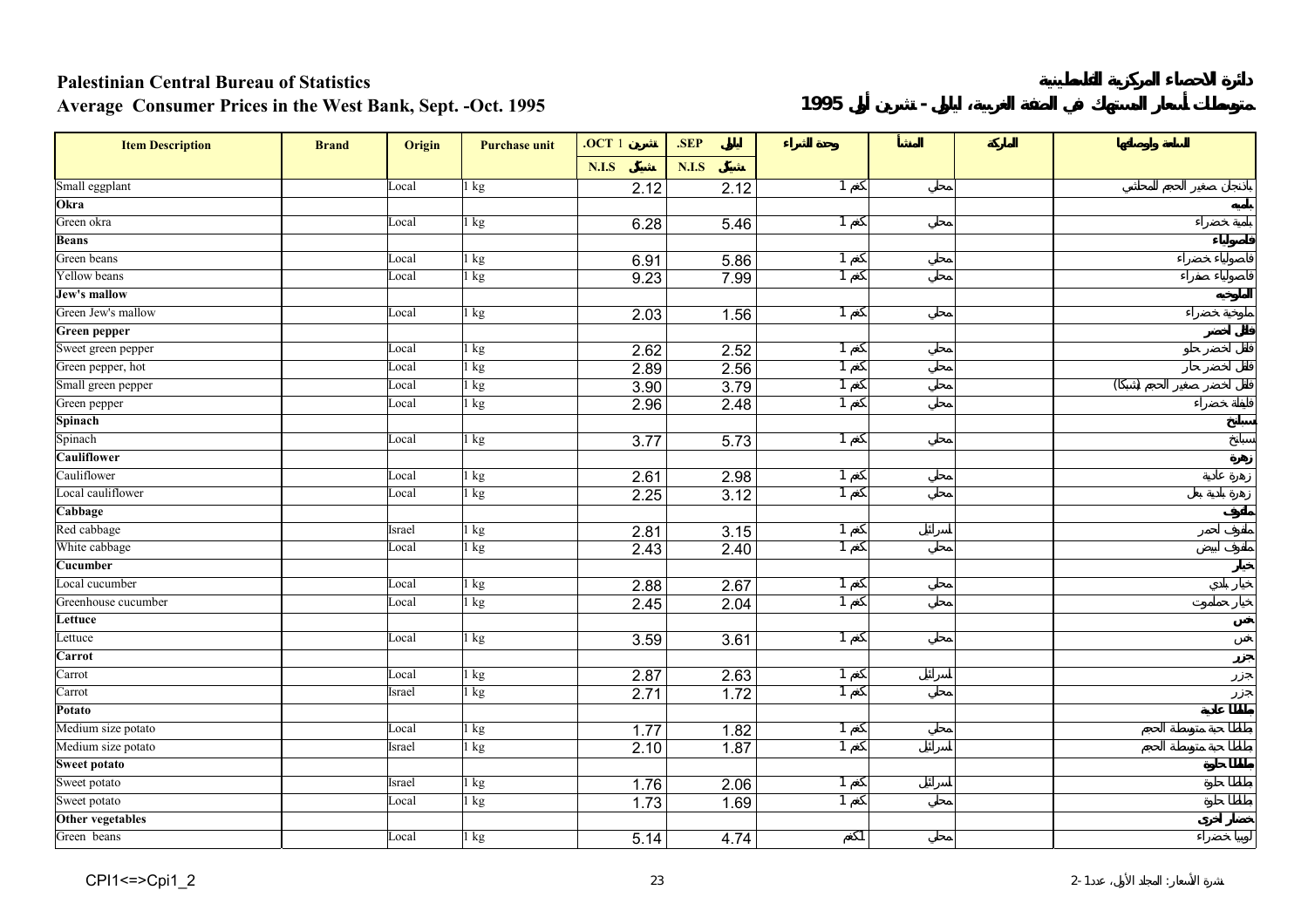| <b>Item Description</b>             | <b>Brand</b>  | Origin | <b>Purchase unit</b> | .0CT <sub>1</sub> | SEP   |                 |       |  |
|-------------------------------------|---------------|--------|----------------------|-------------------|-------|-----------------|-------|--|
|                                     |               |        |                      | N.I.S             | N.I.S |                 |       |  |
| Parsley                             |               | Local  | About 150 gm         | 1.05              | 0.92  | 150             |       |  |
| Mint                                |               | Local  | About 150 gm         | 1.18              | 1.01  | 150             |       |  |
| Green radish                        |               | Local  | $1 \text{ kg}$       | 2.46              | 2.11  | $\mathbf{1}$    |       |  |
| Green onions                        |               | Local  | $1 \text{ kg}$       | 3.81              | 7.37  | $\mathbf{1}$    |       |  |
| Green thyme                         |               | Local  | $1 \text{ kg}$       | 4.69              | 5.05  | $\mathbf{1}$    |       |  |
| Yellow corn-cob                     |               | Local  | $1 \text{ kg}$       | 2.88              | 2.15  | $\mathbf 1$     |       |  |
| Green sage                          |               | Local  | About 150 gm         | 1.25              | 1.03  | 150             |       |  |
| Green                               |               | Local  | $1 \text{ kg}$       | 2.76              | 2.20  |                 |       |  |
| Legumes                             |               | Local  | 1 kg                 | 3.04              | 2.44  | 1               |       |  |
| Squash                              |               | Local  | $1 \text{ kg}$       | 2.86              | 2.78  | 1               |       |  |
| Pumpkin                             |               | Local  | l kg                 | 2.23              | 1.83  |                 |       |  |
| Snake cucumbers                     |               | Local  | l kg                 | 2.45              | 2.58  |                 |       |  |
| White beet                          |               | Local  | 1 kg                 | 2.20              | 3.83  | 1               |       |  |
| <b>Tinned vegetables</b>            |               |        |                      |                   |       |                 |       |  |
| <b>Tinned sweet peas</b>            |               |        |                      |                   |       |                 |       |  |
| Tinned green sweet peas             | Tami          | Israel | Can/ 335 gm          | 2.69              | 2.69  | 335/            |       |  |
| Tinned green sweet peas with carrot | Al-Asad       | Local  | Can/ 540 gm          | 2.29              | 2.29  | 540/            |       |  |
| Tinned green sweet peas with carrot | <b>Brezeh</b> | Israel | Can/ 500 gm          | 2.25              | 2.25  | 500/            |       |  |
| Tinned green sweet peas             | Al-Bader      | Local  | Can/ 360 gm          | 1.64              | 1.64  | 360/            |       |  |
| <b>Tinned beans</b>                 |               |        |                      |                   |       |                 |       |  |
| Tinned yellow beans                 | Bray haimiq   | Israel | Can/ 550 gm          | 2.65              | 2.65  | 550/            |       |  |
| Tinned green beans                  | <b>Bryman</b> | Israel | Can/ 550 gm          | 3.13              | 3.13  | 550/            |       |  |
| <b>Tomato paste</b>                 |               |        |                      |                   |       |                 |       |  |
| Tomato paste                        | Bray time     | Israel | Can/ 580 gm          | 2.72              | 2.72  | 580/            |       |  |
| Tomato paste                        | A.I.C         | Local  | Can/100 gm           | 0.88              | 0.88  | 100/            | A.I.C |  |
| Tomato paste                        | Sonnocrut     | Local  | Can/100 gm           | 0.74              | 0.74  | 100/            |       |  |
| <b>Frozen vegetables</b>            |               |        |                      |                   |       |                 |       |  |
| Frozen sweet peas                   |               |        |                      |                   |       |                 |       |  |
| Frozen green sweet peas             | Fodklab       | Israel | Pack/700 gm          | 6.37              | 6.37  | 700/            |       |  |
| Frozen green sweet peas             |               | Israel | Pack/1 kg            | 6.13              | 6.13  | $\overline{11}$ |       |  |
| Frozen green sweet peas with carrot |               | Israel | Pack/1 kg            | 6.33              | 6.33  | $\overline{11}$ |       |  |
| Frozen green beans                  |               |        |                      |                   |       |                 |       |  |
| Frozen green beans                  |               | Israel | 700 gm               | 6.40              | 6.40  | 700             |       |  |
| Frozen green beans                  |               | Israel | Pack/1 kg            | 7.33              | 7.33  | 1/              |       |  |
| <b>Assorted frozen vegetables</b>   |               |        |                      |                   |       |                 |       |  |
| Assorted frozen vegetables          |               | Israel | Pack/700 gm          | 6.16              | 6.16  | 700 /           |       |  |
| Other frozen vegetables             |               |        |                      |                   |       |                 |       |  |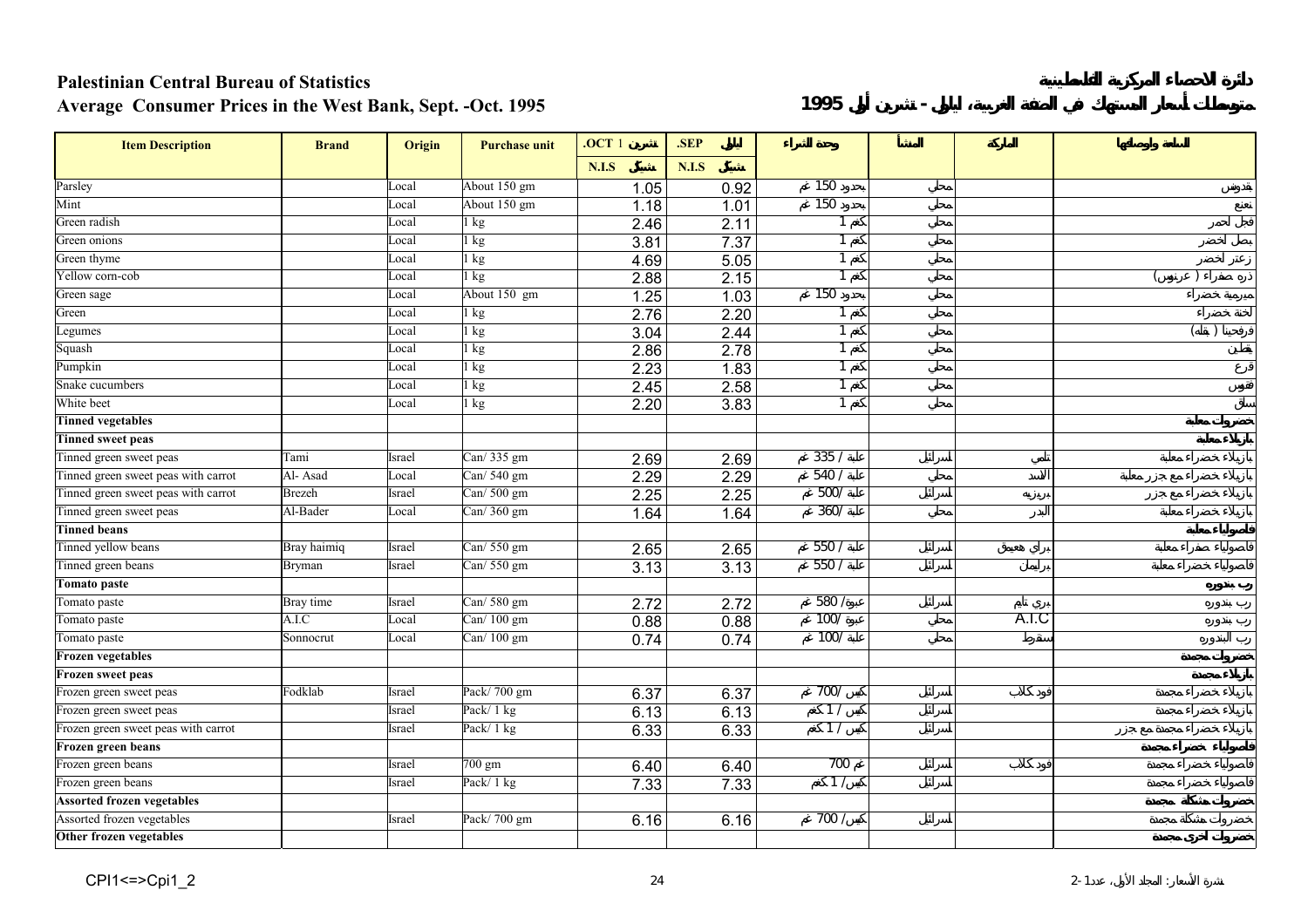| <b>Item Description</b>             | <b>Brand</b> | Origin  | <b>Purchase unit</b> | <b>.OCT 1</b> | .SEP   |                          |  |  |
|-------------------------------------|--------------|---------|----------------------|---------------|--------|--------------------------|--|--|
|                                     |              |         |                      | N.I.S         | N.I.S  |                          |  |  |
| Frozen green okra                   |              | Israel  | Pack/1 kg            | 8.50          | 8.50   | 1/                       |  |  |
| Vegetables & legumes tinned & dried |              |         |                      |               |        |                          |  |  |
| Lentils                             |              |         |                      |               |        |                          |  |  |
| Lentils                             |              | Local   | 1 kg                 | 3.26          | 3.26   | $\mathbf{1}$             |  |  |
| <b>Crushed lentils</b>              |              |         |                      |               |        |                          |  |  |
| Crushed lentils                     |              | Turkey  | 1 kg                 | 3.08          | 3.08   | $\mathbf 1$              |  |  |
| <b>Chick beans</b>                  |              |         |                      |               |        |                          |  |  |
| Chick beans-medium                  |              | Local   | l kg                 | 5.11          | 5.11   |                          |  |  |
| Chick beans                         |              | Turkey  | 1 kg                 | 5.12          | 5.12   |                          |  |  |
| <b>Fava</b> beans                   |              |         |                      |               |        |                          |  |  |
| Local Fava beans                    |              | Local   | 1 kg                 | 3.63          | 3.63   |                          |  |  |
| Local unpacked small Fava beans     |              | Turkey  | l kg                 | 2.34          | 2.34   |                          |  |  |
| Egyptian Fava beans                 |              | Local   | l kg                 | 3.67          | 3.67   |                          |  |  |
| Dry beans                           |              |         |                      |               |        |                          |  |  |
| Small white dry beans               |              | Local   | 1 kg                 | 5.28          | 5.28   | $\mathbf{1}$             |  |  |
| Large dry beans                     |              | Turkey  | l kg                 | 5.17          | 5.17   | $\overline{1}$           |  |  |
| Other dried legumes                 |              |         |                      |               |        |                          |  |  |
| Dry lupine                          |              | Turkey  | l kg                 | 2.56          | 2.56   | $\mathbf{1}$             |  |  |
| <b>Dried vegetables</b>             |              |         |                      |               |        |                          |  |  |
| Dried okra                          |              |         |                      |               |        |                          |  |  |
| Dried okra                          |              | Local   | 1 kg                 | 35.00         | 35.00  | $\mathbf{1}$             |  |  |
| <b>Dried Jew's mallow</b>           |              |         |                      |               |        |                          |  |  |
| Crushed Jew's mallow                |              | Local   | l kg                 | 13.50         | 13.50  | $\mathbf{1}$             |  |  |
| <b>Tinned legumes</b>               |              |         |                      |               |        |                          |  |  |
| Fava beans (tinned)                 |              |         |                      |               |        |                          |  |  |
| Small Fava beans (tinned)           | Al-Badr      | Local   | Can/ 560 gm          | 1.82          | 1.82   | 560/                     |  |  |
| Small Fava beans (tinned)           | Tami         | Israel  | Can/ 500 gm          | 2.43          | 2.43   | 500/                     |  |  |
| Chick beans (tinned)                |              |         |                      |               |        |                          |  |  |
| Medium chick beans (tinned)         | Al-Badr      | Local   | Can/ 500 gm          | 2.32          | 2.32   | 500/                     |  |  |
| Medium chick beans (tinned)         | Tami         | Israel  | Can/ 500 gm          | 2.72          | 2.72   | 500/                     |  |  |
| <b>Sugar and Confectionery</b>      |              |         |                      |               |        |                          |  |  |
| Sugar                               |              |         |                      |               |        |                          |  |  |
| Fine white sugar                    | White sugar  | Israel  | Pack/1 kg            | 2.47          | 2.40   | $\overline{\frac{1}{2}}$ |  |  |
| White sugar                         | Kidron white | Israel  | Pack/10 kg           | 22.17         | 22.17  | 10/                      |  |  |
| White sugar                         | Crystal      | England | Pack/50 kg           | 103.21        | 102.49 | 50/                      |  |  |
| Halvah                              |              |         |                      |               |        |                          |  |  |
| Halvah                              | Elite        | Israel  | Can/ $1$ kg          | 8.25          | 8.25   | 1/                       |  |  |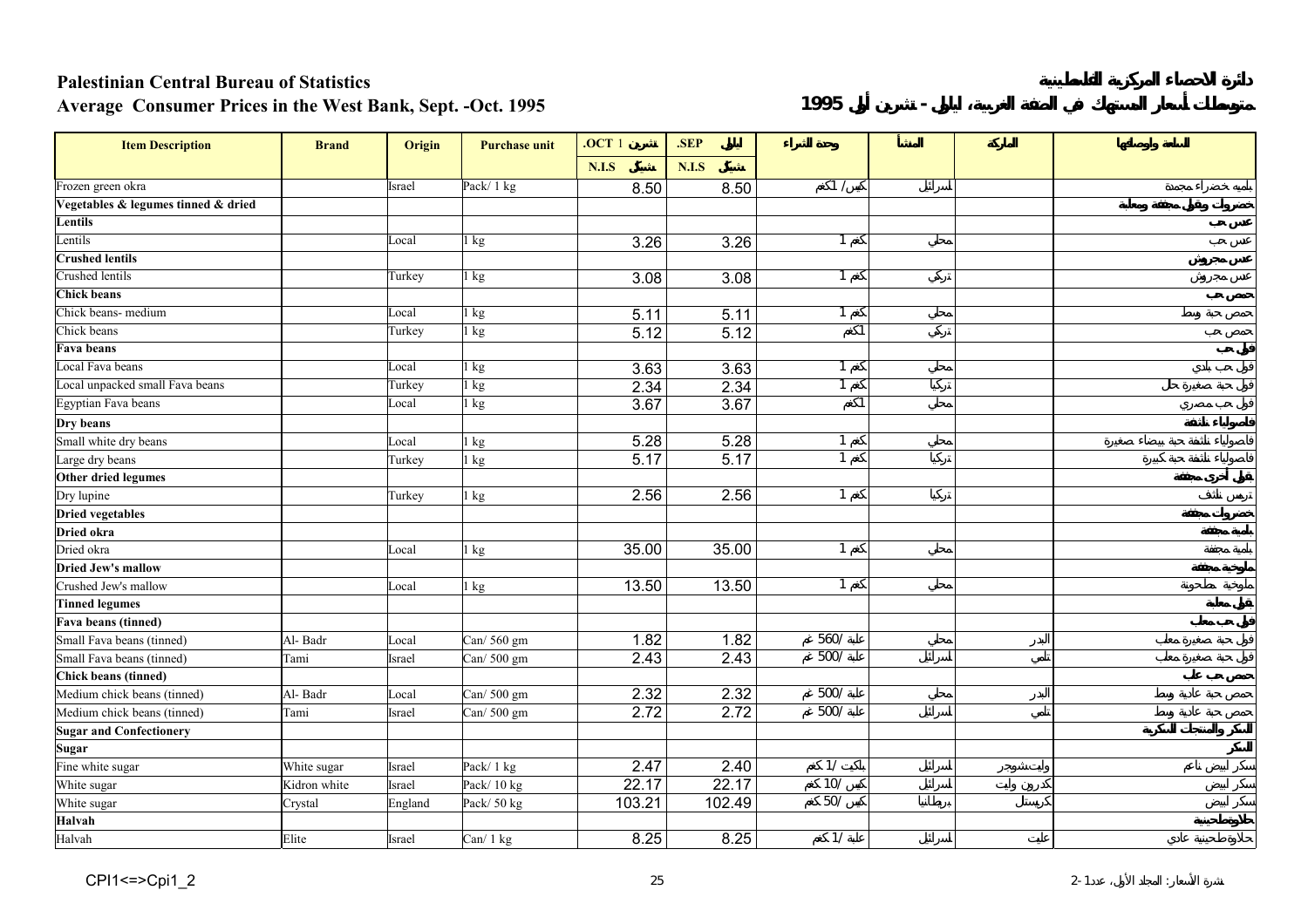| <b>Item Description</b>          | <b>Brand</b>  | Origin        | <b>Purchase unit</b> | <b>.OCT 1</b> | .SEP  |                 |  |  |
|----------------------------------|---------------|---------------|----------------------|---------------|-------|-----------------|--|--|
|                                  |               |               |                      | N.I.S         | N.I.S |                 |  |  |
| Halvah                           | Al-Hilal      | Israel        | Can/ 500 gm          | 4.55          | 4.55  | 500/            |  |  |
| Halvah                           | Al-Halwani    | Local         | Can/ 1 kg            | 9.17          | 9.17  | $\overline{1/}$ |  |  |
| Halvah                           | Shawar        | Local         | Can/1 kg             | 8.00          | 8.00  | $\overline{1/}$ |  |  |
| Halvah                           | Al-Mizan      | Egypt         | Can/ 1 kg            | 7.62          | 7.62  | $\overline{1/}$ |  |  |
| Halvah-bars                      | Al-Hilal      | Israel        | 20 bars              | 17.55         | 17.55 | 20              |  |  |
| Jam                              |               |               |                      |               |       |                 |  |  |
| Apricot jam                      | A'sis         | Israel        | Can/ 800 gm          | 6.33          | 6.33  | 800/            |  |  |
| Cherry jam                       | Telma         | Israel        | Can/ 330 gm          | 4.01          | 4.01  | 330/            |  |  |
| Fruit cocktail jam               | A'sis         | Israel        | Can/ 880 gm          | 6.31          | 6.31  | 880/            |  |  |
| Fruit cocktail jam               | Tami          | Israel        | Can/ 670 gm          | 3.63          | 3.63  | 670/            |  |  |
| <b>Honey</b>                     |               |               |                      |               |       |                 |  |  |
| Local honey                      |               | Local         | $1$ kg               | 32.33         | 32.33 |                 |  |  |
| <b>Turkish delight</b>           |               |               |                      |               |       |                 |  |  |
| Unpacked Turkish delight         |               | Local         | $1 \text{ kg}$       | 3.69          | 3.69  | -1              |  |  |
| Turkish delight                  | Dafor         | Germany       | Pack/1 kg            | 22.00         | 22.00 | 1/              |  |  |
| Unpacked Turkish delight with    | Shiko         | Local         | 1 kg                 | 12.00         | 12.00 |                 |  |  |
| almonds and hazelnuts            |               |               |                      |               |       |                 |  |  |
| Turkish delight                  | Al-Zuhur      | Local         | Pack/1 kg            | 4.21          | 4.21  | 1/              |  |  |
| Chocolate                        |               |               |                      |               |       |                 |  |  |
| Chocolate                        | Silvana       | Local         | Pack/700 gm          | 8.65          | 8.65  | 700/            |  |  |
| Chocolate                        | A'la keifak   | Local         | Pack/1.250 kg        | 16.50         | 16.50 | 1.250/          |  |  |
| Chocolate                        | Pick pack     | Local         | 800 gm               | 14.06         | 14.06 | 800             |  |  |
| Chocolate stuffed with hazelnuts | Today         | England       | Pack/24 bars         | 21.54         | 21.54 | 24/             |  |  |
| Chocolate                        | Mackintosh    | England       | Pack/1 kg            | 37.19         | 37.19 | 1/              |  |  |
| Chocolate                        | Emeralds      | Israel        | Pack/350 gm          | 13.72         | 13.72 | 350/            |  |  |
| Chocolate                        | Hobby         | Turkey        | Pack/36 bars         | 14.12         | 14.12 | 36/             |  |  |
| Chocolate                        | Bon bon       | <b>Brazil</b> | Pack/600 gm          | 14.13         | 14.13 | 600/            |  |  |
| Chocolate                        | Bansho        | Egypt         | Pack/1.5 kg          | 14.08         | 14.08 | 1.5/            |  |  |
| <b>Toffee</b>                    |               |               |                      |               |       |                 |  |  |
| <b>Unpacked Toffee</b>           | Jemin         | Holland       | $1 \text{ kg}$       | 16.08         | 16.08 | $\mathbf{1}$    |  |  |
| Toffee                           | Elite         | Israel        | $1$ kg               | 9.50          | 9.50  | 1/              |  |  |
| Toffee                           | Shahrazad     | Egypt         | $1 \text{ kg}$       | 14.33         | 14.33 | 1/              |  |  |
| <b>Unpacked Toffee</b>           | A'in Albakara | Local         | $1$ kg               | 9.00          | 9.00  | -1              |  |  |
| Toffee                           | Silvana       | Local         | 1 kg                 | 2.46          | 2.46  | 200             |  |  |
| Other confectionery products     |               |               |                      |               |       |                 |  |  |
| Chewing gum                      | Long life     | China         |                      | 0.50          | 0.50  |                 |  |  |
| Chewing gum                      | Orbit         | Israel        |                      | 1.44          | 1.44  |                 |  |  |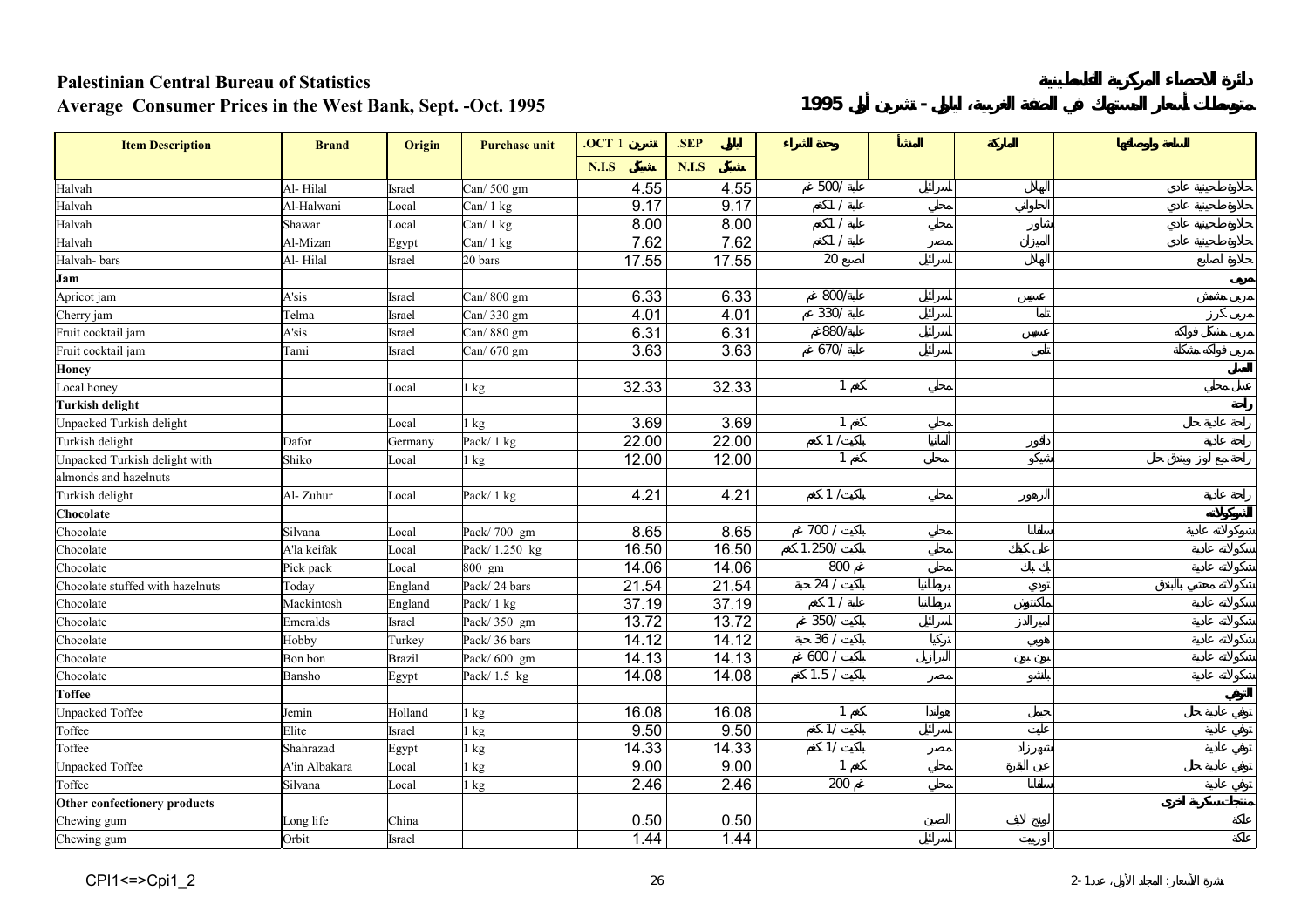| <b>Item Description</b>              | <b>Brand</b> | Origin     | <b>Purchase unit</b> | .0CT <sub>1</sub> | .SEP  |                  |  |  |
|--------------------------------------|--------------|------------|----------------------|-------------------|-------|------------------|--|--|
|                                      |              |            |                      | N.I.S             | N.I.S |                  |  |  |
| Chewing gum                          | Spearment    | Israel     |                      | 1.00              | 1.00  |                  |  |  |
| Tea, Coffee & Cocoa                  |              |            |                      |                   |       |                  |  |  |
| <b>Unpacked</b> tea                  |              |            |                      |                   |       |                  |  |  |
| Tea                                  | Al- Ghazalin | Local      | Pack/2/1 kg          | 5.72              | 5.72  | $\overline{1/2}$ |  |  |
| Tea                                  | Lipton       | England    | Pack/200 gm          | 13.73             | 13.73 | 200/             |  |  |
| Scented tea                          | Al- Jawad    | Local      | Pack/1/2 kg          | 6.02              | 6.02  | 1/2              |  |  |
| Tea bags                             |              |            |                      |                   |       |                  |  |  |
| Tea bags                             | Alzan        | Israel     | Pack/50 gm           | 7.00              | 7.00  | 50/              |  |  |
| Tea bags                             | Al-Jawad     | Local      | Pack/100 bags        | 6.61              | 6.61  | 100/             |  |  |
| Tea bags                             | Lipton       | England    | Pack/100 bags        | 14.28             | 14.28 | 100/             |  |  |
| Coffee                               |              |            |                      |                   |       |                  |  |  |
| Coffee/ green                        |              | Colombia   | l kg                 | 18.14             | 18.14 | $\mathbf{1}$     |  |  |
| <b>Ground coffee</b>                 |              |            |                      |                   |       |                  |  |  |
| Ground coffee                        |              | Colombia   | l kg                 | 28.83             | 28.83 | $\mathbf{1}$     |  |  |
| Nescafe'                             |              |            |                      |                   |       |                  |  |  |
| Nescafe'                             | Nestle       | France     | Can/200 gm           | 17.33             | 17.33 | 200/             |  |  |
| Nescafe'                             | Maxwell      | <b>USA</b> | Can/200 gm           | 20.25             | 20.25 | 200/             |  |  |
| Nescafe' mastro                      | Osem         | Israel     | Can/200 gm           | 18.00             | 18.00 | 200/             |  |  |
| Nescafe'                             | Elite        | Israel     | Can/100 gm           | 8.11              | 8.11  | 100/             |  |  |
| Nescafe'                             | Coffee club  | Israel     | Can/200 gm           | 9.30              | 9.30  | 200/             |  |  |
| Cocoa                                |              |            |                      |                   |       |                  |  |  |
| Cocoa                                | Izheiman     | Local      | Can/100 gm           | 1.50              | 1.50  | 100/             |  |  |
| Unpacked cocoa                       | Al-Nasr      | Local      | $1 \text{ kg}$       | 5.50              | 5.50  | $\overline{1}$   |  |  |
| Cocoa Dwantry                        | Nestle       | France     | Can/ 500 gm          | 15.50             | 15.50 | 500/             |  |  |
| Cocoa                                | Elite        | Israel     | Can/150 gm           | 3.39              | 3.39  | 150/             |  |  |
| Coffee mate                          | Carnation    | Holland    | Can/250 gm           | 10.21             | 10.21 | 250/             |  |  |
| Spices, salt and other preservatives |              |            |                      |                   |       |                  |  |  |
| <b>Spices</b>                        |              |            |                      |                   |       |                  |  |  |
| <b>Black pepper</b>                  |              |            |                      |                   |       |                  |  |  |
| ground black pepper                  |              |            | 250 gm               | 4.17              | 4.17  | 250              |  |  |
| <b>Assorted spices</b>               |              |            |                      |                   |       |                  |  |  |
| Assorted spices                      |              |            | 250 gm               | 4.25              | 4.25  | 250              |  |  |
| Cardamom                             |              |            |                      |                   |       |                  |  |  |
| Green cardamom seeds                 |              |            | 250 gm               | 8.52              | 8.52  | 250              |  |  |
| Unpacked ground cardamom             |              |            | 250 gm               | 8.00              | 8.00  | 250              |  |  |
| Cinnamon                             |              |            |                      |                   |       |                  |  |  |
| Unpacked ground cinnamon             |              |            | 250 gm               | 3.93              | 3.93  | 250              |  |  |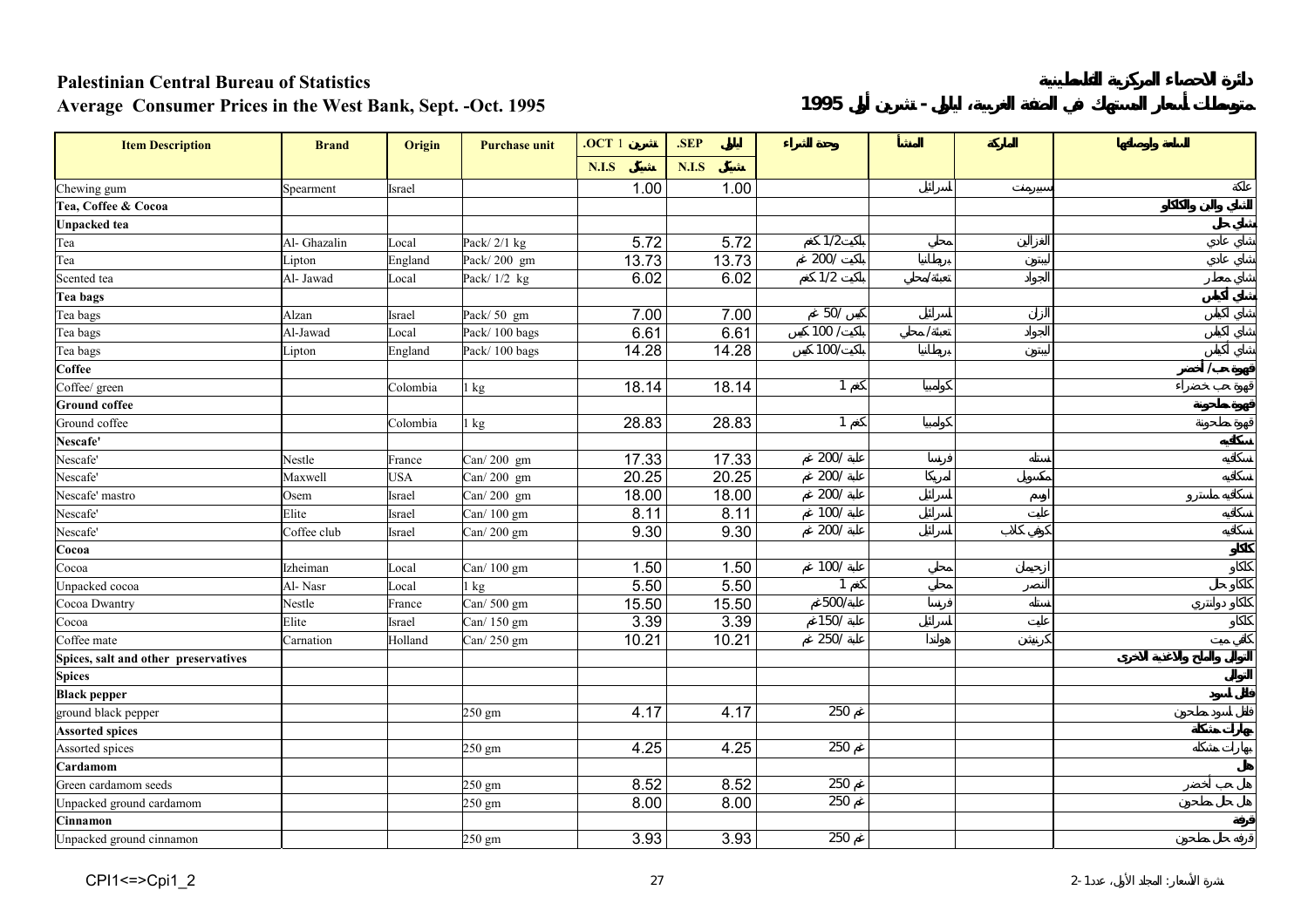| <b>Item Description</b>      | <b>Brand</b> | Origin | <b>Purchase unit</b>            | <b>.OCT</b> 1 | .SEP  |                 |     |              |
|------------------------------|--------------|--------|---------------------------------|---------------|-------|-----------------|-----|--------------|
|                              |              |        |                                 | N.I.S         | N.I.S |                 |     |              |
| Anise                        |              |        |                                 |               |       |                 |     |              |
| <b>Unpacked Anise</b>        |              |        | 250 gm                          | 2.72          | 2.72  | 250             |     |              |
| Cumin                        |              |        |                                 |               |       |                 |     |              |
| Unpacked ground cumin        |              |        | 250 gm                          | 3.17          | 3.17  | 250             |     |              |
| Fenugreek                    |              |        |                                 |               |       |                 |     |              |
| Unpacked fenugreek           |              |        | 250 gm                          | 1.32          | 1.32  | 250             |     |              |
| <b>Black cumin</b>           |              |        |                                 |               |       |                 |     |              |
| Packed black cumin           |              |        | 250 gm                          | 2.17          | 2.17  | 250             |     |              |
| <b>Sesame</b>                |              |        |                                 |               |       |                 |     |              |
| Packed sesame                |              |        | 250 gm                          | 2.59          | 2.59  | 250             |     |              |
| Other spices                 |              |        |                                 |               |       |                 |     |              |
| Turmeric                     |              |        | 250 gm                          | 3.16          | 3.16  | 250             |     |              |
| <b>Salt</b>                  |              |        |                                 |               |       |                 |     |              |
| <b>Food salt</b>             |              |        |                                 |               |       |                 |     |              |
| White food salt              | First table  | Israel | Pack/1 kg                       | 1.02          | 1.02  | 1/              |     |              |
| Fine white food salt         | A'tliet      | Israel | Pack/1 kg                       | 1.00          | 1.00  | 1/              |     |              |
| <b>Other foods</b>           |              |        |                                 |               |       |                 |     |              |
| <b>Thyme</b>                 |              |        |                                 |               |       |                 |     |              |
| ground thyme with spices "A" |              | Local  | l kg                            | 10.42         | 10.42 | $\mathbf{1}$    |     | $\mathbf{u}$ |
| ground thyme                 |              | Local  | l kg                            | 6.64          | 6.64  | $\mathbf{1}$    |     |              |
| Tehinah                      |              |        |                                 |               |       |                 |     |              |
| Tehinah                      | Al- A'alul   | Local  | Pack/1 kg                       | 8.96          | 8.96  | 1/              |     |              |
| Tehinah                      | Al-Tamam     | Local  | Pack/ 0.5 kg                    | 3.90          | 3.90  | 0.5/            |     |              |
| Tehinah                      | Al- Na'ameh  | Local  | Pack/1 kg                       | 7.00          | 7.00  | 1/              |     |              |
| Tehinah                      | Shawar       | Local  | Pack/1 kg                       | 8.00          | 8.00  | 1/              |     |              |
| Tehinah                      | Al- Jamal    | Local  | Pack/1 kg                       | 7.78          | 7.78  | 1/              |     |              |
| <b>Pickled olives</b>        |              |        |                                 |               |       |                 |     |              |
| Pickled green olives         |              | Israel | Can/800 gm                      | 3.46          | 3.46  | 800/            |     |              |
| Pickled green olives         | Abu- Abdoh   | Local  | Can/ 1 kg                       | 4.00          | 4.00  | 1/              |     |              |
| Pickled black olives         | Jalilee      | Israel | $\overline{\text{Can/ 2/1 kg}}$ | 4.78          | 4.78  | 1/2             |     |              |
| Green olives without stones  | Hakafier     | Israel | Can/ 540 gm                     | 4.29          | 4.29  | 540/            |     |              |
| <b>Pickles</b>               |              |        |                                 |               |       |                 |     |              |
| Pickled cucumber             | Z.M          | Israel | Can/ 320 gm                     | 2.69          | 2.69  | 320/            | Z.M |              |
| Pickled cucumber             | Hamirkaz     | Israel | Can/ 5 kg                       | 14.67         | 14.67 | $\overline{5/}$ |     |              |
| Picked eggplant              | Hakafier     | Israel | Can/ 330 gm                     | 2.56          | 2.56  | 330/            |     |              |
| Assorted pickles             | Nam          | Turkey | Can/ 1 kg                       | 10.50         | 10.50 | 1/              |     |              |
| Hot pepper pickles           | Osem         | Israel | Can/ 400 gm                     | 2.55          | 2.55  | 400/            |     |              |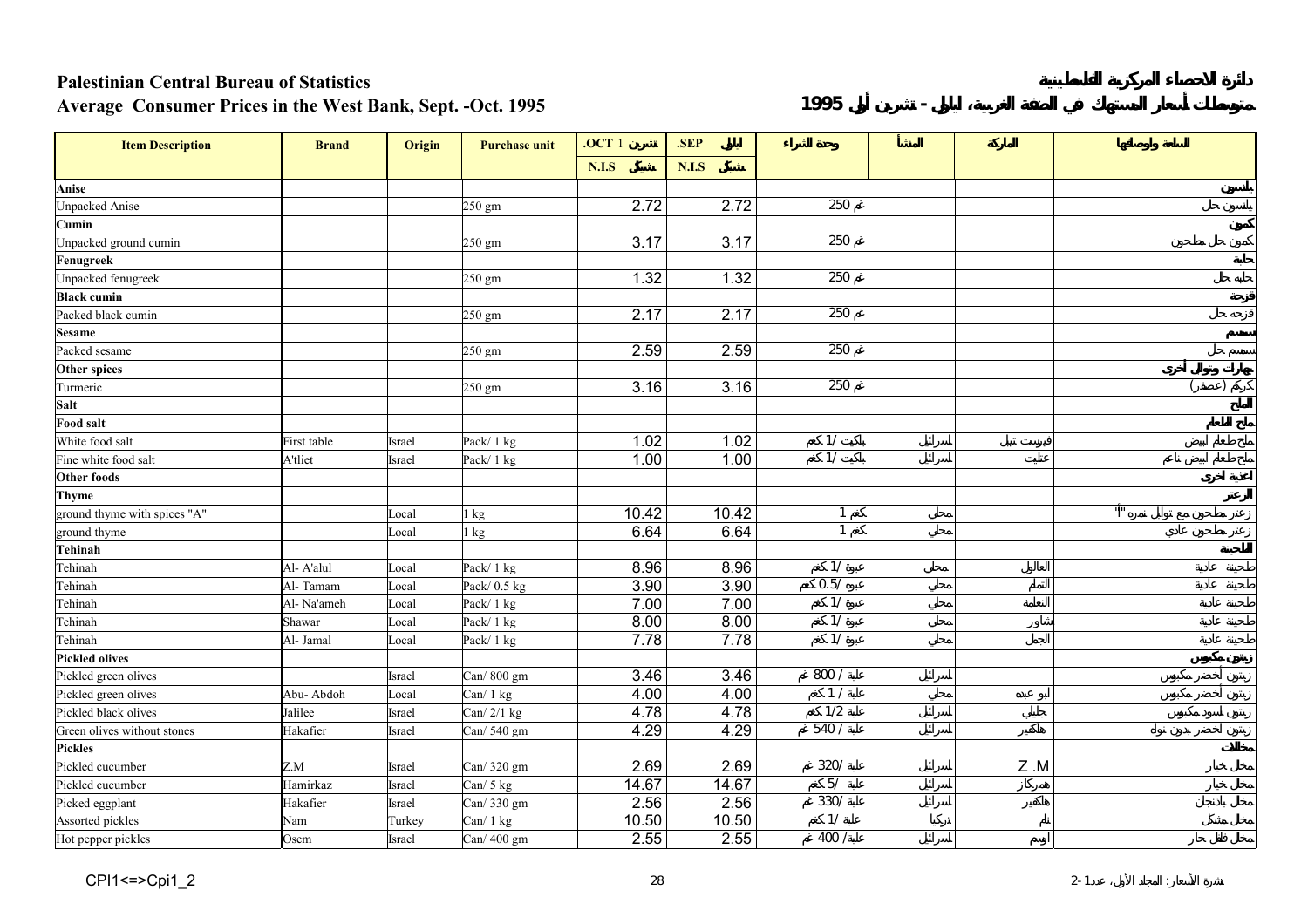| <b>Item Description</b>           | <b>Brand</b>       | <b>Origin</b> | <b>Purchase unit</b> | .0CT <sub>1</sub> | .SEP  |       |                           |                          |
|-----------------------------------|--------------------|---------------|----------------------|-------------------|-------|-------|---------------------------|--------------------------|
|                                   |                    |               |                      | N.I.S             | N.I.S |       |                           |                          |
| Soup                              |                    |               |                      |                   |       |       |                           |                          |
| Soup (with noodles)               | Telma              | Israel        | Pack/1 kg            | 10.97             | 10.97 | 1/    |                           |                          |
| Soup (cubes)                      | Telma              | Israel        | Pack/1 kg            | 0.61              | 0.61  | 50/   |                           |                          |
| Soup (without noodles)            | Osem               | Israel        | Pack/50 gm           | 6.25              | 6.25  | 400/  |                           |                          |
| Chicken soup (cubes)              | Magi               | Egypt         | Pack/22 gm           | 0.50              | 0.50  | 22/   |                           |                          |
| Soup with noodles                 | Oueen              | Local         | Can/ 400 gm          | 3.58              | 3.58  | 400/  |                           |                          |
| Chicken soup with noodles         | Izheiman           | Local         | Pack/55 gm           | 1.00              | 1.00  | 55/   |                           |                          |
| <b>Rose water</b>                 |                    |               |                      |                   |       |       |                           | $\overline{\phantom{a}}$ |
| Rose water                        | Sanabel            | Local         | Bottle/700 mil.      | 3.63              | 3.63  | 700/  |                           |                          |
| Rose water                        | Al-Rajeh           | Local         | Bottle/750 mil.      | 3.57              | 3.57  | 750/  |                           |                          |
| Rose water                        | Sanabel            | Local         | Bottle/700 mil.      | 3.58              | 3.58  | 700/  |                           |                          |
| Rose water                        | Al-Zahr Al-Tabei'i | Local         | Bottle/750 mil.      | 3.19              | 3.19  | 750 / |                           | "1"                      |
| <b>Jelly</b>                      |                    |               |                      |                   |       |       |                           |                          |
| Jelly powder (cherry flavour)     | Osem               | Israel        | Pack/95 gm           | 3.17              | 3.17  | 95/   |                           |                          |
| Jelly powder (strawberry flavour) | Al-Zahra           | Local         | Pack/85 gm           | 2.11              | 2.11  | 85/   |                           |                          |
| Jelly powder (lemon flavour)      | Izheiman           | Local         | Pack/95 gm           | 2.00              | 2.00  | 95/   |                           |                          |
| Caramel                           |                    |               |                      |                   |       |       |                           |                          |
| Caramel                           | Al-zahra           | Local         | Pack/70 gm           | 2.26              | 2.26  | 70/   |                           |                          |
| Ketch up                          |                    |               |                      |                   |       |       |                           |                          |
| Ketch up without pepper           | Tami               | Israel        | Bottle/100 gm        | 4.63              | 4.63  | 100/  |                           |                          |
| Ketch up                          | )sem               | Israel        | Bottle/340 gm        | 5.44              | 5.44  | 340/  |                           |                          |
| Ketch up for pizza                | Osem               | Israel        | Bottle 400 gm        | 8.92              | 8.92  | 400/  |                           |                          |
| Yeast                             |                    |               |                      |                   |       |       |                           |                          |
| Yeast                             | Pakmoya            | Turkey        | Pack/450 gm          | 4.72              | 4.72  | 450/  |                           |                          |
| Yeast                             | D.S.L              | England       | Pack/450 gm          | 4.99              | 4.99  | 450/  | $\mathbf{r} = \mathbf{r}$ |                          |
| Yeast                             | GL                 | Holland       | Pack/ 450 gm         | 4.74              | 4.74  | 450/  | G.L                       |                          |
| <b>Other foods</b>                |                    |               |                      |                   |       |       |                           |                          |
| Vanilla                           | Al-hana            | Local         | Pack/8 gm            | 0.10              | 0.10  | 8/    |                           |                          |
| Baking powder                     | Al-hana            | Local         | Pack/10 gm           | 0.10              | 0.10  | 10/   |                           |                          |
| Take away ready food              |                    |               |                      |                   |       |       |                           |                          |
| Dish of chick beans (Hummos)      |                    |               |                      |                   |       |       |                           |                          |
| Dish of chick beans (Hummos)      |                    | Local         |                      | 2.29              | 2.29  |       |                           |                          |
| Dish of hummos with meat          |                    | Local         |                      | 8.30              | 8.30  |       |                           |                          |
| Dish of hummos and foul           |                    | Local         |                      | 2.22              | 2.22  |       |                           |                          |
| <b>Dish of foul</b>               |                    |               |                      |                   |       |       |                           |                          |
| Dish of foul                      |                    | Local         |                      | 2.18              | 2.18  |       |                           |                          |
| <b>Sandwiches</b>                 |                    |               |                      |                   |       |       |                           |                          |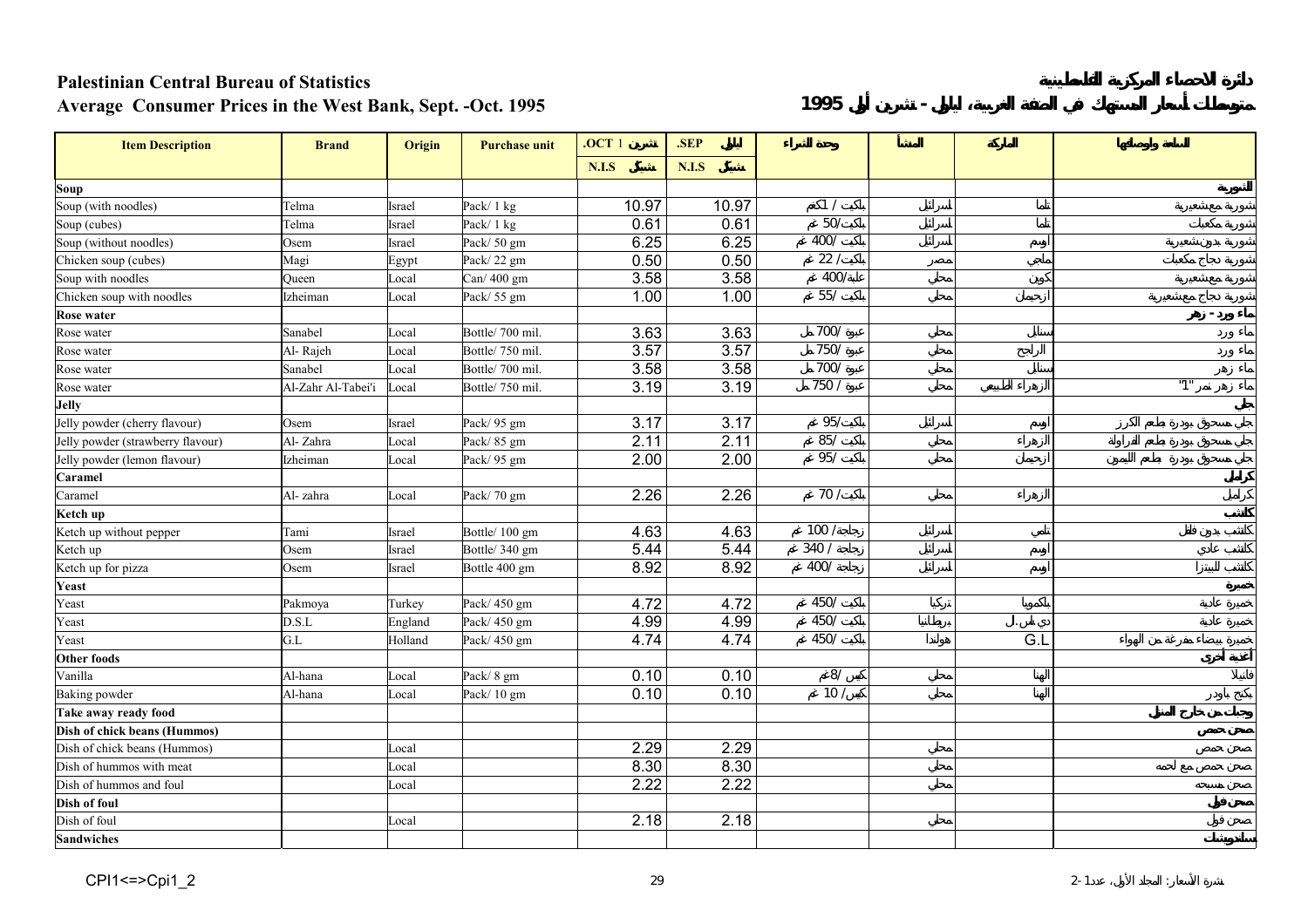<span id="page-26-0"></span>

| <b>Item Description</b>        | <b>Brand</b> | Origin | <b>Purchase unit</b> | .0CT <sub>1</sub> | .SEP  |                  |  |  |
|--------------------------------|--------------|--------|----------------------|-------------------|-------|------------------|--|--|
|                                |              |        |                      | N.I.S             | N.I.S |                  |  |  |
| Big falafel sandwich           |              | Local  |                      | 1.50              | 1.50  |                  |  |  |
| Shawirmah sandwich             |              | Local  |                      | 4.21              | 4.21  |                  |  |  |
| Luncheon meat sandwich         |              | Local  |                      | 1.83              | 1.83  |                  |  |  |
| <b>Roasted meat</b>            |              |        |                      |                   |       |                  |  |  |
| Roasted small pieces of meat   |              | Local  | 250 gm               | 14.33             | 14.33 | 250              |  |  |
| Roasted kebab                  |              | Local  | 250 gm               | 12.43             | 12.43 | 250              |  |  |
| <b>Roasted chicken</b>         |              |        |                      |                   |       |                  |  |  |
| Chicken roasted on coal (fire) |              | Local  |                      | 15.50             | 15.50 |                  |  |  |
| Fried Turkey (schnitzel)       |              | Local  |                      | 3.75              | 3.75  |                  |  |  |
| <b>Pastries</b>                |              |        |                      |                   |       |                  |  |  |
| Pie with eggs                  |              | Local  |                      | 1.50              | 1.50  |                  |  |  |
| Pie with thyme                 |              | Local  |                      | 1.30              | 1.30  |                  |  |  |
| Pie with cheese                |              | Local  |                      | 1.30              | 1.30  |                  |  |  |
| Other meals                    |              |        |                      |                   |       |                  |  |  |
| Kufta                          |              | Local  |                      | 4.00              | 4.00  |                  |  |  |
| Pizza small                    |              | Local  |                      | 1.50              | 1.50  |                  |  |  |
| Beverages & tobacco            |              |        |                      |                   |       |                  |  |  |
| <b>Beverages</b>               |              |        |                      |                   |       |                  |  |  |
| Soft drinks and soda water     |              |        |                      |                   |       |                  |  |  |
| Mineral water                  |              |        |                      |                   |       |                  |  |  |
| Mineral water                  | Al-Barakeh   | Egypt  | Bottle/ 1.5 liter    | 2.50              | 2.50  | 1.5/             |  |  |
| Mineral water                  | Sewah        | Egypt  | Bottle/ 1.5 liter    | 2.63              | 2.63  | 1.5/             |  |  |
| Mineral water                  | Pizos        | Greece | Bottle/ 1.5 liter    | 2.65              | 2.65  | 1.5/             |  |  |
| Mineral water                  | Eden         | Israel | Bottle/ 1.5 liter    | 3.00              | 3.00  | 1.5/             |  |  |
| Soft drinks with soda          |              |        |                      |                   |       |                  |  |  |
| Cola                           | Coca cola    | Israel | Can/ 330 mil.        | 2.00              | 2.00  | 330/             |  |  |
| Cola                           | Coca cola    | Israel | Bottle/250 mil       | 1.50              | 1.50  | 250/             |  |  |
| Cola                           | Coca cola    | Israel | Bottle/ 1.5 liter    | 4.00              | 4.00  | 1.5/             |  |  |
| Cola                           | Club         | Local  | Bottle/ 2 liter      | 3.43              | 3.43  | 2/               |  |  |
| Cola                           | Pepsi cola   | Israel | Bottle/ 2 liter      | 4.14              | 4.14  | 2/               |  |  |
| $\overline{7}$ Up              | 7 Up         | Israel | Bottle/ 2 liter      | 4.09              | 4.09  | 2/               |  |  |
| Marinade                       | Mirinda      | Israel | Bottle/ 2 liter      | 4.07              | 4.07  | 2/               |  |  |
| Juice                          |              |        |                      |                   |       |                  |  |  |
| Fruit Juice                    | Super drink  | Israel | Can/ 330 mil.        | 1.00              | 1.00  | 330/             |  |  |
| Fruit Juice                    | Soft drink   | Israel | Bottle/ 2 liter      | 3.28              | 3.28  | 2/               |  |  |
| Fruit Juice                    | Crystal      | Israel | Bottle/ 2 liter      | 3.49              | 3.49  | $\overline{2}$ / |  |  |
| Fruit Juice                    | Amir         | Local  | Can/ 330 mil.        | 1.00              | 1.00  | 330/             |  |  |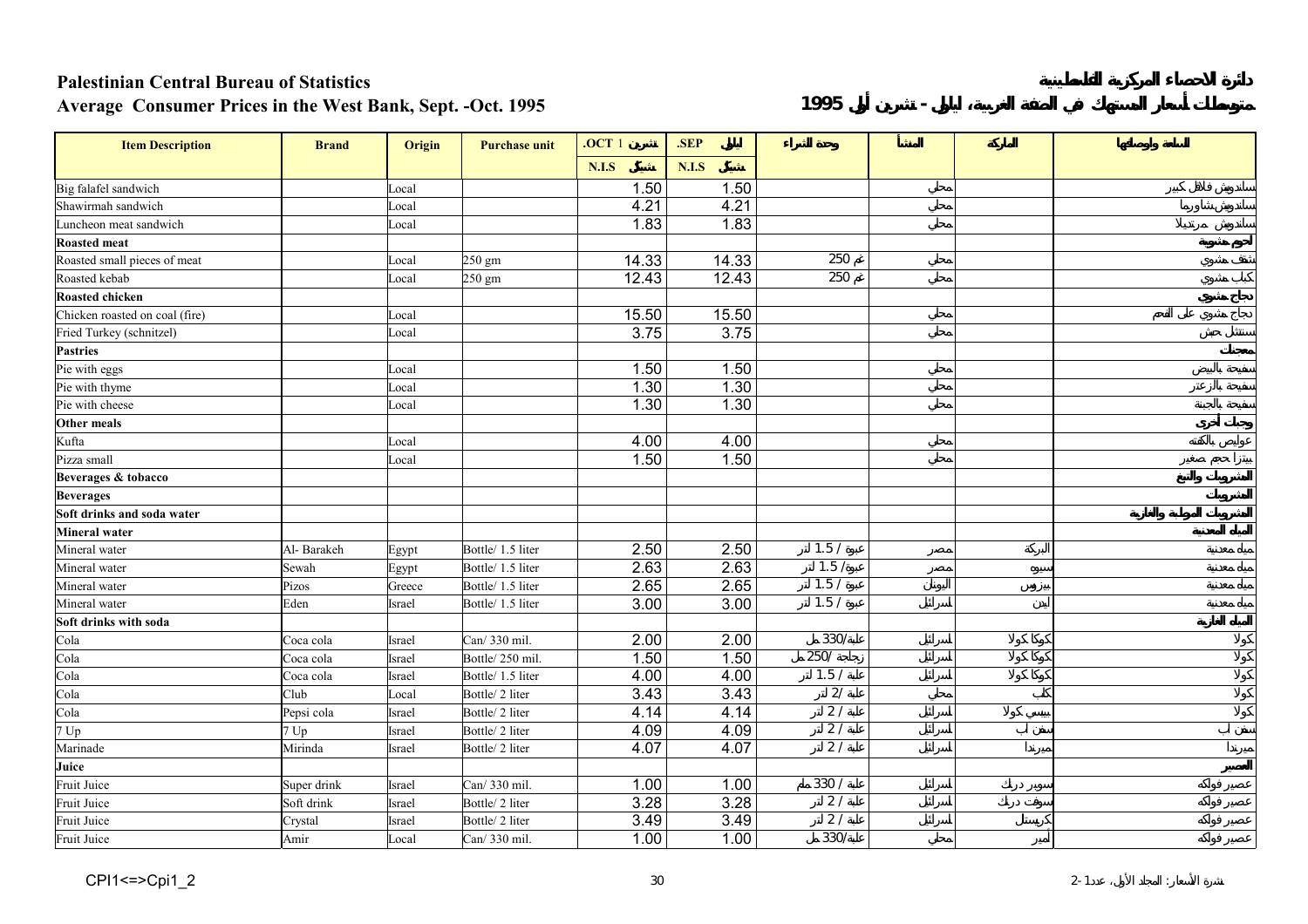| <b>Item Description</b>       | <b>Brand</b>  | <b>Origin</b> | <b>Purchase unit</b> | <b>.OCT 1</b> | SEP   |                |  |  |
|-------------------------------|---------------|---------------|----------------------|---------------|-------|----------------|--|--|
|                               |               |               |                      | N.I.S         | N.I.S |                |  |  |
| Fruit Juice                   | Mitsli        | Israel        | Can/ 330 mil.        | 2.00          | 2.00  | 330/           |  |  |
| Fruit Juice                   | Al- Jalil     | Israel        | Can/ 330 mil.        | 1.00          | 1.00  | 330/           |  |  |
| Fruit Juice                   | Paradise      | Local         | Can/ 330 mil.        | 1.00          | 1.00  | 330/           |  |  |
| Fruit Juice                   | Sanabel       | Local         | Bottle/ 4 liter      | 11.00         | 11.00 | 4/             |  |  |
| Fruit Juice                   | Al- Muluki    | Local         | Bottle/ 4 liter      | 13.04         | 13.04 | 4/             |  |  |
| Ice- cream                    |               |               |                      |               |       |                |  |  |
| Askimo ice- cream             | Rukab         | Local         | $60 \text{ gm}$      | 0.73          | 0.73  | 60             |  |  |
| Ice-cream cornet              | Rukab         | Local         | 100 gm               | 3.13          | 3.13  | 100            |  |  |
| Shtraws ice-cream             | Shtraws       | Israel        | Bar                  | 4.00          | 4.00  |                |  |  |
| Al- Arusah ice- cream         | Al- Arusah    | Local         | Bar                  | 0.50          | 0.50  |                |  |  |
| Milk ice-cream                | Al- Arusah    | Local         | Bar                  | 0.75          | 0.75  |                |  |  |
| Milk ice- cream (molded)      |               |               |                      | 12.50         | 12.50 | $\overline{2}$ |  |  |
| <b>Alcoholic drinks</b>       |               |               |                      |               |       |                |  |  |
| Beer                          |               |               |                      |               |       |                |  |  |
| Beer                          | Maccabi       | Israel        | Can/330 mil.         | 3.17          | 3.17  | 330/           |  |  |
| Beer                          | Amstel        | Holland       | Can/330 mil.         | 3.56          | 3.56  | 330/           |  |  |
| Beer                          | Bavaria       | Germany       | Can/330 mil.         | 2.69          | 2.69  | 330/           |  |  |
| A variety of alcoholic drinks |               |               |                      |               |       |                |  |  |
| Arrak                         | Ramallah      | Local         | Can/ 750 mil.        | 11.55         | 11.55 | 750 /          |  |  |
| Arrak                         | Jubran        | Local         | Can/ 750 mil.        | 12.85         | 12.85 | 750 /          |  |  |
| Sweet wine                    | Trimzen       | Israel        | Can/ 750 mil.        | 10.11         | 10.11 | 750 /          |  |  |
| whiskey                       | White label   | Scotland      | Can/ 750 mil.        | 68.50         | 68.50 | 750/           |  |  |
| Whiskey                       | Johnny Walker | Scotland      | Can/ 750 mil.        | 82.81         | 82.81 | 750 /          |  |  |
| Champagne                     |               | France        | Can/ 750 mil.        | 21.00         | 21.00 | 750/           |  |  |
| Vodka                         | Grant         | Russia        | Can/ 750 mil.        | 27.00         | 27.00 | 750 /          |  |  |
| Cognac                        | 777           | Israel        | Can/ 750 mil.        | 21.33         | 21.33 | 750 /          |  |  |
| Tobacco & cigarettes          |               |               |                      |               |       |                |  |  |
| <b>Cigarettes</b>             |               |               |                      |               |       |                |  |  |
| <b>Local cigarettes</b>       |               |               |                      |               |       |                |  |  |
| Imperial                      |               | Local         | Box/20 cigarettes    | 5.00          | 4.17  | 20/            |  |  |
| Welcome                       |               | Local         | Box/20 cigarettes    | 4.50          | 3.30  | 20/            |  |  |
| Farid                         |               | Local         | Box/20 cigarettes    | 4.00          | 3.06  | 20/            |  |  |
| A'lia                         |               | Local         | Box/20 cigarettes    | 4.50          | 3.30  | 20/            |  |  |
| Capital                       |               | Local         | Box/20 cigarettes    | 4.50          | 3.30  | 20/            |  |  |
| <b>Imported cigarettes</b>    |               |               |                      |               |       |                |  |  |
| Cigarettes                    | Marlboro      | <b>USA</b>    | Box/20 cigarettes    | 8.06          | 6.75  | 20/            |  |  |
| Medium cigarette              | Rothmans      | England       | Box/20 cigarettes    | 8.13          | 6.73  | 20/            |  |  |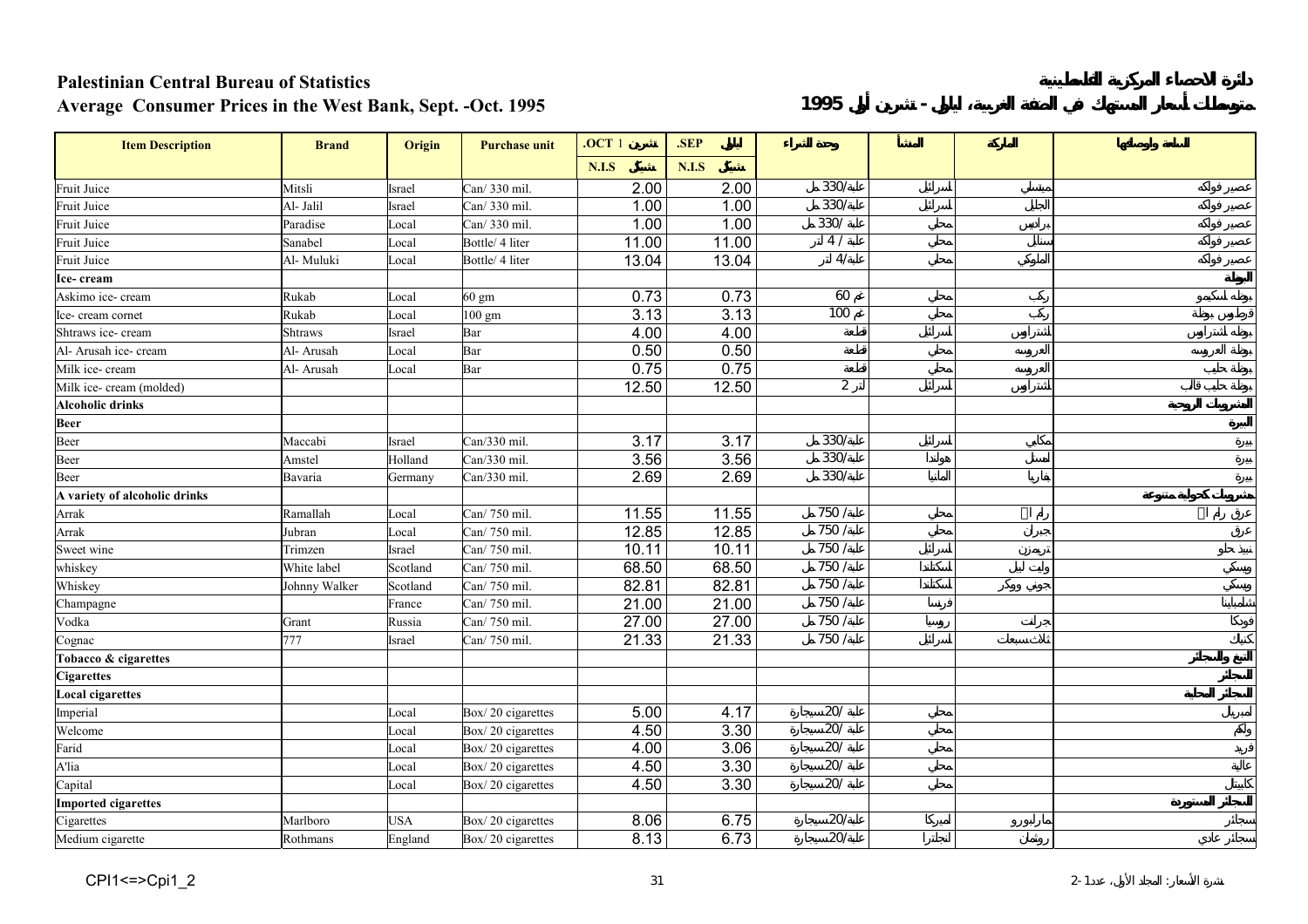<span id="page-28-0"></span>

| <b>Item Description</b>                            | <b>Brand</b>     | <b>Origin</b> | <b>Purchase unit</b> | <b>.OCT 1</b> | SEP   |                |         |         |                          |
|----------------------------------------------------|------------------|---------------|----------------------|---------------|-------|----------------|---------|---------|--------------------------|
|                                                    |                  |               |                      | N.I.S         | N.I.S |                |         |         |                          |
| Cigarettes                                         | L.M              | <b>USA</b>    | Box/20 cigarettes    | 6.50          | 5.00  | 20/            | $\cdot$ |         |                          |
| Medium cigarettes                                  | Kent             | <b>USA</b>    | Box/20 cigarettes    | 8.06          | 6.73  | 20/            |         |         |                          |
| Cigarettes                                         | Vice Roy         | Egypt         | Box/20 cigarettes    | 5.79          | 4.45  | 20/            |         |         |                          |
| cigarettes                                         |                  | Israel        | Box/20 cigarettes    | 3.50          | 3.00  | 20/            |         |         |                          |
| Short cigarettes                                   | Time             | Israel        | Box/20 cigarettes    | 5.00          | 4.20  | 20/            |         |         |                          |
| Short cigarettes                                   | Broadway (short) | Israel        | Box/20 cigarettes    | 5.00          | 4.20  | 20/            |         |         |                          |
| Cigarettes                                         | Sheraton         | Israel        | Box/20 cigarettes    | 5.00          | 4.20  | 20/            |         |         |                          |
| <b>Tobacco products</b>                            |                  |               |                      |               |       |                |         |         |                          |
| Raw tobacco                                        |                  |               |                      |               |       |                |         |         |                          |
| Raw tobacco                                        |                  | Local         | 1 kg                 | 19.42         | 19.42 | $\mathbf{1}$   |         |         |                          |
| Tobacco                                            | Captain Black    | <b>USA</b>    | Box                  | 10.83         | 10.83 |                |         |         |                          |
| <b>Cigarettes</b>                                  |                  |               |                      |               |       |                |         |         |                          |
| Small cigarettes with filter                       | King Edward      | <b>USA</b>    | 5 cigarettes         | 7.40          | 7.40  | 5              |         |         |                          |
| Big cigarettes with filter                         | King Edward      | <b>USA</b>    | 5 cigarettes         | 11.33         | 11.33 | $\overline{5}$ |         |         |                          |
| Tobacco-Mu'assel                                   |                  |               |                      |               |       |                |         |         | $\overline{\phantom{a}}$ |
| Mu'assel (apple flavour)                           | Al- Nakhleh      | Egypt         | Box/500 gm           | 1.92          | 1.92  | 50/            |         |         |                          |
| Persian tobacco                                    | Al-Haj Abed      | Local         | Box/500 gm           | 1.89          | 1.89  | 500/           |         |         |                          |
| Bahrini Mu'assel                                   |                  | Egypt         | Box/500 gm           | 14.28         | 14.28 | 250/           |         |         |                          |
| Mu'assel                                           | Zaghlul          | Egypt         | Box/100 gm           | 1.87          | 1.87  | 100/           |         |         |                          |
| Fabric, Clothes & Footwear                         |                  |               |                      |               |       |                |         |         |                          |
| <b>Fabric &amp; clothes</b>                        |                  |               |                      |               |       |                |         |         |                          |
| <b>Fabrics</b>                                     |                  |               |                      |               |       |                |         |         |                          |
| Men clothes fabrics                                |                  |               |                      |               |       |                |         |         |                          |
| Polgat fabric 80% cotton-20% pure polyester Polgat |                  | Israel        | Meter                | 40.25         | 40.25 |                |         | $%20+$  | %80                      |
| Polgat fabric 45% wool, 55% Dayoleen               | Polgat           | Israel        | Meter                | 42.14         | 42.14 |                |         | %55     | %45                      |
| Wool fabric (45% wool for summer                   |                  | England       | Meter                | 36.67         | 36.67 |                |         |         | %45                      |
| Kiferdeen karmoza fabric                           | Kiferdeen        | <b>USA</b>    | Meter                | 13.07         | 13.07 |                |         |         |                          |
| Shirt fabric (150 cm width)                        | Fiskoza          | Korea         | Meter                | 13.33         | 13.33 |                |         | 150     |                          |
| Fabric (110 cm width)                              | Mesheh           | Korea         | Meter                | 17.05         | 17.05 |                |         |         | 110                      |
| Women clothes fabric                               |                  |               |                      |               |       |                |         |         |                          |
| Fabrics for the inner side of clothes              | Tefta            | Israel        | Meter                | 7.71          | 7.71  |                |         |         |                          |
| Interwoven fabric                                  | Danteel          | Israel        | Meter                | 14.05         | 14.05 |                |         |         |                          |
| Un ironable fabric                                 | Mukumat          | Korea         | Meter                | 17.64         | 17.64 |                |         |         |                          |
| Pure velvet fabric (115 cm width)                  | Super quality    | Korea         | Meter                | 20.75         | 20.75 |                |         | 115     |                          |
| Fabric 50% cotton-25% linen 22% nylon)             | Geber            | Korea         | Meter                | 16.00         | 16.00 |                |         | $%25 +$ | $%25 +$<br>%50           |
| Black Panama fabric( for embroidery)               |                  | Local         | Meter                | 10.42         | 10.42 |                |         |         |                          |
| Variegated dress fabric                            | Puplin           | Israel        | Meter                | 11.14         | 11.14 |                |         |         |                          |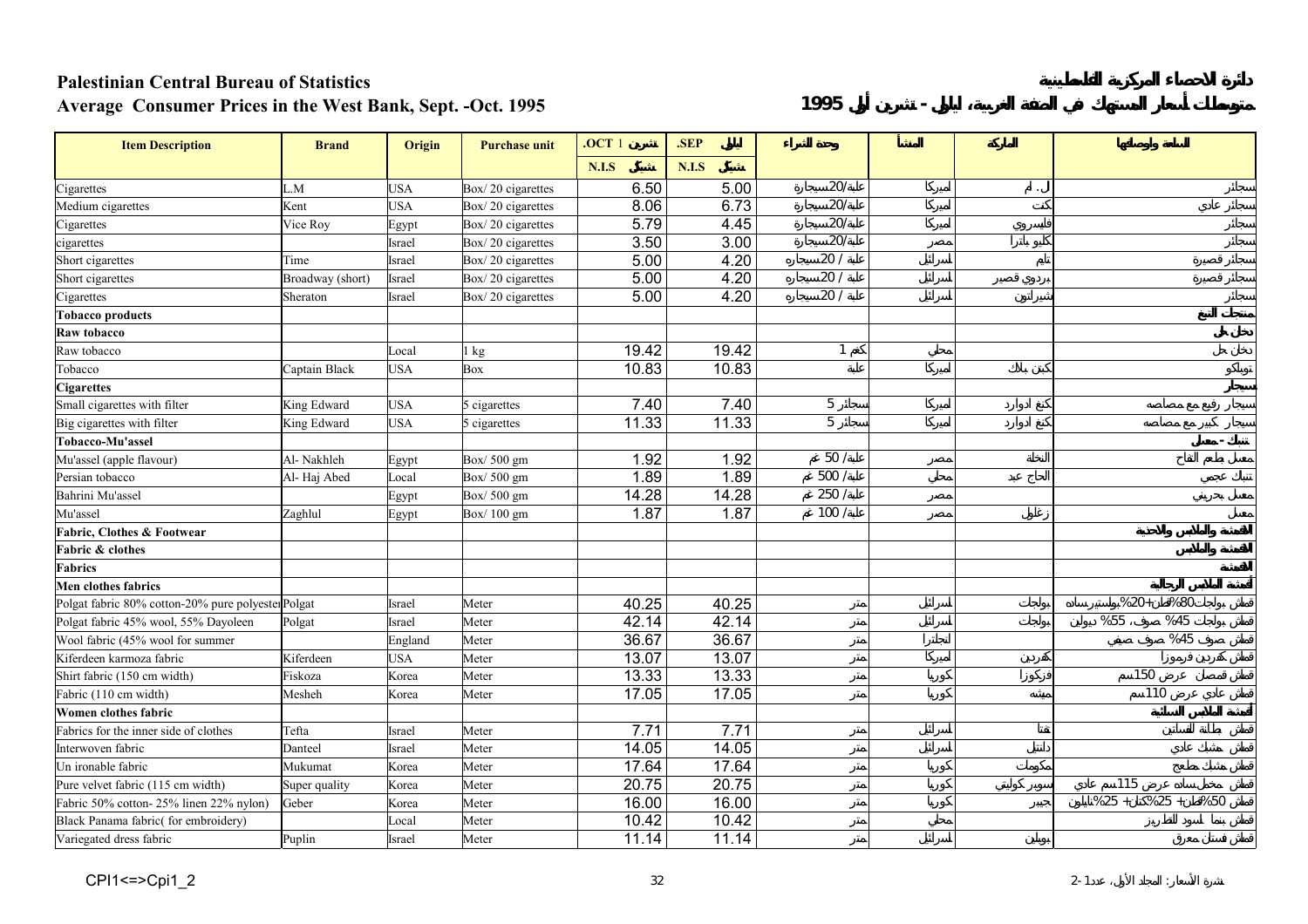| <b>Item Description</b>         | <b>Brand</b>     | <b>Origin</b> | <b>Purchase unit</b> | <b>.OCT 1</b> | SEP    |      |  |        |
|---------------------------------|------------------|---------------|----------------------|---------------|--------|------|--|--------|
|                                 |                  |               |                      | N.I.S         | N.I.S  |      |  |        |
| Cotton underwear fabric         | Festra           | Israel        | Meter                | 6.08          | 6.08   |      |  |        |
| Pants fabric (150 cm width)     | .ino             | Israel        | Meter                | 7.57          | 7.57   |      |  | 150    |
| Uncolored corduroy              |                  | Korea         | Meter                | 18.17         | 18.17  |      |  |        |
| <b>Tricot wool fiber</b>        |                  |               |                      |               |        |      |  |        |
| Wool fiber for machine 2/32     | Acrylan          | Israel        | Hank/ 1 kg           | 26.00         | 26.00  | 1/   |  | 32/2   |
| Wool rolls                      | Acrylan          | Israel        | Hank/100 gm          | 4.83          | 4.83   | 100/ |  |        |
| Wool fiber                      | Polgat           | Israel        | Hank/100 gm          | 5.21          | 5.21   | 100/ |  |        |
| Acrylic wool fiber              | Fatalko          | Israel        | Hank/100 gm          | 5.04          | 5.04   | 100/ |  |        |
| English wool fiber              | London sport     | England       | Hank/100 gm          | 5.33          | 5.33   | 100/ |  |        |
| <b>Ready made clothes</b>       |                  |               |                      |               |        |      |  |        |
| Total ready made men clothes    |                  |               |                      |               |        |      |  |        |
| Jeans trousers                  | Florida          | Local         |                      | 52.67         | 52.67  |      |  |        |
| Jeans trousers                  | Kibito           | Local         |                      | 62.50         | 62.50  |      |  |        |
| Jeans trousers                  | Levi's           | Israel        |                      | 150.00        | 150.00 |      |  |        |
| Jeans trousers                  | <b>Blue look</b> | Israel        |                      | 80.83         | 80.83  |      |  |        |
| Jeans trousers                  | X-Boy            | Israel        |                      | 99.38         | 99.38  |      |  |        |
| Cloth trousers                  | Florida          | Local         |                      | 63.33         | 63.33  |      |  |        |
| Long sleeve shirt               | X-Boy            | Israel        |                      | 74.00         | 74.00  |      |  |        |
| Long sleeve shirt               | Crocker          | Israel        |                      | 60.00         | 60.00  |      |  |        |
| Long sleeve shirt               | Wiprol           | Israel        |                      | 40.00         | 40.00  |      |  |        |
| Cotton blouse                   | Blue star        | Israel        |                      | 40.00         | 40.00  |      |  |        |
| Classic cotton suit             | Junidi           | Israel        |                      | 416.67        | 416.67 |      |  |        |
| Sport suit                      | Junidi           | Israel        |                      | 300.00        | 300.00 |      |  |        |
| Suit (wool or polyester fabric) | Pageer           | Israel        |                      | 550.00        | 550.00 |      |  | $^{+}$ |
| Fiskoza blouse                  | Seilage          | Israel        |                      | 65.00         | 65.00  |      |  |        |
| Necktie                         | Besfor           | Israel        |                      | 32.50         | 32.50  |      |  |        |
| Cotton socks for men            | Lutza            | Israel        |                      | 9.17          | 9.17   |      |  |        |
| Total ready made women clothes  |                  |               |                      |               |        |      |  |        |
| Perforated liker dress          | Fretsa           | Local         |                      | 220.00        | 220.00 |      |  |        |
| Dress for pregnants             |                  | Israel        |                      | 102.50        | 102.50 |      |  |        |
| Evening dress                   | Likera           | Israel        |                      | 182.00        | 182.00 |      |  |        |
| Smooth blouse for summer        | Puker            | Israel        |                      | 61.67         | 61.67  |      |  |        |
| Jeans trousers                  | Forsh            | Israel        |                      | 70.00         | 70.00  |      |  |        |
| Local pyjamas                   |                  | Local         |                      | 37.50         | 37.50  |      |  |        |
| Night suit (of clothes)         |                  | Local         |                      | 50.00         | 50.00  |      |  |        |
| Cotton shirt                    | Clips            | Israel        |                      | 42.50         | 42.50  |      |  |        |
| Suit of trousers for women      | Pinser           | Israel        |                      | 220.00        | 220.00 |      |  | $+$    |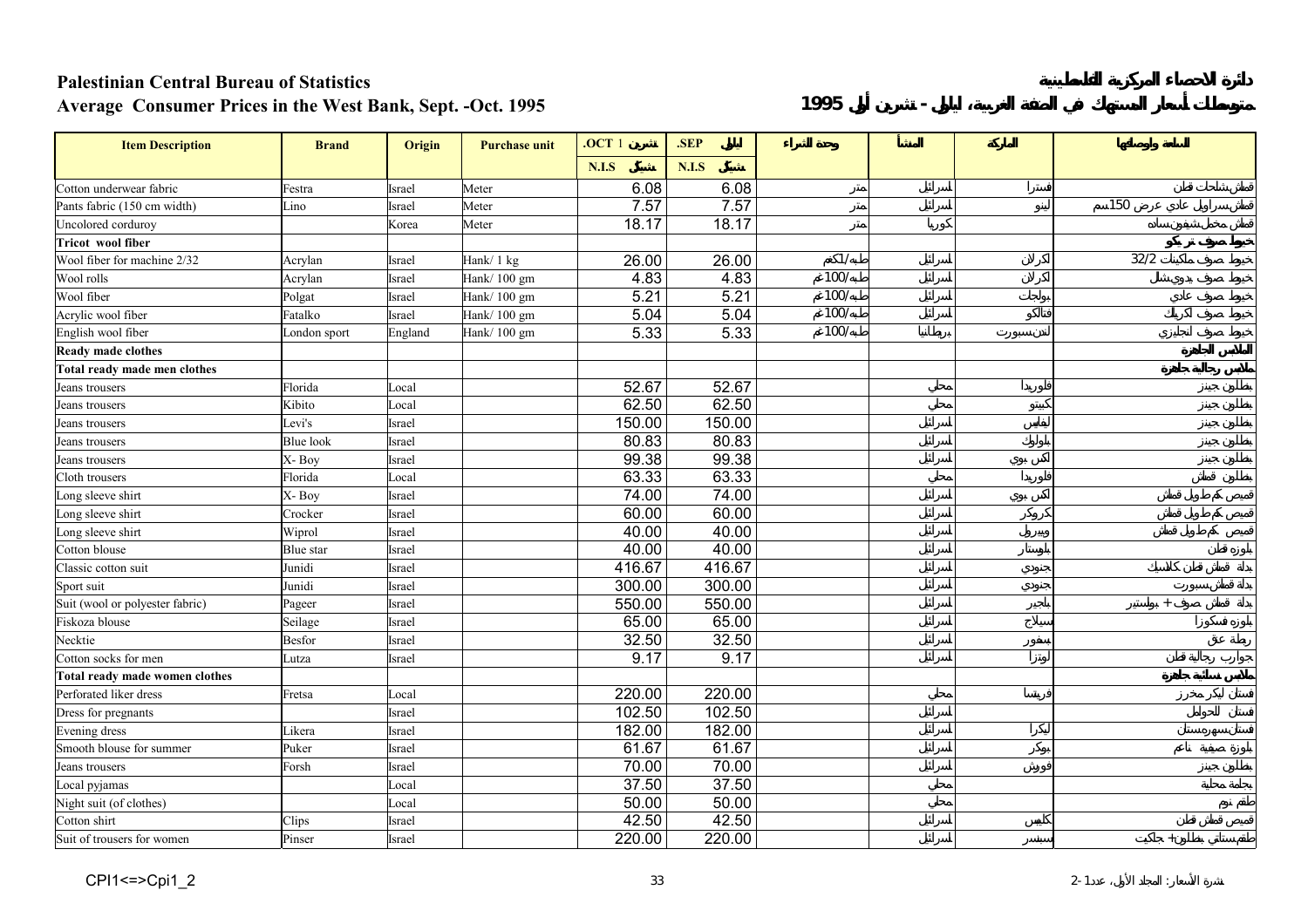| <b>Item Description</b>                          | <b>Brand</b>    | Origin     | <b>Purchase unit</b> | <b>.OCT 1</b> | .SEP   |  |       |        |
|--------------------------------------------------|-----------------|------------|----------------------|---------------|--------|--|-------|--------|
|                                                  |                 |            |                      | N.I.S         | N.I.S  |  |       |        |
| (Jilbab) Islamic dress                           | Sajidah         |            |                      | 98.75         | 98.75  |  |       |        |
| T-shirt, 100% cotton                             | Olfer           | France     |                      | 60.67         | 60.67  |  |       | %100   |
| T-shirt, 100% cotton                             | Sito            | Turkey     |                      | 75.00         | 75.00  |  |       | %100   |
| Total ready made children clothes                |                 |            |                      |               |        |  |       |        |
| Shirt for children                               | Renly           | Israel     |                      | 20.00         | 20.00  |  |       |        |
| Trousers for boys                                | Renly           | Israel     |                      | 30.00         | 30.00  |  |       |        |
| Suit for babies                                  | Farra           | Local      |                      | 26.67         | 26.67  |  |       |        |
| Suit for children                                | Liram           | Israel     |                      | 36.00         | 36.00  |  |       |        |
| Dress for girls                                  | Pretty original | England    |                      | 140.00        | 140.00 |  |       |        |
| Suit for children                                | D.M.C           | Italy      |                      | 50.00         | 50.00  |  | D.M.C |        |
| Blouse for children                              | Sun             | Local      |                      | 15.67         | 15.67  |  |       |        |
| Tailoring & dresses                              |                 |            |                      |               |        |  |       |        |
| Charges of tailoring men dresses                 |                 |            |                      |               |        |  |       |        |
| Charges of tailoring official uniform            |                 |            |                      | 213.45        | 213.45 |  |       |        |
| Charges of tailoring a jacket                    |                 |            |                      | 177.24        | 177.24 |  |       |        |
| Charges of tailoring a trousers                  |                 |            |                      | 32.85         | 32.85  |  |       |        |
| charges of tailoring a shirt                     |                 |            |                      | 20.00         | 20.00  |  |       |        |
| <b>Charges of tailoring women dresses</b>        |                 |            |                      |               |        |  |       |        |
| Charges of tailoring a skirt (maxi)              |                 |            |                      | 28.00         | 28.00  |  |       |        |
| Charges of a suit (jacket - trousers)            |                 |            |                      | 117.50        | 117.50 |  |       | $^{+}$ |
| Charges of tailoring a dress (shanil)            |                 |            |                      | 33.33         | 33.33  |  |       |        |
| Charges of tailoring a jacket                    |                 |            |                      | 128.33        | 128.33 |  |       |        |
| Footwear                                         |                 |            |                      |               |        |  |       |        |
| <b>Shoes for men</b>                             |                 |            |                      |               |        |  |       |        |
| Natural leather shoes                            | Gallie          | Israel     |                      | 116.67        | 116.67 |  |       |        |
| Manufactured leather shoes with a cawtchou Fawzi |                 | Local      |                      | 97.36         | 97.36  |  |       |        |
| Natural leather shoe                             | Ispido          | Italy      |                      | 165.00        | 165.00 |  |       |        |
| Natural leather shoe with natural leather s      | Paolo           | Italy      |                      | 160.00        | 160.00 |  |       |        |
| Long natural leather boot                        | Gallie          | Israel     |                      | 119.89        | 119.89 |  |       |        |
| Short classic natural leather boot               | Ree bock        | <b>USA</b> |                      | 175.83        | 175.83 |  |       |        |
| Short boot                                       | Addidas         | Germany    |                      | 148.33        | 148.33 |  |       |        |
| Boot - shoes (natural leather)                   | Mega            | Israel     |                      | 107.50        | 107.50 |  |       | $+$    |
| Spot boot                                        | Forza           | Local      |                      | 52.71         | 52.71  |  |       |        |
| Spot boot                                        | Super star      | Local      |                      | 40.21         | 40.21  |  |       |        |
| Long boot                                        | Mike            | Local      |                      | 66.67         | 66.67  |  |       |        |
| Plastic slipper (ford)                           | Malhies         | Local      |                      | 9.08          | 9.08   |  |       |        |
| Leather slipper                                  | King            | Local      |                      | 32.50         | 32.50  |  |       |        |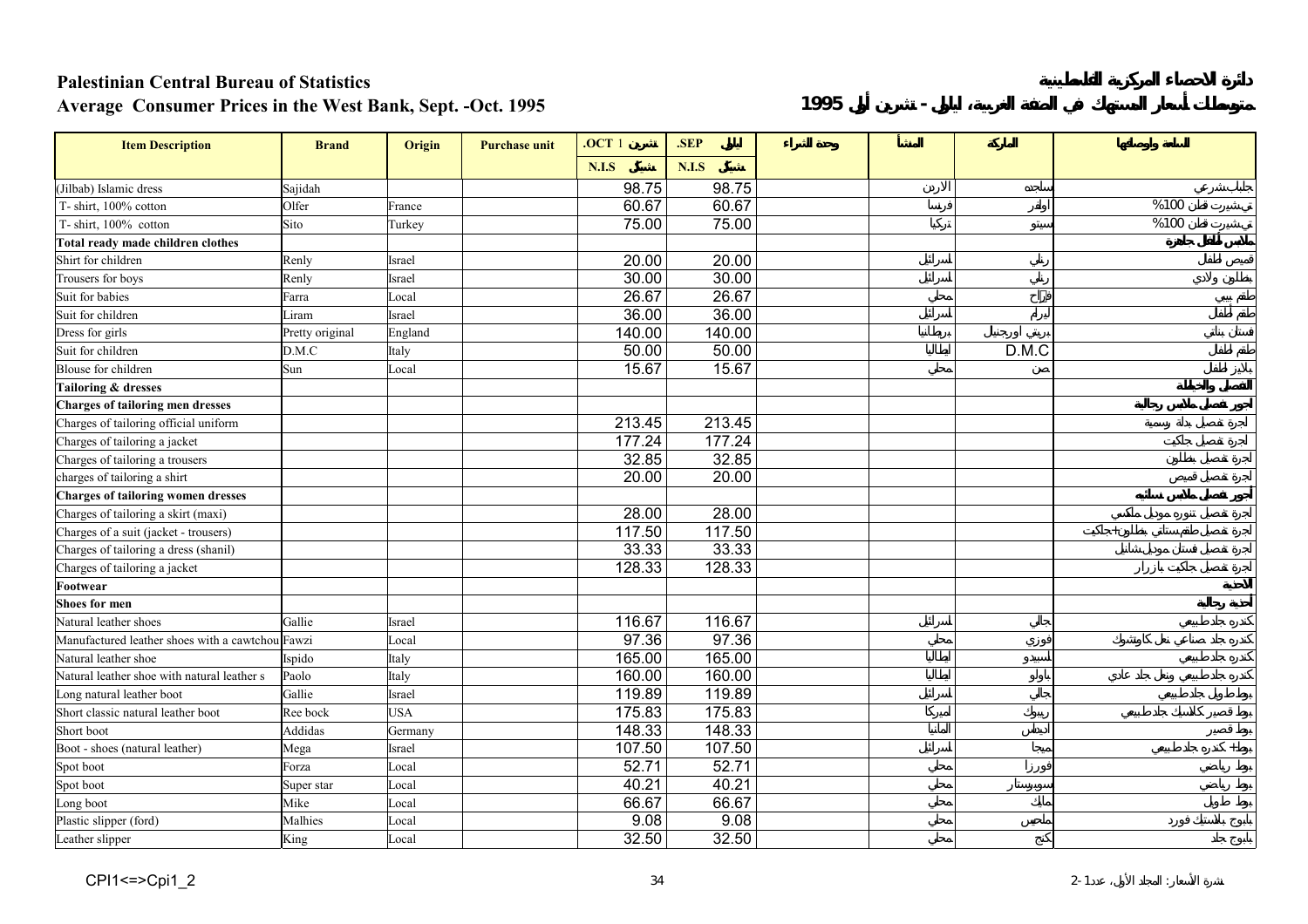<span id="page-31-0"></span>

| <b>Item Description</b>                     | <b>Brand</b>   | Origin     | <b>Purchase unit</b> | <b>.OCT 1</b> | .SEP   |     |                          |                  |
|---------------------------------------------|----------------|------------|----------------------|---------------|--------|-----|--------------------------|------------------|
|                                             |                |            |                      | N.I.S         | N.I.S  |     |                          |                  |
| Interlaced sandal for men (natural leather) | Gallie         | Israel     |                      | 57.50         | 57.50  |     |                          |                  |
| Interlaced sandal for men (natural leather) | Naboli         | Local      |                      | 51.81         | 51.81  |     |                          |                  |
| Interlaced sandal for men (natural leather) | Bama           | Local      |                      | 50.00         | 50.00  |     |                          |                  |
| Foot wear for women                         |                |            |                      |               |        |     |                          |                  |
| Medium heels shoes                          | Mirasol        | Israel     |                      | 133.33        | 133.33 |     |                          |                  |
| Shoes                                       | King shoes     | Local      |                      | 40.00         | 40.00  |     |                          |                  |
| Short boot                                  | Gallie-Beverly | Israel     |                      | 97.50         | 97.50  |     | $\overline{\phantom{a}}$ |                  |
| Medium boot                                 | Forza          | Local      |                      | 51.17         | 51.17  |     |                          |                  |
| Medium boot                                 | L.A. gear      | <b>USA</b> |                      | 210.00        | 210.00 |     | $\sim$ $\sim$            |                  |
| Interlaced sandal                           | Marsoan        | Italy      |                      | 120.00        | 120.00 |     |                          |                  |
| Natural leather sandal                      | Bama           | Local      |                      | 44.73         | 44.73  |     |                          |                  |
| Slipper(natural leather)                    | Malhies        | Local      |                      | 10.25         | 10.25  |     |                          |                  |
| Slipper                                     | Florida        | Local      |                      | 25.00         | 25.00  |     |                          |                  |
| <b>Footwear for children</b>                |                |            |                      |               |        |     |                          |                  |
| Shoes for girls                             | Al-wafa        | Local      |                      | 35.00         | 35.00  |     |                          |                  |
| Shoes for boys                              | Fridco         | Local      |                      | 45.50         | 45.50  |     |                          |                  |
| Shoes for boys                              | Shiko          | Italy      |                      | 55.00         | 55.00  |     |                          |                  |
| Sandal for boys                             | Super star     | Local      |                      | 33.06         | 33.06  |     |                          |                  |
| Boot for boys                               | Reem           | Local      |                      | 28.17         | 28.17  |     |                          |                  |
| Boot for boys                               | .A. Jeer       | <b>USA</b> |                      | 140.00        | 140.00 |     | $\sim$ $\sim$            |                  |
| Boot for boys                               | Bama           | Local      |                      | 36.00         | 36.00  |     |                          |                  |
| Boot for boys (model 220) without light     | Amigo          | Egypt      |                      | 78.13         | 78.13  |     |                          | $\overline{220}$ |
| Boot for boys (model 216) with light        | Amigo          | Egypt      |                      | 83.75         | 83.75  |     |                          | 216              |
| Sandal for girls                            | Gallie         | Israel     |                      | 80.00         | 80.00  |     |                          |                  |
| Sandal for girls                            | Bama           | Local      |                      | 38.67         | 38.67  |     |                          |                  |
| Boot for girls                              | Reem           | Local      |                      | 30.56         | 30.56  |     |                          |                  |
| Boot for girls                              | Gallie         | Israel     |                      | 83.33         | 83.33  |     |                          |                  |
| <b>Dwelling facilities</b>                  |                |            |                      |               |        |     |                          |                  |
| <b>Fuel and energy</b>                      |                |            |                      |               |        |     |                          |                  |
| Electricity                                 |                |            |                      |               |        |     |                          |                  |
| Electricity-Kilowatt/minimum                |                | Local      | Kilowatt             | 0.47          | 0.47   |     |                          |                  |
| Electricity-Kilowatt/Extra                  |                | Local      | Kilowatt             | 0.40          | 0.40   |     |                          |                  |
| Electricity-Kilowatt/Minimum                |                | Israel     | Kilowatt             | 0.54          | 0.54   |     |                          |                  |
| Electricity-Kilowatt/Extra                  |                | Israel     | Kilowatt             | 0.64          | 0.64   |     |                          |                  |
| Gas                                         |                |            |                      |               |        |     |                          |                  |
| Propane tank                                |                | Local      | Tank/12 kg           | 16.50         | 16.50  | 12/ |                          |                  |
| <b>Diesel</b>                               |                |            |                      |               |        |     |                          |                  |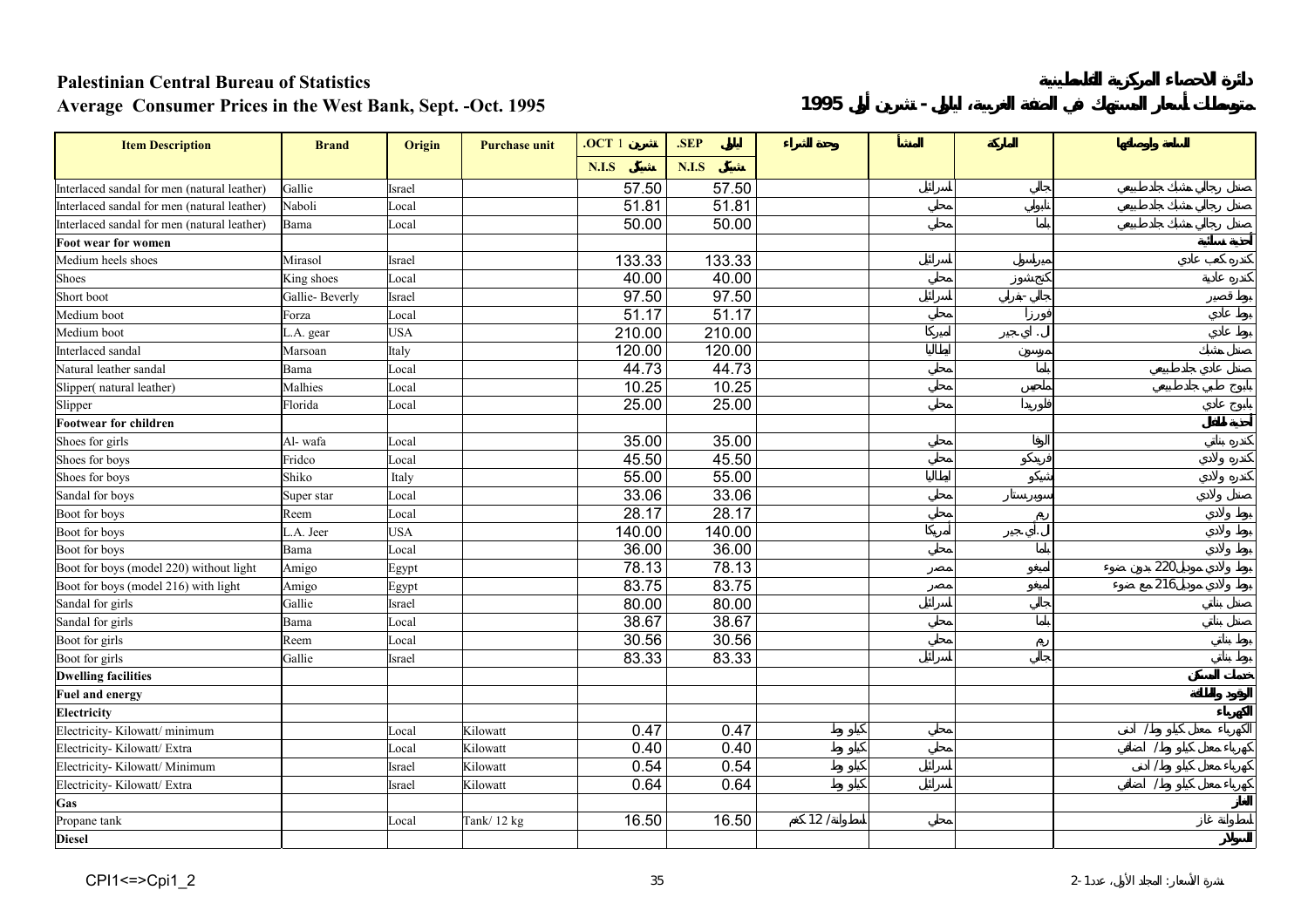<span id="page-32-0"></span>

| <b>Item Description</b>                        | <b>Brand</b> | <b>Origin</b> | <b>Purchase unit</b> | <b>.OCT 1</b> | .SEP    |              |  |             |                |
|------------------------------------------------|--------------|---------------|----------------------|---------------|---------|--------------|--|-------------|----------------|
|                                                |              |               |                      | N.I.S         | N.I.S   |              |  |             |                |
| Diesel for heating                             |              | Israel        | l liter              | 0.99          | 0.94    | $\mathbf{1}$ |  |             |                |
| Kerosene                                       |              |               |                      |               |         |              |  |             |                |
| Kerosene                                       |              | Israel        | 1 liter              | 1.00          | 0.97    | $\mathbf{1}$ |  |             |                |
| Coal                                           |              |               |                      |               |         |              |  |             |                |
| Coal made of citrus trees                      |              | Local         | 1 kg                 | 2.00          | 2.00    |              |  |             |                |
| Coal for narghila                              |              | Israel        | pkt.30pcs.           | 5.00          | 5.00    | 30/          |  |             |                |
| Water                                          |              | Local         | Cubic meter          |               |         |              |  |             |                |
| One cubic meter/minimum                        |              | Local         | Cubic meter          | 2.22          | 2.22    |              |  |             |                |
| One cubic meter/extra                          |              | Local         | Cubic meter          | 2.45          | 2.45    |              |  |             |                |
| One cubic meter/minimum                        |              | Israel        | Cubic meter          | 3.13          | 3.13    |              |  |             |                |
| One cubic meter/extra                          |              | Israel        | Cubic meter          | 4.28          | 4.28    |              |  |             |                |
| Furniture, household utensils & services       |              |               |                      |               |         |              |  |             |                |
| <b>Furniture and carpet</b>                    |              |               |                      |               |         |              |  |             |                |
| Furniture                                      |              |               |                      |               |         |              |  |             |                |
| Bedroom furniture, made of "sandwich" wood     |              | Local         |                      | 3733.30       | 3733.30 |              |  | 17          |                |
| Wood 17mil: bed, six door wardrobe             |              |               |                      |               |         |              |  | $\pm$       | 6<br>$+$       |
| with two double shelves & dresser              |              |               |                      |               |         |              |  |             |                |
| Bedroom furniture, made of painted             |              | Local         |                      | 3625.00       | 3625.00 |              |  |             |                |
| Sbiet wood- bed, six door wardrobe             |              |               |                      |               |         |              |  | $+$         | 6<br>$+$       |
| with two double shelves $\&$ a dresser         |              |               |                      |               |         |              |  |             |                |
| Italian bedroom (three pieces)                 | Sebisian     | Italy         |                      | 5560.33       | 5560.33 |              |  |             | 3              |
| A six door wardrobe with two double            |              |               |                      |               |         |              |  | $\,$ + $\,$ | 6<br>$+$       |
| shelves and dresser                            |              |               |                      |               |         |              |  |             |                |
| Seven benches suite of corduroy deluxe         | Borma        | Local         |                      | 1677.78       | 1677.78 |              |  |             | $\overline{7}$ |
| Seven benches suite of Morris wood             |              | Israel        |                      | 1944.33       | 1944.33 |              |  |             | $\overline{7}$ |
| Seven benches suite of Romo cloth              | Madrid       | Local         |                      | 1484.43       | 1484.43 |              |  |             | $\overline{7}$ |
| Cocktail table suite (4 pieces of beach)       | ocanz        | Local         |                      | 343.13        | 343.13  |              |  |             | $4 +$          |
| wood, painted)                                 |              |               |                      |               |         |              |  |             |                |
| Plastic cocktails                              |              | Local         |                      | 10.00         | 10.00   |              |  |             |                |
| Buffet (3pieces of sandwich wood)              |              | Local         |                      | 1039.14       | 1039.14 |              |  |             | 3              |
| Dinner table (natural wood, 6 chairs)          |              | Italy         |                      | 3376.50       | 3376.50 |              |  | $6+$        |                |
| Dinner table made of heavy wood                |              | Italy         |                      | 1931.67       | 1931.67 |              |  | $6+$        | 2              |
| $2m2$ , elliptical) six chairs                 |              |               |                      |               |         |              |  |             |                |
| Service (middle) table made of M.D.F-cocktails |              | Local         |                      | 202.14        | 202.14  |              |  |             | $M.D.F +4$     |
| T.V wooden table with two doors (normal size)  |              | Local         |                      | 118.61        | 118.61  |              |  |             |                |
| Elliptical plastic table (size 135)            | Kater        | Israel        |                      | 111.79        | 111.79  |              |  | 135         |                |
| Plastic table $1.5m \times 1m$                 | Kater        | Local         |                      | 140.00        | 140.00  |              |  |             | $1 \times 1.5$ |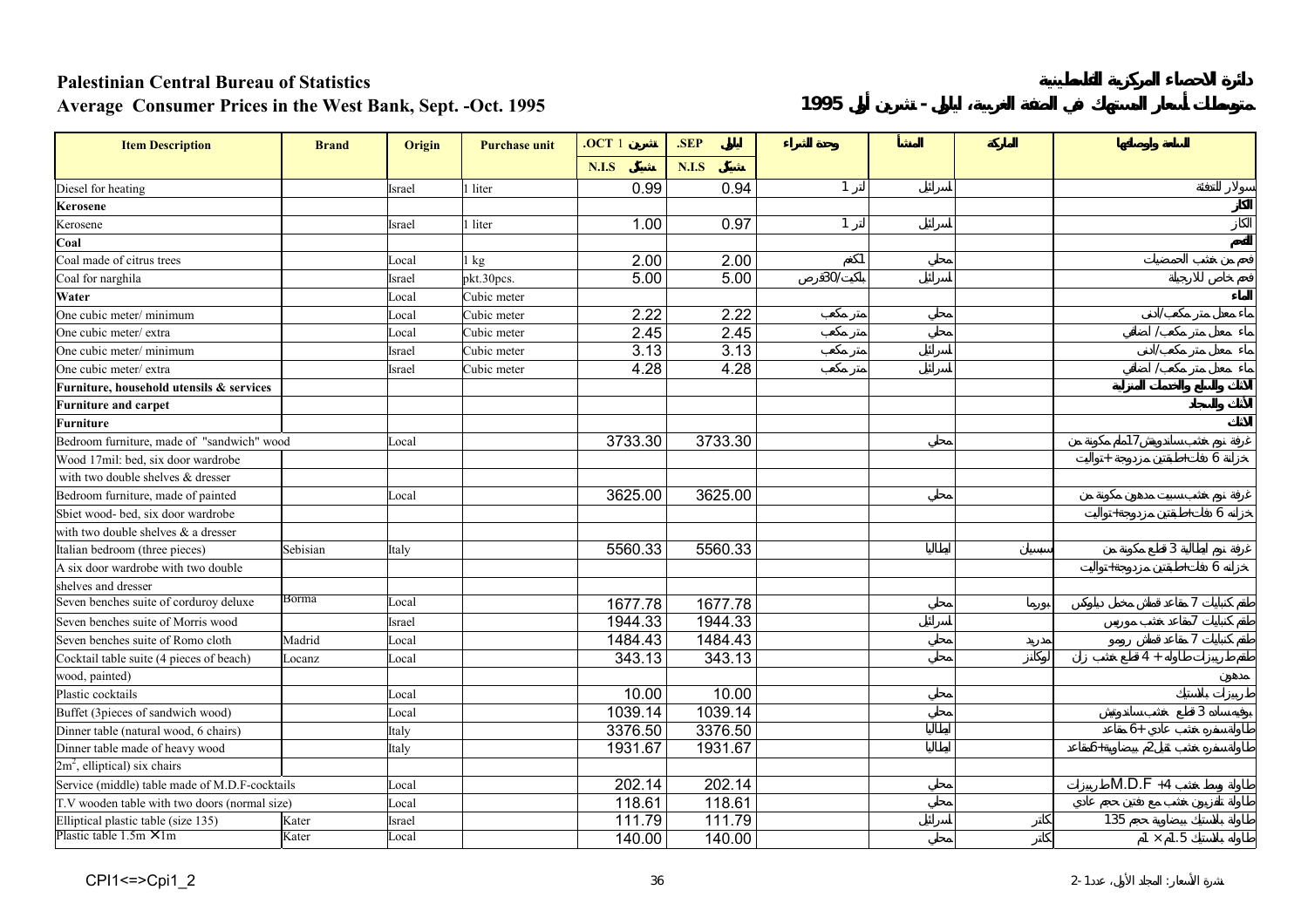| <b>Item Description</b>                         | <b>Brand</b>         | Origin     | <b>Purchase unit</b> | <b>.OCT 1</b> | .SEP    |                |                          |   |                    |
|-------------------------------------------------|----------------------|------------|----------------------|---------------|---------|----------------|--------------------------|---|--------------------|
|                                                 |                      |            |                      | N.I.S         | N.I.S   |                |                          |   |                    |
| Plastic chairs for dinners table                | Kater                | Israel     |                      | 20.62         | 20.62   |                |                          |   |                    |
| Plastic chairs                                  | Yunis                | Israel     |                      | 17.90         | 17.90   |                |                          |   |                    |
| Plastic chair for children                      | Kater                | Israel     |                      | 8.50          | 8.50    |                |                          |   |                    |
| Italian salon of excellent wood,7 arm chair     | Sima                 | Italy      |                      | 2650.00       | 2650.00 |                |                          |   | $\overline{7}$     |
| Desk made of iron                               |                      | Local      |                      | 230.00        | 230.00  |                |                          |   |                    |
| Baby bed (normal wood)                          |                      | Local      |                      | 405.00        | 405.00  |                |                          |   |                    |
| <b>Carpets</b>                                  |                      |            |                      |               |         |                |                          |   |                    |
| Belgium wool carpet 2×3                         | Royal                | Belgium    | Piece                | 365.67        | 365.67  |                |                          |   | $3 \times 2$       |
| Impaired nylon carpet $2 \times 3$              | Delta                | Israel     | Piece                | 383.89        | 383.89  |                |                          |   | $3\times2$         |
| Wool carpet 2.5×3.5                             | Keshan               | Israel     | Piece                | 266.60        | 266.60  |                |                          |   | $3.5 \times 2.5$   |
| Nylon carpet 1.60×2.30                          | Sheraz               | Israel     | Piece                | 148.33        | 148.33  |                |                          |   | $2.30 \times 1.60$ |
| Acrylan carpet 3×4                              | Гор                  | Belgium    | Piece                | 325.00        | 325.00  |                |                          |   | $4 \times 3$       |
| Mouette, 7-9 mil                                | ogo                  | Israel     | M2                   | 26.00         | 26.00   | $\overline{2}$ |                          |   | $9 - 7$            |
| Pure moquette, 1mil                             | <b>Biet Sheimesh</b> | Israel     | M2                   | 21.29         | 21.29   | $\overline{2}$ |                          |   | $\mathbf{1}$       |
| Thin moquette                                   | Apollo               | <b>USA</b> | M2                   | 8.27          | 8.27    | $\overline{2}$ |                          |   |                    |
| Moquette, 1mil                                  | Borkan               | Israel     | M2                   | 19.03         | 19.03   | $\overline{2}$ |                          |   | -1                 |
| Furs excellent moquette 1 cm                    | Shumron              | Israel     | M2                   | 35.83         | 35.83   | $\overline{2}$ |                          |   | $\mathbf{1}$       |
| Carper"A"                                       | Abu Hanafi           | Local      | Piece                | 110.00        | 110.00  |                |                          |   | $\overline{a}$     |
| <b>Textiles &amp; household textiles</b>        |                      |            |                      |               |         |                |                          |   |                    |
| <b>Blankets and quilts</b>                      |                      |            |                      |               |         |                |                          |   |                    |
| winter wool quilt (double)                      |                      | Local      |                      | 64.17         | 64.17   |                |                          |   |                    |
| Summer quilt (single)                           | Ulufil               | Israel     |                      | 48.75         | 48.75   |                |                          |   |                    |
| Summer quilt (polyester cloth)                  |                      | Local      |                      | 36.69         | 36.69   |                |                          |   |                    |
| Cover (single)                                  | Al-Kharuf            | Israel     |                      | 56.25         | 56.25   |                |                          |   |                    |
| cover double)                                   | Raslan               | Spain      |                      | 273.33        | 273.33  |                |                          |   |                    |
| Wool blanket - acrylan (single)                 | Mora-king            | Spain      |                      | 143.33        | 143.33  |                | $\overline{\phantom{a}}$ |   | $+$                |
| Wool blanket - acrylan (double)                 | Mora-king            | Spain      |                      | 218.00        | 218.00  |                | $\overline{\phantom{a}}$ |   | $+$                |
| Acrlan blanket (double)                         | Pig                  | Israel     |                      | 56.70         | 56.70   |                |                          |   |                    |
| <b>Mattresses</b>                               |                      |            |                      |               |         |                |                          |   |                    |
| Bed mattress 190/160 spring                     | Hana                 | Local      |                      | 261.33        | 261.33  |                |                          |   | 160/190            |
| Bed mattress 190/160 spring                     | Super sleep          | Local      |                      | 352.00        | 352.00  |                |                          |   | 160/190            |
| Spring mattress (single) $65 \times 190$ x 9 cm | Al- Jamal            | Local      |                      | 54.17         | 54.17   |                |                          | 9 | $190 \times 65$    |
| Spring mattress of Stan cloth 80 cm             | Diamond              | Local      |                      | 264.34        | 264.34  |                |                          |   | 80                 |
| <b>Bed sheets</b>                               |                      |            |                      |               |         |                |                          |   |                    |
| Summer cotton bed sheet (double)                |                      | Local      |                      | 50.00         | 50.00   |                |                          |   |                    |
| Summer cotton bed sheet (double)                | <b>Bed</b> sheet     | China      |                      | 37.73         | 37.73   |                |                          |   |                    |
| Bed sheet (double)                              | Florence             | Italy      |                      | 202.22        | 202.22  |                |                          |   |                    |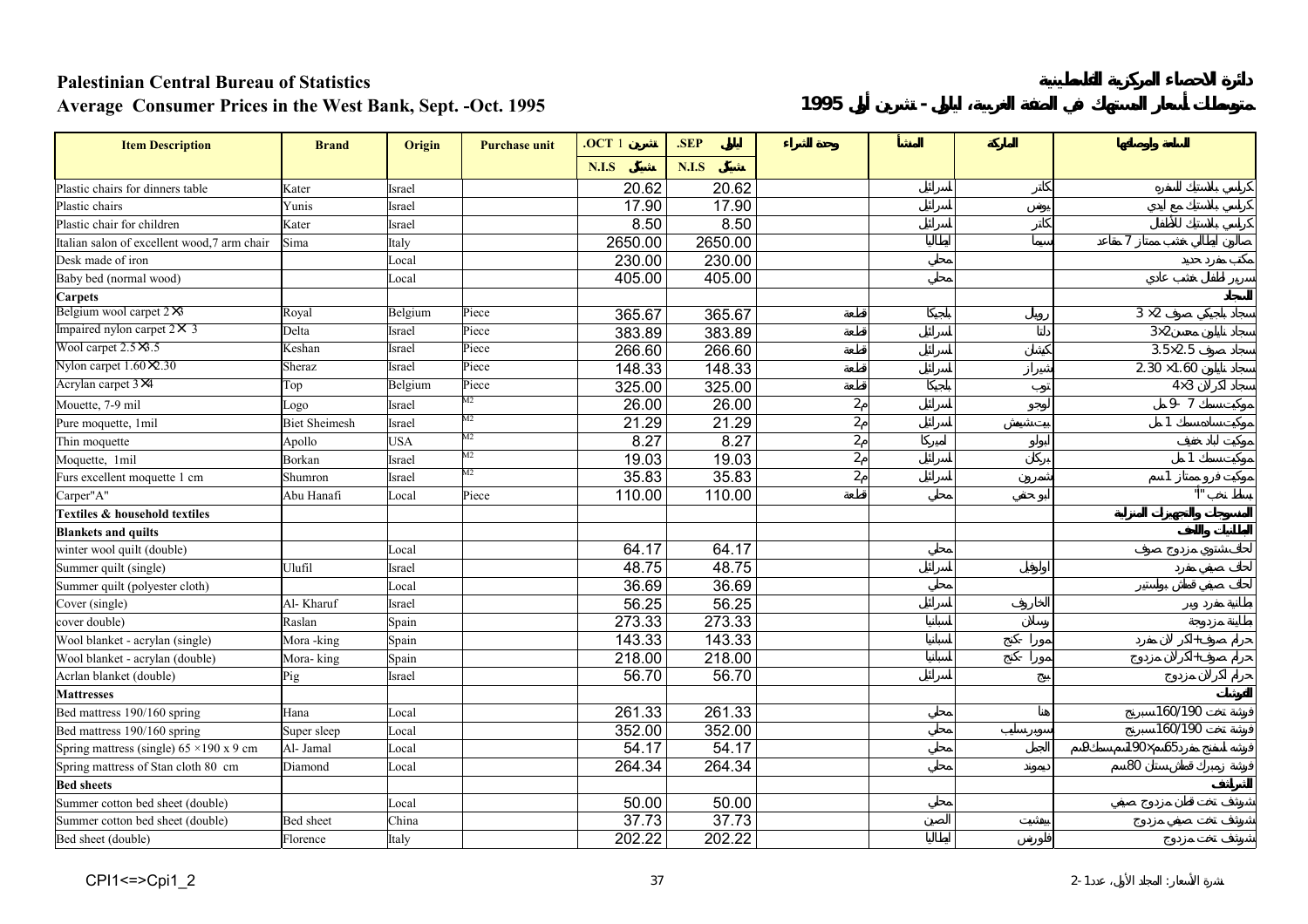| <b>Item Description</b>                      | <b>Brand</b>      | Origin     | <b>Purchase unit</b> | <b>.OCT 1</b> | .SEP    |  |         |                        |
|----------------------------------------------|-------------------|------------|----------------------|---------------|---------|--|---------|------------------------|
|                                              |                   |            |                      | N.I.S         | N.I.S   |  |         |                        |
| Bed sheet (double)                           | Dima              | Israel     |                      | 152.50        | 152.50  |  |         |                        |
| Bed sheet (single)                           | Almadhun          | Local      |                      | 115.84        | 115.84  |  |         |                        |
| Bed sheet (single)                           | Mordan            |            |                      | 47.50         | 47.50   |  |         |                        |
| Bed sheet (double) of polyester-cotton       | T.A               | Spain      |                      | 80.00         | 80.00   |  | T.A     | $+$                    |
| Towels                                       |                   |            |                      |               |         |  |         |                        |
| Bath towel 60% cotton - 40% Polyester        |                   | Local      |                      | 20.74         | 20.74   |  |         | $40+$<br>%60           |
| Bath towel, cotton, medium size              | Canon             | <b>USA</b> |                      | 29.33         | 29.33   |  | Canon   |                        |
| Normal towel of cotton, normal size          | Canon             | <b>USA</b> |                      | 23.33         | 23.33   |  | Canon   |                        |
| Heavy towel 100% cotton                      |                   | Israel     |                      | 25.20         | 25.20   |  |         | %100                   |
| Normal towel 45×75 cm, 50% cotton            |                   | Local      |                      | 6.50          | 6.50    |  |         | % 50<br>$75 \times 45$ |
| A Bathroom set towel-normal towel-           | Cindion           | <b>USA</b> |                      | 55.00         | 55.00   |  | Cindion | $+$<br>$+$             |
| cotton slipper                               |                   |            |                      |               |         |  |         |                        |
| <b>Curtains</b>                              |                   |            |                      |               |         |  |         |                        |
| Uncolored Stan cloth, 3 meters(width)        | Sableih           | Italy      | Meter                | 29.24         | 29.24   |  |         | 3                      |
| Colored Stan cloth, width = $280 \text{ cm}$ | Rox               | Spain      | Meter                | 30.40         | 30.40   |  |         | 280                    |
| Soft embroid cloth, 3 meters (width)         | Sableih           | Italy      | Meter                | 35.86         | 35.86   |  |         | 3                      |
| Spanish cloth, 280 cm                        | Jedcar            | Spain      | Meter                | 35.10         | 35.10   |  |         | 280                    |
| <b>Other furnishings</b>                     |                   |            |                      |               |         |  |         |                        |
| Plastic mat, M size 2.5m×20m                 | <b>Beit Sahur</b> | Local      |                      | 27.69         | 27.69   |  |         | $20 \times 2.5$        |
| Pillows made of cotton with cover            |                   | Local      |                      | 15.33         | 15.33   |  |         |                        |
| Pillows made of sponge, with cover 8 cm      |                   | Local      |                      | 7.40          | 7.40    |  |         | 8                      |
| Praying carpet                               | Salon             | China      |                      | 23.00         | 23.00   |  |         |                        |
| <b>Household appliances</b>                  |                   |            |                      |               |         |  |         |                        |
| <b>Refrigerators</b>                         |                   |            |                      |               |         |  |         |                        |
| Presetting refrigerator, 21 feet             | Amcor             | Israel     |                      | 4219.33       | 4219.33 |  |         | 21                     |
| 585 refrigerator, 24 feet (air cooling)      | General electric  | <b>USA</b> |                      | 7600.00       | 7600.00 |  |         | 585<br>$\overline{24}$ |
| 13 feet refrigerator                         | Ocean             | Italy      |                      | 2280.00       | 2280.00 |  |         | $\overline{13}$        |
| 18 feet refrigerator                         | Westinghouse      | <b>USA</b> |                      | 4256.25       | 4256.25 |  |         | $\overline{18}$        |
| 444 liter refrigerator                       | Gold star         | Korea      |                      | 4500.00       | 4500.00 |  |         | 444                    |
| 19 feet refrigerator                         | Silver line       | Israel     |                      | 3650.00       | 3650.00 |  |         | 19                     |
| <b>Washing machines</b>                      |                   |            |                      |               |         |  |         |                        |
| Double basin, half automatic, 5 kg           | Crystal           | Israel     |                      | 2106.73       | 2106.73 |  |         | 5<br>$\overline{1/2}$  |
| Single basin, full automatic, 5 kg 450/A     | Ocean             | Israel     |                      | 1966.06       | 1966.06 |  |         | /A 450<br>5            |
| 6 kg tank washing machine                    | Super star        | Italy      |                      | 765.00        | 765.00  |  |         | 6                      |
| 4 kg tank washing machine                    | Super light       | Local      |                      | 479.33        | 479.33  |  |         | $\overline{4}$         |
| 6 kg tank washing machine (steel)            | Leon              | Local      |                      | 530.09        | 530.09  |  |         | 6                      |
| 1.5 kg plastic tank washing machine          | Calor             | France     |                      | 550.00        | 550.00  |  |         | 1.5                    |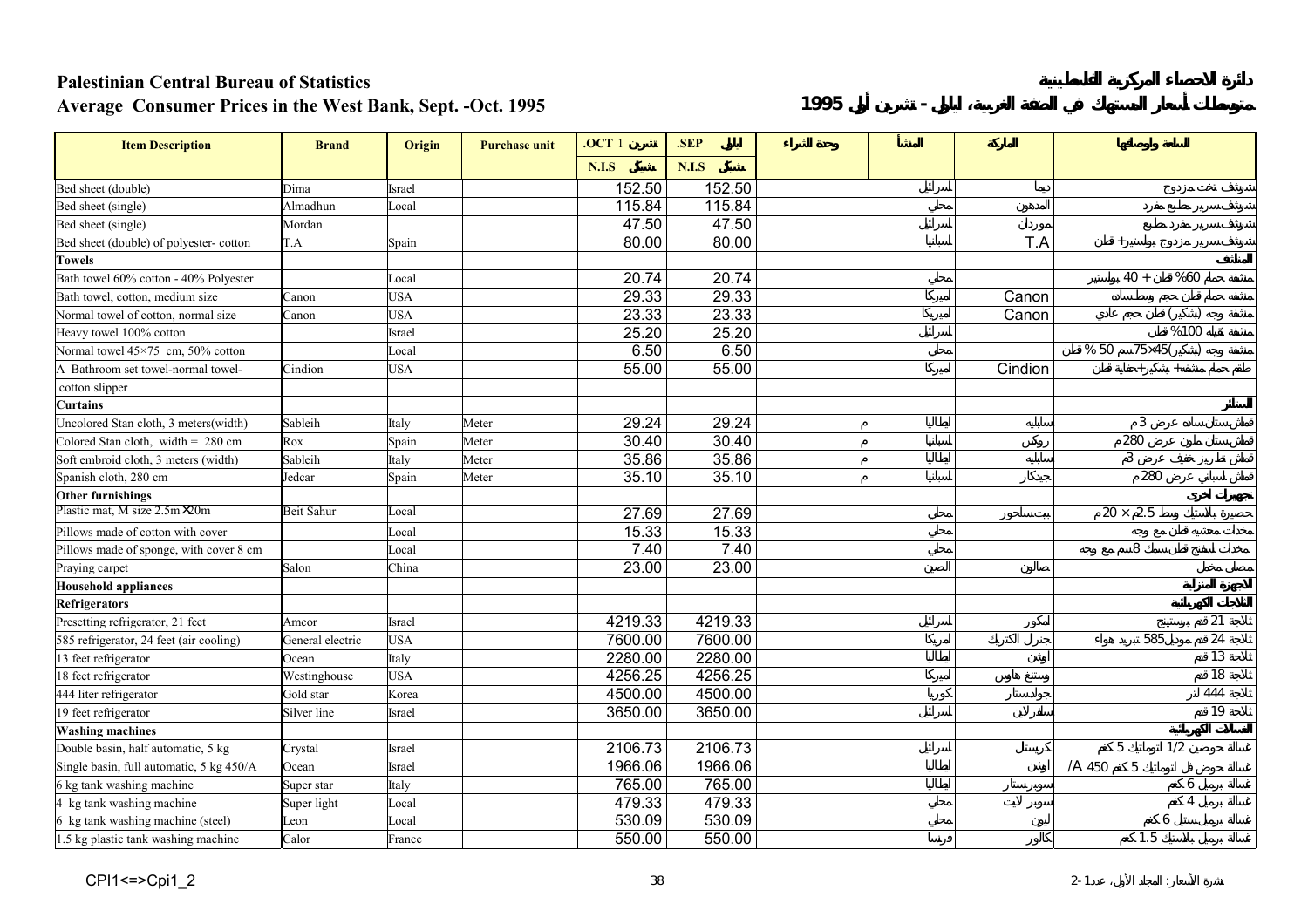| <b>Item Description</b>               | <b>Brand</b>     | <b>Origin</b> | <b>Purchase unit</b> | .0CT <sub>1</sub> | .SEP    |  |                      |
|---------------------------------------|------------------|---------------|----------------------|-------------------|---------|--|----------------------|
|                                       |                  |               |                      | N.I.S             | N.I.S   |  |                      |
| 7500 automatic washing machine        | General electric | <b>USA</b>    |                      | 2800.00           | 2800.00 |  | 7500                 |
| Gas stoves/cookers                    |                  |               |                      |                   |         |  |                      |
| Nickel stove 90×60, model 8570        | Leon gas         | Italy         |                      | 2250.00           | 2250.00 |  | 8570<br>$60\times90$ |
| Nickel stove 90×60                    | Universal        | Italy         |                      | 2820.00           | 2820.00 |  | $60\times90$         |
| Nickel stove $80\times50$             | Rum              | Jordan        |                      | 1975.00           | 1975.00 |  | $50 \times 80$       |
| Steel stove 60×90                     | Ocean            | Italy         |                      | 2870.00           | 2870.00 |  | $90 \times 60$       |
| 3 head cooker, model 3002             | Sharaf           | Local         |                      | 183.33            | 183.33  |  | 3002                 |
| 4 head cooker                         | Lanker           | Italy         |                      | 375.85            | 375.85  |  |                      |
| Stove $60\times90$                    | Fire gas         | Italy         |                      | 2828.57           | 2828.57 |  | $90 \times 60$       |
| Stove $50 \times 50$                  | Boryal           | Italy         |                      | 1358.33           | 1358.33 |  | $55\times50$         |
| Sewing & mending machines             |                  |               |                      |                   |         |  |                      |
| Sewing machine                        | Singer           | England       |                      | 557.12            | 557.12  |  |                      |
| Electric sewing & embroidery machine  | Hak center       |               |                      | 1000.00           | 1000.00 |  | $+$                  |
| Sewing machine - table                | Mercedes         | Taiwan        |                      | 491.00            | 491.00  |  | $+$                  |
| Stitching machine                     | Kerder           | Taiwan        |                      | 1975.00           | 1975.00 |  |                      |
| Electric sewing machine               | <b>Brother</b>   | Japan         |                      | 2425.00           | 2425.00 |  |                      |
| Sewing machine (3 threads)            | Venus            | China         |                      | 4125.00           | 4125.00 |  | 3                    |
| Tricot machine (computer)             | Brother          | Japan         |                      | 5500.00           | 5500.00 |  |                      |
| Tricot machine (computer) 6000        | Ambsel           | Germany       |                      | 5100.00           | 5100.00 |  | $6000 -$             |
| <b>Heaters</b>                        |                  |               |                      |                   |         |  |                      |
| Kerosene heater                       | Fogika           | Japan         |                      | 177.50            | 177.50  |  |                      |
| Kerosene heater                       | A'la" Eddin      | Jordan        |                      | 200.00            | 200.00  |  |                      |
| Kerosene heater                       | Toyosit          | Italy         |                      | 620.83            | 620.83  |  |                      |
| Gas heater with 3 heads-R3            | Omega            | Turkey        |                      | 595.75            | 595.75  |  | $3R -$               |
| Gas heater                            | Super sir        | Spain         |                      | 492.78            | 492.78  |  |                      |
| Electric heater (3 electric candles)  |                  | Israel        |                      | 83.75             | 83.75   |  | 3                    |
| Other household appliances            |                  |               |                      |                   |         |  |                      |
| Normal telephone device (with buttons | Panasonic        | Japan         |                      | 375.83            | 375.83  |  | $8+$                 |
| 8 memory digits                       |                  |               |                      |                   |         |  |                      |
| Normal telephone with buttons-7737    | Sound right      | Italy         |                      | 150.00            | 150.00  |  | $7737 -$             |
| Vapor iron with filter                | Teffal           | France        |                      | 132.50            | 132.50  |  |                      |
| Electric vapor iron-1487              | Philips          | Singapore     |                      | 125.07            | 125.07  |  | $1487 -$             |
| Vapor iron                            | Kromix           | China         |                      | 77.97             | 77.97   |  |                      |
| Vapor iron (small size)               | Super star       | Taiwan        |                      | 88.33             | 88.33   |  |                      |
| Table fan                             | Omega            | Israel        |                      | 112.14            | 112.14  |  |                      |
| Table fan                             | Magh             | Korea         |                      | 113.33            | 113.33  |  |                      |
| Vertical fan with (remote control)    | Electa           | Korea         |                      | 315.00            | 315.00  |  |                      |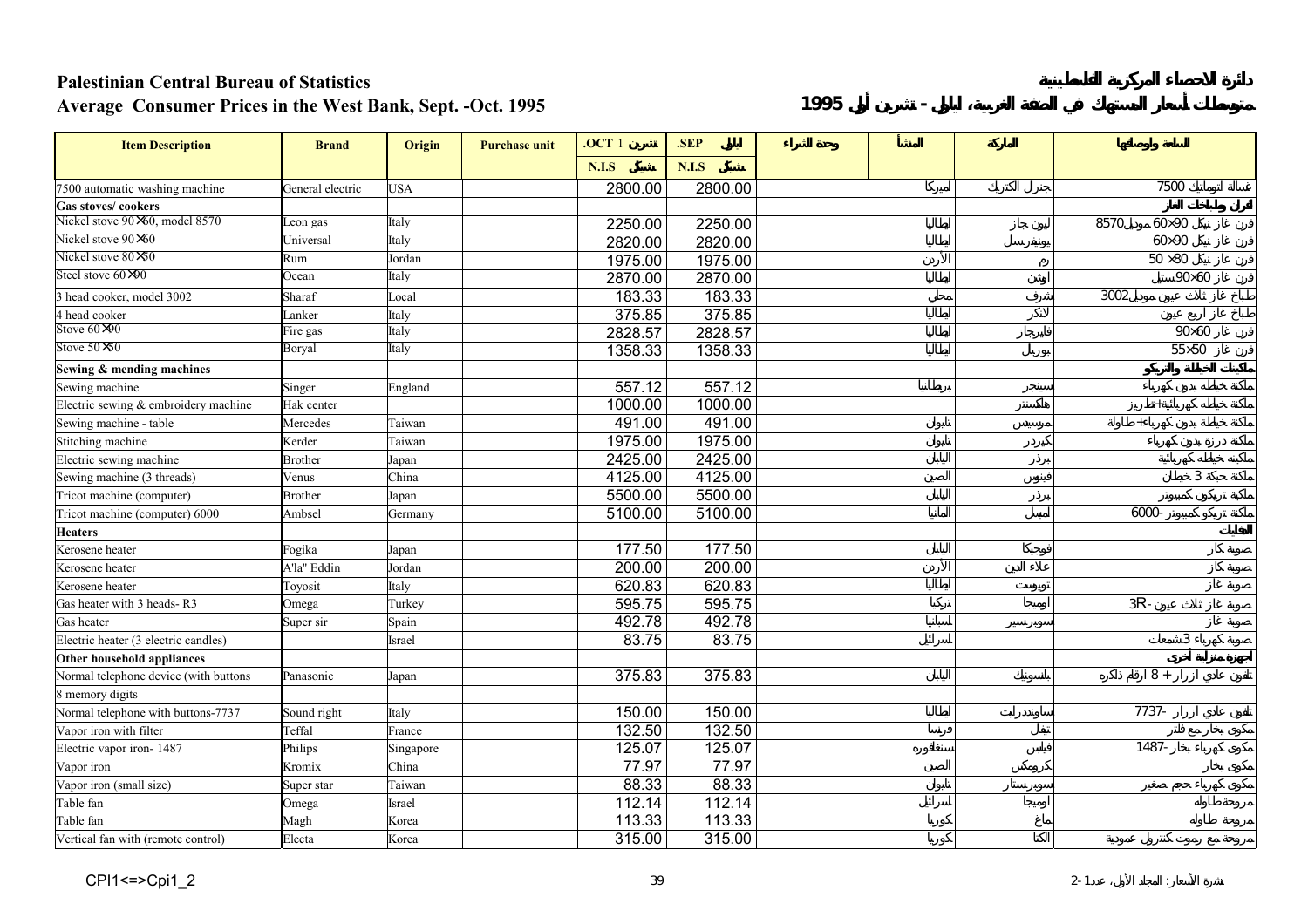| <b>Item Description</b>                    | <b>Brand</b>   | Origin    | <b>Purchase unit</b> | <b>.OCT 1</b> | .SEP   |  |                       |  |
|--------------------------------------------|----------------|-----------|----------------------|---------------|--------|--|-----------------------|--|
|                                            |                |           |                      | N.I.S         | N.I.S  |  |                       |  |
| Long stick fan - small bulb                | Atlas          | China     |                      | 160.00        | 160.00 |  | $+$                   |  |
| Vacuum cleaner 1100 (remote control)       | Semins         | Germany   |                      | 762.50        | 762.50 |  | 1100                  |  |
| Vacuum cleaner 1300                        | Gold star      | Korea     |                      | 645.00        | 645.00 |  | 1300                  |  |
| Toaster                                    | Electa         | Israel    |                      | 370.00        | 370.00 |  |                       |  |
| Food mixer                                 | Brown          | Germany   |                      | 545.00        | 545.00 |  |                       |  |
| Complete set of Moulinex                   | Moulinex       | France    |                      | 827.14        | 827.14 |  |                       |  |
| Nickel hair dryer, 1300 watt               | <b>Brown</b>   | Germany   |                      | 172.50        | 172.50 |  | 1300                  |  |
| <b>Household utensils</b>                  |                |           |                      |               |        |  |                       |  |
| <b>Glassware utensils</b>                  |                |           |                      |               |        |  |                       |  |
| Normal set of hazel plates (6 plates)      | Tefaneh        | Italy     |                      | 107.50        | 107.50 |  | 6)                    |  |
| Set of plates (6)                          | Arcopal        | France    |                      | 19.30         | 19.30  |  | 6)                    |  |
| Set of plates (18)                         | Bavaria        | Germany   |                      | 109.44        | 109.44 |  | 18)                   |  |
| Set of plates for fruit (6)                | Arcopal        | France    |                      | 31.89         | 31.89  |  | 6)                    |  |
| Flat plates (6)                            |                | Argentina |                      | 10.39         | 10.39  |  | 6)                    |  |
| Set of glasses (6 glasses)                 | Amiz           | Italy     |                      | 17.67         | 17.67  |  | 6)                    |  |
| Set of tea cups (6)                        | Duralex        | France    |                      | 11.29         | 11.29  |  | 6)                    |  |
| Set of coffee cups, black & rosy (6)       | Arcoroc        | France    |                      | 29.45         | 29.45  |  | 6)                    |  |
| Water glasses (6)                          | Jouce bamberal | Turkey    |                      | 15.50         | 15.50  |  | 6)                    |  |
| Tea cups (6)                               | Duralex        | France    |                      | 25.38         | 25.38  |  | 6)                    |  |
| <b>Utensils of china &amp; pottery</b>     |                |           |                      |               |        |  |                       |  |
| A set of milk glasses $\&$ a jug (6)       |                | China     |                      | 44.36         | 44.36  |  | 6)                    |  |
| A set of flat plates (12), 7 inches        |                | China     |                      | 39.78         | 39.78  |  | 7(<br>$\overline{12}$ |  |
| A set of dished small bowls (6)            | <b>Beizis</b>  | Italy     |                      | 17.13         | 17.13  |  | 6)                    |  |
| <b>Utensils of Aluminum</b>                |                |           |                      |               |        |  |                       |  |
| A set of casseroles (3 pieces)             | Mister chief   | Israel    |                      | 41.43         | 41.43  |  | 3                     |  |
| A set of knives, forks & spoons (24 piece) | <b>Stalis</b>  | Portugal  |                      | 25.25         | 25.25  |  | 24<br>$+$<br>$+$      |  |
| Big bawl for doughing                      |                | Local     |                      | 14.00         | 14.00  |  |                       |  |
| Kettle for tea No. 18                      |                | Israel    |                      | 13.58         | 13.58  |  | 18                    |  |
| A set of casseroles (3 piece)              | Al-Ettehad     | Local     |                      | 27.27         | 27.27  |  | 3                     |  |
| Electric casserole (small size)            | Abu E'in       | Local     |                      | 23.33         | 23.33  |  |                       |  |
| <b>Utensils of steel</b>                   |                |           |                      |               |        |  |                       |  |
| pressure cooker, 10 liters                 | Makfya         | Greece    |                      | 247.63        | 247.63 |  | 10                    |  |
| Pressure cooker, 8 liters                  | Seb            | France    |                      | 270.22        | 270.22 |  | 8                     |  |
| Frying pan, size 24 cm                     | France         |           |                      | 34.03         | 34.03  |  | 24)                   |  |
| Frying pan, small size                     | Maxim          | Germany   |                      | 21.00         | 21.00  |  |                       |  |
| Tray, medium size                          | <b>Bramis</b>  | Italy     |                      | 45.00         | 45.00  |  |                       |  |
| Tray for stove, 27×27 cm                   | Flibu          | Israel    |                      | 18.00         | 18.00  |  | $27 \times 27$        |  |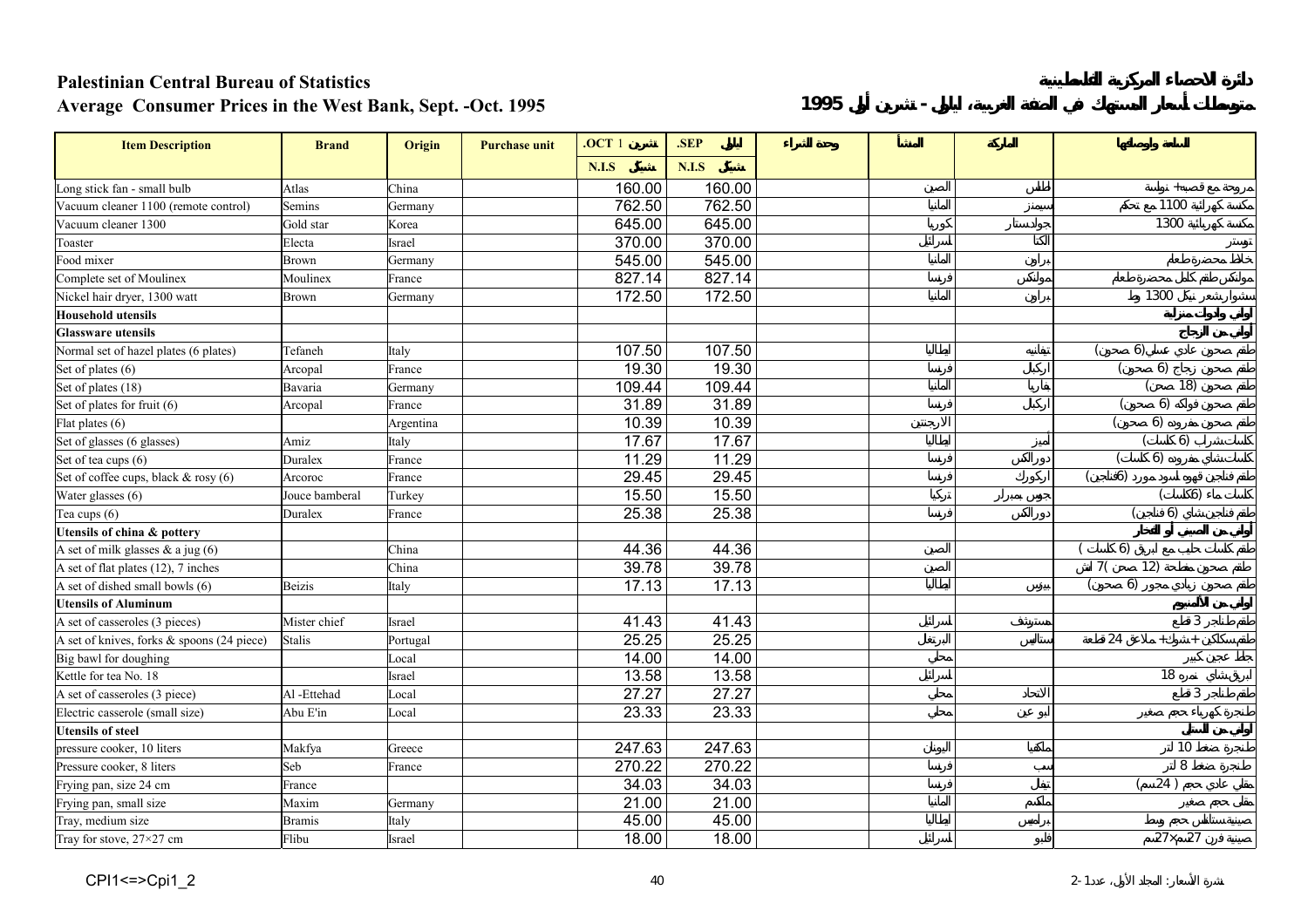| <b>Item Description</b>                    | <b>Brand</b>   | Origin     | <b>Purchase unit</b> | <b>.OCT 1</b>     | .SEP   |                  |  |                                     |
|--------------------------------------------|----------------|------------|----------------------|-------------------|--------|------------------|--|-------------------------------------|
|                                            |                |            |                      | N.I.S             | N.I.S  |                  |  |                                     |
| Tray for tea, medium                       | ozista         | Israel     |                      | 13.83             | 13.83  |                  |  |                                     |
| Kettle for tea, 1.5 liters                 |                | China      |                      | 24.92             | 24.92  |                  |  | 1.5                                 |
| Casseroles (3 pieces)                      | Teffal         | France     |                      | 228.33            | 228.33 |                  |  | 3                                   |
| Filter for washing basin                   | Bilbo          | Israel     |                      | 10.00             | 10.00  |                  |  |                                     |
| Plastic spoons (12)                        | Herdsman       |            |                      | 21.34             | 21.34  |                  |  | 12                                  |
| Electric bulbs & installations             |                |            |                      | 0.00              | 0.00   |                  |  |                                     |
| Normal lamb, 100 watt                      | Tingisram      | Hungary    |                      | 1.50              | 1.50   |                  |  | 100                                 |
| Gas lamb, 160 watt                         | Ausram         | Germany    |                      | 17.10             | 17.10  |                  |  | 160                                 |
| Normal sport lamb                          | Elisa          | Europe     |                      | 4.11              | 4.11   |                  |  |                                     |
| Neon lamb, 40 watt                         | Atlas          | Israel     |                      | 5.42              | 5.42   |                  |  | 40                                  |
| Colored lamb, 25 watt                      | <b>Taderan</b> | Israel     |                      | 2.67              | 2.67   |                  |  | $\overline{25}$                     |
| Neon, 40 watt                              | Jash           | Israel     |                      | 14.05             | 14.05  |                  |  | 40                                  |
| Circular neon lamb                         | Delux          | Israel     |                      | 10.88             | 10.88  |                  |  |                                     |
| Half automatic fuse, 16 Amber              | Seminz         | Germany    |                      | 11.52             | 11.52  |                  |  | $\overline{16}$<br>$\overline{1/2}$ |
| On/off key (double)                        | Hilbu          | Israel     |                      | 7.32              | 7.32   |                  |  |                                     |
| Other household utensils                   |                |            |                      |                   |        |                  |  |                                     |
| Normal plastic jug (for water)             |                | Israel     |                      | 2.41              | 2.41   |                  |  |                                     |
| Plastic basket (for vegetables)            |                | Israel     |                      | 5.33              | 5.33   |                  |  |                                     |
| 4 shelves plastic basket (for vegetables)  |                | Local      |                      | 14.04             | 14.04  |                  |  | $\overline{4}$                      |
| Plastic dustpan                            |                | Local      |                      | 1.39              | 1.39   |                  |  |                                     |
| Plastic filter (for washing basins)        |                | Israel     |                      | 2.22              | 2.22   |                  |  |                                     |
| Bathroom brush                             | Ketar          | Israel     |                      | 4.25              | 4.25   |                  |  |                                     |
| Potato peeling tool                        | Balabyt        | Israel     |                      | 2.58              | 2.58   |                  |  |                                     |
| Plastic carrier (for dishes, cups, etc.)   | Albue          | Israel     |                      | 10.72             | 10.72  |                  |  |                                     |
| Two shelves                                |                |            |                      |                   |        |                  |  |                                     |
| Plastic instrument for chopping (big size) | Ketar          | Israel     |                      | 7.10              | 7.10   |                  |  |                                     |
| Gas lighter                                |                | Taiwan     |                      | 8.50              | 8.50   |                  |  |                                     |
| <b>Household operations</b>                |                |            |                      |                   |        |                  |  |                                     |
| Cleaning powders & liquids                 |                |            |                      |                   |        |                  |  |                                     |
| Chlorine                                   | Albatta        | Local      | Gallon, 4 liters     | 3.50              | 3.50   | 4/               |  |                                     |
| Cleaning acid                              | Albatta        | Local      | Gallon, 4 liters     | $\overline{3.03}$ | 3.03   | 1/               |  |                                     |
| Panel cleaner                              | Star           | Local      | Gallon, 4 liters     | 5.33              | 5.33   | 4/               |  |                                     |
| Panel cleaner                              | Ajaks          | <b>USA</b> | Gallon, 2 liters     | 16.03             | 16.03  | $\overline{2}$ / |  |                                     |
| Cleaning soap (liquid)                     | Star           | Local      | Gallon, 1 liter      | 5.35              | 5.35   | 1/               |  |                                     |
| Cleaning soap (paste)                      | Clean          | Israel     | Pack/3 kg            | 19.26             | 19.26  | $\overline{3/}$  |  |                                     |
| Cleaning soap (liquid)                     | Palmolive      | Israel     | Gallon/ 1 liter      | 7.82              | 7.82   | 1/               |  |                                     |
| Washing powder                             | Persil         | Germany    | Gallon/ 4.5 kg       | 33.39             | 33.39  | 4.5/             |  |                                     |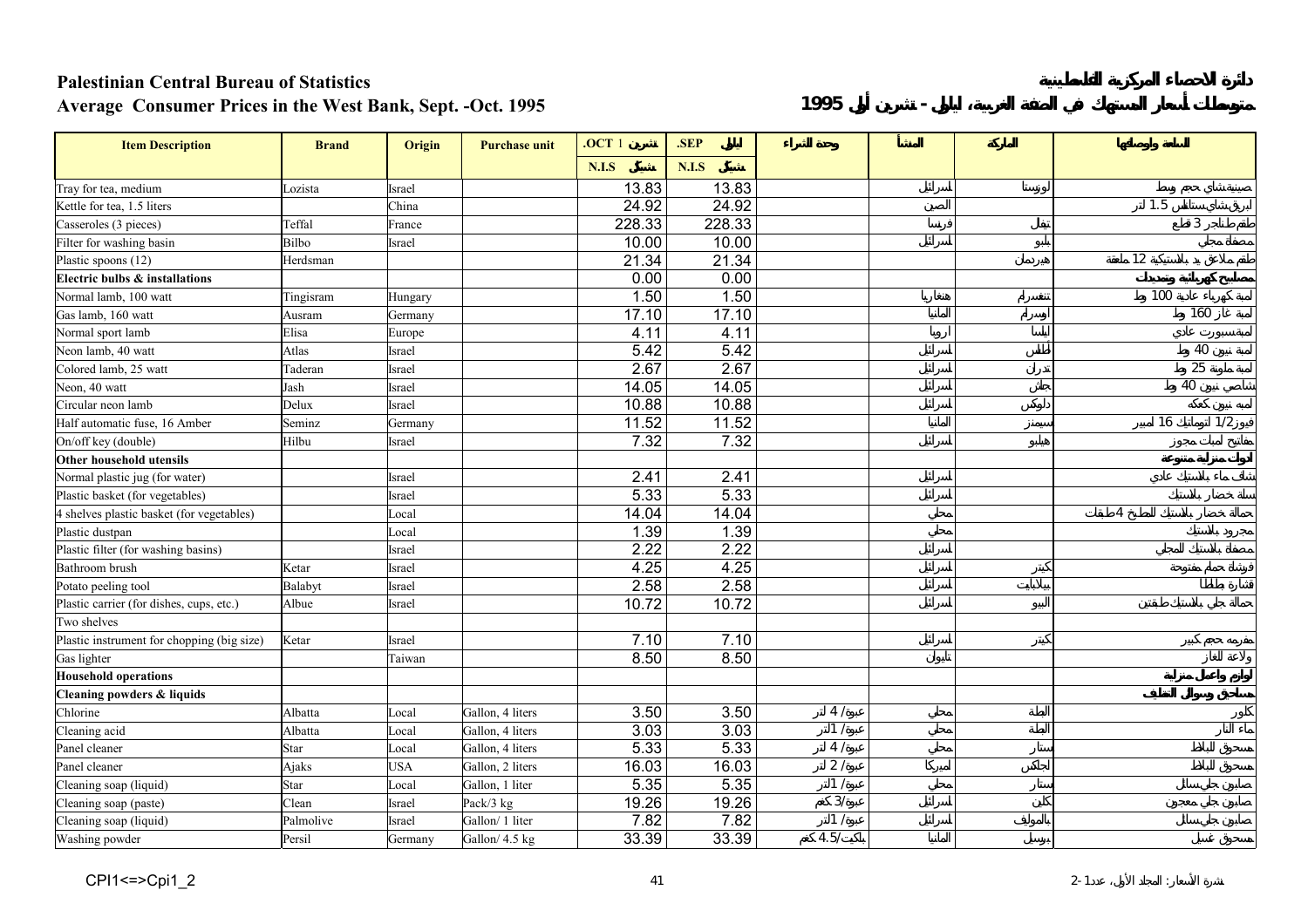| <b>Item Description</b>             | <b>Brand</b>  | <b>Origin</b> | <b>Purchase unit</b> | <b>.OCT 1</b> | .SEP  |                 |            |          |
|-------------------------------------|---------------|---------------|----------------------|---------------|-------|-----------------|------------|----------|
|                                     |               |               |                      | N.I.S         | N.I.S |                 |            |          |
| Washing powder                      | Star          | Germany       | Gallon/1 kg          | 3.91          | 3.91  | 1/              |            |          |
| Washing powder                      | Zuhur         | Germany       | Gallon/1 kg          | 4.90          | 4.90  | $\overline{1/}$ |            |          |
| Washing powder                      | Shine         | Germany       | Gallon/5 kg          | 14.46         | 14.46 | $\overline{5/}$ |            |          |
| Detergents & polishing materials    |               |               |                      |               |       |                 |            |          |
| Detergent                           | Detul         | Italy         | Bottle, 550 mil      | 10.14         | 10.14 | 550/            |            |          |
| Detergent                           | Super card    | England       | Bottle, 750 mil      | 6.81          | 6.81  | 750             |            |          |
| Panel polisher (liquid)             | Wax           | Local         | Bottle, 1 liter      | 6.75          | 6.75  | $\overline{1/}$ |            |          |
| Glass polisher                      | Lord          | Local         | Bottle, 750mil       | 4.75          | 4.75  | 750             |            |          |
| Glass polisher (liquid)             | Star          | Local         | Bottle, 1 liter      | 5.60          | 5.60  | 1/              |            |          |
| Furniture polisher (spray)          | Bildedge      | England       | Bottle, 360mil       | 6.99          | 6.99  | 360/            |            |          |
| <b>Insecticides</b>                 |               |               |                      |               |       |                 |            |          |
| Insecticide (powder)                | Gluetix       | Local         |                      | 3.87          | 3.87  |                 |            |          |
| Insecticide (liquid)                | Flack         | Local         | Bottle 300 gm        | 8.50          | 8.50  | 300/            |            |          |
| Insecticide (liquid)                | Biff Baf      | France        | Bottle/400 gm        | 7.93          | 7.93  | 400/            |            |          |
| Insecticide (liquid)                | K-700         | Israel        | Bottle/ 630mil       | 12.50         | 12.50 | 630/            | K-700      |          |
| Air freshener                       |               |               |                      |               |       |                 |            |          |
| Air freshener                       | Sharm         | England       | Can, 300mil          | 4.00          | 4.00  | 300/            |            |          |
| Air freshener, Jasmine              | Areock        |               | Can, 300mil          | 4.92          | 4.92  | 300/            |            |          |
| Air freshener flower                | Ton           | Israel        | Can, 300mil          | 4.67          | 4.67  | 300/            | Ton        |          |
| Cider tree freshener (for cars)     | Arz           | Israel        |                      | 2.00          | 2.00  |                 |            |          |
| Handkerchiefs & sanitary towels     |               |               |                      |               |       |                 |            |          |
| Handkerchiefs                       | Nawai'm       | Local         | Pack/1 kg            | 6.38          | 6.38  | 1/              |            |          |
| Handkerchiefs                       | Alqit         | Local         | Pocket/2 kg          | 7.84          | 7.84  | 1/              |            |          |
| Handkerchiefs                       | Tako          | Local         | Pocket/100 pieces    | 2.95          | 2.95  | 100/            |            |          |
| Handkerchiefs, small size           | Kleenex       | Britain       | Pocket/200 pieces    | 5.17          | 5.17  | 200/            |            |          |
| Handkerchiefs                       | Fine          | Local         | Pack, 1750 gm        | 7.75          | 7.75  | 1750/           |            |          |
| Toilet papers (48 rolls)            | Al-Muthallath | Israel        | Pack, 3.5 kg         | 11.45         | 11.45 | 3.5/            |            | 48       |
| Sanitary towels                     | Always        | Israel        | Pack                 | 13.00         | 13.00 |                 |            |          |
| Small size diapers for infants (40) | Mandy         | Local         | Pack, 5 kg           | 17.06         | 17.06 | 5/              |            | 40       |
| XL diapers for children (28)        | Luck baby     | Local         | Pack, 3 kg           | 18.59         | 18.59 | $\overline{3/}$ |            | XL<br>28 |
| <b>Other household operations</b>   |               |               |                      |               |       |                 |            |          |
| Coloring paste (for shoes)          | Kiwi          | France        | Can, 75 mil          | 3.24          | 3.24  | 75/             |            |          |
| Polishing liquids (for shoes)       | <b>Britco</b> | Italy         | Can, 75 mil          | 3.20          | 3.20  | 75/             |            |          |
| Broom (of straw)                    |               | Local         |                      | 4.40          | 4.40  |                 |            |          |
| Plastic broom without stick         |               | Local         |                      | 3.60          | 3.60  |                 |            |          |
| Squeegee without stick              |               | Local         |                      | 2.31          | 2.31  |                 |            |          |
| Matches                             | Nur           | Israel        | Match                | 0.20          | 0.20  |                 | <b>NUR</b> |          |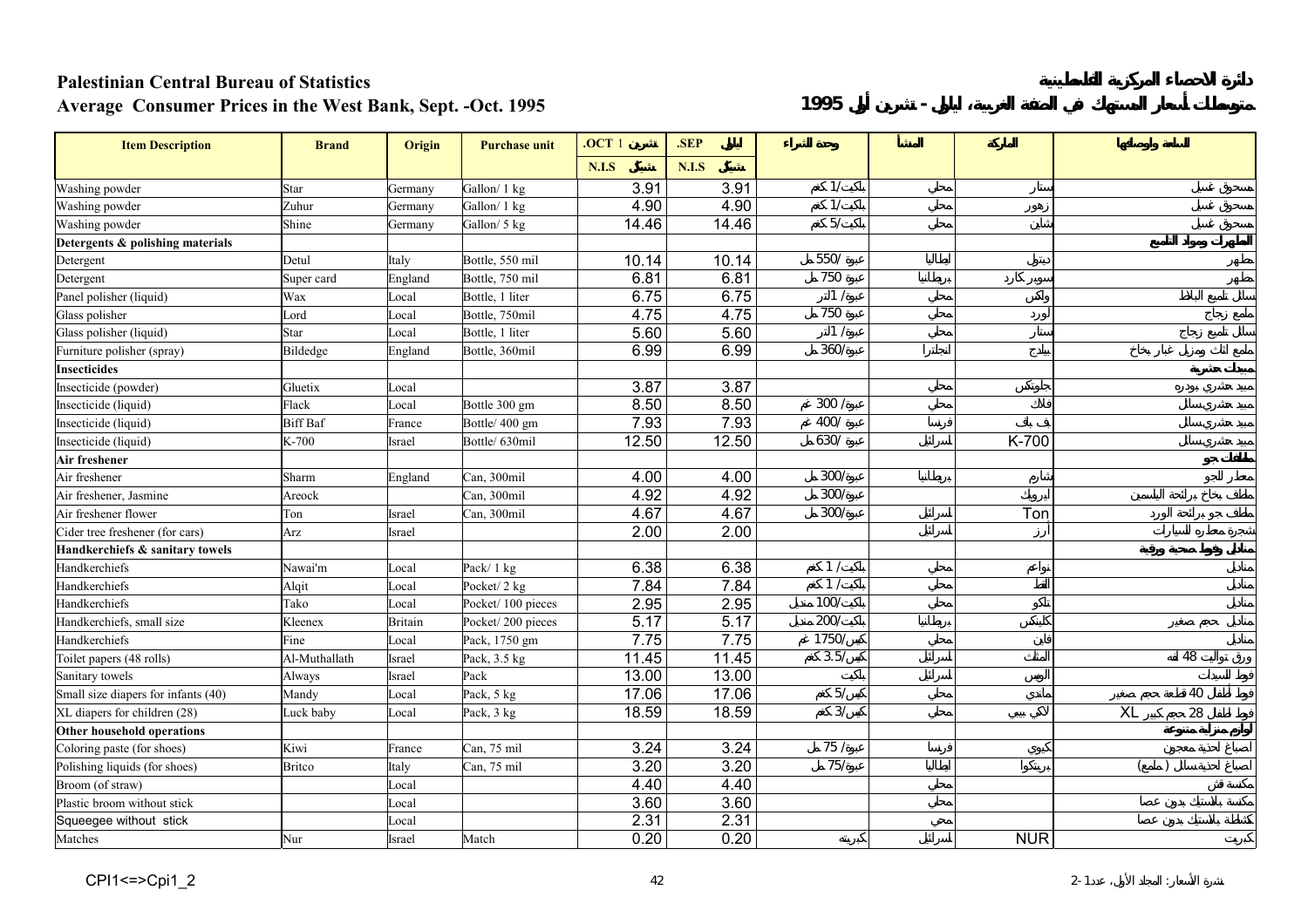<span id="page-39-0"></span>

| <b>Item Description</b>                          | <b>Brand</b> | <b>Origin</b> | <b>Purchase unit</b> | <b>.OCT 1</b> | .SEP              |  |            |              |                 |
|--------------------------------------------------|--------------|---------------|----------------------|---------------|-------------------|--|------------|--------------|-----------------|
|                                                  |              |               |                      | N.I.S         | N.I.S             |  |            |              |                 |
| Matches                                          | Nur          | Israel        | Box of matches       | 2.06          | 2.06              |  | <b>NUR</b> |              |                 |
| <b>Household services</b>                        |              |               |                      |               |                   |  |            |              |                 |
| Washing, cleaning, ironing                       |              |               |                      |               |                   |  |            |              |                 |
| Washing a big blanket (single)                   |              |               |                      | 10.34         | 10.34             |  |            |              |                 |
| Washing a big blanket (double)                   |              |               |                      | 18.16         | 18.16             |  |            |              |                 |
| Washing a uniform - ironing                      |              |               |                      | 11.64         | 11.64             |  |            |              | $+$             |
| Washing a cloth-Jacket ironing                   |              |               |                      | 6.82          | 6.82              |  |            |              | $^{+}$          |
| Washing a sweater - ironing                      |              |               |                      | 6.91          | 6.91              |  |            |              | $+$             |
| Washing a trousers - ironing                     |              |               |                      | 3.42          | 3.42              |  |            |              | $+$             |
| Washing a shirt - ironing                        |              |               |                      | 3.07          | $\overline{3.07}$ |  |            |              | $+$             |
| Washing a dress                                  |              |               |                      | 7.78          | 7.78              |  |            |              |                 |
| Ironing a skirt                                  |              |               |                      | 4.45          | 4.45              |  |            |              |                 |
| <b>Transportation and communication</b>          |              |               |                      |               |                   |  |            |              |                 |
| Personal means of transportation & communication |              |               |                      |               |                   |  |            |              |                 |
| Salon cars                                       |              |               |                      |               |                   |  |            |              |                 |
| Fiat UNO 570, motor 1372 model 1994              | Fiat         | Italy         |                      | 41600.00      | 41600.00          |  |            | 1372 1994    | 570             |
| Fiat tempra 106, motor 1600, model 1995          | Fiat         | Italy         |                      | 68500.00      | 68500.00          |  |            | 1995 1600    | 106             |
| Dayo super, motor, 1500, 1995                    | Dayo         | Korea         |                      | 62900.00      | 62900.00          |  |            | 1995 1500    |                 |
| Siat Apiza, motor 1600, 1995                     | Siat         | Spain         |                      | 54000.00      | 54000.00          |  |            | 1995 1600    |                 |
| Siat todo, motor 1600, 1995                      | Siat         | Spain         |                      | 64500.00      | 64500.00          |  |            | 1995 1600    |                 |
| Wolks Bolo 1800, 1995                            | Wolks Wagon  | Germany       |                      | 84400.00      | 84400.00          |  |            | 1800<br>1995 |                 |
| Wolks fanto 1800, 1995                           | Wolks Wagon  | Germany       |                      | 84400.00      | 84400.00          |  |            | 1800 1995    |                 |
| <b>Bicycles</b>                                  |              |               |                      |               |                   |  |            |              |                 |
| Bicycle, 26 inch diameter                        | Mountain     | Taiwan        |                      | 368.00        | 368.00            |  |            |              | 26              |
| Bicycle, 26 inch diameter                        | <b>Based</b> | Taiwan        |                      | 371.00        | 371.00            |  |            |              | 26              |
| Bicycle, 20 inch diameter                        | B.M.X        | Taiwan        |                      | 228.48        | 228.48            |  | B.M.X      |              | 20              |
| Bicycle, 12 inch diameter                        | B.M.X        | Taiwan        |                      | 198.13        | 198.13            |  | B.M.X      |              | $\overline{16}$ |
| <b>Accessories for means of transportation</b>   |              |               |                      |               |                   |  |            |              |                 |
| <b>Tires</b>                                     |              |               |                      |               |                   |  |            |              |                 |
| Steel tire, 13/135 Gr                            | Insu         | Japan         |                      | 110.63        | 110.63            |  |            |              | GR 135/13       |
| Steel tire, 13/185/ GR                           | Alians       | Israel        |                      | 143.33        | 143.33            |  |            |              | GR 185/13       |
| Kitan tire, 13/155                               | Hankuk       | Korea         |                      | 121.00        | 121.00            |  |            |              | 155/13          |
| Steel tire 13/175GR                              | Alians       | Israel        |                      | 130.05        | 130.05            |  |            |              | 175/13          |
| Steel tire 13/145                                | Barum        | Slovakia      |                      | 110.00        | 110.00            |  |            |              | 145/13          |
| Steel tire 13/70                                 | Yokohama     | Korea         |                      | 160.00        | 160.00            |  |            |              | 70/13           |
| Steel tire 14/135                                | Mikelan      | France        |                      | 225.00        | 225.00            |  |            |              | 135/14          |
| Steel tire 14/185                                | Marshal      | <b>USA</b>    |                      | 142.67        | 142.67            |  |            |              | 185/14          |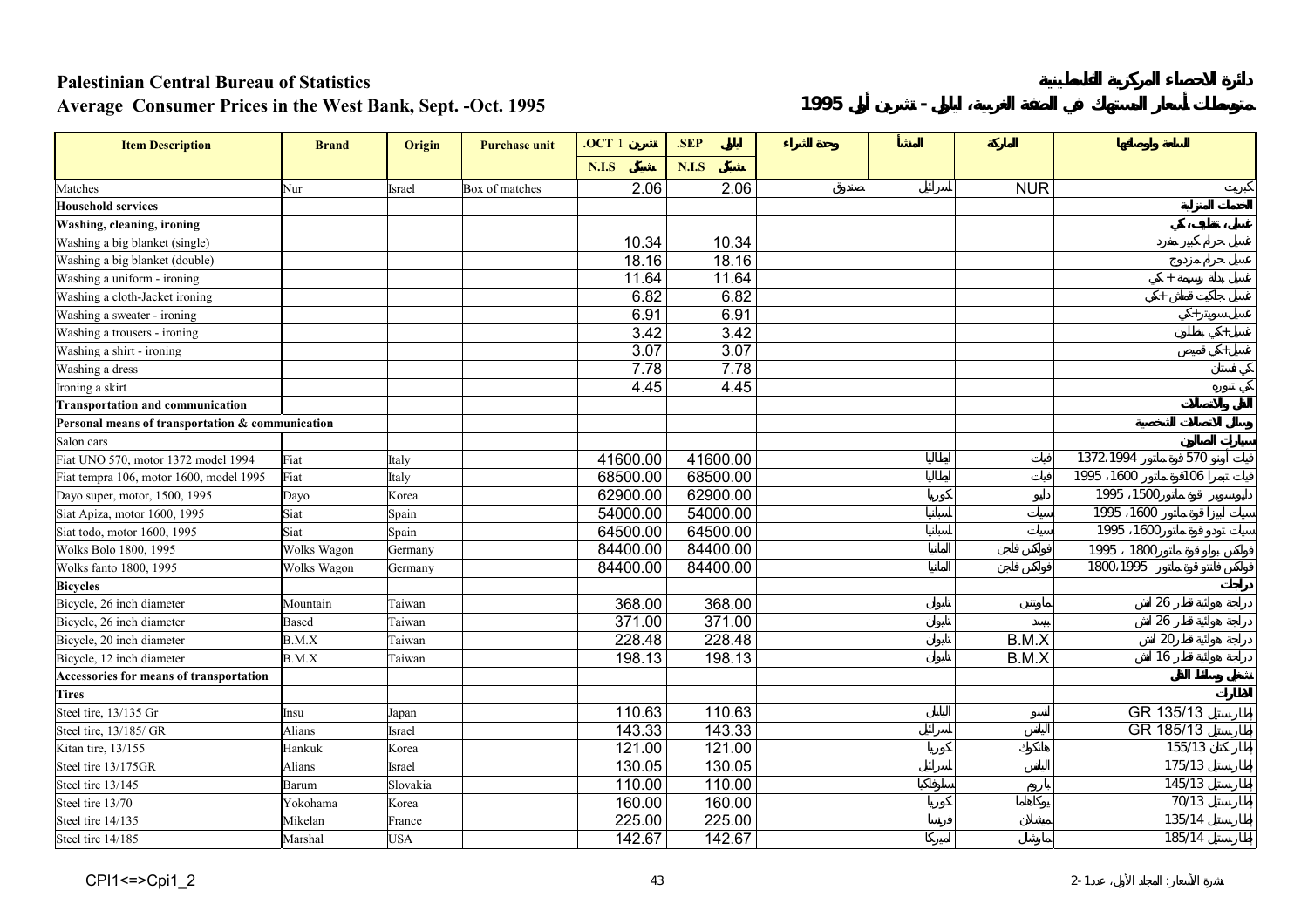| <b>Item Description</b>                  | <b>Brand</b> | Origin     | <b>Purchase unit</b> | <b>.OCT 1</b> | .SEP    |                 |       |                  |
|------------------------------------------|--------------|------------|----------------------|---------------|---------|-----------------|-------|------------------|
|                                          |              |            |                      | N.I.S         | N.I.S   |                 |       |                  |
| Steel tire 14/185                        | Marshal      | <b>USA</b> |                      | 161.00        | 161.00  |                 |       | 185/15           |
| Parts & accessories (or repairs)         |              |            |                      |               |         |                 |       |                  |
| Front Mercedes 250 break, 86-94          | Friendix     | Israel     |                      | 36.10         | 36.10   |                 |       | 250<br>$94 - 86$ |
| Front Fiat break, 82-94                  | Friendix     | Israel     |                      | 18.57         | 18.57   |                 |       | $94 - 82$        |
| 14 inch wipers                           | Toffei       | Taiwan     |                      | 9.56          | 9.56    |                 |       | $\overline{14}$  |
| 18 inch wipers                           | Toffei       | Taiwan     |                      | 10.69         | 10.69   |                 |       | 18               |
| 20 inch wipers                           | S.D.R        | Taiwan     |                      | 12.99         | 12.99   |                 | S.D.R | $\overline{20}$  |
| 26 inch wipers                           | <b>Bush</b>  | Germany    |                      | 30.00         | 30.00   |                 |       | 20               |
| Bogie for Opel Ascona                    | A.C          | England    |                      | 32.00         | 32.00   |                 | A.C   |                  |
| <b>Bogie for Merciless</b>               | <b>Bush</b>  | Germany    |                      | 24.00         | 24.00   |                 |       |                  |
| Bogie for Suparu                         | N.J.K        | Japan      |                      | 24.88         | 24.88   |                 | N.J.K |                  |
| Platinum for Fiat                        |              | Italy      |                      | 7.70          | 7.70    |                 |       |                  |
| Platinum for Suparu                      |              | Japan      |                      | 9.72          | 9.72    |                 |       |                  |
| Platinum for Opel                        | <b>Bush</b>  | Germany    |                      | 8.75          | 8.75    |                 |       |                  |
| Car fan string 95/10                     | Marathon     | Germany    |                      | 9.96          | 9.96    |                 |       | 10/95            |
| Filter oil for Mercedes                  |              |            |                      | 12.00         | 12.00   |                 |       |                  |
| Filter oil for Suparu                    |              |            |                      | 11.96         | 11.96   |                 |       |                  |
| Gasoline & other fuel                    |              |            |                      |               |         |                 |       |                  |
| Excellent gasoline 96                    | Padsco       | Israel     | 1 liter              | 2.27          | 2.23    | $\mathbf{1}$    |       | 96               |
| Gasoline 91                              | Padsco       | Israel     | 1 liter              | 2.31          | 2.16    | $\mathbf{1}$    |       | 91               |
| Gasoline 95 (without lead)               | Padsco       | Israel     | 1 liter              | 2.21          | 2.22    | $\mathbf{1}$    |       | 95               |
| Diesel                                   | Padsco       | Israel     | 1 liter              | 0.99          | 0.94    | $\mathbf{1}$    |       |                  |
| Oil for cars                             |              |            |                      |               |         |                 |       |                  |
| Motor oil 40                             | Sonol        | Israel     | 15 kg                | 24.64         | 24.64   | 5/              |       | 40               |
| Motor oil 40                             | Candle       | Israel     | 14 kg                | 20.18         | 20.18   | 4/              |       | 40               |
| Motor oil 40                             | Pen Dex      | Israel     | $11/2$ liter         | 4.50          | 4.50    | 1/2             |       |                  |
| Motor oil                                | Castrol      | Israel     | 1 liter              | 5.92          | 5.92    | $\overline{1/}$ |       |                  |
| Motor oil 40                             | Paz          | Israel     | 1 liter              | 5.75          | 5.75    | 1/              |       | 40               |
| Gear oil                                 | Sonol        | Israel     | 1 liter              | 6.60          | 6.60    | 1/              |       |                  |
| Power steering oil                       | Paz          | Israel     | 1 liter              | 7.13          | 7.13    | 1/              |       |                  |
| Break oil                                | S.T.P        | England    | 1.35 liter           | 4.70          | 4.70    | 0.35/           | S.T.P |                  |
| <b>Insurance</b>                         |              |            |                      |               |         |                 |       |                  |
| Third party insurance for a private car, |              |            |                      | 1489.60       | 1652.07 |                 |       |                  |
| Motor 2000                               |              |            |                      |               |         |                 |       | 2000             |
| Third party insurance for a private car, |              |            |                      | 1351.74       | 1473.42 |                 |       |                  |
| Motor 1600                               |              |            |                      |               |         |                 |       | 1600             |
| Third party insurance for a private car, |              |            |                      | 1284.14       | 1284.14 |                 |       |                  |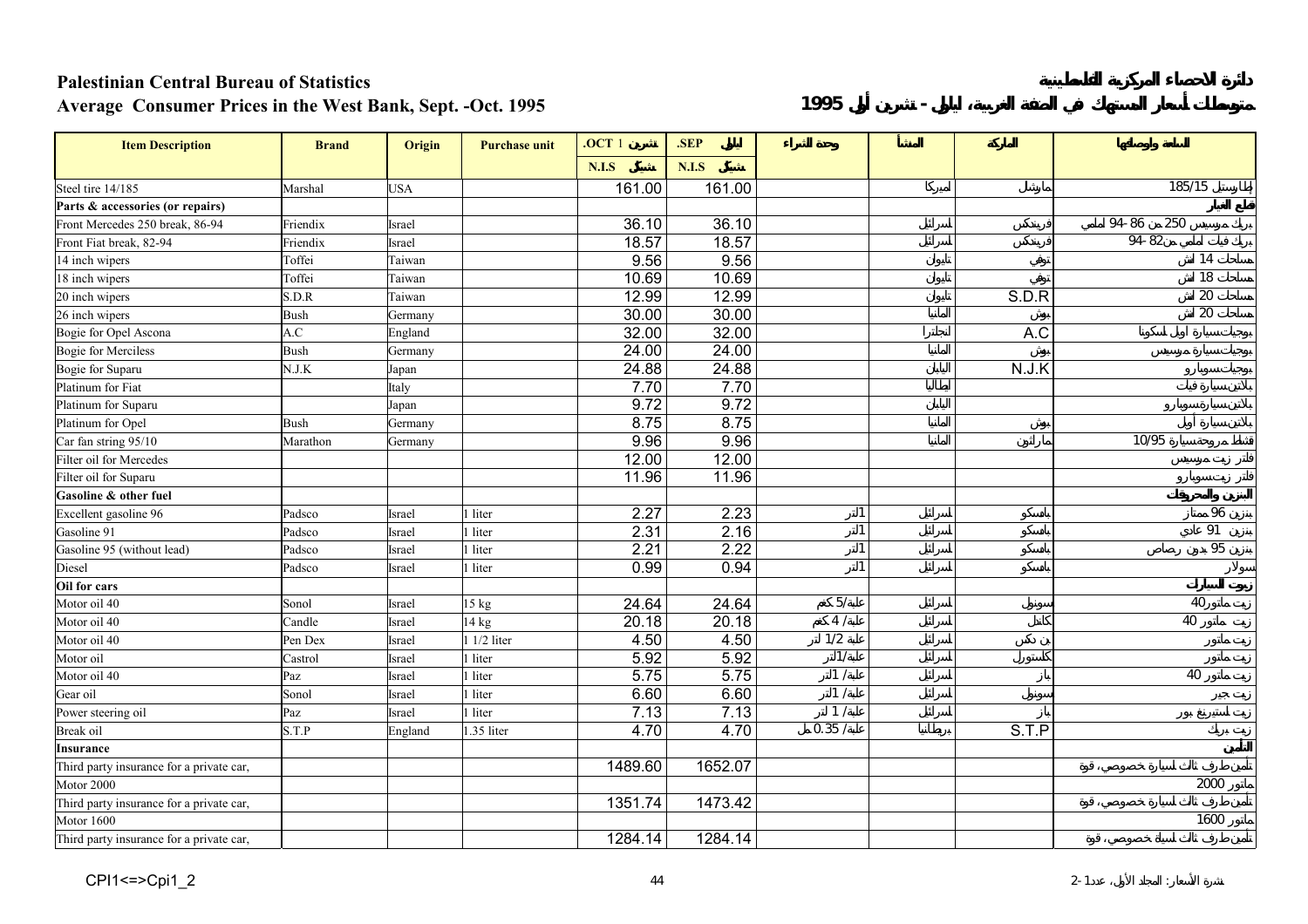| <b>Item Description</b>                      | <b>Brand</b> | <b>Origin</b> | <b>Purchase unit</b> | <b>.OCT 1</b>     | .SEP              |  |           |                          |
|----------------------------------------------|--------------|---------------|----------------------|-------------------|-------------------|--|-----------|--------------------------|
|                                              |              |               |                      | N.I.S             | N.I.S             |  |           |                          |
| Motor 900                                    |              |               |                      |                   |                   |  |           | 900                      |
| Compulsory insurance for a private car,      |              |               |                      | 1139.30           | 1401.57           |  |           |                          |
| Motor 2000                                   |              |               |                      |                   |                   |  |           | 2000                     |
| Compulsory insurance for a private car,      |              |               |                      | 1151.30           | 1151.67           |  |           |                          |
| Motor 1600                                   |              |               |                      |                   |                   |  |           | 1600                     |
| Compulsory insurance for a private car,      |              |               |                      | 955.76            | 955.76            |  |           |                          |
| Motor 900                                    |              |               |                      |                   |                   |  |           | 900                      |
| Washing and lubrication of cars              |              |               |                      |                   |                   |  |           |                          |
| Body washing (car)                           |              |               |                      | 8.93              | 8.93              |  |           |                          |
| Body washing - motor                         |              |               |                      | 15.43             | 15.43             |  |           | $+$                      |
| Private car lubrication                      |              |               |                      | 13.50             | 13.50             |  |           |                          |
| Other expenditure (parking, driving lessons) |              |               |                      |                   |                   |  | $(\dots)$ |                          |
| Wage for car parking (for 1 hour)            |              |               |                      | 3.33              | 3.33              |  |           |                          |
| Driving lesson for a private car             |              |               |                      | 51.88             | 51.88             |  |           |                          |
| Driving lessons for a lorry                  |              |               |                      | 61.88             | 61.88             |  |           |                          |
| Driving lessons for a public car             |              |               |                      | 800.00            | 800.00            |  |           |                          |
| Driving lessons for a bus                    |              |               |                      | 800.00            | 800.00            |  |           |                          |
| <b>Public transport services</b>             |              |               |                      |                   |                   |  |           |                          |
| Taxi cab services                            |              |               |                      |                   |                   |  |           |                          |
| Taxi fare (special drive) inside Jenin       |              |               |                      | 5.00              | 5.00              |  |           |                          |
| Taxi fare from Jenin - the bridge            |              |               |                      | 25.00             | 25.00             |  |           |                          |
| Taxi fare (special drive) inside Tulkarm     |              |               |                      | 5.00              | 5.00              |  |           |                          |
| Taxi fare from Tulkarm- The bridge           |              |               |                      | 42.50             | 42.50             |  |           | $\overline{\phantom{a}}$ |
| Taxi fare from Tulkarm- Nablus               |              |               |                      | 4.00              | 4.00              |  |           | $\overline{\phantom{a}}$ |
| Taxi fare from Tulkarm- Qalqilya             |              |               |                      | 6.00              | 6.00              |  |           | $\overline{\phantom{a}}$ |
| Taxi fare from Qalqilya - The bridge         |              |               |                      | 24.00             | 24.00             |  |           | $\overline{\phantom{a}}$ |
| Taxi fare from Qalqilya - Nablus             |              |               |                      | 6.00              | 6.00              |  |           |                          |
| Taxi fare (special drive) inside Nablus      |              |               |                      | $\overline{3.00}$ | $\overline{3.00}$ |  |           |                          |
| Taxi fare from Nablus - The bridge           |              |               |                      | 20.00             | 20.00             |  |           | $\overline{\phantom{a}}$ |
| Taxi fare from Nablus - Jenin                |              |               |                      | 8.00              | 8.00              |  |           |                          |
| Taxi fare from Nablus - Ramallah             |              |               |                      | 9.00              | 9.00              |  |           |                          |
| Taxi fare (special drive) inside Ramallah    |              |               |                      | 4.00              | 4.00              |  |           |                          |
| Taxi fare from Ramallah- Jerusalem (direct)  |              |               |                      | 2.50              | 2.50              |  |           | $\overline{\phantom{a}}$ |
| Taxi fare from Ramallah- A'nata- Jerusalem   |              |               |                      | 4.00              | 4.00              |  |           | $\overline{a}$           |
| Taxi fare from Ramallah- Jericho             |              |               |                      | 7.00              | 7.00              |  |           |                          |
| Taxi fare from Bethlehem- Ramallah           |              |               |                      | 15.00             | 15.00             |  |           |                          |
| Taxi fare from Bethlehem - Hebron            |              |               |                      | 2.50              | 2.50              |  |           |                          |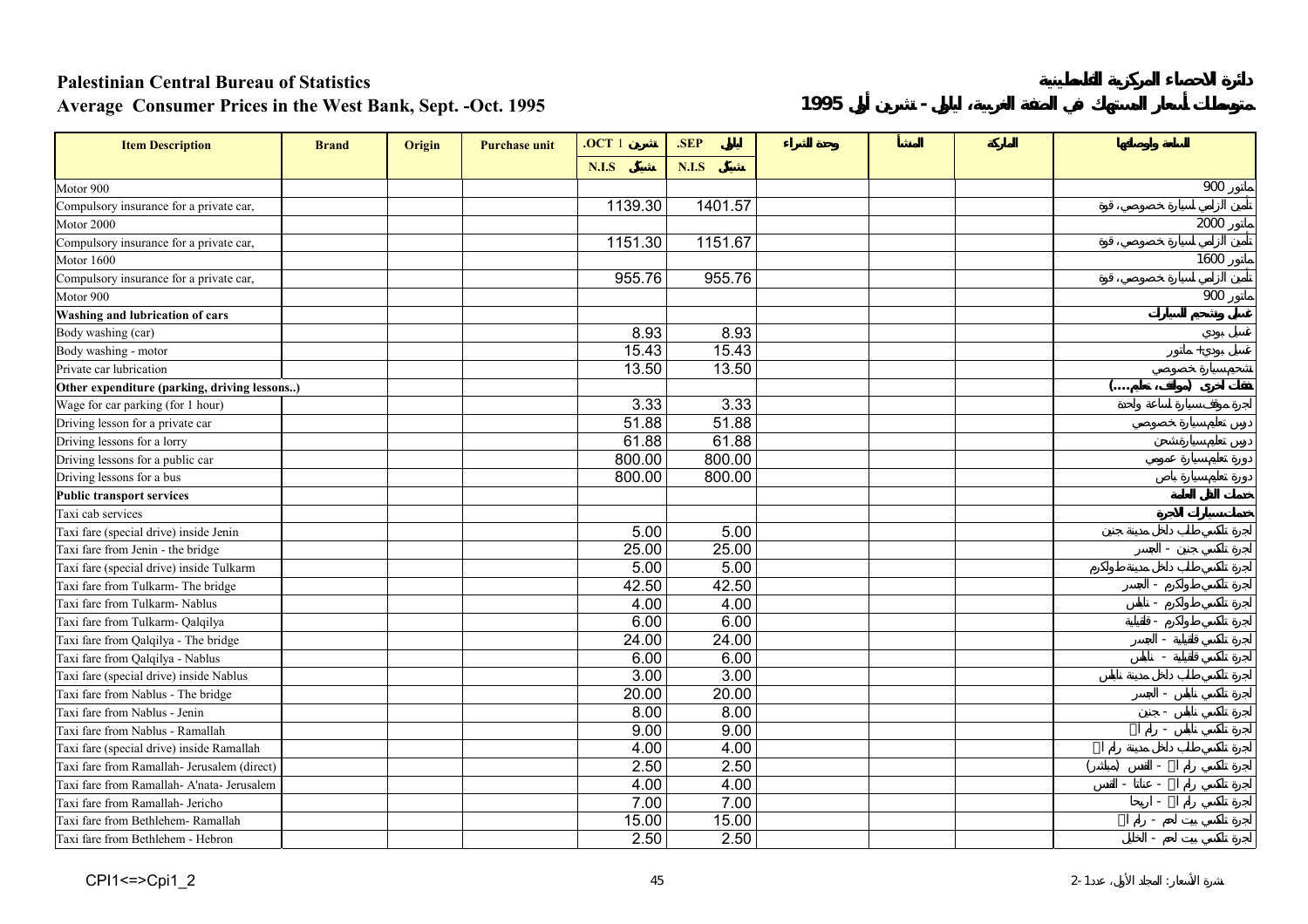| <b>Item Description</b>                     | <b>Brand</b> | Origin | <b>Purchase unit</b> | .0CT <sub>1</sub> | .SEP  |  |                          |
|---------------------------------------------|--------------|--------|----------------------|-------------------|-------|--|--------------------------|
|                                             |              |        |                      | N.I.S             | N.I.S |  |                          |
| <b>Bus services</b>                         |              |        |                      |                   |       |  |                          |
| Bus fare from Jenin- The bridge             |              |        |                      | 18.00             | 18.00 |  |                          |
| Bus fare from Tulkarm-The bridge            |              |        |                      | 18.00             | 18.00 |  |                          |
| Bus fare from Tulkarm- Nablus               |              |        |                      | 2.50              | 2.50  |  | $\overline{a}$           |
| Bus fare inside Qalqilya                    |              |        |                      | 1.00              | 1.00  |  |                          |
| Bus fare from Qalqilya- The bridge          |              |        |                      | 15.00             | 15.00 |  | $\overline{\phantom{a}}$ |
| Bus fare from Qalqilya- Nablus              |              |        |                      | 4.00              | 4.00  |  | $\overline{a}$           |
| Bus fare inside Nablus                      |              |        |                      | 0.50              | 0.50  |  |                          |
| Bus fare from Nablus- the bridge            |              |        |                      | 10.00             | 10.00 |  | $\overline{a}$           |
| Bus far from Nablus- Jenin                  |              |        |                      | 6.00              | 6.00  |  | $\overline{a}$           |
| Bus fare from Nablus- Ramallah              |              |        |                      | 5.00              | 5.00  |  | $\overline{\phantom{a}}$ |
| Bus fare from Ramallah- Jerusalem (direct)  |              |        |                      | 1.50              | 1.50  |  | $\overline{\phantom{a}}$ |
| Bus fare from Bethlehem- Jerusalem          |              |        |                      | 2.50              | 2.50  |  |                          |
| Bus fare from Hebron- Jerusalem             |              |        |                      | 3.00              | 3.00  |  |                          |
| <b>Means of Communication</b>               |              |        |                      |                   |       |  |                          |
| Telephone & Fax                             |              |        |                      |                   |       |  |                          |
| Internal Tele-fax                           |              |        |                      | 5.60              | 5.60  |  | (Telefax)                |
| First page                                  |              |        |                      |                   |       |  |                          |
| For every additional page                   |              |        |                      | 1.70              | 1.70  |  |                          |
| External tele-fax                           |              |        |                      | 17.90             | 17.90 |  | (Telefax)                |
| First page                                  |              |        |                      |                   |       |  |                          |
| For every additional page                   |              |        |                      | 9.00              | 9.00  |  |                          |
| Fare for internal call                      |              |        |                      | 0.90              | 0.90  |  |                          |
| External call charges (to Jordan)           |              |        |                      | 6.00              | 6.00  |  |                          |
| External call charges (to Gulf counties)    |              |        |                      | 8.25              | 8.25  |  |                          |
| External call charges (to Africa countries) |              |        |                      | 8.25              | 8.25  |  |                          |
| External call charges (to USA)              |              |        |                      | 6.50              | 6.50  |  |                          |
| External call charges (to South USA)        |              |        |                      | 6.50              | 6.50  |  |                          |
| External call charges (to Europe)           |              |        |                      | 6.50              | 6.50  |  |                          |
| Mail                                        |              |        |                      |                   |       |  |                          |
| Letter by air mail (20gm) for               |              |        |                      | 1.50              | 1.50  |  | 20                       |
| Europe, Egypt, Jordan                       |              |        |                      |                   |       |  |                          |
| Letter by air mail (20gm)for                |              |        |                      | 1.80              | 1.80  |  | 20                       |
| USA, Africa, Asia                           |              |        |                      |                   |       |  |                          |
| Letter by air mail (20gm) for               |              |        |                      | 2.20              | 2.20  |  | $\overline{20}$          |
| Brazil, Latin USA                           |              |        |                      |                   |       |  |                          |
| Letter by air mail (20-50gm) for            |              |        |                      | 2.50              | 2.50  |  | $50 - 20$                |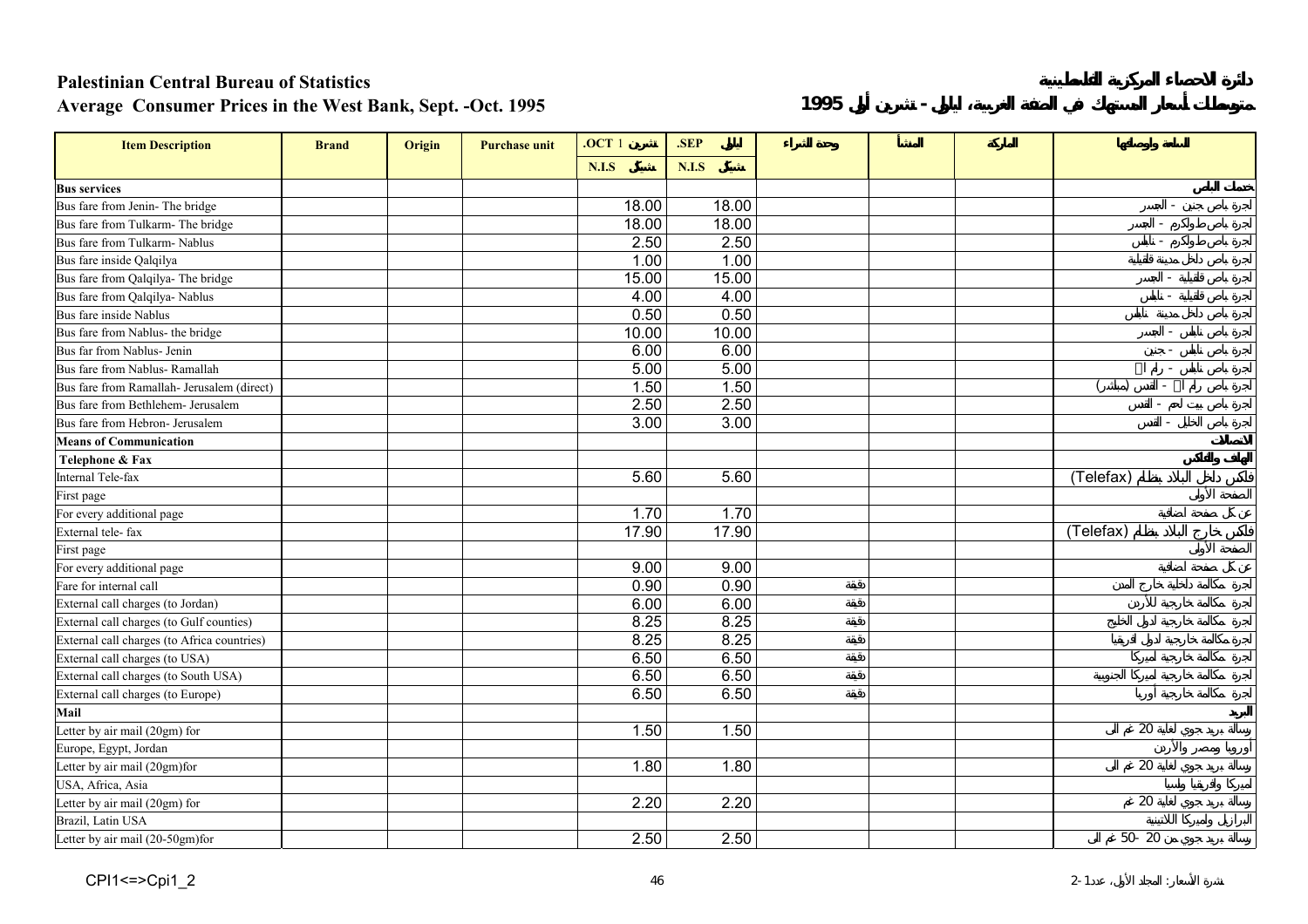<span id="page-43-0"></span>

| <b>Item Description</b>                    | <b>Brand</b> | Origin  | <b>Purchase unit</b> | <b>.OCT 1</b> | SEP     |    |    |                 |
|--------------------------------------------|--------------|---------|----------------------|---------------|---------|----|----|-----------------|
|                                            |              |         |                      | N.I.S         | N.I.S   |    |    |                 |
| Europe, Egypt, Jordan                      |              |         |                      |               |         |    |    |                 |
| Letter by air mail (20-50gm) for           |              |         |                      | 3.40          | 3.40    |    |    | $50 - 20$       |
| USA, Africa, Asia                          |              |         |                      |               |         |    |    |                 |
| Letter by air mail (20-50gm) for           |              |         |                      | 4.00          | 4.00    |    |    | $50 - 20$       |
| Brazil, Latin USA                          |              |         |                      |               |         |    |    |                 |
| Internal letter (20gm)                     |              |         |                      | 1.00          | 1.00    |    |    | 20              |
| Internal parcel (1-100gm)                  |              |         |                      | 1.80          | 1.80    |    |    | $100 - 1$       |
| External letter by surface mail (20gm)     |              |         |                      | 1.20          | 1.20    |    |    | 20              |
| External letter by surface mail (50-100gm) |              |         |                      | 2.20          | 2.20    |    |    | $100 - 50$      |
| Telegraph & Telex                          |              |         |                      |               |         |    |    |                 |
| Internal telegraph (the first 10 words)    |              |         |                      | 16.50         | 16.50   |    |    | $\overline{10}$ |
| Each additional word                       |              |         |                      | 0.10          | 0.10    |    |    |                 |
| External telegraph (the first 10 words)    |              |         |                      | 23.20         | 23.20   |    |    | 10              |
| Each additional word                       |              |         |                      | 1.10          | 1.10    |    |    |                 |
| Telegraphic address                        |              |         |                      | 79.00         | 79.00   |    |    |                 |
| <b>Education services</b>                  |              |         |                      |               |         |    |    |                 |
| <b>Education fees</b>                      |              |         |                      |               |         |    |    |                 |
| Kindergartens                              |              |         |                      |               |         |    |    |                 |
| Fees for kindergartens - transport         |              |         | Annually             | 705.42        | 705.42  |    |    | $+$             |
| Fees for kindergartens - transport         |              |         | Annually             | 479.50        | 479.50  |    |    |                 |
| <b>Basic education</b>                     |              |         |                      |               |         |    |    |                 |
| Fees for private basic education           |              |         | Annually             | 630.00        | 630.00  |    |    |                 |
| Secondary education                        |              |         |                      |               |         |    |    |                 |
| Fees for private secondary education       |              |         | Annually             | 1213.80       | 1213.80 |    |    |                 |
| <b>Stationery</b>                          |              |         |                      |               |         |    |    |                 |
| Different types of stationery              |              |         |                      |               |         |    |    |                 |
| Rubber tipped pencil                       | Rafir        | Israel  |                      | 0.52          | 0.52    |    |    |                 |
| Rubber tipped pencil                       |              | China   | Dozen/ 6 pencil      | 3.33          | 3.33    | 6/ |    |                 |
| Pencil                                     | Anbier       | Israel  |                      | 0.43          | 0.43    |    |    |                 |
| Fountain pen                               | Pilot        | Israel  |                      | 4.23          | 4.23    |    |    |                 |
| Ball-point pen                             | <b>BIC</b>   | Italy   |                      | 0.51          | 0.51    |    |    |                 |
| Ball-point pen                             | Pranu        | Taiwan  |                      | 0.49          | 0.49    |    |    |                 |
| Ball-point pen                             | Renold       | France  |                      | 0.50          | 0.50    |    |    |                 |
| Original ball-point pen                    | Parker       | England | Pen                  | 9.94          | 9.94    |    |    |                 |
| Fulomaster pen                             |              | Japan   | Pen                  | 3.50          | 3.50    |    | 90 |                 |
| Flimsy wood ruler (30 cm)                  |              | China   | Ruler                | 0.42          | 0.42    |    |    | 30              |
| Steel ruler (30 cm)                        |              |         | Ruler                | 3.08          | 3.08    |    |    | 30              |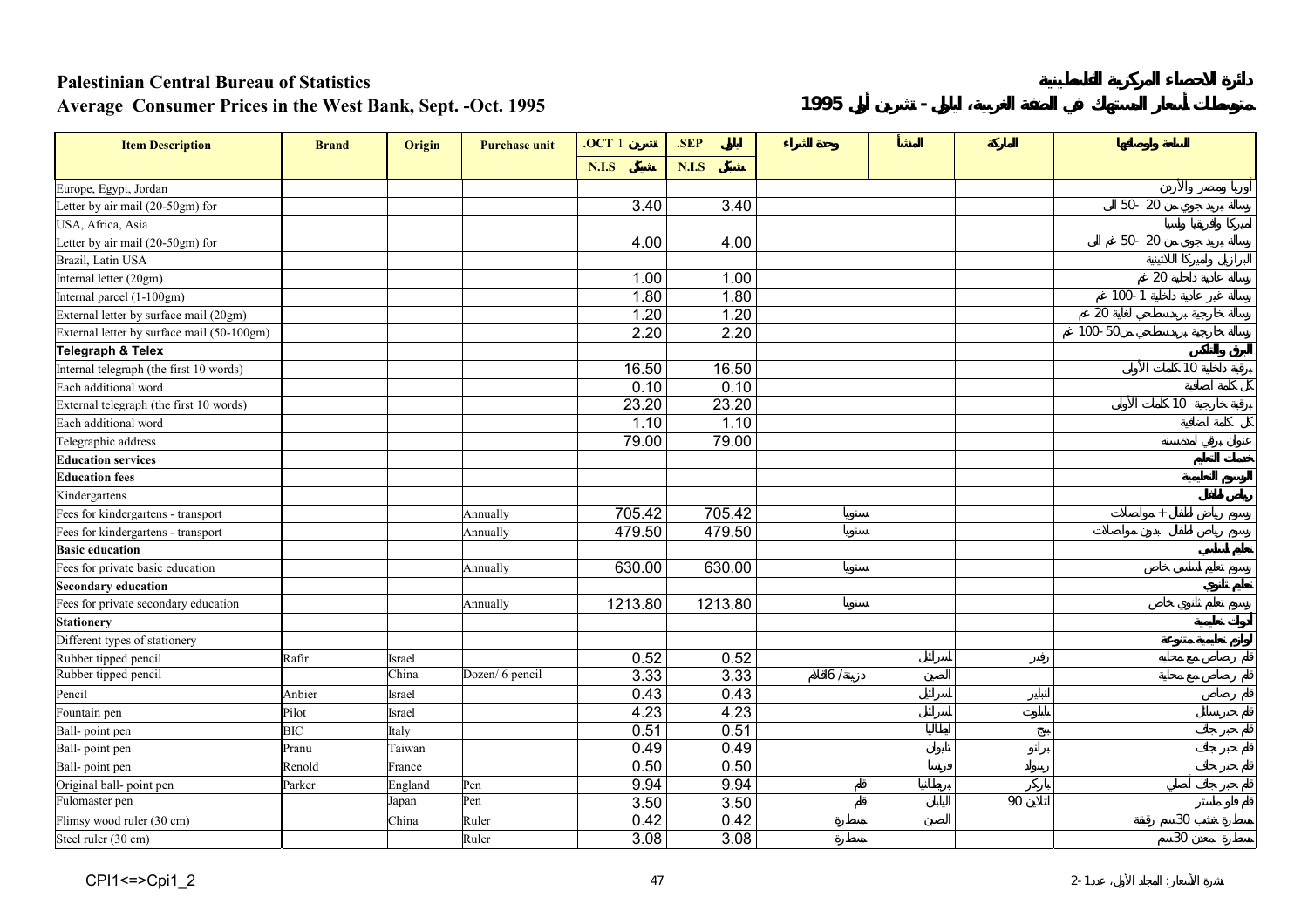<span id="page-44-0"></span>

| <b>Item Description</b>                               | <b>Brand</b> | Origin      | <b>Purchase unit</b> | <b>.OCT 1</b> | .SEP  |                 |  |     |           |
|-------------------------------------------------------|--------------|-------------|----------------------|---------------|-------|-----------------|--|-----|-----------|
|                                                       |              |             |                      | N.I.S         | N.I.S |                 |  |     |           |
| Plastic ruler (30 cm)                                 |              | China       | Ruler                | 0.61          | 0.61  |                 |  | 30  |           |
| Plastic ruler (with pictures (25 cm)                  |              |             | Ruler                | 0.51          | 0.51  |                 |  | 25  |           |
| Eraser                                                |              |             | Eraser               | 0.31          | 0.31  |                 |  |     |           |
| Eraser                                                | <b>Birol</b> | Spain       | Eraser               | 0.66          | 0.66  |                 |  |     |           |
| Pencil sharpener                                      |              | China       | Pencil sharpener     | 0.40          | 0.40  |                 |  |     |           |
| Stapler (S size)                                      | Max          | Germany     |                      | 6.42          | 6.42  |                 |  |     |           |
| Chalks                                                |              | Israel      | Pack/100 pieces      | 6.42          | 6.42  | 100/            |  |     |           |
| Correction fluid                                      | Peak         | <b>USA</b>  | 20 mil.              | 2.05          | 2.05  | 20/             |  |     |           |
| Copy books                                            |              |             |                      |               |       |                 |  |     |           |
| Copy book                                             | Jerusalem    | Local       | 40 papers            | 0.67          | 0.67  | 40              |  |     |           |
| Copy book                                             | Jerusalem    | Local       | 64 papers            | 1.23          | 1.23  | 64              |  |     |           |
| Copy book                                             | Jerusalem    | Local       | 96 papers            | 1.53          | 1.53  | 96              |  |     |           |
| Bound copy book                                       | Jerusalem    | Local       | 72 papers            | 2.85          | 2.85  | $\overline{72}$ |  |     |           |
| Five-subject-copybook                                 | Campus       | <b>USA</b>  |                      | 12.79         | 12.79 |                 |  |     |           |
| Other education necessaries                           |              |             |                      |               |       |                 |  |     |           |
| Scholastic dresses & fashions                         |              |             |                      |               |       |                 |  |     |           |
| Dress stage girls in the basic stage                  |              |             | Ell                  | 7.92          | 7.92  |                 |  |     |           |
| Dress for girls in the secondary & preparatory stages |              |             | Ell                  | 7.92          | 7.92  |                 |  |     | $^{+}$    |
| Ready made dress for girls in the basic stage         |              |             |                      | 26.67         | 26.67 |                 |  |     |           |
| Ready made dress for other stages                     |              |             |                      | 35.00         | 35.00 |                 |  |     | $\ddot{}$ |
| <b>Medical services</b>                               |              |             |                      |               |       |                 |  |     |           |
| <b>Physicians services</b>                            |              |             |                      |               |       |                 |  |     |           |
| General physician visit charge                        |              |             |                      |               |       |                 |  |     |           |
| First class General charges                           |              |             |                      | 13.67         | 13.67 |                 |  |     |           |
| First class specialist charges                        |              |             |                      | 24.40         | 24.40 |                 |  |     |           |
| Second class specialist charges                       |              |             |                      | 17.00         | 17.00 |                 |  |     |           |
| Charges for GP visit at day                           |              |             |                      | 20.67         | 20.67 |                 |  |     |           |
| Charges for GP visit at night                         |              |             |                      | 27.00         | 27.00 |                 |  |     |           |
| Normal teeth plucking out                             |              |             |                      | 13.44         | 13.44 |                 |  |     |           |
| Surgical teeth plucking out                           |              |             |                      | 43.75         | 43.75 |                 |  |     |           |
| Front teeth filling/Normal                            |              |             |                      | 30.73         | 30.73 |                 |  |     |           |
| Back teeth filling/Normal                             |              |             |                      | 28.65         | 28.65 |                 |  |     |           |
| Treatment of front nerves                             |              |             |                      | 63.02         | 63.02 |                 |  |     |           |
| Medical & pharmaceutical products                     |              |             |                      |               |       |                 |  |     |           |
| <b>Medicine</b>                                       |              |             |                      |               |       |                 |  |     |           |
| Voltarin S.R 100gm                                    | Gba-giegy    | Switzerland | Packet/10 tablets    | 35.31         | 35.31 | 10/             |  | 100 |           |
| Betarin S.R 100gm                                     | Dexon        | Israel      | Packet/10 tablets    | 25.60         | 25.60 | 10/             |  | 100 |           |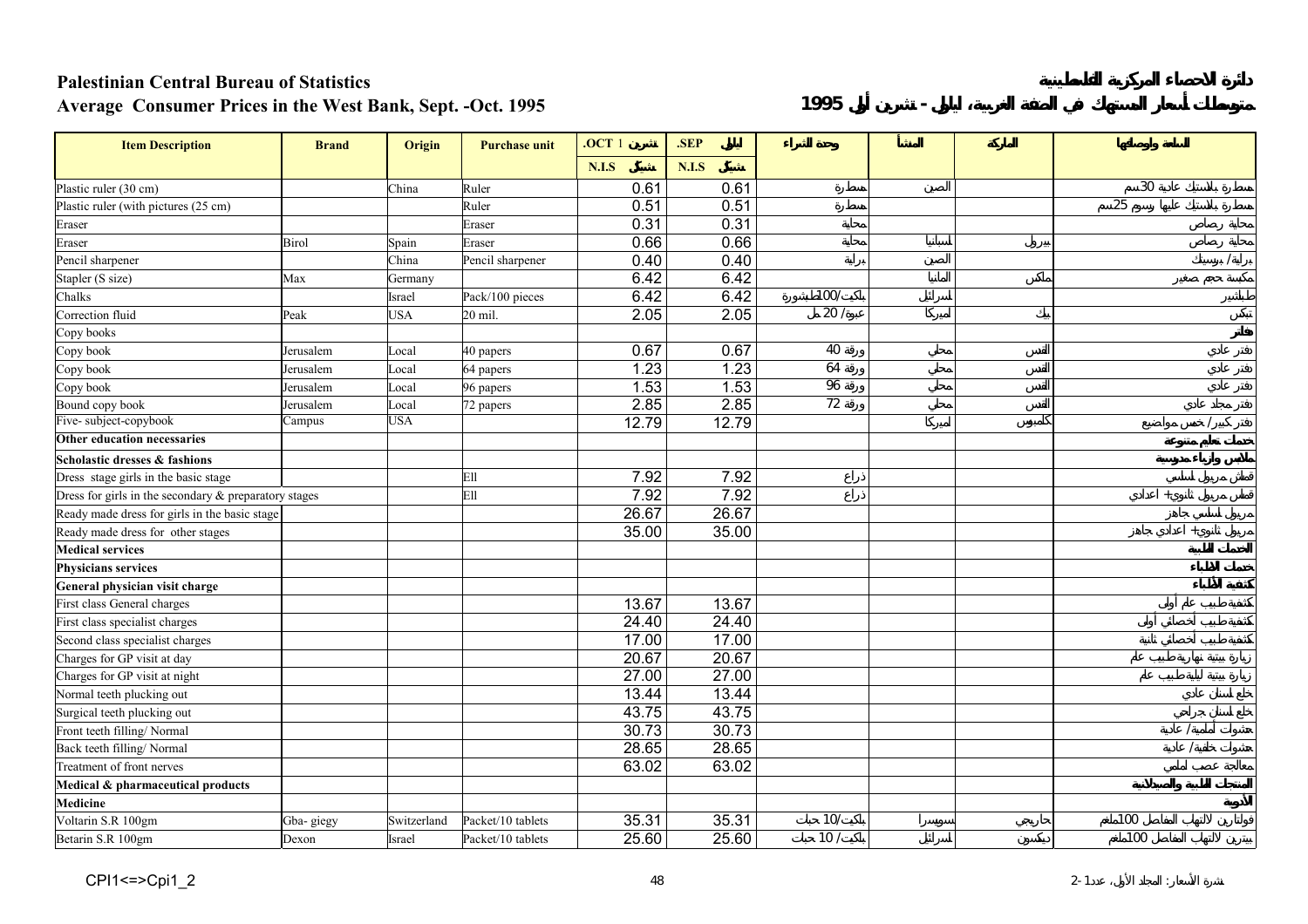1995

 $\blacksquare$ 

| <b>Item Description</b>     | <b>Brand</b>     | <b>Origin</b> | <b>Purchase unit</b>   | .0CT <sub>1</sub> | SEP   |      |    |      |     |   |
|-----------------------------|------------------|---------------|------------------------|-------------------|-------|------|----|------|-----|---|
|                             |                  |               |                        | N.I.S             | N.I.S |      |    |      |     |   |
| Rufenal 12.5                | Birzeit          | Local         | Packet/12 suppositorie | 15.79             | 15.79 | 12/  |    | 12.5 |     |   |
| Glubren                     | Dexon            | Israel        | Packet/12 tablets      | 8.65              | 8.65  | 30/  |    |      |     |   |
| Gluco care                  | Dar Al- Shifa    | Local         | Packet/30 tablets      | 4.94              | 4.94  | 30/  |    |      |     |   |
| Lanoxin                     | Welcome          | England       | Packet/100 tablets     | 18.26             | 18.26 | 100/ |    |      |     |   |
| Digoxin                     | Teva             | Israel        | Packet/ 40 tablets     | 6.66              | 6.66  | 40/  |    |      |     |   |
| Topaxit syrup               | Seba             | France        | Bottle/100mg           | 9.73              | 9.73  | 100/ |    |      |     |   |
| Tussidan                    | Teva             | Israel        | Bottle/115mg           | 7.59              | 7.59  | 115/ |    |      |     |   |
| Nocaf                       | <b>Biet Jala</b> | Local         | Bottle/100mg           | 5.95              | 5.95  | 100/ |    |      |     |   |
| Terramycin                  | Fizer            | <b>USA</b>    | Tube                   | 3.44              | 3.44  |      |    |      |     |   |
| Teracyclin                  | Teva             | Israel        | package/20 capsule     | 3.04              | 3.04  | 20/  |    |      |     |   |
| Jordacyclin                 | Biet Jala        | Local         | Tupe/4 gm              | 2.98              | 2.98  | 4/   |    |      |     |   |
| Codisul tab                 | Refa             | England       | Packet/20 tablet       | 6.71              | 6.71  | 20/  |    |      |     |   |
| Parajesic                   | <b>Biet Jala</b> | Local         | Packet/20 tablet       | 6.73              | 6.73  | 20/  |    |      |     |   |
| Zantac 150mg                | Colasco          | England       | Packet/20 tablet       | 56.67             | 56.67 | 20/  |    |      | 150 |   |
| Zentab 150gm                | Teva             | Israel        | Packet/20 tablet       | 43.75             | 43.75 | 20/  |    |      |     |   |
| Ratidine                    | Birzeit          | Local         | Packet/20 tablet       | 11.67             | 11.67 | 20/  |    |      | 150 |   |
| Maalox                      | Roda             | England       | Bottle/200mg           | 11.22             | 11.22 | 200/ |    |      |     |   |
| Norgesic                    | 3M               | England       | Packet/15 tablets      | 4.09              | 4.09  | 15/  | 3M |      |     |   |
| Mascol                      | Teva             | Israel        | Packet/20 tablets      | 6.34              | 6.34  | 20/  |    |      |     |   |
| Dex-otic                    | Teva             | Israel        | Drop                   | 6.32              | 6.32  |      |    |      |     |   |
| Otrivin                     | Saba             | France        | Tube                   | 10.81             | 10.81 |      |    |      |     |   |
| Assival 5mg                 | Teva             | Israel        | Pocket/30 tablets      | 4.80              | 4.80  | 30/  |    |      | 5   |   |
| Serepam                     | <b>Birzeit</b>   | Local         | Packet/20 tablets      | 2.88              | 2.88  | 20/  |    |      |     | 5 |
| Valium                      | lawsh            | Switzerland   | Packet/25 tablets      | 18.67             | 18.67 | 25/  |    |      |     |   |
| Gyno-Dacktazol 40mg         | Jerusalem        | Local         | Packet/3 suppositories | 11.81             | 11.81 | 3/   |    | 40   |     |   |
| Gyno-Daktarin               | Abek             | Israel        | Tube                   | 24.48             | 24.48 |      |    |      |     |   |
| Microyynon 30               | Shring           | Germany       | Packet/21 tablets      | 9.92              | 9.92  | 21/  |    |      |     |   |
| Minolit                     | white            | Germany       | Packet/21 tablets      | 18.38             | 18.38 | 21/  |    |      |     |   |
| Other medical products      |                  |               |                        |                   |       |      |    |      |     |   |
| Cotton                      | Seta             | Israel        | Pocket/100 gm          | 2.20              | 2.20  | 100/ |    |      |     |   |
| Muslin                      |                  | Local         | Roll                   | 0.45              | 0.45  |      |    |      |     |   |
| Iodine                      |                  | Local         | Refit/50mg             | 2.31              | 2.31  | 50/  |    |      |     |   |
| Spirit (alcohol)            | Dabdoub          | Local         | Bottle/100 gm          | 1.65              | 1.65  | 100/ |    |      |     |   |
| Various medical services    |                  |               |                        |                   |       |      |    |      |     |   |
| <b>Medical Laboratories</b> |                  |               |                        |                   |       |      |    |      |     |   |
| Urine analysis              |                  |               |                        | 6.54              | 6.54  |      |    |      |     |   |
| Stool analysis              |                  |               |                        | 6.54              | 6.54  |      |    |      |     |   |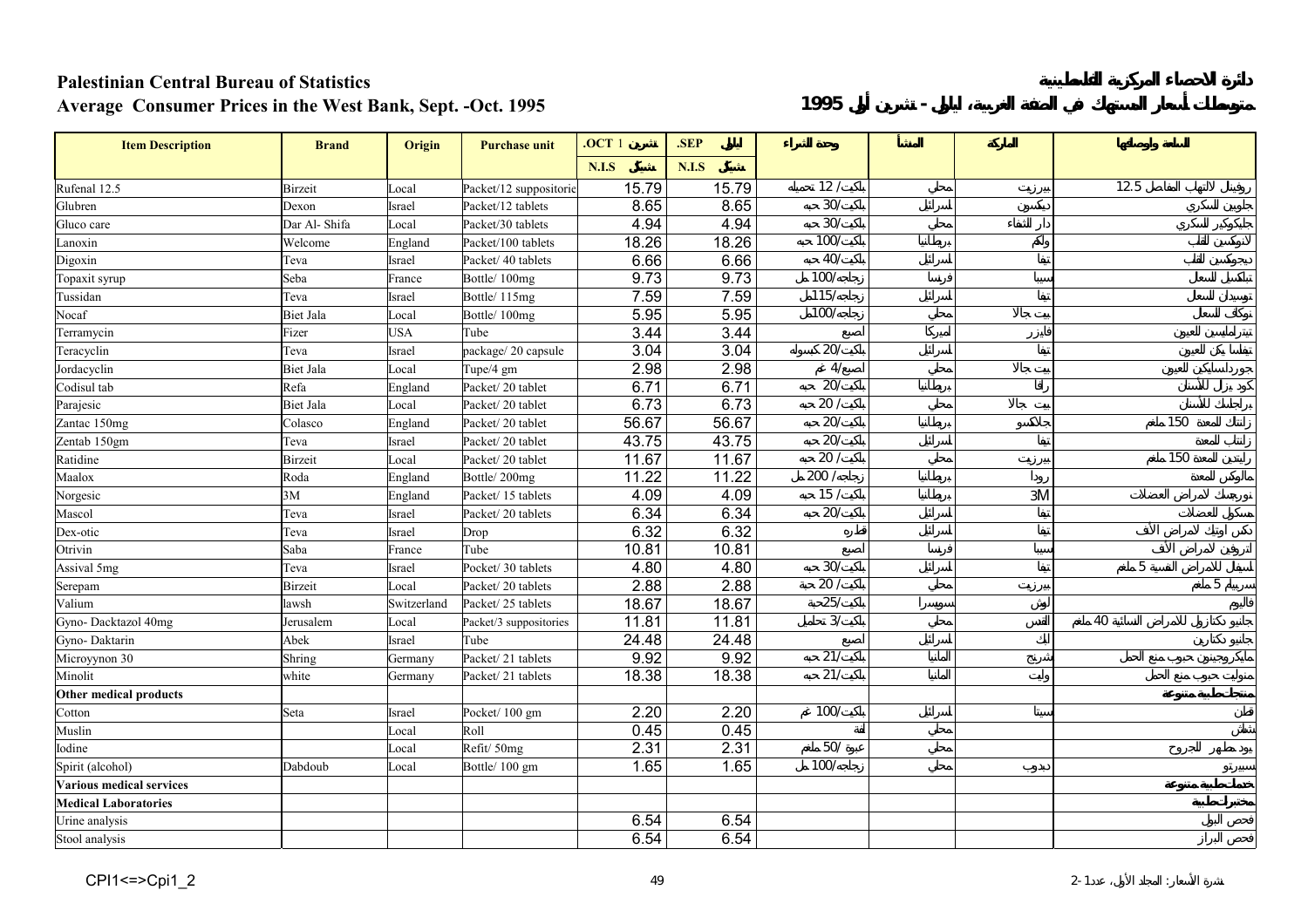<span id="page-46-0"></span>

| <b>Item Description</b>                | <b>Brand</b>  | <b>Origin</b> | <b>Purchase unit</b> | .0CT <sub>1</sub> | SEP     |  |              |           |                   |
|----------------------------------------|---------------|---------------|----------------------|-------------------|---------|--|--------------|-----------|-------------------|
|                                        |               |               |                      | N.I.S             | N.I.S   |  |              |           |                   |
| C.B.C analysis                         |               |               |                      | 10.60             | 10.60   |  |              |           | C.B.C             |
| F.B.S analysis                         |               |               |                      | 5.79              | 5.79    |  |              |           |                   |
| Bun analysis                           |               |               |                      | 11.13             | 11.13   |  |              |           |                   |
| Triglycerid                            |               |               |                      | 10.71             | 10.71   |  |              |           |                   |
| Serum B-HEA                            |               |               |                      | 13.56             | 13.56   |  |              |           |                   |
| Urine B-HEA                            |               |               |                      | 9.38              | 9.38    |  |              |           |                   |
| Prothombin Tire                        |               |               |                      | 12.97             | 12.97   |  |              |           |                   |
| Cholestrol                             |               |               |                      | 10.58             | 10.58   |  |              |           |                   |
| X-ray for Backbone                     |               |               |                      | 26.10             | 26.10   |  |              |           |                   |
| X- ray for Stomach                     |               |               |                      | 79.00             | 79.00   |  |              |           |                   |
| X-ray for colon                        |               |               |                      | 115.71            | 115.71  |  |              |           |                   |
| <b>Recreation &amp; Culture</b>        |               |               |                      |                   |         |  |              |           |                   |
| Recreation                             |               |               |                      |                   |         |  |              |           |                   |
| <b>T.V</b> sets                        |               |               |                      |                   |         |  |              |           |                   |
| Colored T.v. 14 inches                 | Oueen         | Korea         |                      | 1171.43           | 1171.43 |  |              |           | 14                |
| Colored T.V, 20 inches, 20 A80B        | Gold star     | Korea         |                      | 1867.71           | 1867.71 |  |              | A 80 B 20 | 20                |
| Colored T.V, 21 inches, 212            | J.V.C         | Singapore     |                      | 2603.13           | 2603.13 |  | J.V.C 212    |           | 21                |
| Colored T.V, 21 inches, 2153           | Hitashi       | Japan         |                      | 2462.50           | 2462.50 |  |              | 2153      | 21                |
| Colored T.V, 20 inches                 | Samsung       | Korea         |                      | 1875.00           | 1875.00 |  |              |           | $\overline{20}$   |
| Colored T.V, 21 inches                 | <b>ITT</b>    | Germany       |                      | 2400.00           | 2400.00 |  | <b>ITT</b>   |           | 21                |
| Colored T.V, 21 inches                 | Sharp         | Malaysia      |                      | 2512.50           | 2512.50 |  |              |           | 21                |
| Radio & Recorders Sets                 |               |               |                      |                   |         |  |              |           |                   |
| Double cassette big recorder 9388GL    | Silver        | China         |                      | 311.67            | 311.67  |  |              | GL 9388   |                   |
| Big recorder A-5100                    | Aspic         | China         |                      | 173.89            | 173.89  |  |              | A.P-5100  |                   |
| Recorder - Radio (big size)            | Gold star     | Korea         |                      | 309.17            | 309.17  |  |              |           | $+$               |
| Recorder & Radio set (M size)          | Sony          | Japan         |                      | 316.67            | 316.67  |  |              |           | $\overline{+}$    |
| Recorder-radio-remote control, compact | J.V.C         | Singapore     |                      | 1700.00           | 1700.00 |  | J.V.C        |           | $+$<br>$\ddag$    |
| Recorder - radio (M size)              | National      | Japan         |                      | 211.75            | 211.75  |  |              |           | $+$               |
| Recorder - radio (S size) AK-21        | International | China         |                      | 96.67             | 96.67   |  |              | $AK-21$   | $+$               |
| Double tape recorder- radio            | Hitashi       | Japan         |                      | 415.00            | 415.00  |  |              |           | $+$               |
| Recorder (Walk-man AJ-10)              | Sunny         | China         |                      | 43.33             | 43.33   |  | <b>SUNNY</b> |           | $AJ-10$           |
| Video systems set                      |               |               |                      |                   |         |  |              |           |                   |
| Video head A-4                         | Gold star     | Korea         |                      | 2195.00           | 2195.00 |  |              |           | A-4 head          |
| Video head 4                           | Sharp         | Japan         |                      | 2320.00           | 2320.00 |  |              |           | 4 head            |
| Video VHS                              | Toshiba       | Japan         |                      | 2312.50           | 2312.50 |  |              |           | <b>VHS</b>        |
| Video 1200 JVHS                        | F.V.C         | Japan         |                      | 1935.57           | 1935.57 |  | J.V.C        |           | <b>J VHS 1200</b> |
| Video head 4                           | Sony          | Japan         |                      | 2318.25           | 2318.25 |  |              |           | head 4            |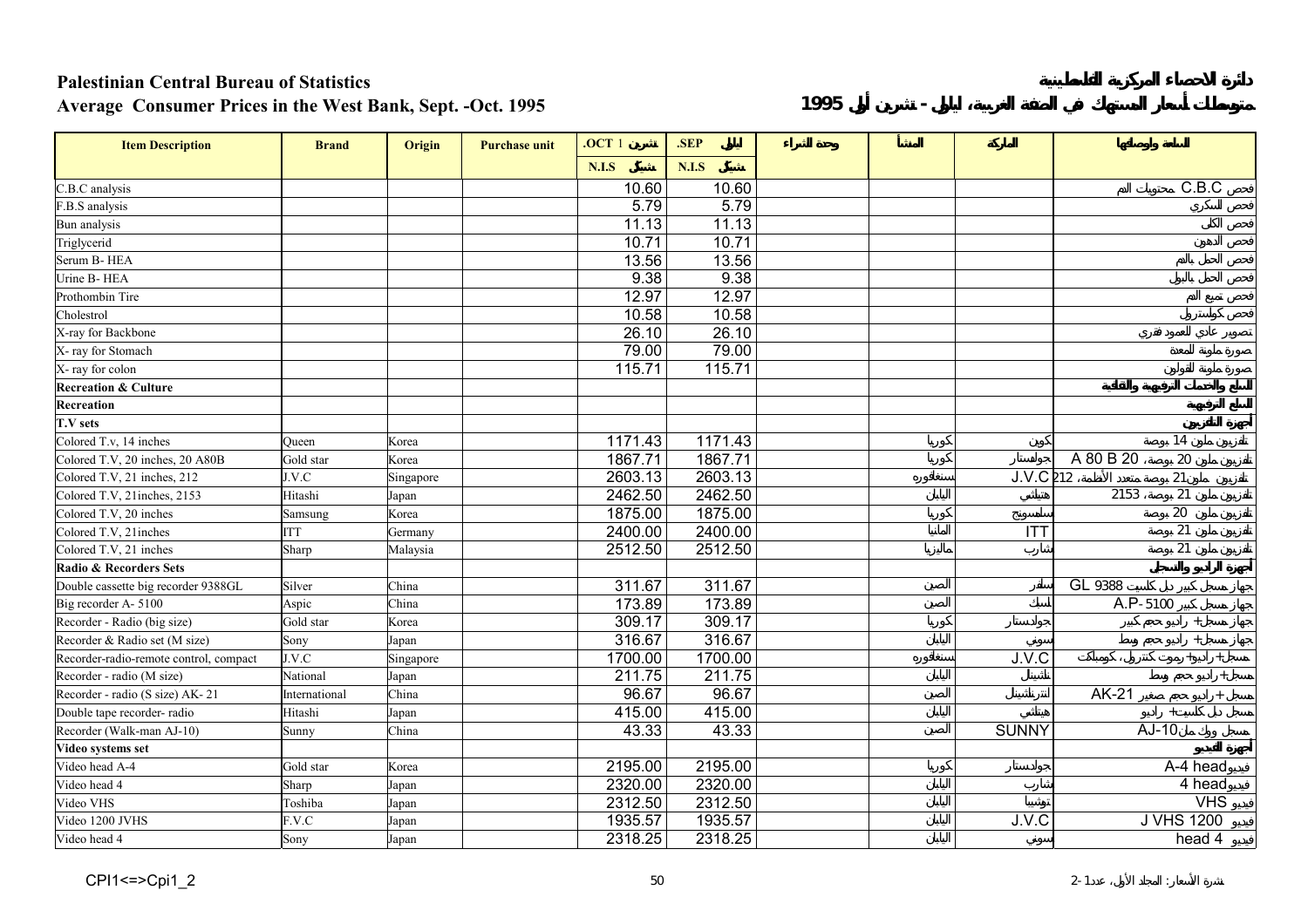| <b>Item Description</b>                  | <b>Brand</b> | <b>Origin</b> | <b>Purchase unit</b> | <b>.OCT 1</b>     | .SEP    |    |       |       |                |
|------------------------------------------|--------------|---------------|----------------------|-------------------|---------|----|-------|-------|----------------|
|                                          |              |               |                      | N.I.S             | N.I.S   |    |       |       |                |
| Photography apparatus                    |              |               |                      |                   |         |    |       |       |                |
| Video camera, M 3000, 121                | Panasonic    | Japan         |                      | 4833.33           | 4833.33 |    |       |       | M 3000 121     |
| Video Camera 321                         | Canon        | Japan         |                      | 4000.00           | 4000.00 |    |       |       | 321            |
| Photographing camera 36 photos, 123 ml   | Yashika      | <b>Brazil</b> |                      | 220.00            | 220.00  |    |       | 123   | 36             |
| Photographing EFP                        | Konika       | Singapore     |                      | 130.00            | 130.00  |    |       |       | EFP            |
| <b>Photographing films</b>               |              |               |                      |                   |         |    |       |       |                |
| Film 135ml, 36 photos                    | Agfa         | Germany       |                      | 9.81              | 9.81    |    |       |       | 36<br>135      |
| Film 135 ml, 36 photos                   | Konika       | Japan         |                      | 10.31             | 10.31   |    |       |       | 36<br>135      |
| Film 135ml, 36 photos                    | Fuji         | Japan         |                      | 12.17             | 12.17   |    |       |       | 36<br>135      |
| Film, 24 photos                          | Kodak        | EU.           |                      | 11.40             | 11.40   | EU |       |       | 24             |
| Film 135ml, 36 photos                    | Piruts       | Germany       |                      | 9.50              | 9.50    |    |       |       | $36 - 135$     |
| Video films                              |              |               |                      |                   |         |    |       |       |                |
| Big size, 3 hour duration film V.H.S     | J.V.C        | Japan         |                      | 11.50             | 11.50   |    | J.V.C | V.H.S | $\mathfrak{Z}$ |
| Big size, 2 hour duration film V.H.S     | Sony         | Japan         |                      | 11.50             | 11.50   |    |       | V.H.S | $\sqrt{2}$     |
| Small size, 2 hour duration film (Buyks) | <b>TDK</b>   | Korea         |                      | 12.10             | 12.10   |    | T.D.K |       | $\overline{2}$ |
| Big size, 3 hour duration film V.H.S     | S.K.C        | Japan         |                      | 11.33             | 11.33   |    | S.K.C | V.H.S | 3              |
| Other recreational items, children toys  |              |               |                      |                   |         |    |       |       |                |
| Educational staff (board - abacus)       |              |               |                      | 17.50             | 17.50   |    |       |       |                |
| Big bear with fur (tidy bear)            |              | Indonesia     |                      | 74.29             | 74.29   |    |       |       |                |
| Plastic gun M/6                          |              |               |                      | 10.50             | 10.50   |    |       |       | M16            |
| Atari Cassette                           |              |               |                      | 20.00             | 20.00   |    |       |       |                |
| Original barbi toy                       |              |               |                      | 82.50             | 82.50   |    |       |       |                |
| Recreational & cultural activities       |              |               |                      |                   |         |    |       |       |                |
| Journals & Magazines (periodicals)       |              |               |                      |                   |         |    |       |       |                |
| Al- Quds newspaper                       |              | Local         |                      | 1.50              | 1.50    |    |       |       |                |
| Al- Nahar newspaper                      |              | Local         |                      | 1.00              | 1.00    |    |       |       |                |
| Kul Al- Arab newspaper                   |              | Israel        |                      | $\overline{3.00}$ | 3.00    |    |       |       |                |
| Al- Sunarah newspaper                    |              | Israel        |                      | $\overline{3.00}$ | 3.00    |    |       |       |                |
| Al- Bilad newspaper                      |              | Jordan        |                      | 2.50              | 2.50    |    |       |       |                |
| Al-Bayader magazine                      |              | Local         |                      | 3.00              | 3.00    |    |       |       |                |
| Al- Awdah magazine                       |              | Local         |                      | 5.00              | 5.00    |    |       |       |                |
| Ahl Al- Maghna magazine                  |              | Local         |                      | 7.00              | 7.00    |    |       |       |                |
| Al- A'rabi magazine                      |              | Kuwait        |                      | 6.40              | 6.40    |    |       |       |                |
| Hawwa' magazine                          |              | Egypt         |                      | 4.50              | 4.50    |    |       |       |                |
| Al-Hawadeth newspaper                    |              | Egypt         |                      | 3.00              | 3.00    |    |       |       |                |
| Akhbar Al- Adab magazine                 |              | Egypt         |                      | 3.00              | 3.00    |    |       |       |                |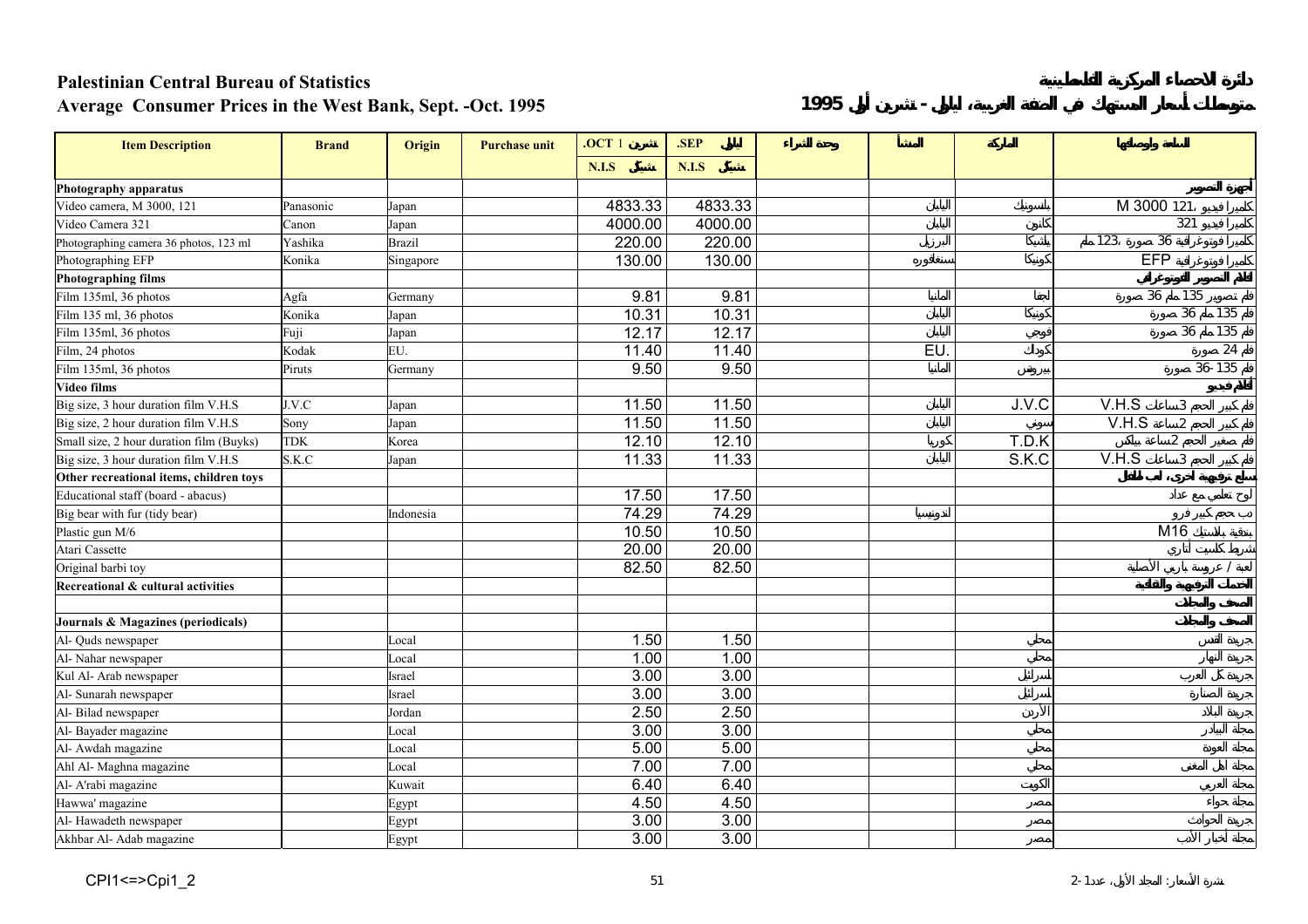<span id="page-48-0"></span>

| <b>Item Description</b>         | <b>Brand</b> | <b>Origin</b> | <b>Purchase unit</b> | .0CT <sub>1</sub> | .SEP   |      |  |                |
|---------------------------------|--------------|---------------|----------------------|-------------------|--------|------|--|----------------|
|                                 |              |               |                      | N.I.S             | N.I.S  |      |  |                |
| Fusta magazine                  |              | Local         |                      | 7.00              | 7.00   |      |  |                |
| <b>Films development</b>        |              |               |                      | 0.00              | 0.00   |      |  |                |
| 4 instant photos in a studio    |              |               |                      | 8.15              | 8.15   |      |  | 4              |
| Print photo $12\times9$         |              |               |                      | 0.53              | 0.53   |      |  | $12\times9$    |
| Print photo $18 \times 13$      |              |               |                      | 1.28              | 1.28   |      |  | $18 \times 13$ |
| Developing a film of 36 photo   |              |               |                      | 28.86             | 28.86  |      |  | 36             |
| Developing a film of 24 photo   |              |               |                      | 20.81             | 20.81  |      |  | 24             |
| A variety of items & services   |              |               |                      |                   |        |      |  |                |
| <b>Personal Care</b>            |              |               |                      |                   |        |      |  |                |
| Hair cut & styling, for men     |              |               |                      |                   |        |      |  |                |
| Hair cut without drying         |              |               |                      | 8.38              | 8.38   |      |  |                |
| Hair cut - hairdrying           |              |               |                      | 9.71              | 9.71   |      |  | $\overline{+}$ |
| Shaving                         |              |               |                      | 4.21              | 4.21   |      |  |                |
| Hair styling services for women |              |               |                      |                   |        |      |  |                |
| Hair cut                        |              |               |                      | 11.79             | 11.79  |      |  |                |
| Hair drying                     |              |               |                      | 10.00             | 10.00  |      |  |                |
| Hair highlighting               |              |               |                      | 64.38             | 64.38  |      |  |                |
| Perm                            |              |               |                      | 75.83             | 75.83  |      |  |                |
| Bride hair style- make up       |              |               |                      | 98.21             | 98.21  |      |  | $^{+}$         |
| Nail polish (manicure)          |              |               |                      | 18.00             | 18.00  |      |  |                |
| Pedicare                        |              |               |                      | 18.00             | 18.00  |      |  |                |
| <b>Personal services</b>        |              |               |                      |                   |        |      |  |                |
| <b>Perfumes</b>                 |              |               |                      |                   |        |      |  |                |
| Perfumes for women              | Dune         | France        | Bottle/100 mil.      | 173.75            | 173.75 | 100/ |  |                |
| Perfume for women               | Montana      | France        | Bottle/ 30 mil.      | 128.00            | 128.00 | 30/  |  |                |
| Perfume for women               | Poison       | France        | Bottle/100 mil.      | 162.50            | 162.50 | 100/ |  |                |
| Perfume for women               | Azzaro       | France        | Bottle/25 mil.       | 52.00             | 52.00  | 25/  |  |                |
| Perfume for men                 | Azzaro       | France        | Bottle/ 75 mil.      | 74.33             | 74.33  | 75/  |  |                |
| Perfume for men                 | Aramis       | France        | Bottle/75 mil.       | 121.25            | 121.25 | 75/  |  |                |
| Perfume for men                 | Pakro pan    | France        | Bottle/100 mil.      | 144.00            | 144.00 | 100/ |  |                |
| Perfume for men                 | abides       | France        | Bottle/100 mil.      | 109.17            | 109.17 | 100/ |  |                |
| Perfume for men                 | One Man show | France        | Bottle/100 mil.      | 56.88             | 56.88  | 100/ |  |                |
| Perfume for men                 | Charlie      | Local         | Bottle/100 mil.      | 23.21             | 23.21  | 100/ |  |                |
| Perfume for men                 | Lomani       | Local         | Bottle/100 mil.      | 30.23             | 30.23  | 100/ |  |                |
| Perfume for men                 | Karera       | France        | Bottle/ 50 mil.      | 47.50             | 47.50  | 50/  |  |                |
| Cologne after shave             | Old spice    | France        | Bottle/ 75 mil.      | 55.50             | 55.50  | 75/  |  |                |
| Cologne after shave             | Bruit        | France        | Bottle/75 mil.       | 51.50             | 51.50  | 75/  |  |                |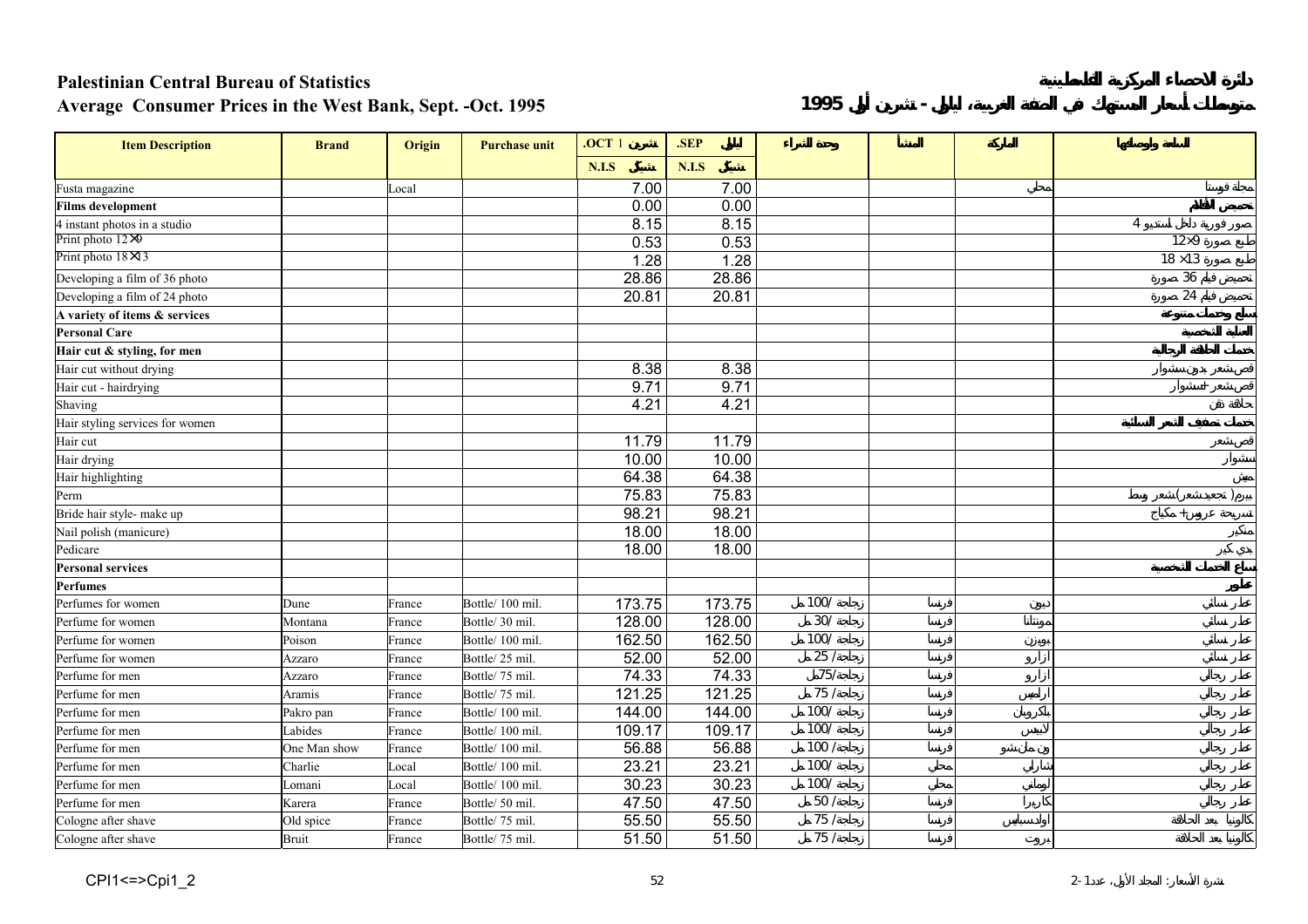| <b>Item Description</b>     | <b>Brand</b>  | <b>Origin</b> | <b>Purchase unit</b> | <b>.OCT 1</b> | .SEP               |       |      |   |
|-----------------------------|---------------|---------------|----------------------|---------------|--------------------|-------|------|---|
|                             |               |               |                      | N.I.S         | N.I.S              |       |      |   |
| <b>Beauty care material</b> |               |               |                      |               |                    |       |      |   |
| A whole make- up set        | .D            | Israel        |                      | 154.64        | 154.64             |       | J.D  |   |
| Small make- up set          | Al- Sharq     | Local         |                      | 18.50         | 18.50              |       |      |   |
| A3 - parts make up set      | <b>Beauty</b> | Gaza          |                      | 46.50         | 46.50              |       |      | 3 |
| Rouge- all colors           | J/D           | Israel        |                      | 15.43         | 15.43              |       | J.D  |   |
| Rouge- all colors           | Al-Sharq      | Local         |                      | 2.29          | 2.29               |       |      |   |
| Manicure                    | Jade          | Italy         |                      | 11.10         | 11.10              |       | Gade |   |
| Manicure                    | Lady Magic    | Local         |                      | 2.89          | 2.89               |       |      |   |
| Mascara                     | al- Al-Sharq  | Local         |                      | 5.40          | 5.40               |       |      |   |
| Mascara                     | D.            | Israel        |                      | 16.74         | 16.74              |       | J.D  |   |
| Mascara                     | Careline      | Israel        |                      | 15.75         | 15.75              |       |      |   |
| Eyeliner                    | D.            | Israel        |                      | 6.06          | 6.06               |       | J.D  |   |
| Rouge                       | Pupa          | Italy         |                      | 32.50         | 32.50              |       |      |   |
| Rouge                       | Careline      | Israel        |                      | 13.83         | 13.83              |       |      |   |
| Blusher                     | Careline      | Israel        |                      | 23.33         | 23.33              |       |      |   |
| Hand cream                  | Best          | Local         |                      | 4.06          | 4.06               |       |      |   |
| Hand cream                  | Fenjal        | Israel        |                      | 6.30          | 6.30               |       |      |   |
| Hand cream                  | Felce Azzora  | Italy         |                      | 4.63          | 4.63               |       |      |   |
| Toilet soup & shampoo       |               |               |                      |               |                    |       |      |   |
| Toilet soap                 | Hawaii        | Israel        | Piece/100 gm         | 1.46          | 1.46               | 100/  |      |   |
| Toilet soap                 | Palmolive     | <b>USA</b>    | Piece/125 gm         | 1.86          | 1.86               | 125/  |      |   |
| Toilet soap                 | LUX           | Local         | Piece/75 gm          | 1.39          | 1.39               | 75/   |      |   |
| Toilet soap                 | Al- Jamal     | Local         | Piece/75 gm          | 1.17          | 1.17               | 75/   |      |   |
| Toilet soap                 | Camay         | France        | Piece/75 gm          | 1.85          | 1.85               | 75/   |      |   |
| Shampoo                     | Star          | Local         | Refill/ 4 liter      | 21.20         | 21.20              | 4/    |      |   |
| Shampoo                     | Best          | Local         | Refill/ 4 liter      | 17.17         | 17.17              | 4/    |      |   |
| Shampoo                     | Silvikrin     | England       | Refill/ 400 mil.     | 16.80         | 16.80              | 400 / |      |   |
| Shampoo                     | Glemo         | Germany       | Refill/ 500 mil.     | 8.63          | 8.63               | 500/  |      |   |
| Shampoo                     | Nadin         | Local         | Refill/ 500 mil.     | 11.00         | 11.00              | 500/  |      |   |
| Shampoo                     | Sunsilk       | <b>USA</b>    | Refill/ 500 mil.     | 16.71         | 16.71              | 500/  |      |   |
| <b>Shaving foam</b>         |               |               |                      |               |                    |       |      |   |
| Shaving foam                | Man           | Local         | Refill/ 50 mil.      | 4.09          | 4.09               | 50/   |      |   |
| Shaving foam                | Palmolive     | <b>USA</b>    | Refill/ 100 mil.     | 9.50          | 9.50               | 100/  |      |   |
| Shaving foam                | Gillette      | <b>USA</b>    | Refill/ 100 mil.     | 11.83         | $11.\overline{83}$ | 100/  |      |   |
| Shaving foam                | Fresh         | Local         | Refill/ 100 mil.     | 3.75          | 3.75               | 100/  |      |   |
| <b>Shaving blades</b>       |               |               |                      |               |                    |       |      |   |
| Shaving blades              | Gillette G II | <b>USA</b>    | 5 blades             | 11.13         | 11.13              | 5/    | 2    |   |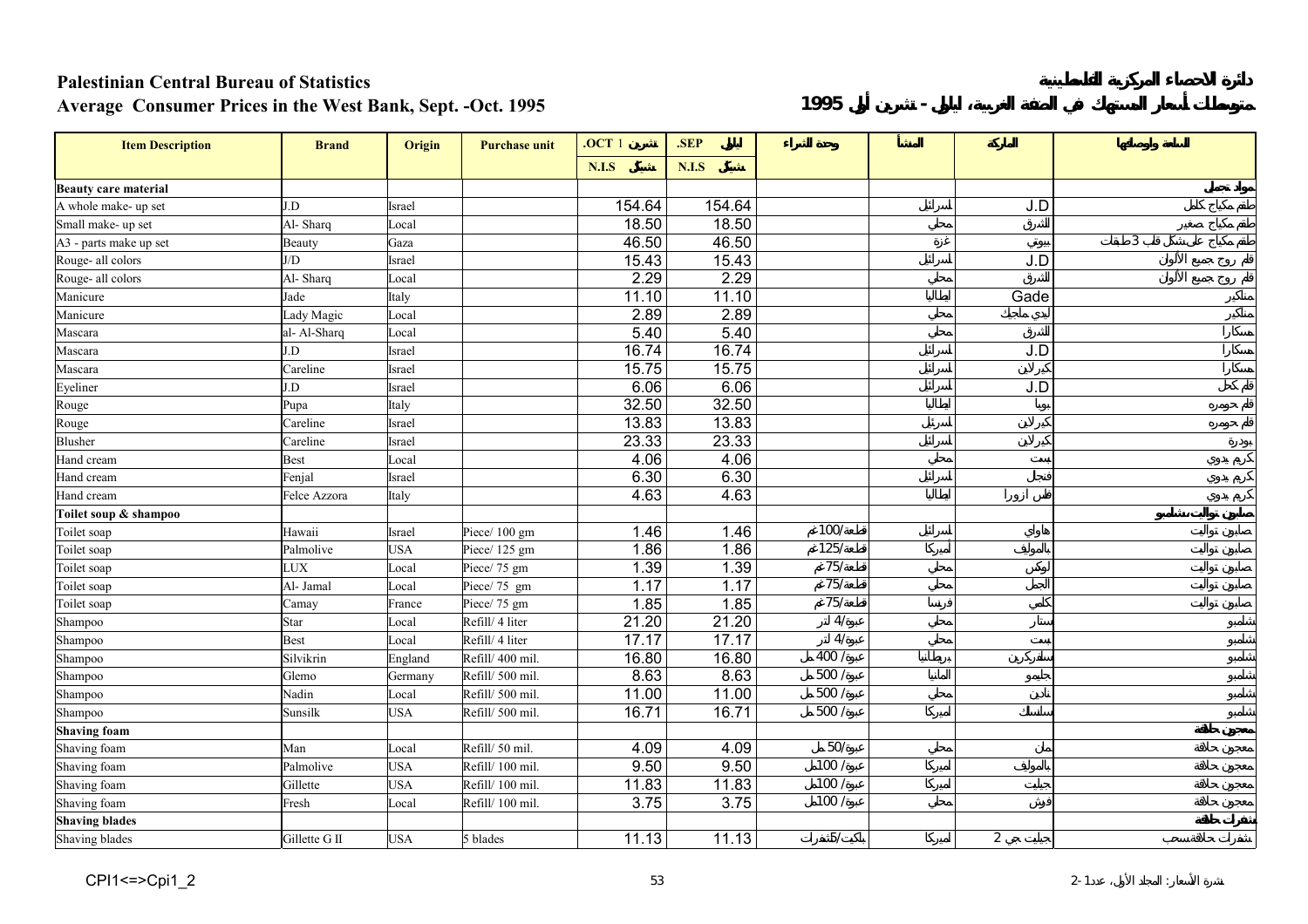| <b>Item Description</b>             | <b>Brand</b>     | Origin     | <b>Purchase unit</b> | <b>.OCT 1</b> | .SEP   |                 |                |    |  |
|-------------------------------------|------------------|------------|----------------------|---------------|--------|-----------------|----------------|----|--|
|                                     |                  |            |                      | N.I.S         | N.I.S  |                 |                |    |  |
| Shaving blades                      | Gillette sensor  | <b>USA</b> | 5 blades             | 18.71         | 18.71  | 5/              |                |    |  |
| Shaving blades                      | Ton blade        |            | 5 blades             | 5.00          | 5.00   | $\overline{5/}$ |                |    |  |
| Plastic shaving blades              | Esthor           | Greece     | 5 blades             | 4.00          | 4.00   | $\overline{5/}$ |                |    |  |
| Shaving blades                      | Gillette contour | <b>USA</b> | 5 blades             | 11.57         | 11.57  | 5/              |                |    |  |
| <b>Tooth brushes</b>                |                  |            |                      |               |        |                 |                |    |  |
| Tooth brushes                       | Jordan           | Germany    |                      | 4.63          | 4.63   |                 |                |    |  |
| Tooth brushes                       | Gordash          | <b>USA</b> |                      | 5.83          | 5.83   |                 |                |    |  |
| Tooth brushes                       | Lactona          | Holland    |                      | 4.50          | 4.50   |                 |                |    |  |
| Other personal goods & services     |                  |            |                      |               |        |                 |                |    |  |
| Tooth paste                         | Kolinos          |            | Refill/30 mil.       | 4.28          | 4.28   | 30/             |                |    |  |
| Tooth paste                         | Signal 2         | England    | Refill/ 75 mil.      | 9.61          | 9.61   | 75/             | $\overline{2}$ |    |  |
| Tooth paste                         | Sunsodine        | <b>USA</b> | Refill/ 75 mil.      | 15.00         | 15.00  | 75/             |                |    |  |
| Tooth paste                         | Colgate          | Israel     | Refill/ 107 mil.     | 8.00          | 8.00   | 107/            |                |    |  |
| Coffee shops & restaurants services |                  |            |                      |               |        |                 |                |    |  |
| <b>Restaurants</b>                  |                  |            |                      |               |        |                 |                |    |  |
| Chick peas (Hummos) plate           |                  |            |                      | 4.00          | 4.00   |                 |                |    |  |
| Fava beans (Foul) plate             |                  |            |                      | 4.00          | 4.00   |                 |                |    |  |
| Hummos with meat plate              |                  |            |                      | 7.00          | 7.00   |                 |                |    |  |
| Coffee shop                         |                  |            |                      |               |        |                 |                |    |  |
| Coffee cup                          |                  |            |                      | 1.06          | 1.06   |                 |                |    |  |
| Tea cup                             |                  |            |                      | 0.95          | 0.95   |                 |                |    |  |
| Fresh orange juice cup              |                  |            |                      | 1.50          | 1.50   |                 |                |    |  |
| Nargile with mua'ssel               |                  |            |                      | 1.10          | 1.10   |                 |                |    |  |
| Nargile with tobacco                |                  |            |                      | 1.90          | 1.90   |                 |                |    |  |
| Other items                         |                  |            |                      |               |        |                 |                |    |  |
| <b>Traveling bags- suitcases</b>    |                  |            |                      |               |        |                 |                |    |  |
| Traveling bag (size 75 cm)          | Al-Nasr          | Local      |                      | 70.58         | 70.58  |                 |                | 75 |  |
| Traveling bag (size 70 cm)          | Carlton          | England    |                      | 106.67        | 106.67 |                 |                | 70 |  |
| Diplomatic bag                      | Carktip          | England    |                      | 150.00        | 150.00 |                 |                |    |  |
| Fine diplomatic bag                 | Samsunight       |            |                      | 116.25        | 116.25 |                 |                |    |  |
| Tobacco pipes                       |                  |            |                      |               |        |                 |                |    |  |
| Hooked pipes                        | Milano           | Italy      |                      | 40.00         | 40.00  |                 |                |    |  |
| Medium size pipe                    | Dr. Blem         | England    |                      | 35.00         | 35.00  |                 |                |    |  |
| Medium size nargile                 |                  | Egypt      |                      | 120.00        | 120.00 |                 |                |    |  |
| <b>Lighters</b>                     |                  |            |                      |               |        |                 |                |    |  |
| Lighter                             | Kent             |            |                      | 20.00         | 20.00  |                 |                |    |  |
| Lighter                             | Lana             |            |                      | 2.50          | 2.50   |                 |                |    |  |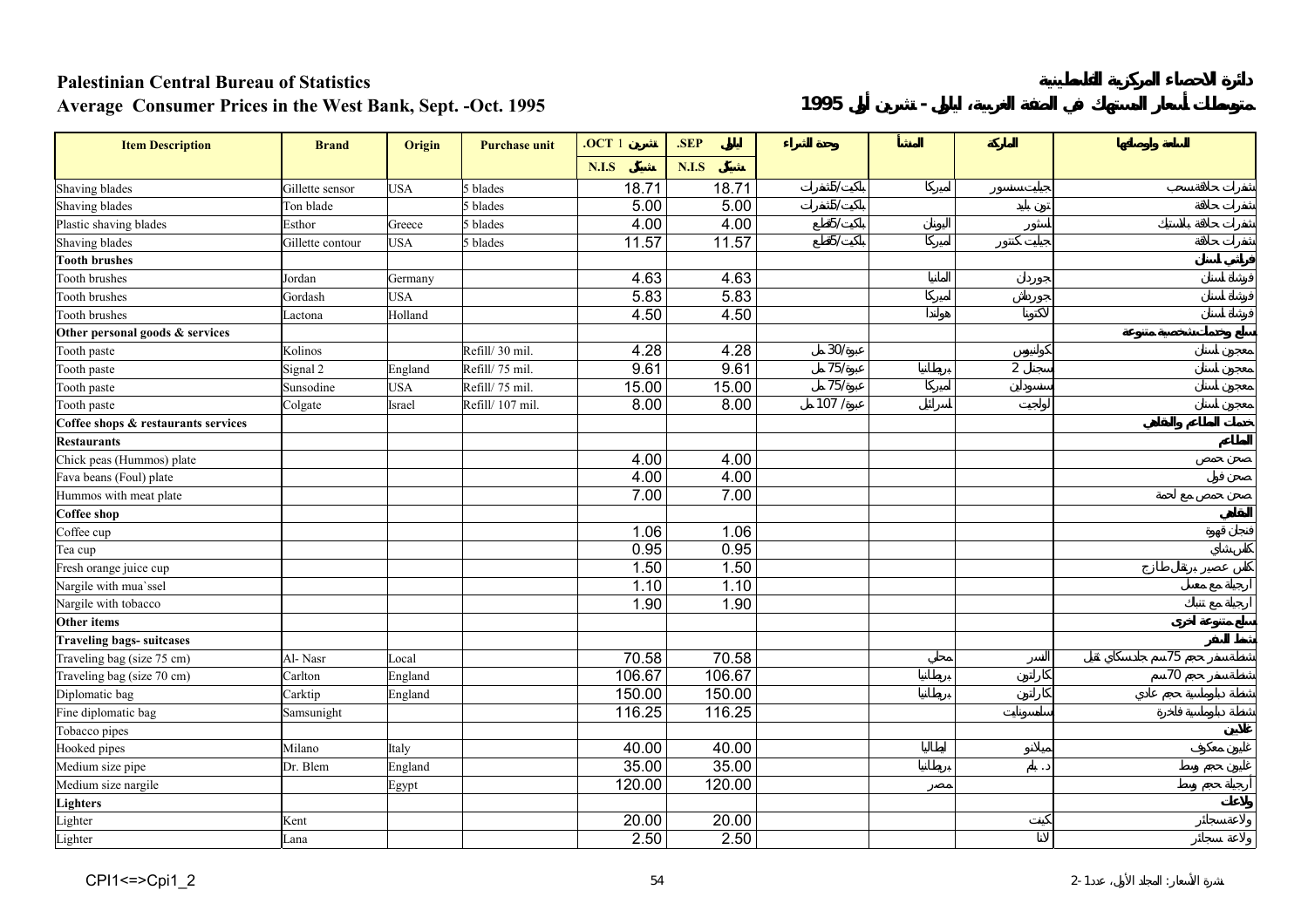| <b>Item Description</b>              | <b>Brand</b> | Origin | <b>Purchase unit</b> | .0CT <sub>1</sub> | .SEP   |  |        |
|--------------------------------------|--------------|--------|----------------------|-------------------|--------|--|--------|
|                                      |              |        |                      | N.I.S             | N.I.S  |  |        |
| Plastic lighters                     |              |        |                      | 3.00              | 3.00   |  |        |
| Watches                              |              |        |                      |                   |        |  |        |
| Men yellow quartz watch              | Orient       | Japan  |                      | 136.11            | 136.11 |  |        |
| Plastic digital watch model F-91     | Cassio       | Japan  |                      | 36.50             | 36.50  |  | $f-91$ |
| Digital - hands watch                | Citizen      | Japan  |                      | 156.25            | 156.25 |  |        |
| Large alarm clock                    | Seiko        | Japan  |                      | 42.88             | 42.88  |  |        |
| Wall clock                           | Citizen      | Japan  |                      | 91.67             | 91.67  |  |        |
| Gold                                 |              |        |                      |                   |        |  |        |
| Locally manufactured gold - karat 29 |              | Local  | gm                   | 36.16             | 36.16  |  | 21     |
| Locally manufactured gold -karat 24  |              | Local  | gm                   | 41.44             | 41.44  |  | 24     |
| Gold karat 18                        |              | Local  | gm                   | 38.29             | 38.29  |  | 18     |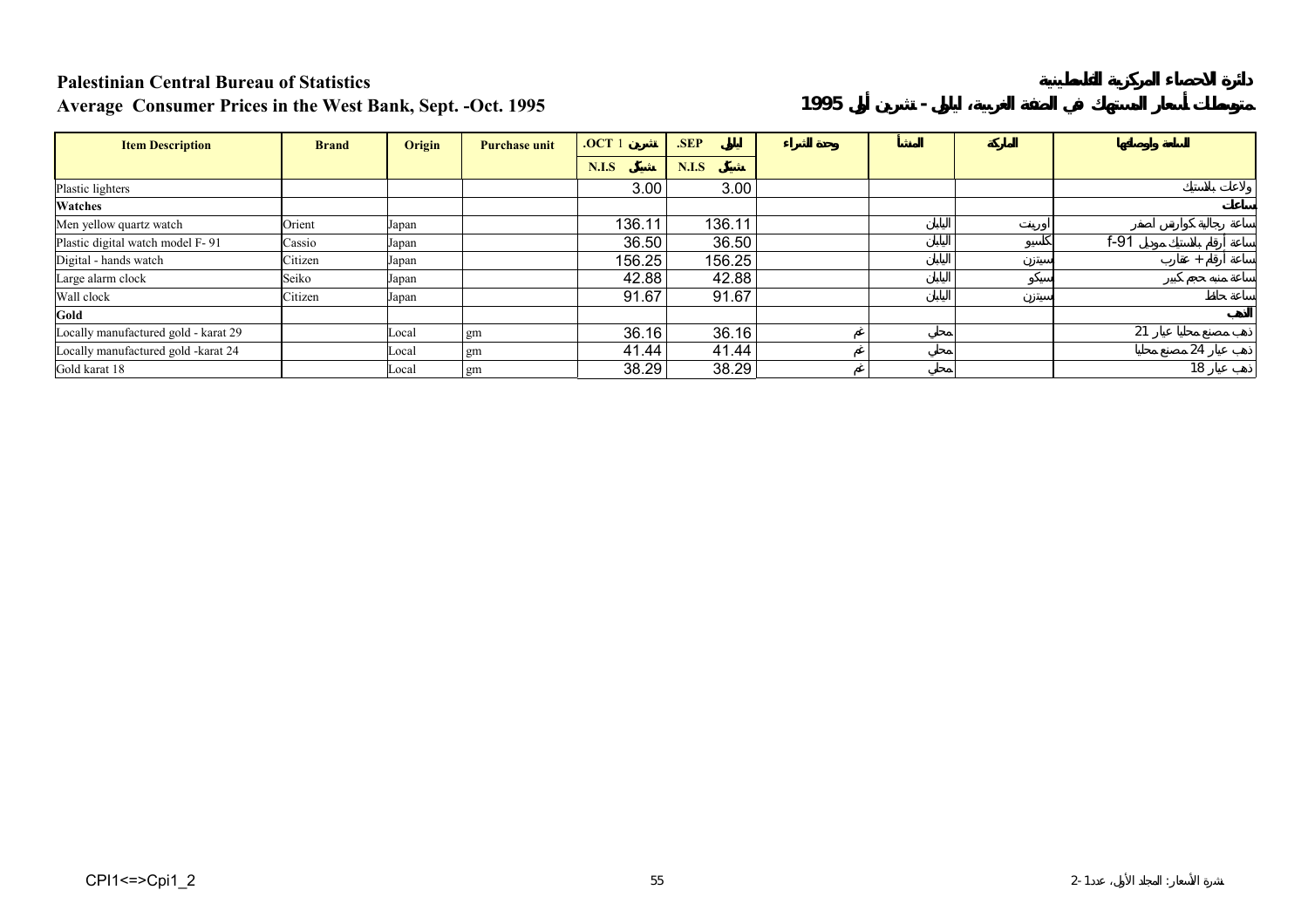

# **Palestinian Central Bureau of Statistics**

# **Bulletin of Consumer Prices Average Prices for September-October, 1995**

Volume I, No. 1-2 December, 1995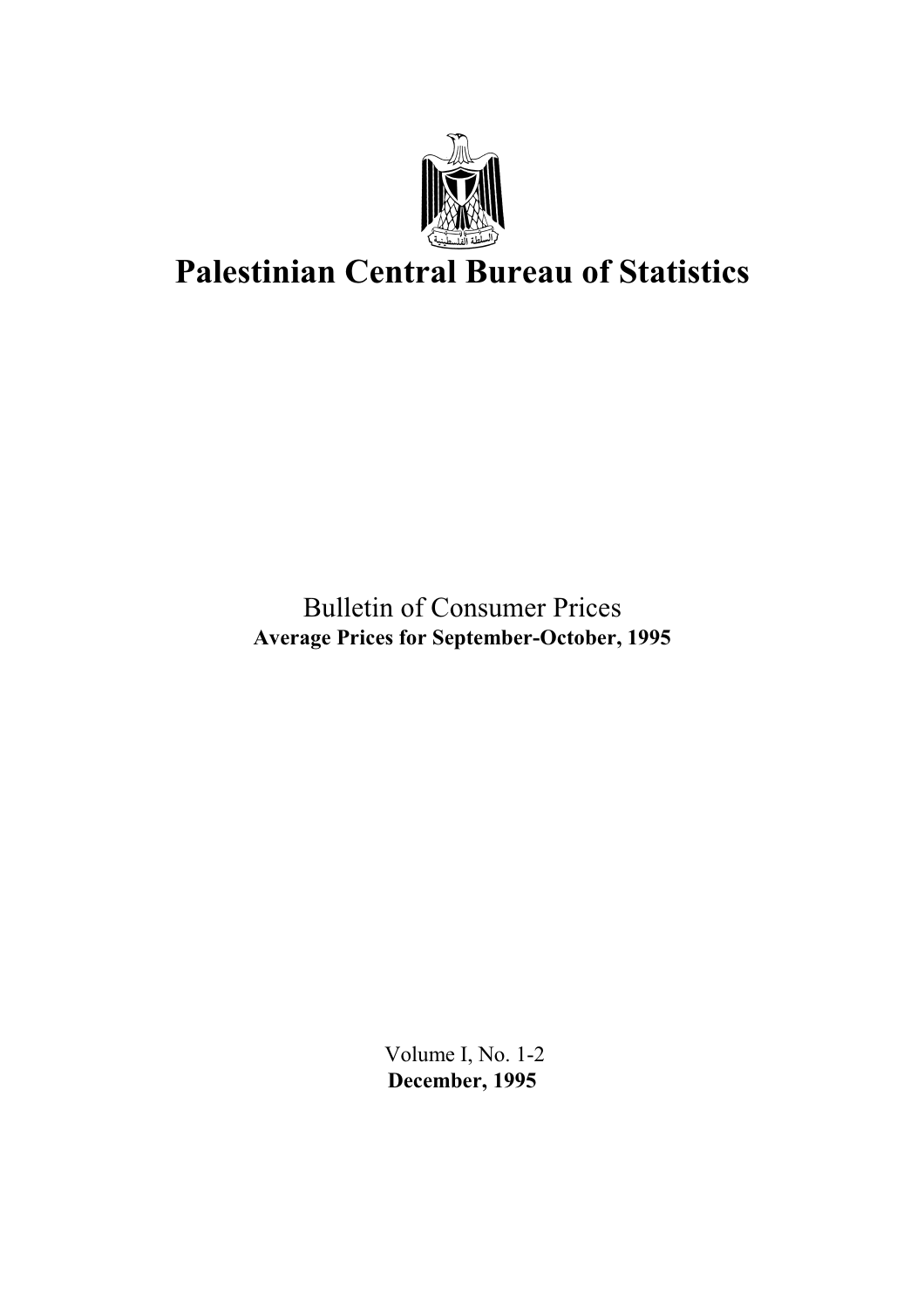#### Acknowledgment

The success of PCBS field work teams has not been possible without the kind reception and full cooperation from hundreds of grocery stores, businesses, and service centers. The filed workers of this project have expressed sincerity and admirable commitment for collecting data from its primary sources in the most reliable way. The Palestinian Central Bureau of Statistics appreciates the support of the business community and the commitment of all those involved in the launching of the Palestinian Consumer Price Index (PCPI) program.

Funds needed for the planning and implementation of this program have been made available through a generous grant provided by The Government of Norway. The grant was channeled to PCBS through United Nations Development Program (UNDP). PCBS expresses its gratitude to The Government of Norway and UNDP for such generous contributions.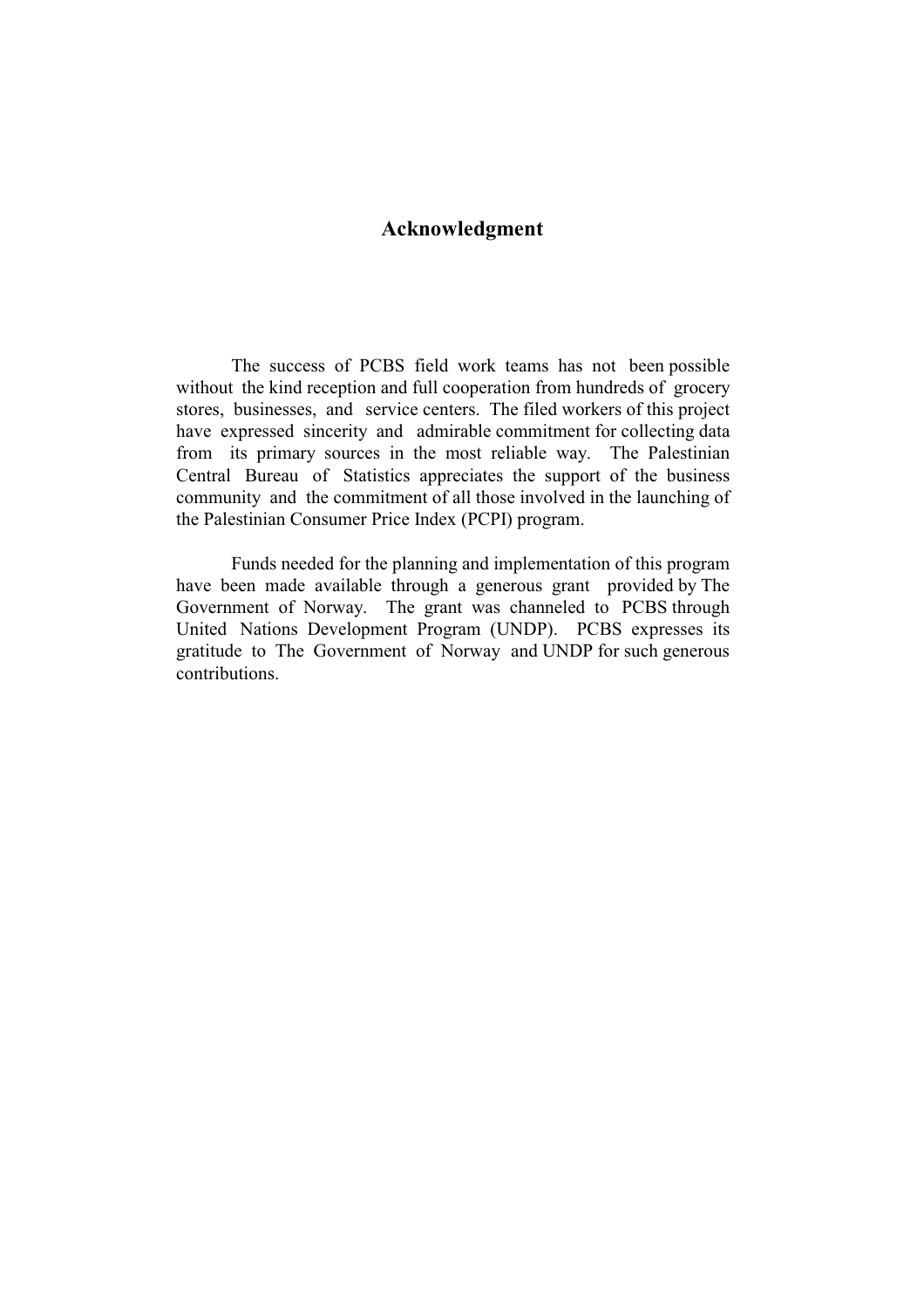# The Team of Consumer Prices Program

#### A. Preparation Phase and Administration

Mahmoud Al-Qayya Mouhamad Hasan Abdul-Latif Dr. Hasan Abu - Libdeh Afif Abdul-Aziz Sana Al-'Asi Mazen Anan

Program Coordinator **Assistant Coordinator** 

#### **B.** Field Work

Ibrahim Shaker Nidal omer Mo'een Abu - Hilal Mahmoud Abu Samra

#### C. Translation

Abdul-Rahim Al-Hasan Hilda Jaber

#### D. Technical Support and Final Review of Publication

Dr. Hasan Abu-Libdeh

#### **E. Typing and Secretarial Duties**

Manwa sharaf Fatima Halseh Mariam salhab

Typing/Secretary Typing/ Secretary Typing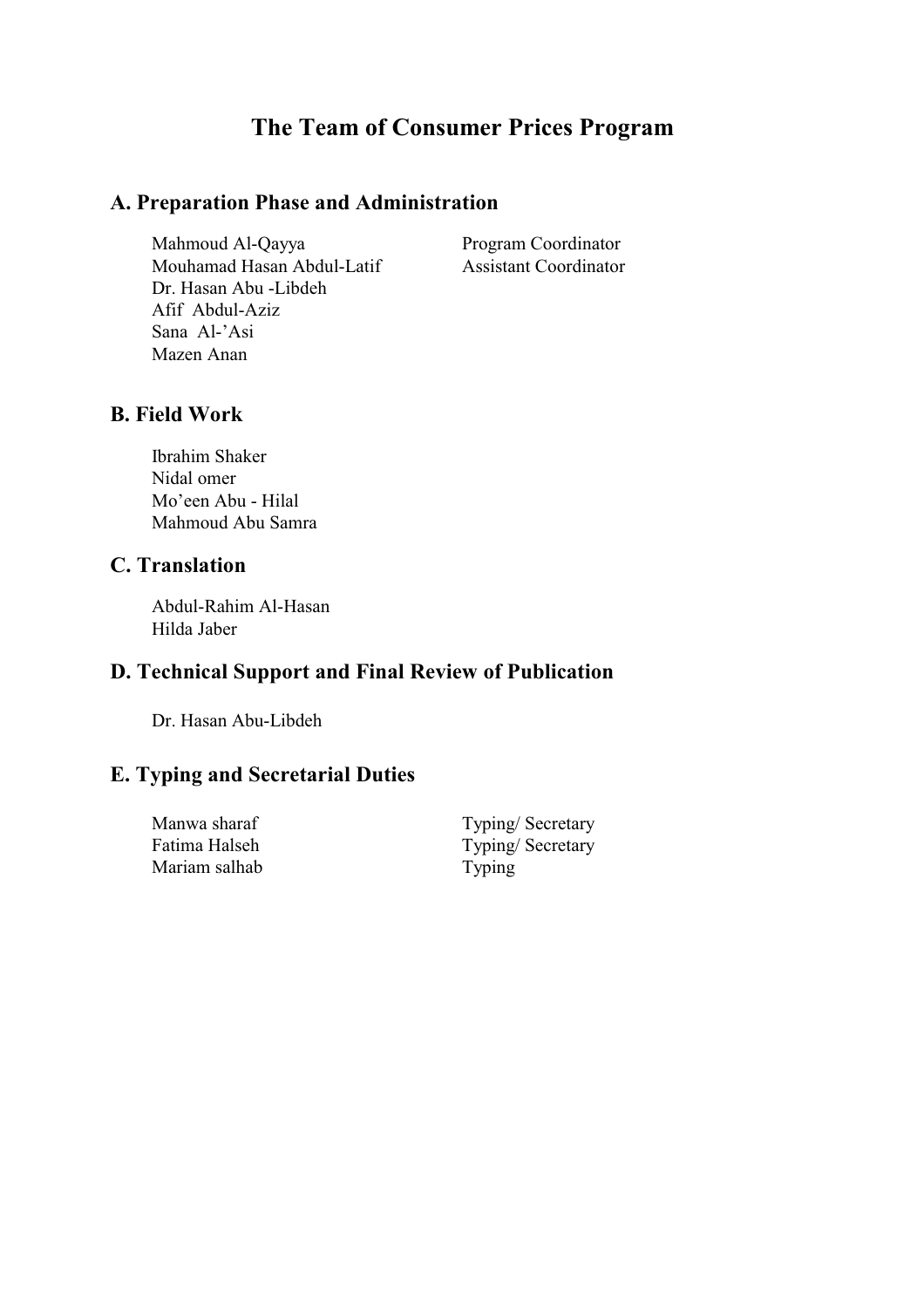# **Preface**

The Palestinian Central Bureau of Statistics (PCBS) is working hard on identifying a standard consumer basket of goods for West Bank and Gaza Strip to examine the changes in prices on Upon the completion of the on-going Palestinian Expenditure and regular periods. Consumption Survey (PECS) in September 1996, PCBS shall be able to produce and publish the first Palestinian Consumer Price Index (PCPI) which is based on an updated list of consumer goods and weights derived from PECS.

PCBS has exerted efforts in developing an appropriate frame for goods and service, which can then become the basis for further work on producing average prices and Consumer Price Index for the West Bank and Gaza Strip on regular basis. PCBS has initiated collection of prices of goods and services for this program in March 1995. After examining carefully the collected material, the main groups of goods and services which make up the Palestinian consumer basket were specified. Work is currently on-going on collecting retail prices on a regular basis.

This publication includes average consumer prices for September and October 1995. These prices have been collected from 8 main cities in the West Bank (Jenin, Tulkarm, Qalqilia, Nablus, Ramallah, Jericho, Bethlehem and Hebron). Average prices which will be published in the coming issues of this publication will be based on additional cities of West Bank and Gaza Strip.

This publication is the first periodical to be published by PCBS. We hope to be able to issue this report on monthly basis so as to have a continuous flow of information on the average prices for different goods and services. We hope that researchers and interested readers provide comments and suggestions on this modest experience in order that PCBS makes use of them in developing the coming issues.

December, 1995

Dr. Hasan Abu Libdeh President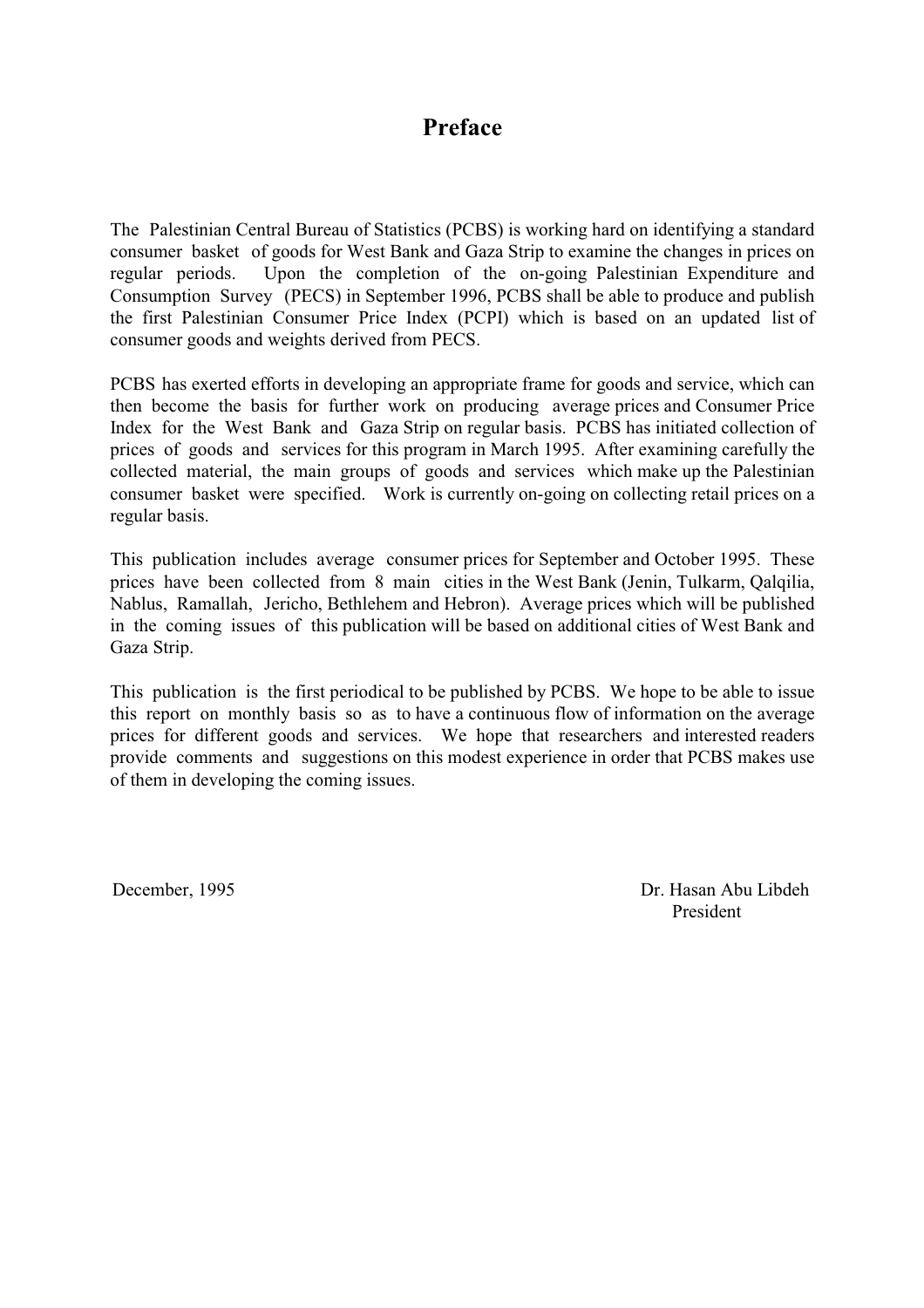# **Table of Contents**

# Subject

# Page

# Preface

| <b>Introduction</b>                                             | [9] |
|-----------------------------------------------------------------|-----|
| Average prices of food products                                 | 13  |
| Average prices of beverages and tobacco                         | 30  |
| Average prices of fabric, clothes and footwear                  | 32  |
| Average prices of dwelling facilities                           | 35  |
| Average prices of furniture and household utensils and services | 36  |
| Average prices of transport and communication                   | 43  |
| Average prices of education services                            | 47  |
| Average prices of medical services                              | 48  |
| Average prices of recreational and cultural goods and services  | 50  |
| Average prices of miscellaneous goods and services              | 52  |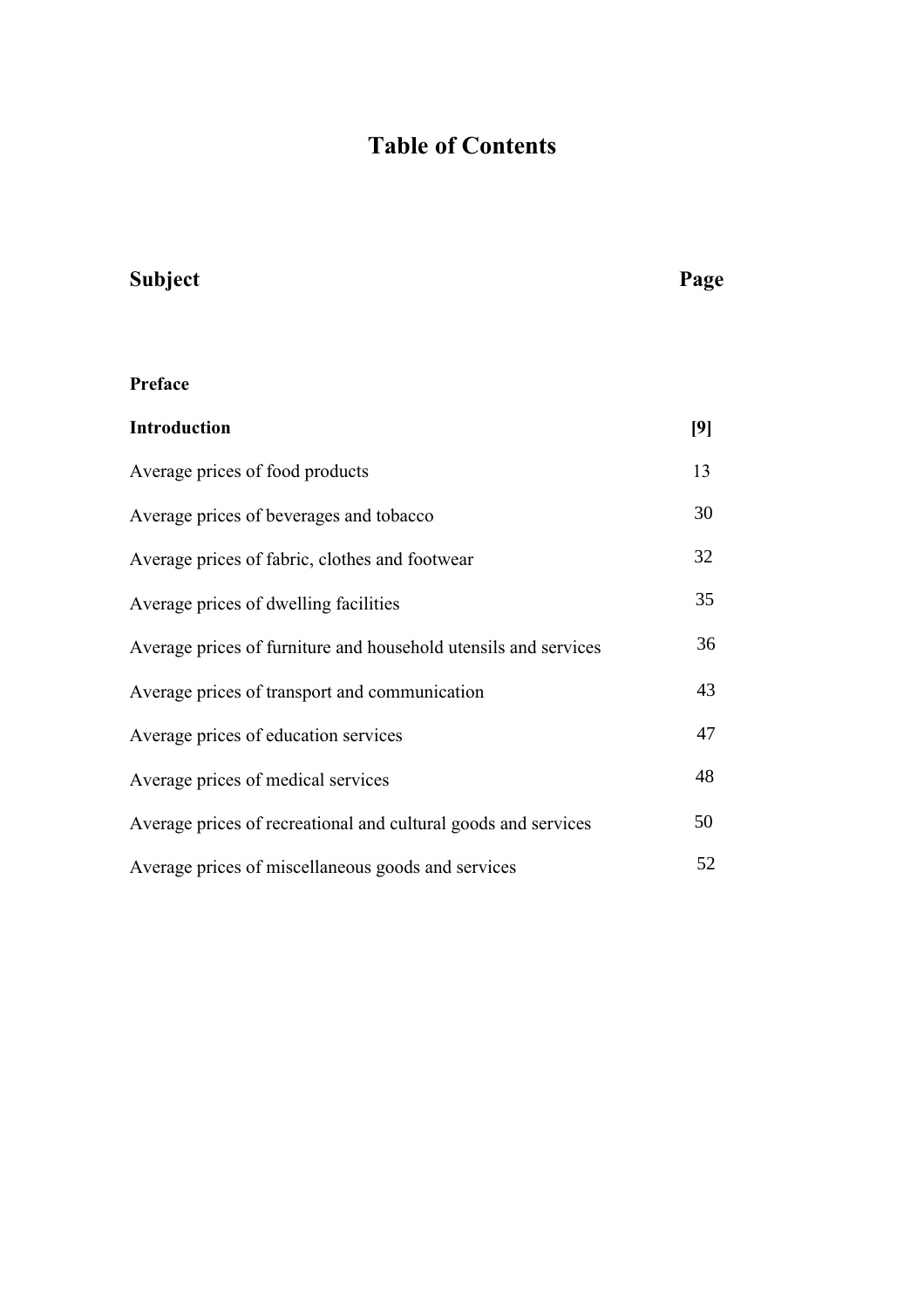# Abbreviations

| CB          | <b>Consumer Basket</b>                         |
|-------------|------------------------------------------------|
| <b>CPI</b>  | <b>Consumer Price Index</b>                    |
| <b>OPT</b>  | Occupied Palestinian Territory                 |
| <b>PCBS</b> | Palestinian Central Bureau of Statistics       |
| <b>PECS</b> | Palestinian Expenditure and Consumption Survey |
| <b>SNA</b>  | <b>System of National Accounts</b>             |
| <b>UN</b>   | <b>United Nations</b>                          |
| <b>UNDP</b> | <b>United Nations Development Program</b>      |
| <b>WB</b>   | <b>West Bank</b>                               |
| <b>WBGS</b> | West Bank and Gaza Strip                       |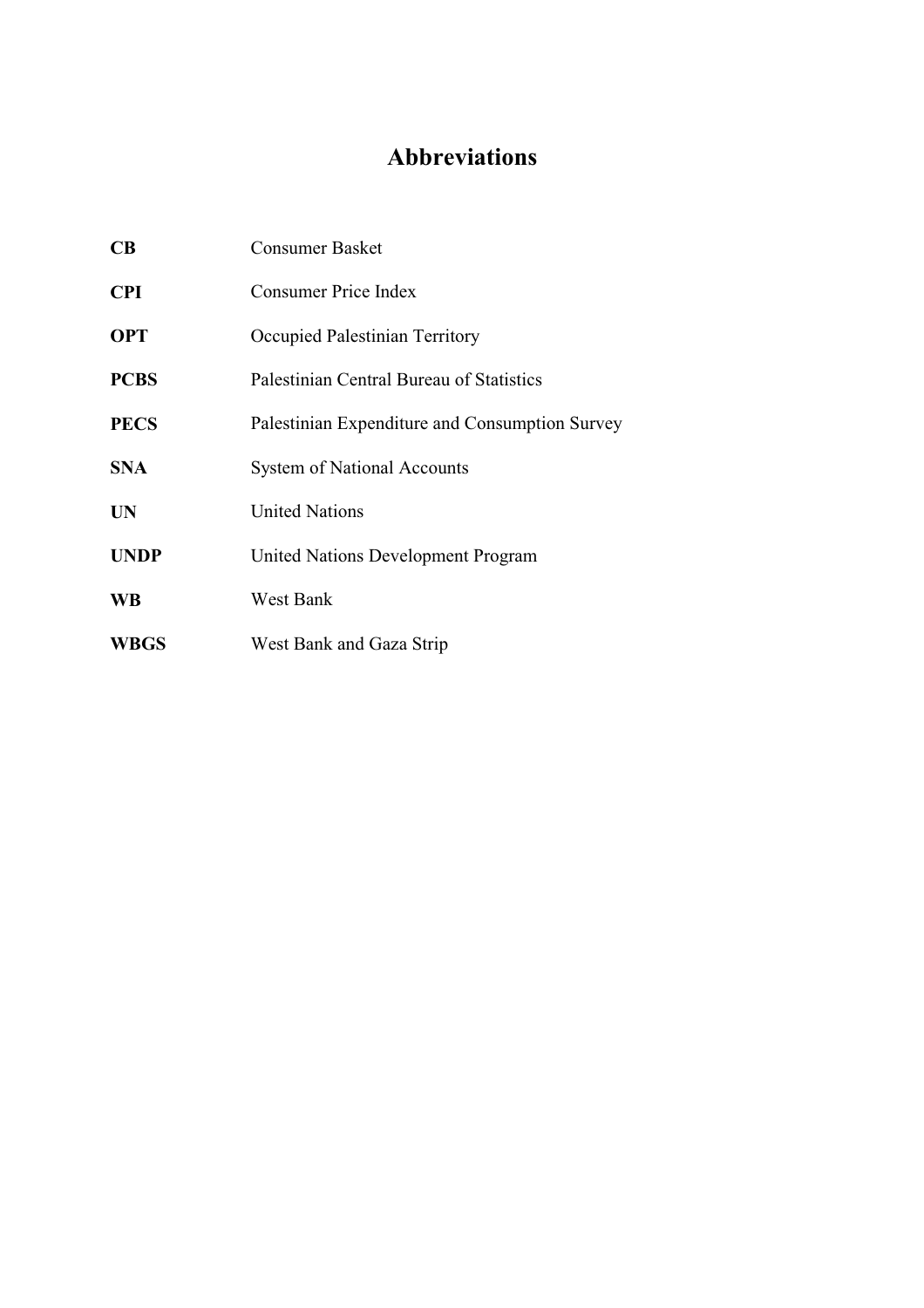#### <span id="page-58-0"></span>**Introduction**

Since the middle of 1995, PCBS has started its activities of collecting data on the consumer prices for establishing an updated consumer price indices. This effort has been initiated in conjunction with the launching of the first Palestinian Expenditure and Consumption Survey, which will allow for calculating the appropriate weights needed for calculating the Palestinian Consumer Price Index (PCPI). Price collection for thousands of goods and services from different areas of West Bank and Gaza Strip will lead to the establisment of the Palestinian consumer basket (CB). This basket, once identified and proved to be stable, shall be studied on a regular basis.

This current work on price for September and October of 1995 is concentrated in 8 main cities in the West Bank (Jenin, Tulkarm, Qalqilia, Nablus, Ramallah, Jericho, Bethlehem and Hebron). Average prices for the following months will be based on additional cities in West Bank and Gaza Strip.

#### **Consumer Basket (CB)**

Typically, the consumer purchases different types of goods and services. To facilitate the process of collecting prices for constructing CPI, goods and services are classified on the basis of purpose of purchase, and in accordance with UN-recommendations for SNA and CPI. The goods and services which are used for calculating the CPI represent the contents of the Consumer Basket. These goods and services forming the consumer basket are usually classified into different categories of groups and subgroups. Following is the classification used in this respect:

#### 1. Main groups (first level)

- 1. Food products
- 2. Beverages and tobacco
- 3. Clothes, dresses and footwear
- 4. Housing
- 5. Furniture and household utensils and operations
- 6. Transport and Communication
- 7 Education
- 8. Health care
- 9. Recreation and cultural goods and services
- 10. Other goods and services

#### 2. Groups (secand level)

For the second level of the classification, each main group has been divided into a number of subgroups. For instance, the main group "Food products" has been divided into 9 subgroups, namely: Cereals and related products; meat, poultry and fish; dairy and it products; dairy and eggs, Oils and fats; fruits and vegetables; sugar and confectionery; tea, coffee, and cocoa; spices, salt and related products; and take-away meals.

**3. Sub Groups**(third level)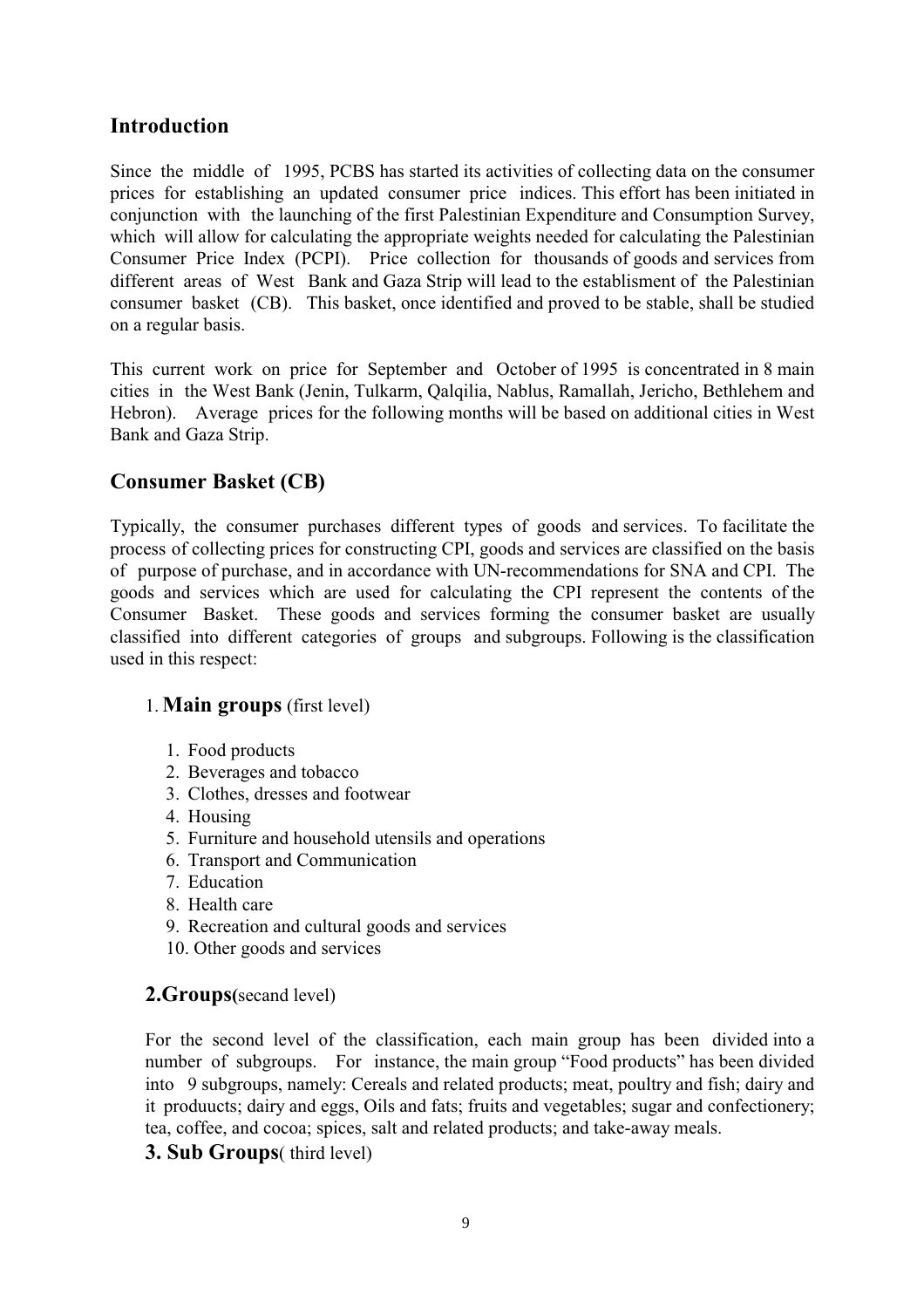Some groups have been divided into sub groups, e.g. "the group of meat, poultry and fish" has been divided into 3 sub-groups: meat group, poultry group, and fish group. "Dairy products and eggs" has been divided into 3 sub groups, namely milk group, milk products group and eggs group. With respect to fruits and vegetables group, it has been divided into: fresh fruits, dried fruits, nuts, tinned fruits, fresh vegetables, dried and frozen vegetables, legumes...etc. Such divisions were applied to groups consisting of wide range of goods.

#### 4. Materials (fourth level)

At the end, the sub-groups have been divided into materials. For example, "Bread and cereals" has been divided into: rice, flour, bread, biscuit, spaghitte...etc. "Meat", on the other hand, has been divided into fresh meat, frozen meat, tinned meat...etc.

#### **Data Collection Sources**

Before initiating the activities of collecting data on the prices of various types of goods and services, it was important to determine the sources of data. These sources were classified in a special record called "data collection sources record". These sources are distributed on the different districts by district size and availability of goods on which prices are going to be collected. The address of each source shall be indicated in detail to facilitate accessibility. It is worth noting that data collection sources for certain items of goods and services are not available in all districts, e.g. fees and charges (prices) of services as mail, telegraph, hospitals, cinemas, theaters...etc.

#### **Data Collection**

Data on prices are collected monthly through visits conducted by well-trained staff to selected retail markets including groceries, supermarkets, cloth and dresses markets, restaurants, services offices...etc. CPI depends on the consumer basket (CB) that contains fixed items of goods and services. To make sure that CPI depicts only the fluctuations in prices and not changes related to quantity or quality, detailed specifications have been put for each item in the CB, such specifications include common name of the item such as: good/service/brand, origin and data on packaging and weight, e.g.

#### Stuffed Biscuit/petty bear-local-pack/100gm

There shall be a special questionnaire indicating items on which data shall be collected, their specification, and names of data collection sources.

#### **Data Collection Period**

Data shall be collected on a monthly basis from retail markets specified in advance to cover all items and services in all districts. However, data on the prices of vegetables and fruits shall be collected on a weekly basis; the average prices in four weeks makes up the monthly average. Regarding services including restaurants, coffee shops, and hotels services as well as schools and universities tutions, data are collected on them 4 times a year (every three months).